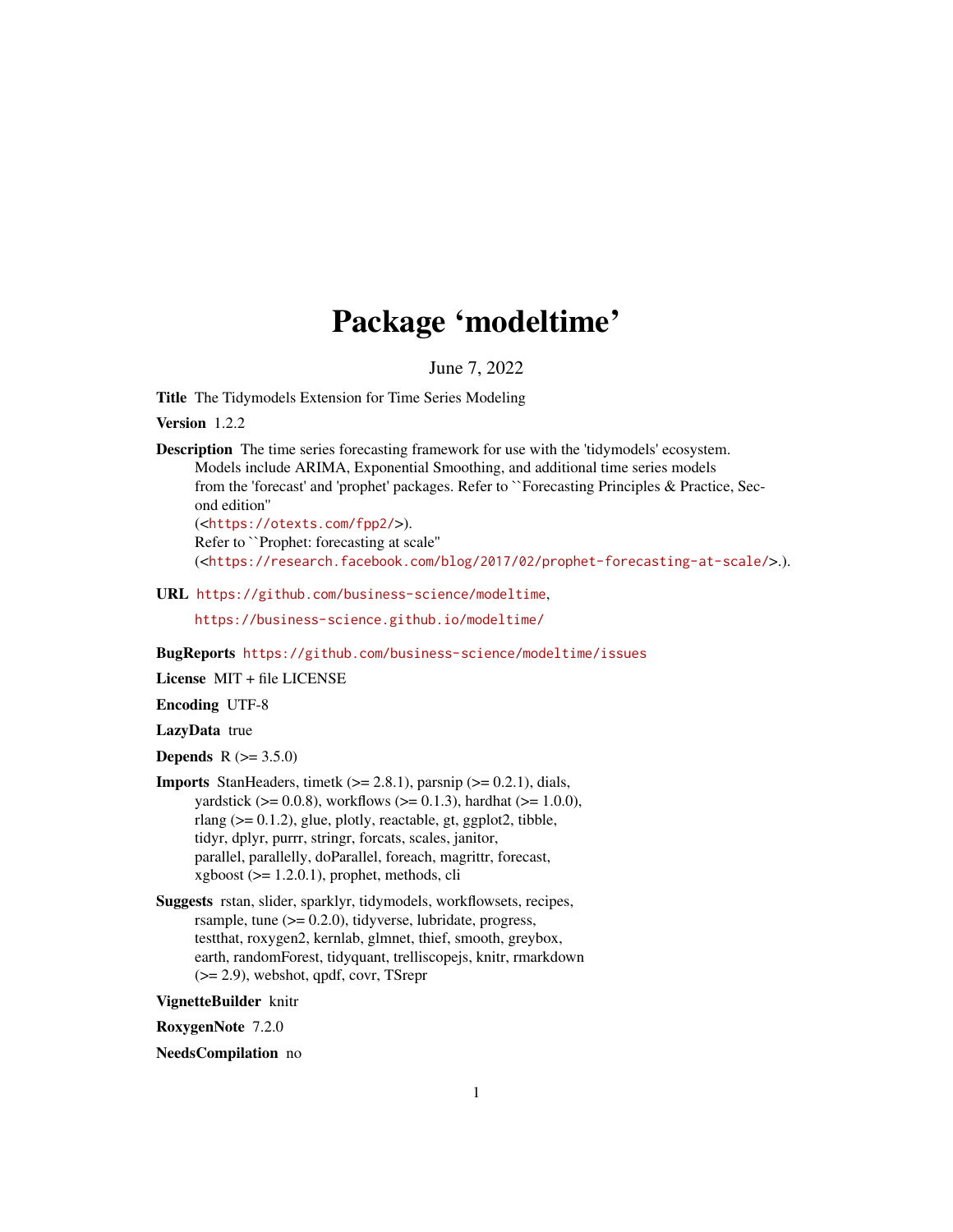Author Matt Dancho [aut, cre], Business Science [cph] Maintainer Matt Dancho <mdancho@business-science.io> Repository CRAN Date/Publication 2022-06-07 21:50:02 UTC

# R topics documented:

| 3<br>5 |
|--------|
|        |
| 10     |
| 11     |
| 17     |
| 18     |
| 23     |
| 24     |
| 26     |
| 28     |
| 29     |
| 35     |
| 37     |
| 38     |
| 39     |
| 39     |
| 40     |
| 41     |
| 41     |
| 42     |
| 43     |
| 43     |
| 44     |
| 45     |
| 47     |
| 49     |
| 51     |
| 55     |
| 56     |
| 57     |
| 58     |
| 59     |
| 60     |
| 62     |
| 64     |
|        |
| 66     |
| 68     |
| 69     |
| 70     |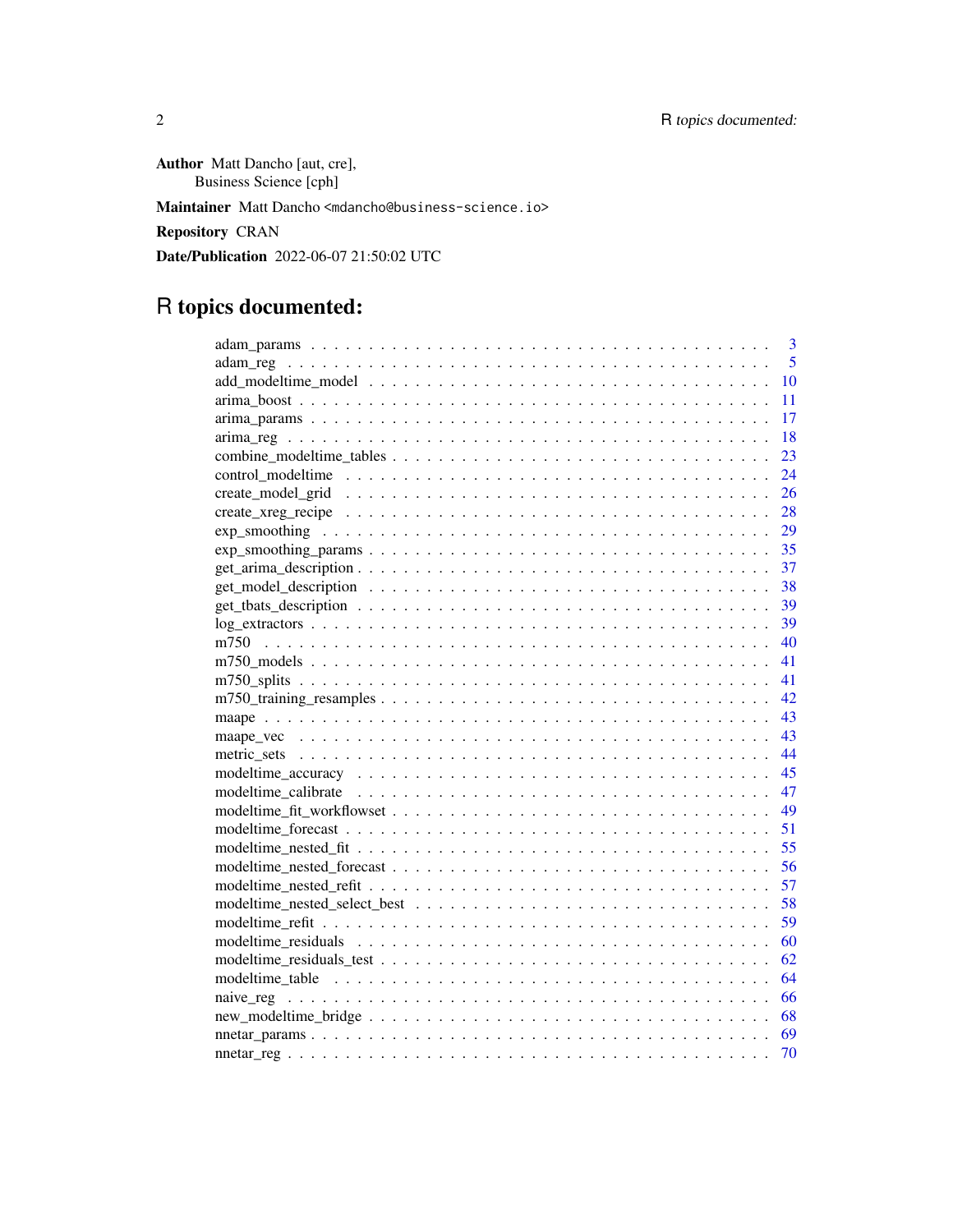<span id="page-2-0"></span>

| Index | 119 |
|-------|-----|

adam\_params *Tuning Parameters for ADAM Models*

# Description

Tuning Parameters for ADAM Models

# Usage

```
use_constant(values = c(FALSE, TRUE))
regressors_treatment(values = c("use", "select", "adapt"))
outliers_treatment(values = c("ignore", "use", "select"))
probability_model(
 values = c("none", "auto", "fixed", "general", "odds-ratio", "inverse-odds-ratio",
    "direct")
\lambdadistribution(
```
values = c("default", "dnorm", "dlaplace", "ds", "dgnorm", "dlnorm", "dinvgauss",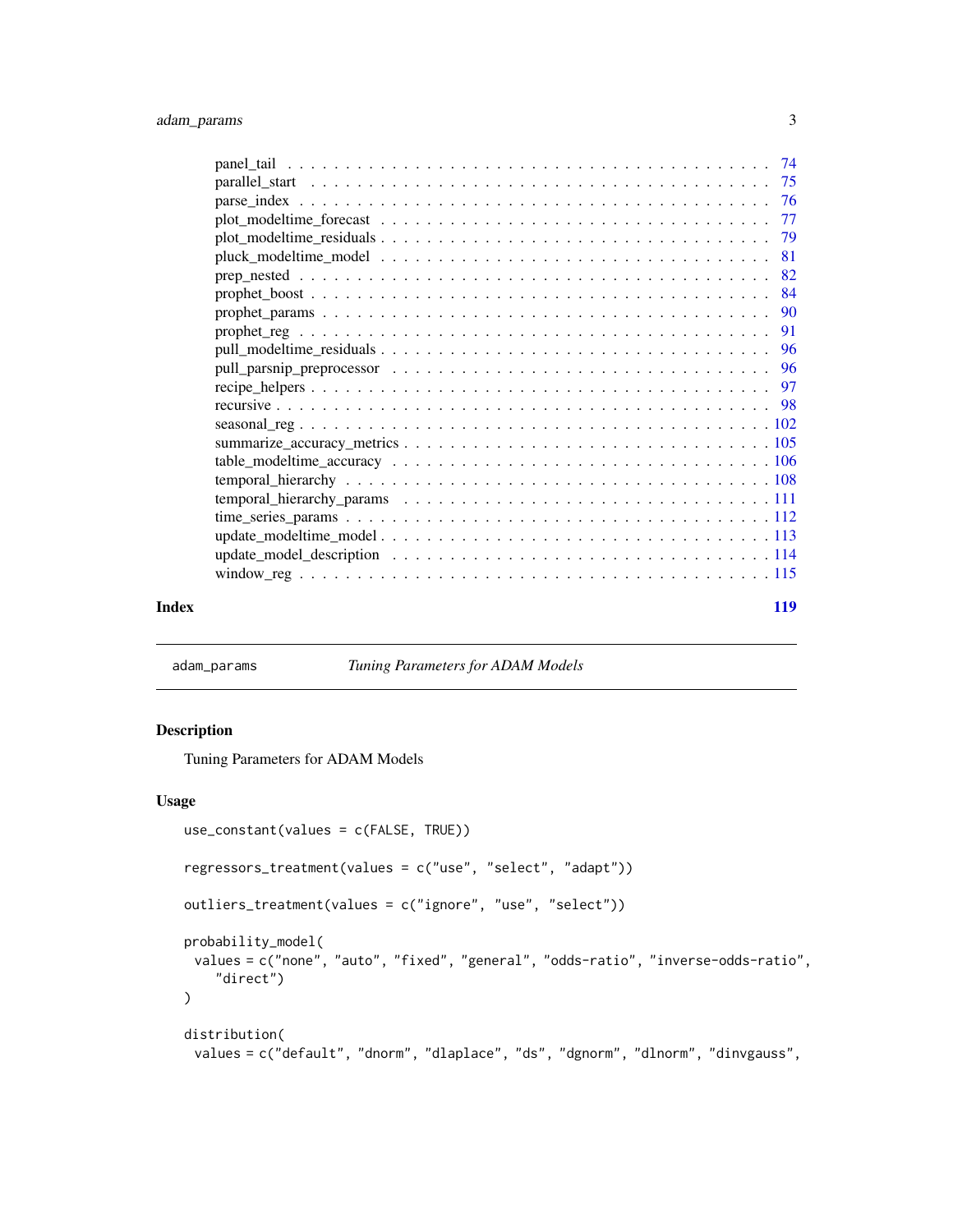```
"dgamma")
```
)

information\_criteria(values = c("AICc", "AIC", "BICc", "BIC"))

```
select_order(values = c(FALSE, TRUE))
```
#### Arguments

values A character string of possible values.

## Details

The main parameters for ADAM models are:

- non\_seasonal\_ar: The order of the non-seasonal auto-regressive (AR) terms.
- non\_seasonal\_differences: The order of integration for non-seasonal differencing.
- non\_seasonal\_ma: The order of the non-seasonal moving average (MA) terms.
- seasonal\_ar: The order of the seasonal auto-regressive (SAR) terms.
- seasonal\_differences: The order of integration for seasonal differencing.
- seasonal\_ma: The order of the seasonal moving average (SMA) terms.
- use\_constant: Logical, determining, whether the constant is needed in the model or not.
- regressors\_treatment: The variable defines what to do with the provided explanatory variables.
- outliers treatment: Defines what to do with outliers.
- probability\_model: The type of model used in probability estimation.
- distribution: What density function to assume for the error term.
- information\_criteria: The information criterion to use in the model selection / combination procedure.
- select\_order: If TRUE, then the function will select the most appropriate order.

#### Value

- A dials parameter
- A parameter
- A parameter
- A parameter
- A parameter
- A parameter
- A parameter
- A parameter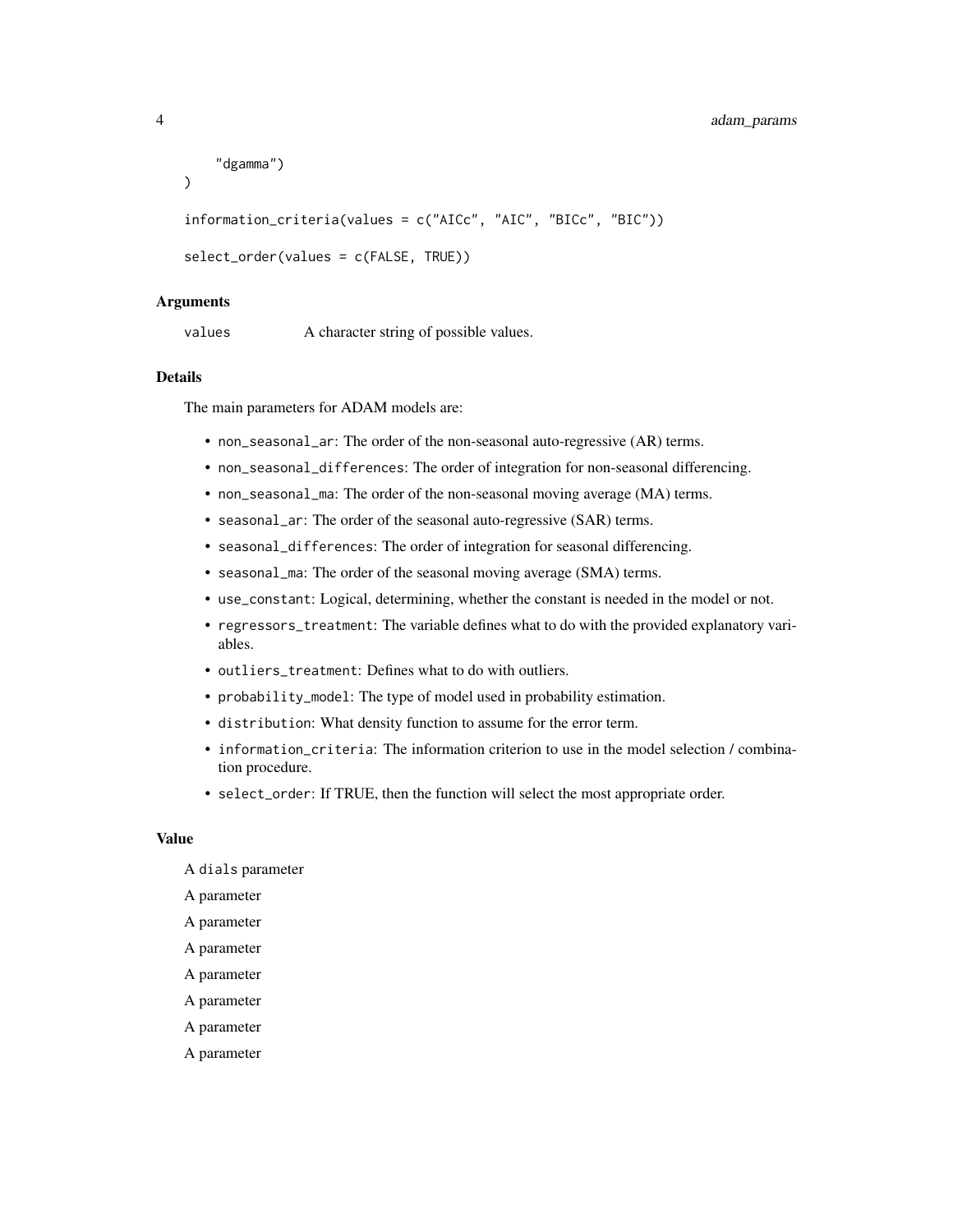#### <span id="page-4-0"></span>adam\_reg 5

#### Examples

use\_constant()

regressors\_treatment()

distribution()

adam\_reg *General Interface for ADAM Regression Models*

# Description

adam\_reg() is a way to generate a *specification* of an ADAM model before fitting and allows the model to be created using different packages. Currently the only package is smooth.

#### Usage

```
adam_reg(
 mode = "regression",
  ets_model = NULL,non_seasonal_ar = NULL,
  non_seasonal_differences = NULL,
  non_seasonal_ma = NULL,
  seasonal_ar = NULL,
  seasonal_differences = NULL,
  seasonal_ma = NULL,
  use_constant = NULL,
  regressors_treatment = NULL,
  outliers_treatment = NULL,
  outliers_ci = NULL,
  probability_model = NULL,
  distribution = NULL,
  loss = NULL,information_criteria = NULL,
  seasonal_period = NULL,
  select_order = NULL
)
```
#### Arguments

mode A single character string for the type of model. The only possible value for this model is "regression". ets\_model The type of ETS model. The first letter stands for the type of the error term ("A" or "M"), the second (and sometimes the third as well) is for the trend ("N", "A", "Ad", "M" or "Md"), and the last one is for the type of seasonality ("N", "A" or "M").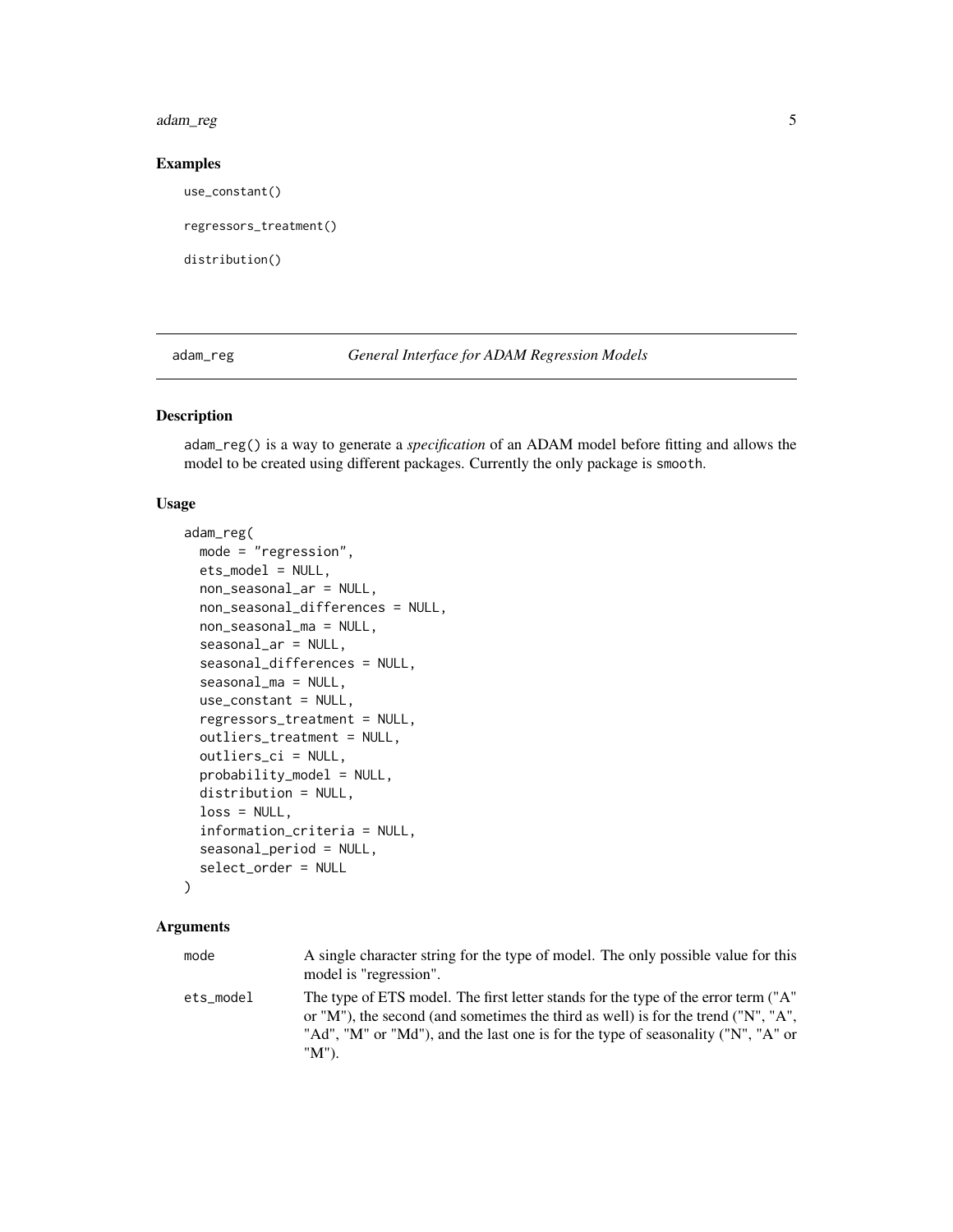| non_seasonal_ar                  |                                                                                                                                                                                                                                                                                                                                                                                                                                                                        |
|----------------------------------|------------------------------------------------------------------------------------------------------------------------------------------------------------------------------------------------------------------------------------------------------------------------------------------------------------------------------------------------------------------------------------------------------------------------------------------------------------------------|
|                                  | The order of the non-seasonal auto-regressive (AR) terms. Often denoted "p" in                                                                                                                                                                                                                                                                                                                                                                                         |
|                                  | pdq-notation.                                                                                                                                                                                                                                                                                                                                                                                                                                                          |
| non_seasonal_differences         |                                                                                                                                                                                                                                                                                                                                                                                                                                                                        |
|                                  | The order of integration for non-seasonal differencing. Often denoted "d" in<br>pdq-notation.                                                                                                                                                                                                                                                                                                                                                                          |
| non_seasonal_ma                  |                                                                                                                                                                                                                                                                                                                                                                                                                                                                        |
|                                  | The order of the non-seasonal moving average (MA) terms. Often denoted "q"<br>in pdq-notation.                                                                                                                                                                                                                                                                                                                                                                         |
| seasonal_ar                      | The order of the seasonal auto-regressive (SAR) terms. Often denoted "P" in<br>PDQ-notation.                                                                                                                                                                                                                                                                                                                                                                           |
| seasonal_differences             |                                                                                                                                                                                                                                                                                                                                                                                                                                                                        |
|                                  | The order of integration for seasonal differencing. Often denoted "D" in PDQ-<br>notation.                                                                                                                                                                                                                                                                                                                                                                             |
| seasonal_ma                      | The order of the seasonal moving average (SMA) terms. Often denoted "Q" in<br>PDQ-notation.                                                                                                                                                                                                                                                                                                                                                                            |
| use_constant                     | Logical, determining, whether the constant is needed in the model or not. This<br>is mainly needed for ARIMA part of the model, but can be used for ETS as well.                                                                                                                                                                                                                                                                                                       |
| regressors_treatment             |                                                                                                                                                                                                                                                                                                                                                                                                                                                                        |
|                                  | The variable defines what to do with the provided explanatory variables: "use"<br>means that all of the data should be used, while "select" means that a selection<br>using ic should be done, "adapt" will trigger the mechanism of time varying<br>parameters for the explanatory variables.                                                                                                                                                                         |
| outliers_treatment               |                                                                                                                                                                                                                                                                                                                                                                                                                                                                        |
|                                  | Defines what to do with outliers: "ignore", so just returning the model, "detect"<br>outliers based on specified level and include dummies for them in the model, or<br>detect and "select" those of them that reduce ic value.                                                                                                                                                                                                                                        |
| outliers_ci<br>probability_model | What confidence level to use for detection of outliers. Default is 99%.                                                                                                                                                                                                                                                                                                                                                                                                |
|                                  | The type of model used in probability estimation. Can be "none" - none, "fixed"<br>- constant probability, "general" - the general Beta model with two parameters,<br>"odds-ratio" - the Odds-ratio model with b=1 in Beta distribution, "inverse-odds-<br>ratio" - the model with a=1 in Beta distribution, "direct" - the TSB-like (Teunter<br>et al., 2011) probability update mechanism $a+b=1$ , "auto" - the automatically<br>selected type of occurrence model. |
| distribution                     | what density function to assume for the error term. The full name of the distri-<br>bution should be provided, starting with the letter "d" - "density".                                                                                                                                                                                                                                                                                                               |
| loss                             | The type of Loss Function used in optimization.                                                                                                                                                                                                                                                                                                                                                                                                                        |
| information_criteria             |                                                                                                                                                                                                                                                                                                                                                                                                                                                                        |
| seasonal_period                  | The information criterion to use in the model selection / combination procedure.                                                                                                                                                                                                                                                                                                                                                                                       |
|                                  | A seasonal frequency. Uses "auto" by default. A character phrase of "auto" or                                                                                                                                                                                                                                                                                                                                                                                          |
|                                  | time-based phrase of "2 weeks" can be used if a date or date-time variable is<br>provided. See Fit Details below.                                                                                                                                                                                                                                                                                                                                                      |
| select_order                     | If TRUE, then the function will select the most appropriate order. The values<br>list(ar=,i=,ma=) specify the maximum orders to check in this case.                                                                                                                                                                                                                                                                                                                    |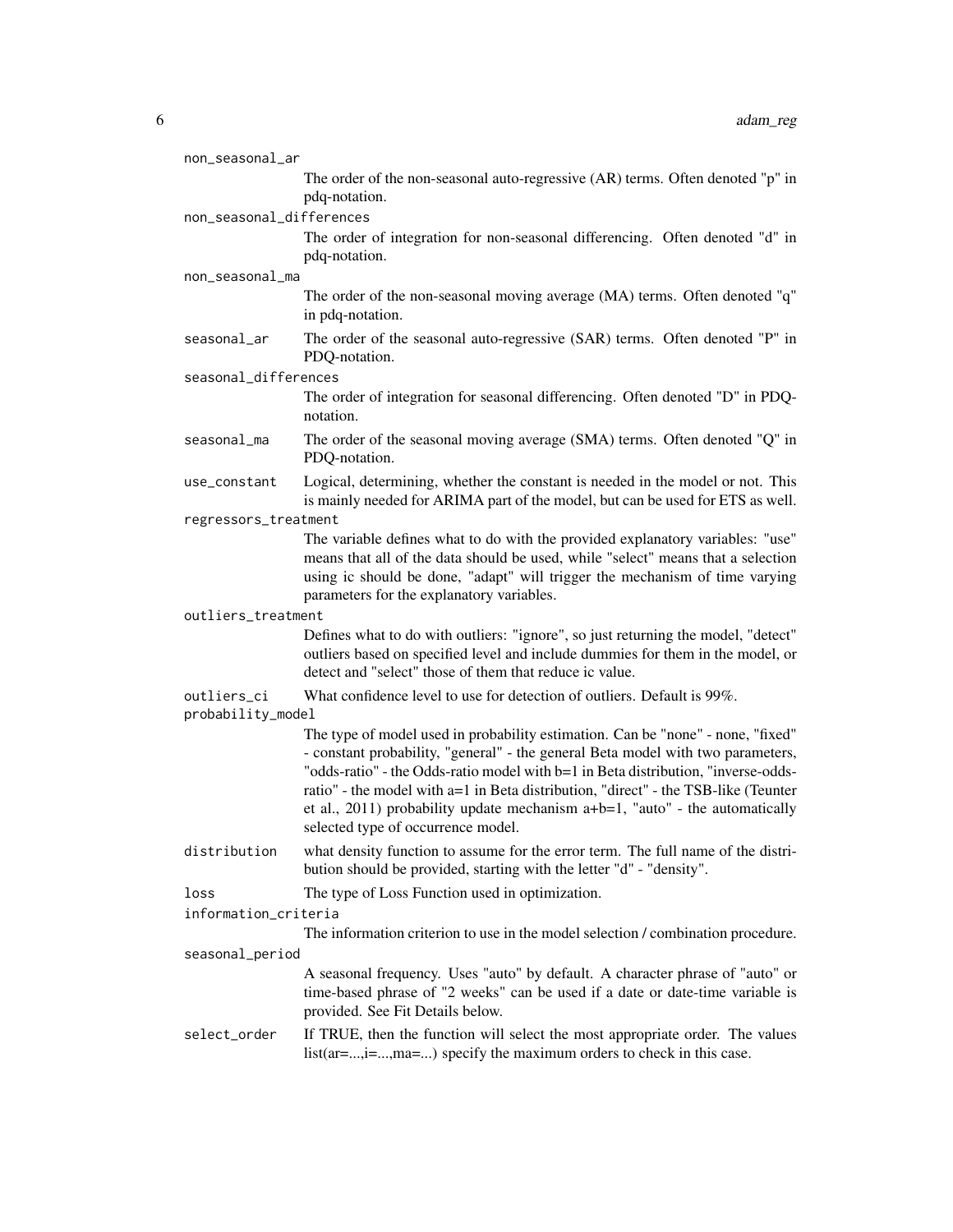#### adam\_reg 7 and 2012 1 and 2012 1 and 2012 1 and 2012 1 and 2012 1 and 2012 1 and 2012 1 and 2012 1 and 2012 1 and 2012 1 and 2012 1 and 2012 1 and 2012 1 and 2012 1 and 2012 1 and 2012 1 and 2012 1 and 2012 1 and 2012 1 an

#### Details

The data given to the function are not saved and are only used to determine the *mode* of the model. For adam\_reg(), the mode will always be "regression".

The model can be created using the fit() function using the following *engines*:

- "auto\_adam" (default) Connects to [smooth::auto.adam\(\)](#page-0-0)
- "adam" Connects to [smooth::adam\(\)](#page-0-0)

#### Main Arguments

The main arguments (tuning parameters) for the model are:

- seasonal\_period: The periodic nature of the seasonality. Uses "auto" by default.
- non\_seasonal\_ar: The order of the non-seasonal auto-regressive (AR) terms.
- non\_seasonal\_differences: The order of integration for non-seasonal differencing.
- non\_seasonal\_ma: The order of the non-seasonal moving average (MA) terms.
- seasonal\_ar: The order of the seasonal auto-regressive (SAR) terms.
- seasonal\_differences: The order of integration for seasonal differencing.
- seasonal\_ma: The order of the seasonal moving average (SMA) terms.
- ets\_model: The type of ETS model.
- use\_constant: Logical, determining, whether the constant is needed in the model or not.
- regressors\_treatment: The variable defines what to do with the provided explanatory variables.
- outliers\_treatment: Defines what to do with outliers.
- probability\_model: The type of model used in probability estimation.
- distribution: what density function to assume for the error term.
- loss: The type of Loss Function used in optimization.
- information\_criteria: The information criterion to use in the model selection / combination procedure.

These arguments are converted to their specific names at the time that the model is fit.

Other options and argument can be set using set\_engine() (See Engine Details below).

If parameters need to be modified, update() can be used in lieu of recreating the object from scratch.

### auto\_adam (default engine)

The engine uses [smooth::auto.adam\(\)](#page-0-0).

Function Parameters:

## Registered S3 method overwritten by 'greybox': ## method from ## print.pcor lava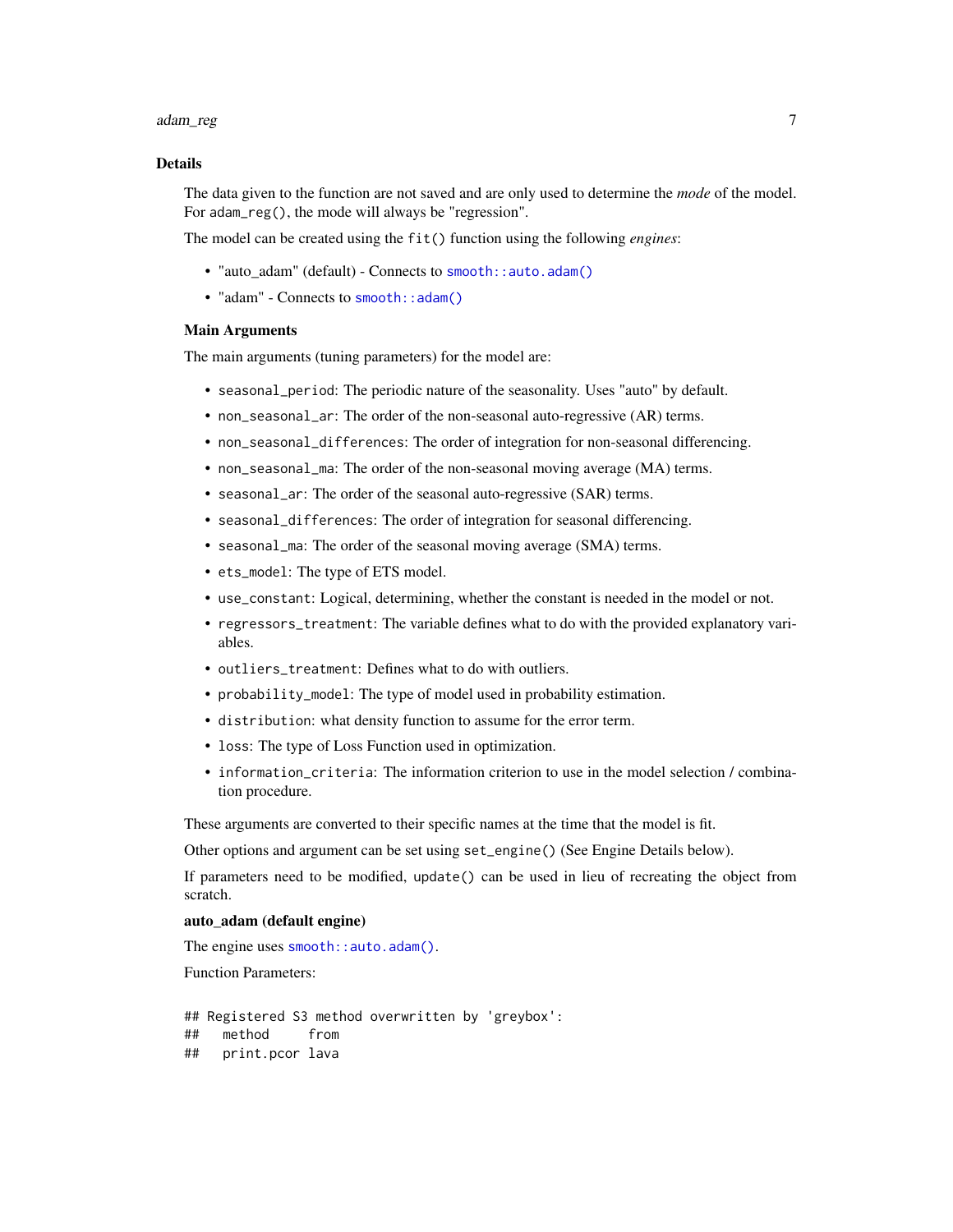```
## function (data, model = "ZXZ", lags = c(frequency(data)), orders = list(ar = c(\emptyset),
## i = c(\emptyset), ma = c(\emptyset), select = FALSE), formula = NULL, regressors = c("use",## "select", "adapt"), occurrence = c("none", "auto", "fixed", "general",
## "odds-ratio", "inverse-odds-ratio", "direct"), distribution = c("dnorm",
## "dlaplace", "ds", "dgnorm", "dlnorm", "dinvgauss", "dgamma"), outliers = c("ignore",
## "use", "select"), level = 0.99, h = 0, holdout = FALSE, persistence = NULL,
## phi = NULL, initial = c("optimal", "backcasting"), arma = NULL, ic = c("AICc",
## "AIC", "BIC", "BICc"), bounds = c("usual", "admissible", "none"),
## silent = TRUE, parallel = FALSE, ...)
```
The *MAXIMUM* nonseasonal ARIMA terms (max.p, max.d, max.q) and seasonal ARIMA terms (max.P, max.D, max.Q) are provided to [forecast::auto.arima\(\)](#page-0-0) via arima\_reg() parameters. Other options and argument can be set using set\_engine().

Parameter Notes:

- All values of nonseasonal pdq and seasonal PDQ are maximums. The smooth::auto.adam() model will select a value using these as an upper limit.
- xreg This is supplied via the parsnip / modeltime fit() interface (so don't provide this manually). See Fit Details (below).

#### adam

The engine uses [smooth::adam\(\)](#page-0-0).

Function Parameters:

```
## function (data, model = "ZXZ", lags = c(frequency(data)), orders = list(ar = c(\emptyset),
## i = c(0), ma = c(0), select = FALSE), constant = FALSE, formula = NULL,
## regressors = c("use", "select", "adapt"), occurrence = c("none", "auto",
## "fixed", "general", "odds-ratio", "inverse-odds-ratio", "direct"),
## distribution = c("default", "dnorm", "dlaplace", "ds", "dgnorm", "dlnorm",
## "dinvgauss", "dgamma"), loss = c("likelihood", "MSE", "MAE", "HAM",
## "LASSO", "RIDGE", "MSEh", "TMSE", "GTMSE", "MSCE"), outliers = c("ignore",
## "use", "select"), level = 0.99, h = 0, holdout = FALSE, persistence = NULL,
## phi = NULL, initial = c("optimal", "backcasting"), arma = NULL, ic = c("AICc",
## "AIC", "BIC", "BICc"), bounds = c("usual", "admissible", "none"),
\# silent = TRUE, \ldots)
```
The nonseasonal ARIMA terms (orders) and seasonal ARIMA terms (orders) are provided to  $smooth::adam()$  via adam\_reg() parameters. Other options and argument can be set using  $set\_engine()$ . Parameter Notes:

• xreg - This is supplied via the parsnip / modeltime fit() interface (so don't provide this manually). See Fit Details (below).

#### Fit Details

#### Date and Date-Time Variable

It's a requirement to have a date or date-time variable as a predictor. The fit() interface accepts date and date-time features and handles them internally.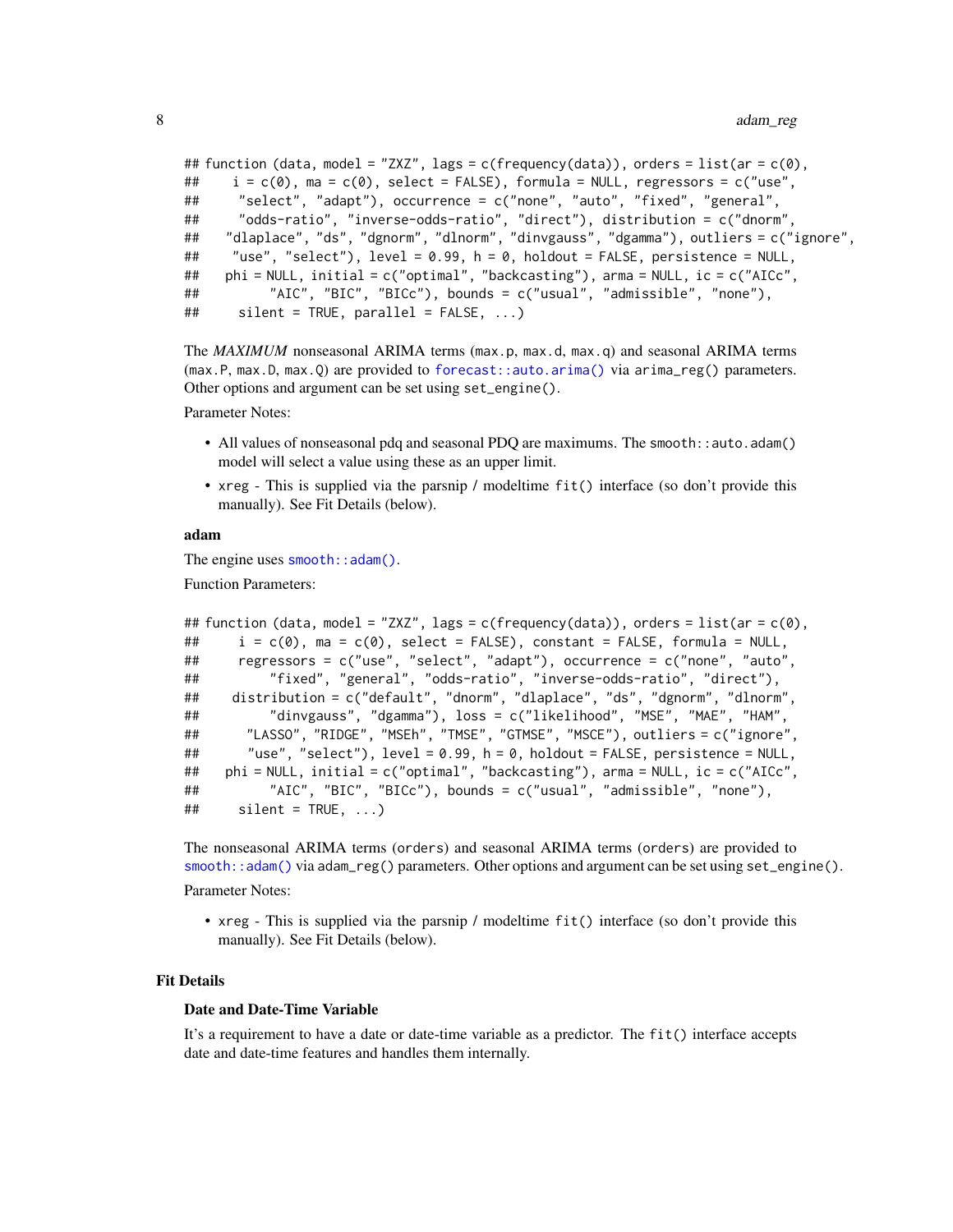#### adam\_reg 9

• fit( $y \sim$  date)

#### *Seasonal Period Specification*

The period can be non-seasonal (seasonal\_period = 1 or "none") or yearly seasonal (e.g. For monthly time stamps, seasonal\_period = 12, seasonal\_period = "12 months", or seasonal\_period = "yearly"). There are 3 ways to specify:

- 1. seasonal\_period = "auto": A seasonal period is selected based on the periodicity of the data (e.g. 12 if monthly)
- 2. seasonal\_period = 12: A numeric frequency. For example, 12 is common for monthly data
- 3. seasonal\_period = "1 year": A time-based phrase. For example, "1 year" would convert to 12 for monthly data.

#### Univariate (No xregs, Exogenous Regressors):

For univariate analysis, you must include a date or date-time feature. Simply use:

• Formula Interface (recommended):  $fit(y \sim date)$  will ignore xreg's.

# Multivariate (xregs, Exogenous Regressors)

The xreg parameter is populated using the fit() function:

- Only factor, ordered factor, and numeric data will be used as xregs.
- Date and Date-time variables are not used as xregs
- character data should be converted to factor.

*Xreg Example:* Suppose you have 3 features:

- 1. y (target)
- 2. date (time stamp),
- 3. month.lbl (labeled month as a ordered factor).

The month. lbl is an exogenous regressor that can be passed to the  $\arrows$  arima\_reg() using  $fit()$ :

• fit(y ~ date + month.lbl) will pass month.lbl on as an exogenous regressor.

Note that date or date-time class values are excluded from xreg.

#### See Also

[fit.model\\_spec\(\)](#page-0-0), [set\\_engine\(\)](#page-0-0)

#### Examples

```
## Not run:
library(dplyr)
library(parsnip)
library(rsample)
library(timetk)
library(modeltime)
library(smooth)
```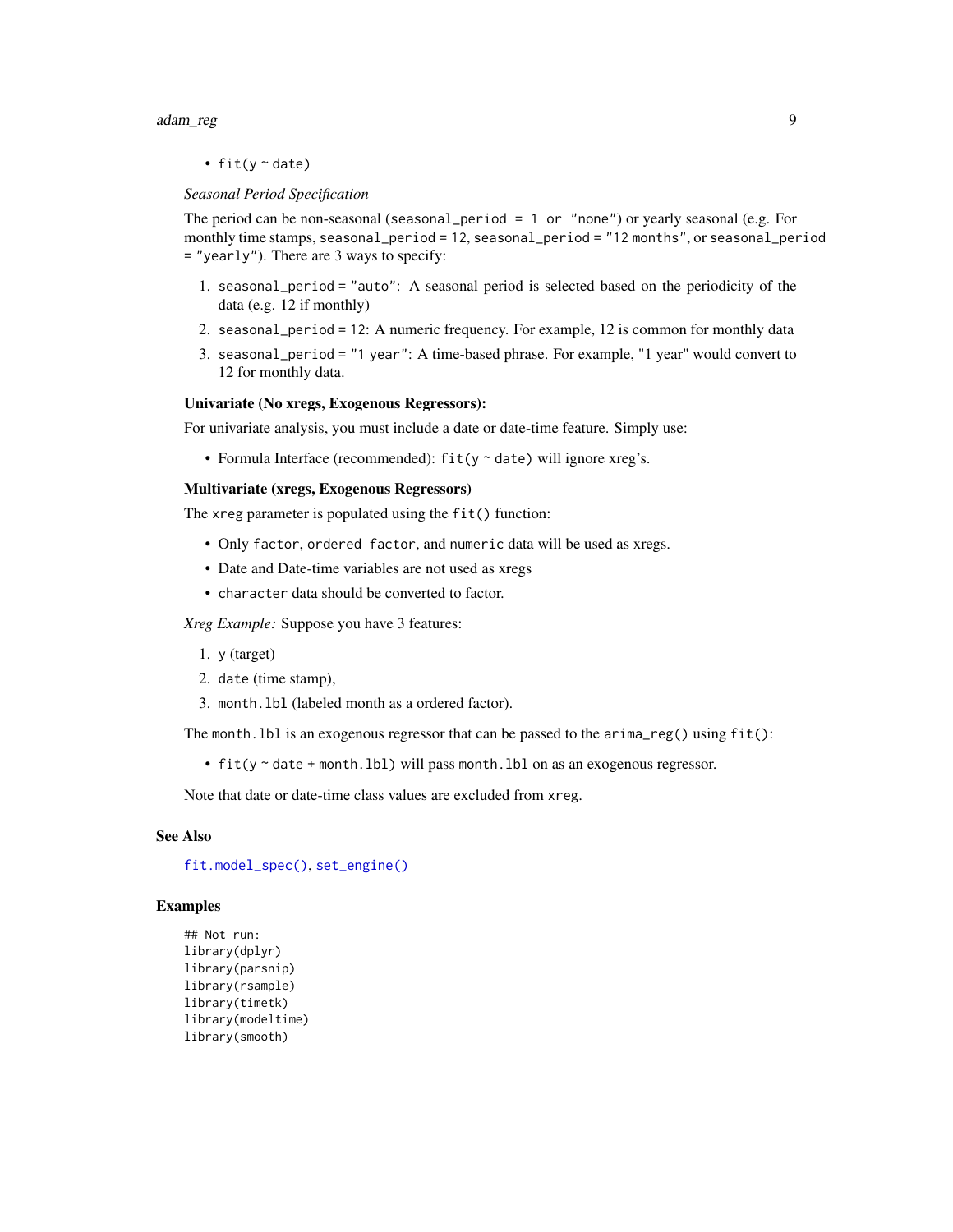```
# Data
m750 <- m4_monthly %>% filter(id == "M750")
m750
# Split Data 80/20
splits <- initial_time_split(m750, prop = 0.8)
# ---- AUTO ADAM ----
# Model Spec
model_spec <- adam_reg() %>%
    set_engine("auto_adam")
# Fit Spec
model_fit <- model_spec %>%
    fit(log(value) ~<i>date</i>, data = training(splits))model_fit
# ---- STANDARD ADAM ----
# Model Spec
model_spec <- adam_reg(
       seasonal_period = 12,<br>non seasonal_ar = 3,
       non_seasonal_ar = 3,
       non_seasonal_differences = 1,
       non_seasonal_ma = 3,
       seasonal_ar = 1,
       seasonal_differences = 0,
       seasonal_m = 1) %>%
    set_engine("adam")
# Fit Spec
model_fit <- model_spec %>%
    fit(log(value) ~<sub>o</sub> date, data = training(splits))model_fit
## End(Not run)
```
<span id="page-9-1"></span>add\_modeltime\_model *Add a Model into a Modeltime Table*

# Description

Add a Model into a Modeltime Table

#### Usage

```
add_modeltime_model(object, model, location = "bottom")
```
<span id="page-9-0"></span>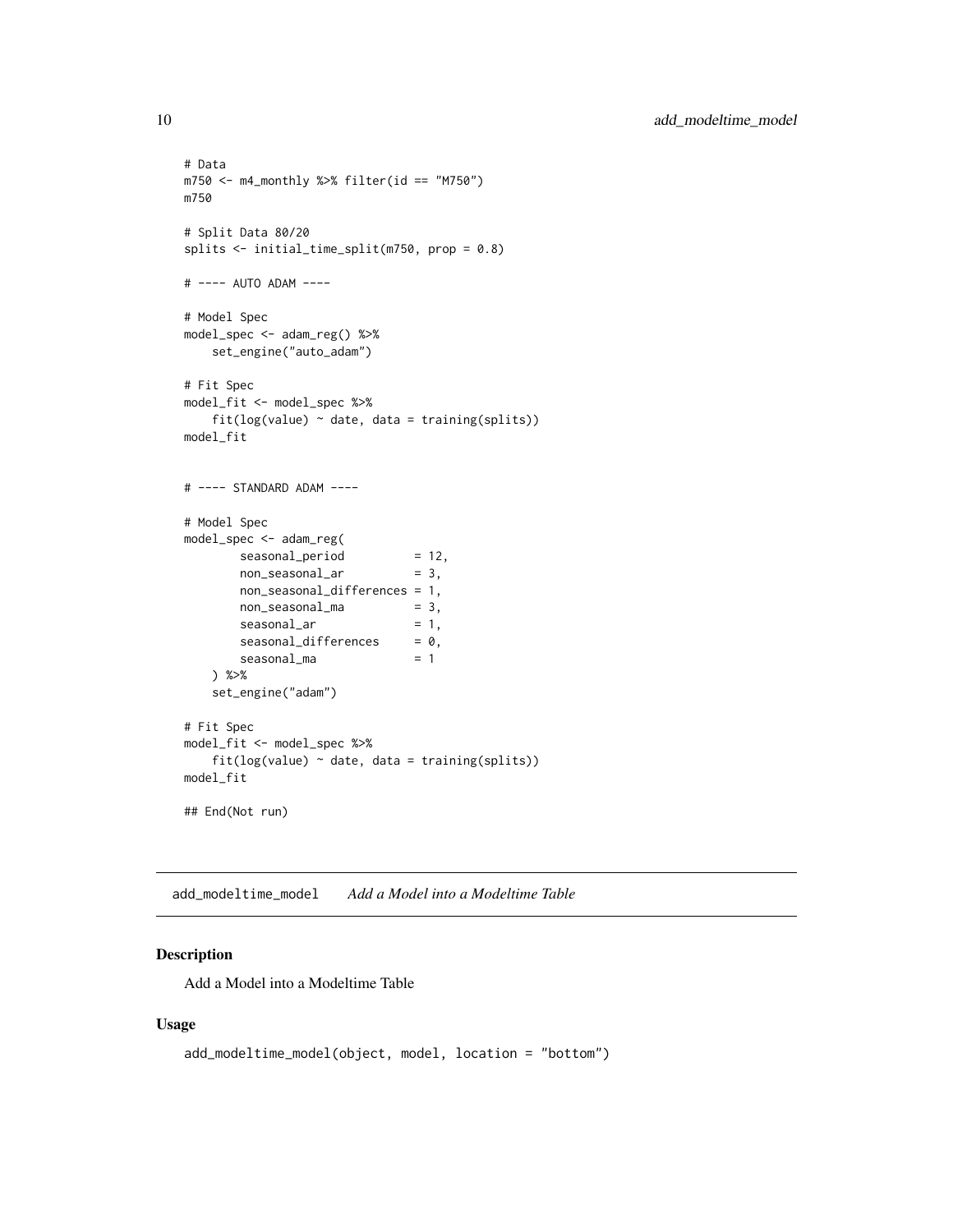# <span id="page-10-0"></span>arima\_boost 11

#### **Arguments**

| object   | Multiple Modeltime Tables (class mdl_time_tbl)                       |
|----------|----------------------------------------------------------------------|
| model    | A model of class model fit or a fitted workflow object               |
| location | Where to add the model. Either "top" or "bottom". Default: "bottom". |

# See Also

- [combine\\_modeltime\\_tables\(\)](#page-22-1): Combine 2 or more Modeltime Tables together
- [add\\_modeltime\\_model\(\)](#page-9-1): Adds a new row with a new model to a Modeltime Table
- [update\\_modeltime\\_description\(\)](#page-113-1): Updates a description for a model inside a Modeltime Table
- [update\\_modeltime\\_model\(\)](#page-112-1): Updates a model inside a Modeltime Table
- [pull\\_modeltime\\_model\(\)](#page-80-1): Extracts a model from a Modeltime Table

#### Examples

library(tidymodels)

```
model_fit_ets <- exp_smoothing() %>%
    set_engine("ets") %>%
    fit(value ~ date, training(m750_splits))
```

```
m750_models %>%
    add_modeltime_model(model_fit_ets)
```
# arima\_boost *General Interface for "Boosted" ARIMA Regression Models*

# **Description**

arima\_boost() is a way to generate a *specification* of a time series model that uses boosting to improve modeling errors (residuals) on Exogenous Regressors. It works with both "automated" ARIMA (auto.arima) and standard ARIMA (arima). The main algorithms are:

- Auto ARIMA + XGBoost Errors (engine = auto\_arima\_xgboost, default)
- ARIMA + XGBoost Errors (engine = arima\_xgboost)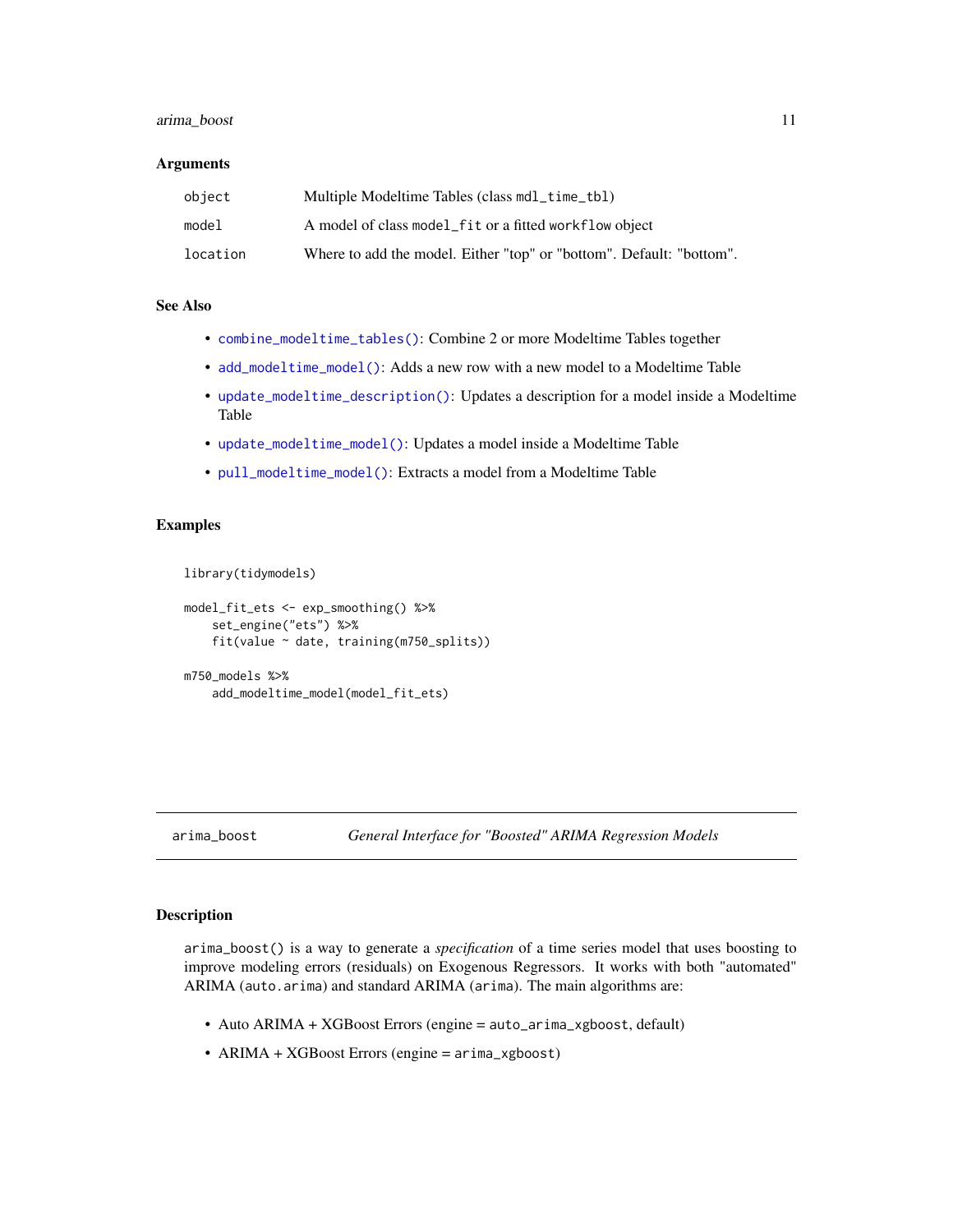# Usage

```
arima_boost(
 mode = "regression",
  seasonal_period = NULL,
 non_seasonal_ar = NULL,
 non_seasonal_differences = NULL,
 non_seasonal_ma = NULL,
  seasonal_ar = NULL,
  seasonal_differences = NULL,
  seasonal_ma = NULL,
 mtry = NULL,trees = NULL,
 min_n = NULL,tree_depth = NULL,
 learn_rate = NULL,
  loss_reduction = NULL,
 sample_size = NULL,
  stop_iter = NULL
```

```
\mathcal{L}
```
# Arguments

| mode                     | A single character string for the type of model. The only possible value for this<br>model is "regression".                                                                                        |  |
|--------------------------|----------------------------------------------------------------------------------------------------------------------------------------------------------------------------------------------------|--|
| seasonal_period          |                                                                                                                                                                                                    |  |
|                          | A seasonal frequency. Uses "auto" by default. A character phrase of "auto" or<br>time-based phrase of "2 weeks" can be used if a date or date-time variable is<br>provided. See Fit Details below. |  |
| non_seasonal_ar          |                                                                                                                                                                                                    |  |
|                          | The order of the non-seasonal auto-regressive $(AR)$ terms. Often denoted "p" in<br>pdq-notation.                                                                                                  |  |
| non_seasonal_differences |                                                                                                                                                                                                    |  |
|                          | The order of integration for non-seasonal differencing. Often denoted "d" in<br>pdq-notation.                                                                                                      |  |
| non_seasonal_ma          |                                                                                                                                                                                                    |  |
|                          | The order of the non-seasonal moving average (MA) terms. Often denoted "q"<br>in pdq-notation.                                                                                                     |  |
| seasonal_ar              | The order of the seasonal auto-regressive (SAR) terms. Often denoted "P" in<br>PDQ-notation.                                                                                                       |  |
| seasonal_differences     |                                                                                                                                                                                                    |  |
|                          | The order of integration for seasonal differencing. Often denoted "D" in PDQ-<br>notation.                                                                                                         |  |
| seasonal_ma              | The order of the seasonal moving average (SMA) terms. Often denoted "Q" in<br>PDQ-notation.                                                                                                        |  |
| mtry                     | A number for the number (or proportion) of predictors that will be randomly<br>sampled at each split when creating the tree models (specific engines only)                                         |  |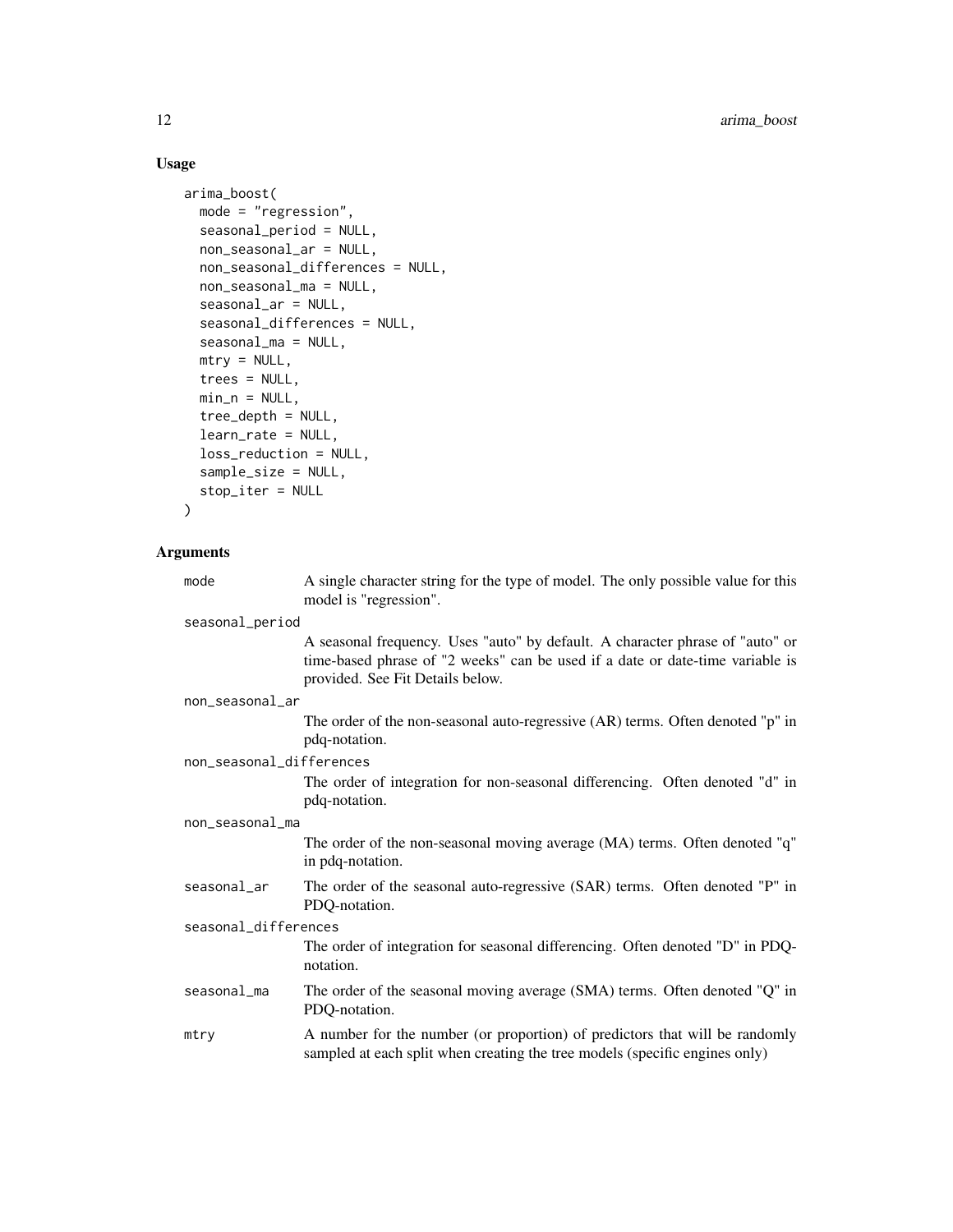#### arima\_boost 13

| trees       | An integer for the number of trees contained in the ensemble.                                                         |
|-------------|-----------------------------------------------------------------------------------------------------------------------|
| $min_n$     | An integer for the minimum number of data points in a node that is required for<br>the node to be split further.      |
| tree_depth  | An integer for the maximum depth of the tree (i.e. number of splits) (specific<br>engines only).                      |
| learn_rate  | A number for the rate at which the boosting algorithm adapts from iteration-to-<br>iteration (specific engines only). |
|             | loss_reduction A number for the reduction in the loss function required to split further (specific<br>engines only).  |
| sample_size | number for the number (or proportion) of data that is exposed to the fitting rou-<br>tine.                            |
| stop_iter   | The number of iterations without improvement before stopping (xgboost only).                                          |

# Details

The data given to the function are not saved and are only used to determine the *mode* of the model. For arima\_boost(), the mode will always be "regression".

The model can be created using the fit() function using the following *engines*:

- "auto\_arima\_xgboost" (default) Connects to [forecast::auto.arima\(\)](#page-0-0) and [xgboost::xgb.train](#page-0-0)
- "arima\_xgboost" Connects to [forecast::Arima\(\)](#page-0-0) and [xgboost::xgb.train](#page-0-0)

#### Main Arguments

The main arguments (tuning parameters) for the **ARIMA model** are:

- seasonal\_period: The periodic nature of the seasonality. Uses "auto" by default.
- non\_seasonal\_ar: The order of the non-seasonal auto-regressive (AR) terms.
- non\_seasonal\_differences: The order of integration for non-seasonal differencing.
- non\_seasonal\_ma: The order of the non-seasonal moving average (MA) terms.
- seasonal\_ar: The order of the seasonal auto-regressive (SAR) terms.
- seasonal\_differences: The order of integration for seasonal differencing.
- seasonal\_ma: The order of the seasonal moving average (SMA) terms.

The main arguments (tuning parameters) for the model XGBoost model are:

- mtry: The number of predictors that will be randomly sampled at each split when creating the tree models.
- trees: The number of trees contained in the ensemble.
- min\_n: The minimum number of data points in a node that are required for the node to be split further.
- tree\_depth: The maximum depth of the tree (i.e. number of splits).
- learn\_rate: The rate at which the boosting algorithm adapts from iteration-to-iteration.
- loss\_reduction: The reduction in the loss function required to split further.
- sample\_size: The amount of data exposed to the fitting routine.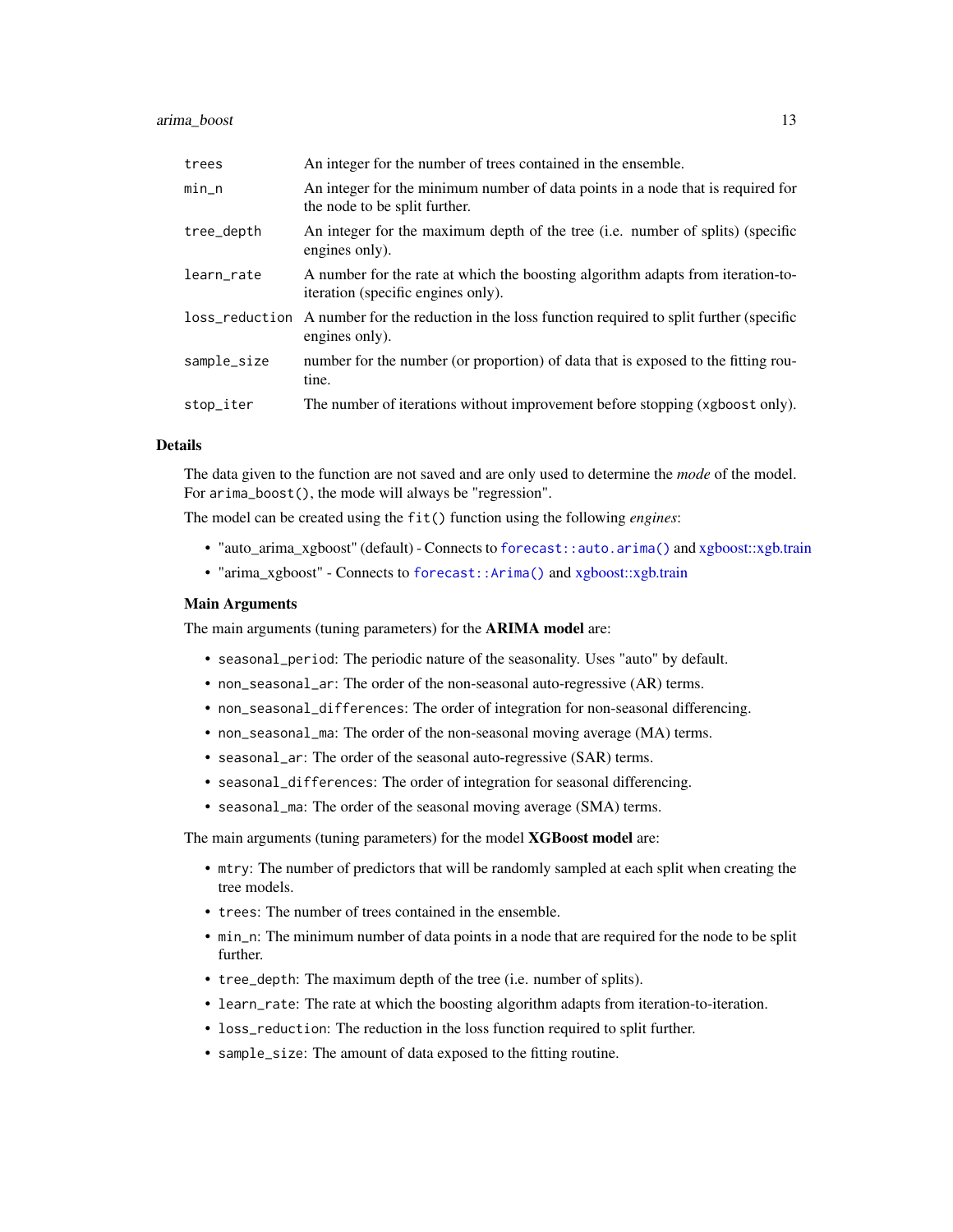• stop\_iter: The number of iterations without improvement before stopping.

These arguments are converted to their specific names at the time that the model is fit.

Other options and argument can be set using set\_engine() (See Engine Details below).

If parameters need to be modified, update() can be used in lieu of recreating the object from scratch.

#### Engine Details

The standardized parameter names in modeltime can be mapped to their original names in each engine:

Model 1: ARIMA:

| modeltime                                                                                       | forecast::auto.arima                 | forecast::Arima               |
|-------------------------------------------------------------------------------------------------|--------------------------------------|-------------------------------|
| seasonal period                                                                                 | ts(frequency)                        | ts(frequency)                 |
| non_seasonal_ar, non_seasonal_differences, non_seasonal_ma $max.p(5)$ , $max.d(2)$ , $max.q(5)$ |                                      | $order = c(p(0), d(0), q(0))$ |
| seasonal ar seasonal differences, seasonal ma                                                   | $max.P(2)$ , $max.D(1)$ , $max.Q(2)$ | seasonal = $c(P(0), D(0), Q$  |

Model 2: XGBoost:

| modeltime      | xgboost::xgb.train   |
|----------------|----------------------|
| tree_depth     | $max$ _depth $(6)$   |
| trees          | nrounds $(15)$       |
| learn rate     | eta(0.3)             |
| mtry           | colsample_bynode (1) |
| min n          | min_child_weight (1) |
| loss reduction | gamma(0)             |
| sample_size    | subsample $(1)$      |
| stop_iter      | early_stop           |

Other options can be set using set\_engine().

#### auto\_arima\_xgboost (default engine)

Model 1: Auto ARIMA (forecast::auto.arima):

```
## function (y, d = NA, D = NA, max.p = 5, max.q = 5, max.P = 2, max.Q = 2,
## max.order = 5, max.d = 2, max.D = 1, start.p = 2, start.q = 2, start.P = 1,
## start.Q = 1, stationary = FALSE, seasonal = TRUE, ic = c("aicc", "aic",
## "bic"), stepwise = TRUE, nmodels = 94, trace = FALSE, approximation = (length(x) >
## 150 | frequency(x) > 12), method = NULL, truncate = NULL, xreg = NULL,
## test = c("kpss", "adf", "pp"), test.args = list(), seasonal.test = c("seas",
## "ocsb", "hegy", "ch"), seasonal.test.args = list(), allowdrift = TRUE,
## allowmean = TRUE, lambda = NULL, biasadj = FALSE, parallel = FALSE,
\# num.cores = 2, x = y, ...)
```
Parameter Notes: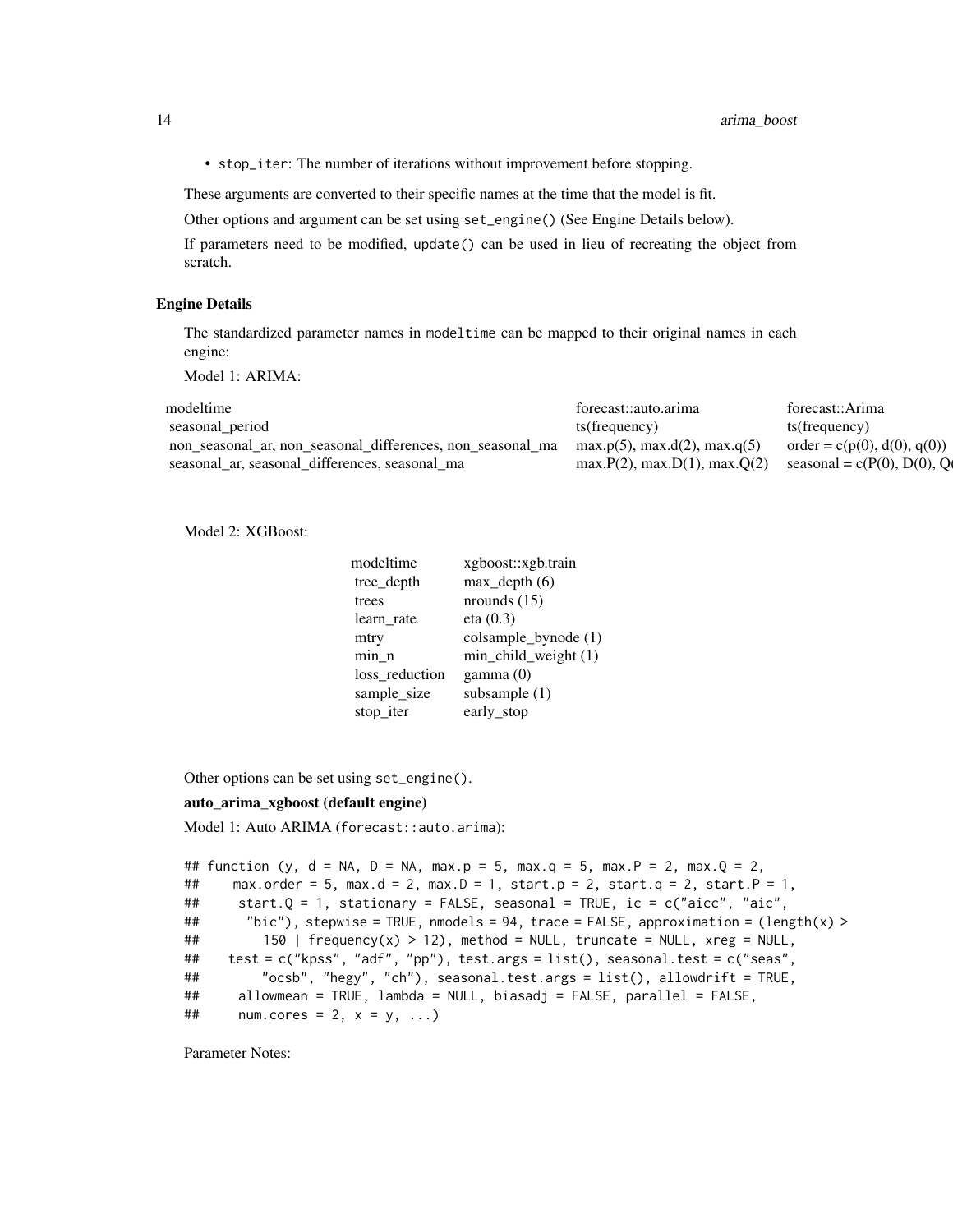#### arima\_boost 15

- All values of nonseasonal pdq and seasonal PDQ are maximums. The auto.arima will select a value using these as an upper limit.
- xreg This should not be used since XGBoost will be doing the regression

Model 2: XGBoost (xgboost::xgb.train):

```
## function (params = list(), data, nrounds, watchlist = list(), obj = NULL,
## feval = NULL, verbose = 1, print_every_n = 1L, early_stopping_rounds = NULL,
## maximize = NULL, save_period = NULL, save_name = "xgboost.model", xgb_model = NULL,
\# callbacks = list(), ...)
```
Parameter Notes:

• XGBoost uses a params = list() to capture. Parsnip / Modeltime automatically sends any args provided as ... inside of set\_engine() to the params =  $list(...)$ .

# Fit Details

# Date and Date-Time Variable

It's a requirement to have a date or date-time variable as a predictor. The fit() interface accepts date and date-time features and handles them internally.

• fit( $y \sim$  date)

*Seasonal Period Specification*

The period can be non-seasonal (seasonal\_period = 1) or seasonal (e.g. seasonal\_period = 12 or seasonal\_period = "12 months"). There are 3 ways to specify:

- 1. seasonal period = "auto": A period is selected based on the periodicity of the data (e.g.  $12$ ) if monthly)
- 2. seasonal\_period = 12: A numeric frequency. For example, 12 is common for monthly data
- 3. seasonal\_period = "1 year": A time-based phrase. For example, "1 year" would convert to 12 for monthly data.

#### Univariate (No xregs, Exogenous Regressors):

For univariate analysis, you must include a date or date-time feature. Simply use:

- Formula Interface (recommended):  $fit(y \sim date)$  will ignore xreg's.
- XY Interface:  $fit_xy(x = data[, "date"], y = data*y)$  will ignore xreg's.

#### Multivariate (xregs, Exogenous Regressors)

The xreg parameter is populated using the fit() or fit\_xy() function:

- Only factor, ordered factor, and numeric data will be used as xregs.
- Date and Date-time variables are not used as xregs
- character data should be converted to factor.

*Xreg Example:* Suppose you have 3 features: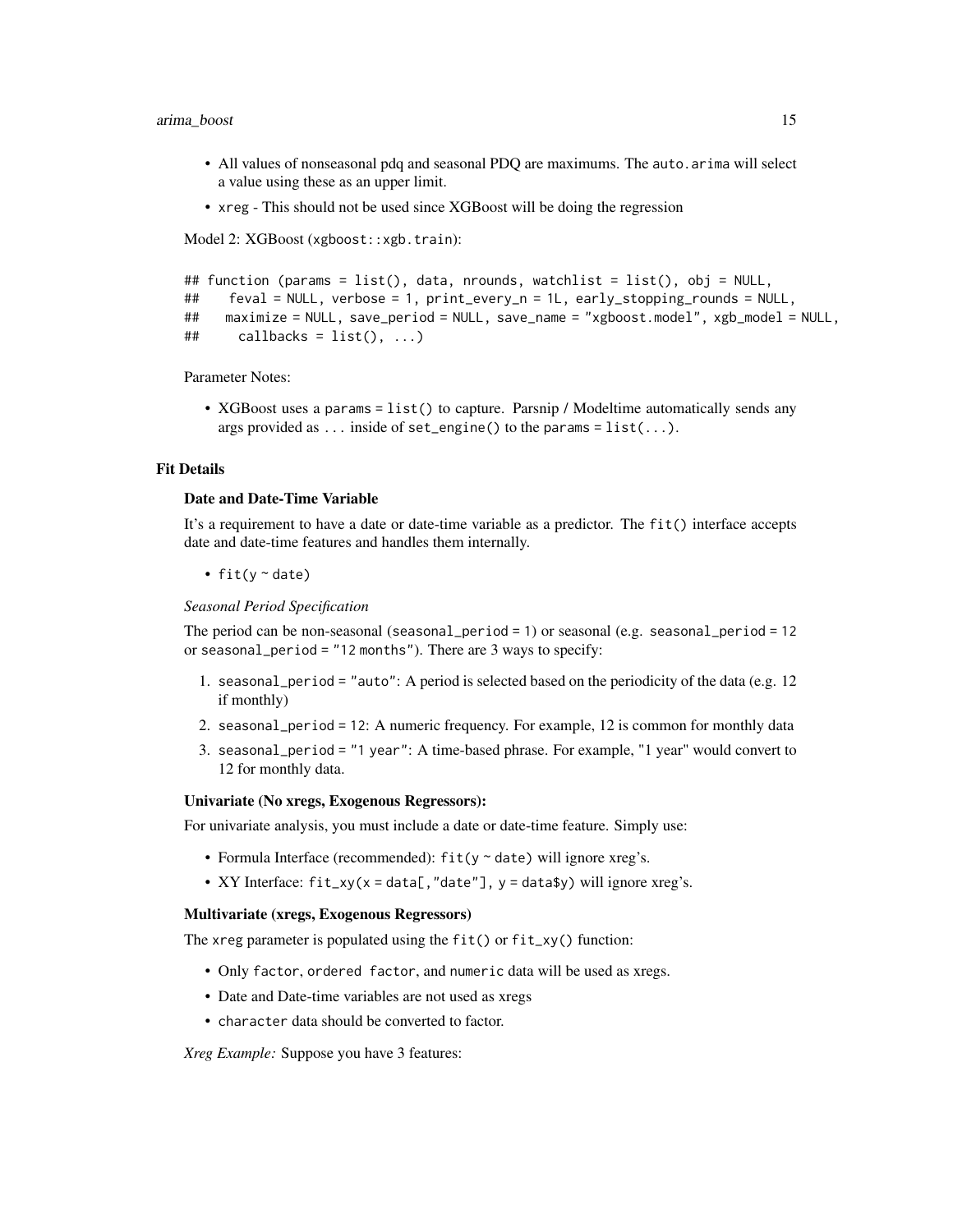- 1. y (target)
- 2. date (time stamp),
- 3. month.lbl (labeled month as a ordered factor).

The month.lbl is an exogenous regressor that can be passed to the arima\_boost() using fit():

- fit(y ~ date + month.lbl) will pass month.lbl on as an exogenous regressor.
- fit\_xy(data[,c("date", "month.lbl")], y = data\$y) will pass x, where x is a data frame containing month.lbl and the date feature. Only month.lbl will be used as an exogenous regressor.

Note that date or date-time class values are excluded from xreg.

# See Also

[fit.model\\_spec\(\)](#page-0-0), [set\\_engine\(\)](#page-0-0)

#### Examples

```
library(tidyverse)
library(lubridate)
library(parsnip)
library(rsample)
library(timetk)
library(modeltime)
# Data
m750 \leq m4 monthly %>% filter(id == "M750")
# Split Data 80/20
splits <- initial_time_split(m750, prop = 0.9)
# MODEL SPEC ----
# Set engine and boosting parameters
model_spec <- arima_boost(
   # ARIMA args
   seasonal_period = 12,
   non\_seasonal\_ar = 0,
   non_seasonal_differences = 1,
   non_seasonal_ma = 1,
   seasonal_ar = 0,
    seasonal_differences = 1,
    seasonal_m = 1,
    # XGBoost Args
    tree_depth = 6,
   learn_rate = 0.1) %>%
    set_engine(engine = "arima_xgboost")
```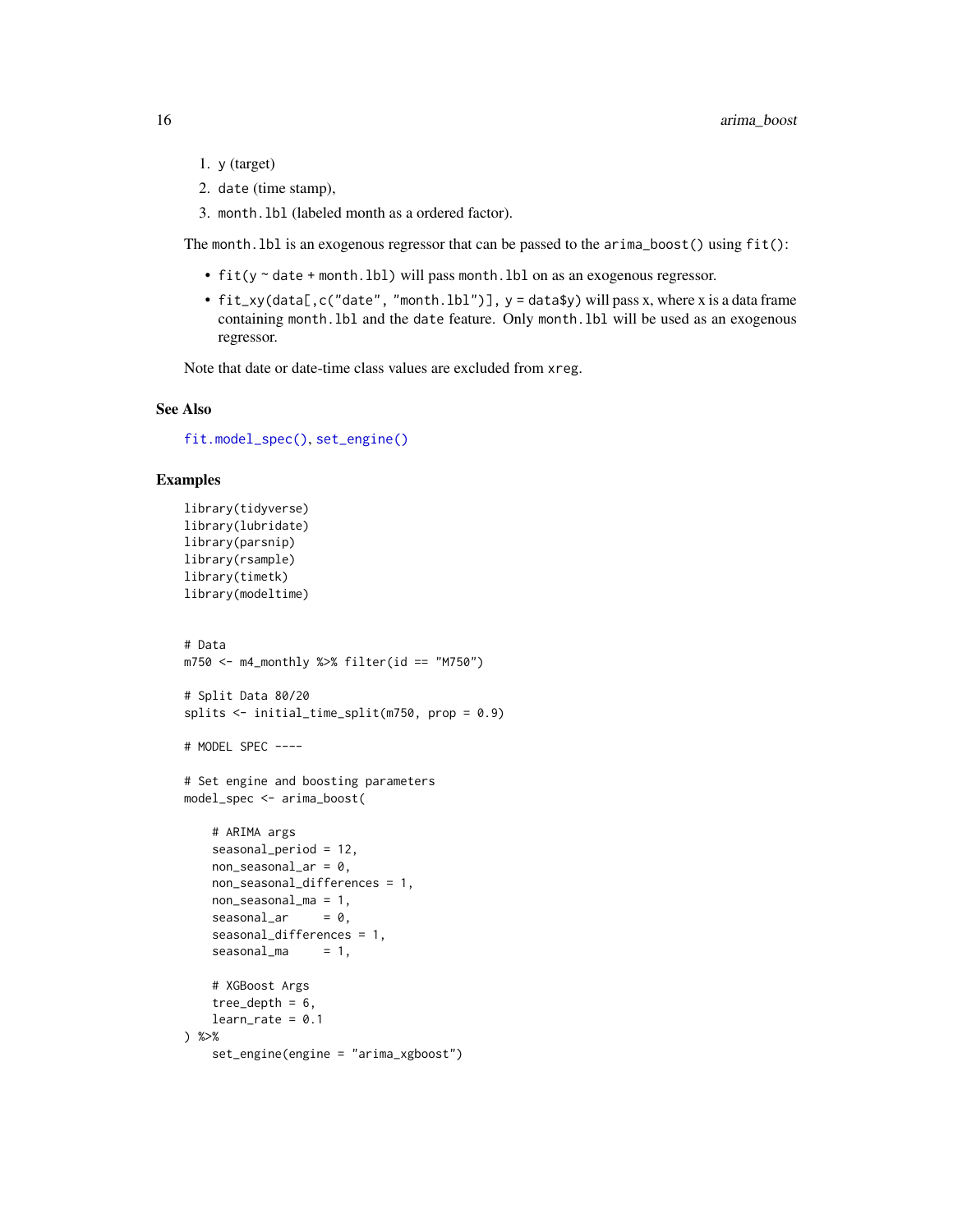# <span id="page-16-0"></span>arima\_params 17

```
# FIT ----
## Not run:
# Boosting - Happens by adding numeric date and month features
model_fit_boosted <- model_spec %>%
    fit(value \sim date + as.numeric(date) + month(date, label = TRUE),
        data = training(splits))
model_fit_boosted
## End(Not run)
```
#### arima\_params *Tuning Parameters for ARIMA Models*

#### Description

Tuning Parameters for ARIMA Models

## Usage

```
non\_seasonal\_ar(range = c(0L, 5L), trans = NULL)non_seasonal_differences(range = c(0L, 2L), trans = NULL)
non\_seasonal_ma(range = c(0L, 5L), trans = NULL)seasonal_ar(range = c(0L, 2L), trans = NULL)
seasonal_differences(range = c(0L, 1L), trans = NULL)
seasonal_ma(range = c(0L, 2L), trans = NULL)
```
### Arguments

| range | A two-element vector holding the <i>defaults</i> for the smallest and largest possible<br>values, respectively.                                                                                                    |
|-------|--------------------------------------------------------------------------------------------------------------------------------------------------------------------------------------------------------------------|
| trans | A trans object from the scales package, such as scales::log10_trans()<br>or scales::reciprocal_trans(). If not provided, the default is used which<br>matches the units used in range. If no transformation, NULL. |

# Details

The main parameters for ARIMA models are:

• non\_seasonal\_ar: The order of the non-seasonal auto-regressive (AR) terms.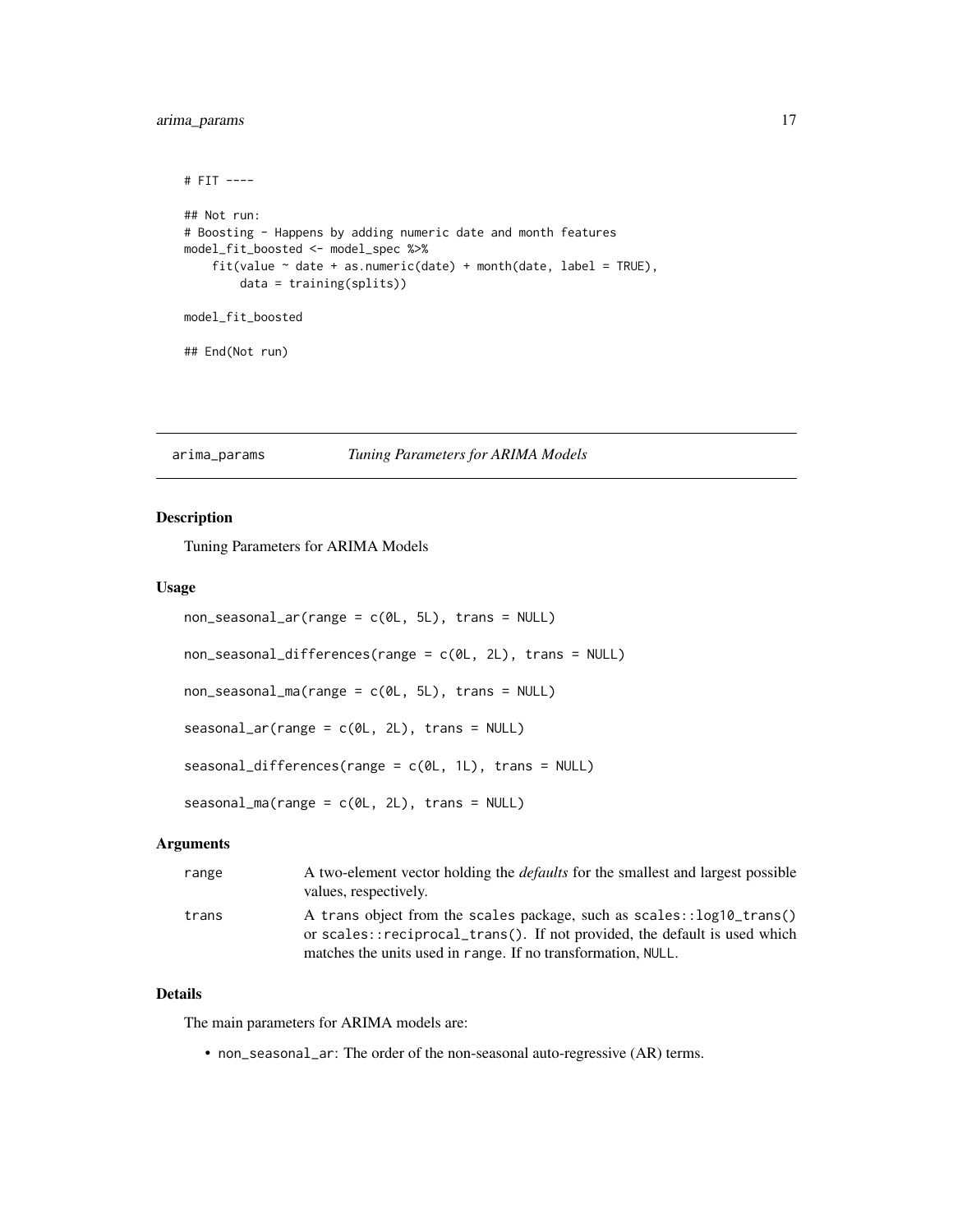- <span id="page-17-0"></span>• non\_seasonal\_differences: The order of integration for non-seasonal differencing.
- non\_seasonal\_ma: The order of the non-seasonal moving average (MA) terms.
- seasonal\_ar: The order of the seasonal auto-regressive (SAR) terms.
- seasonal\_differences: The order of integration for seasonal differencing.
- seasonal\_ma: The order of the seasonal moving average (SMA) terms.

#### Examples

```
non_seasonal_ar()
```

```
non_seasonal_differences()
```
non\_seasonal\_ma()

# arima\_reg *General Interface for ARIMA Regression Models*

#### Description

arima\_reg() is a way to generate a *specification* of an ARIMA model before fitting and allows the model to be created using different packages. Currently the only package is forecast.

#### Usage

```
arima_reg(
 mode = "regression",
  seasonal_period = NULL,
  non_seasonal_ar = NULL,
  non_seasonal_differences = NULL,
  non_seasonal_ma = NULL,
  seasonal_ar = NULL,
  seasonal_differences = NULL,
  seasonal_ma = NULL
)
```
#### Arguments

mode A single character string for the type of model. The only possible value for this model is "regression".

seasonal\_period

A seasonal frequency. Uses "auto" by default. A character phrase of "auto" or time-based phrase of "2 weeks" can be used if a date or date-time variable is provided. See Fit Details below.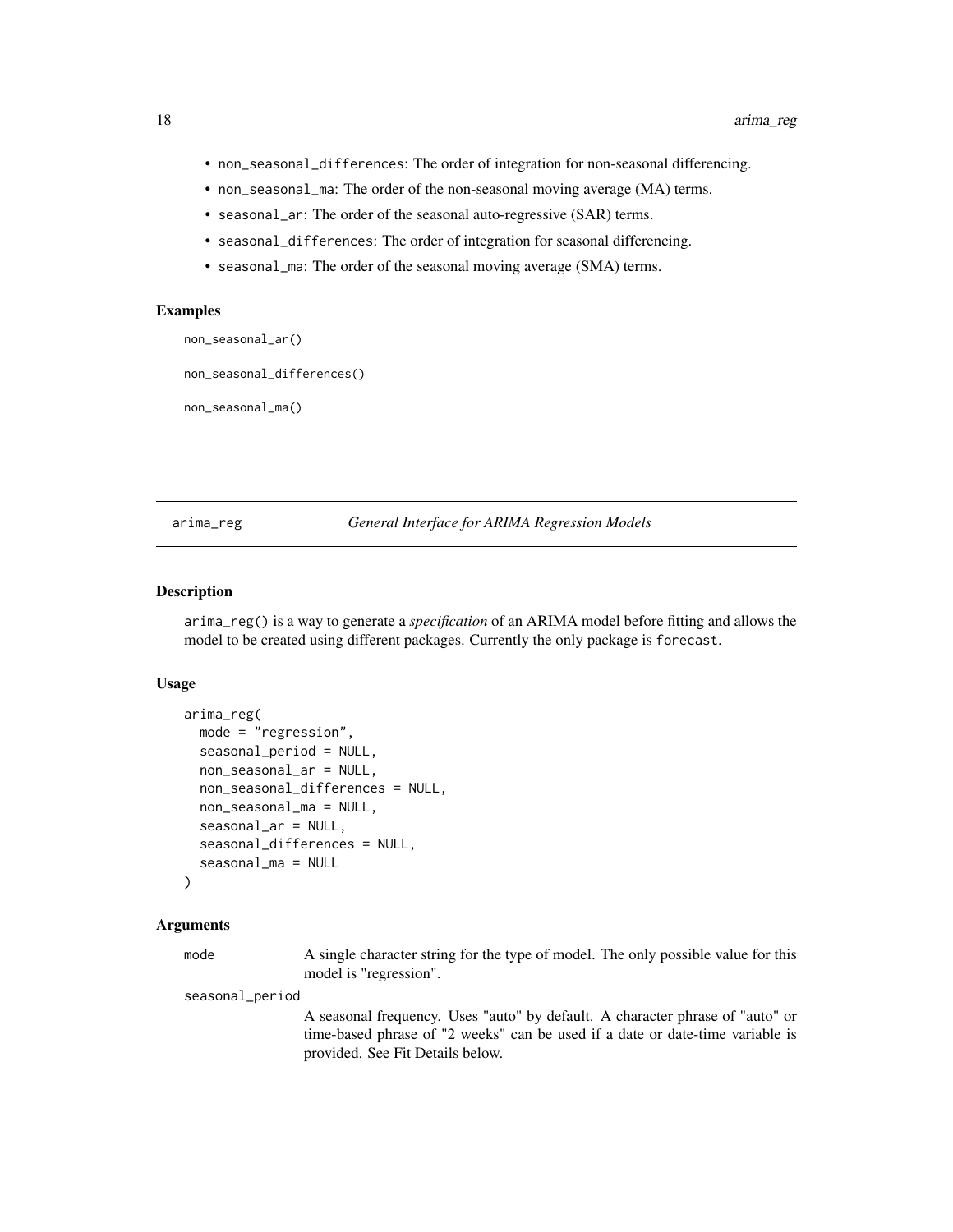# arima\_reg 19

| non_seasonal_ar          |                                                                                                 |
|--------------------------|-------------------------------------------------------------------------------------------------|
|                          | The order of the non-seasonal auto-regressive (AR) terms. Often denoted "p" in<br>pdq-notation. |
| non_seasonal_differences |                                                                                                 |
|                          | The order of integration for non-seasonal differencing. Often denoted "d" in<br>pdq-notation.   |
| non_seasonal_ma          |                                                                                                 |
|                          | The order of the non-seasonal moving average (MA) terms. Often denoted "q"<br>in pdq-notation.  |
| seasonal_ar              | The order of the seasonal auto-regressive (SAR) terms. Often denoted "P" in<br>PDO-notation.    |
| seasonal_differences     |                                                                                                 |
|                          | The order of integration for seasonal differencing. Often denoted "D" in PDQ-<br>notation.      |
| seasonal_ma              | The order of the seasonal moving average (SMA) terms. Often denoted "Q" in<br>PDO-notation.     |
|                          |                                                                                                 |

# Details

The data given to the function are not saved and are only used to determine the *mode* of the model. For arima\_reg(), the mode will always be "regression".

The model can be created using the fit() function using the following *engines*:

- "auto\_arima" (default) Connects to [forecast::auto.arima\(\)](#page-0-0)
- "arima" Connects to [forecast::Arima\(\)](#page-0-0)

#### Main Arguments

The main arguments (tuning parameters) for the model are:

- seasonal\_period: The periodic nature of the seasonality. Uses "auto" by default.
- non\_seasonal\_ar: The order of the non-seasonal auto-regressive (AR) terms.
- non\_seasonal\_differences: The order of integration for non-seasonal differencing.
- non\_seasonal\_ma: The order of the non-seasonal moving average (MA) terms.
- seasonal\_ar: The order of the seasonal auto-regressive (SAR) terms.
- seasonal\_differences: The order of integration for seasonal differencing.
- seasonal\_ma: The order of the seasonal moving average (SMA) terms.

These arguments are converted to their specific names at the time that the model is fit.

Other options and argument can be set using set\_engine() (See Engine Details below).

If parameters need to be modified, update() can be used in lieu of recreating the object from scratch.

#### Engine Details

The standardized parameter names in modeltime can be mapped to their original names in each engine: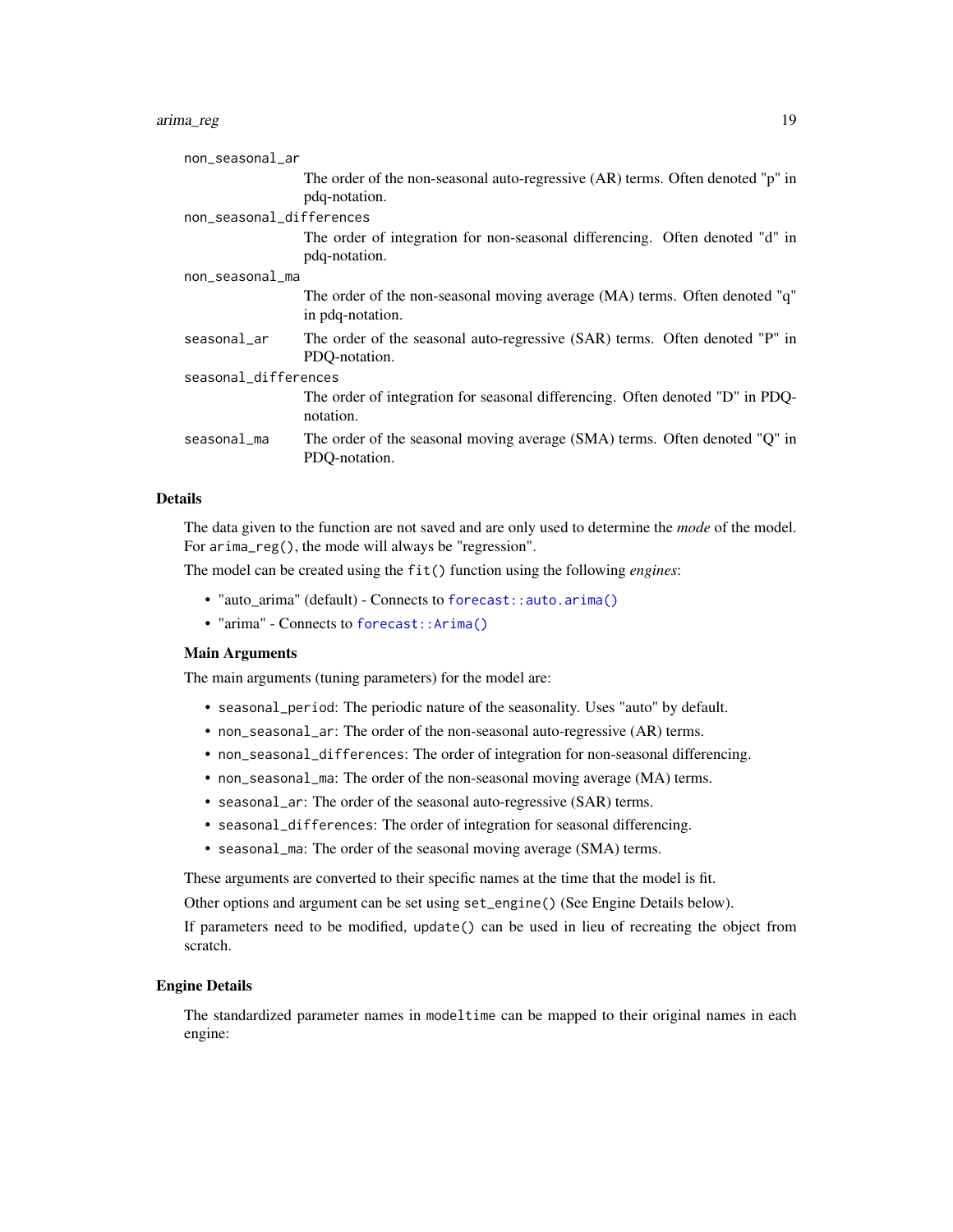20 arima\_reg

| modeltime                                                  | forecast::auto.arima                 | forecast::Arima                  |
|------------------------------------------------------------|--------------------------------------|----------------------------------|
| seasonal period                                            | ts(frequency)                        | ts(frequency)                    |
| non seasonal ar, non seasonal differences, non seasonal ma | max.p(5), max.d(2), max.q(5)         | $order = c(p(0), d(0), q(0))$    |
| seasonal ar, seasonal differences, seasonal ma             | $max.P(2)$ , $max.D(1)$ , $max.O(2)$ | seasonal = $c(P(0), D(0), Q(0))$ |

Other options can be set using set\_engine().

#### auto\_arima (default engine)

The engine uses [forecast::auto.arima\(\)](#page-0-0).

Function Parameters:

```
## function (y, d = NA, D = NA, max.p = 5, max.q = 5, max.P = 2, max.Q = 2,
## max.order = 5, max.d = 2, max.D = 1, start.p = 2, start.q = 2, start.P = 1,
## start.Q = 1, stationary = FALSE, seasonal = TRUE, ic = c("aicc", "aic",
## "bic"), stepwise = TRUE, nmodels = 94, trace = FALSE, approximation = (length(x) >
## 150 | frequency(x) > 12), method = NULL, truncate = NULL, xreg = NULL,
## test = c("kpss", "adf", "pp"), test.args = list(), seasonal.test = c("seas",
## "ocsb", "hegy", "ch"), seasonal.test.args = list(), allowdrift = TRUE,
## allowmean = TRUE, lambda = NULL, biasadj = FALSE, parallel = FALSE,
\# num.cores = 2, x = y, ...)
```
The *MAXIMUM* nonseasonal ARIMA terms (max.p, max.d, max.q) and seasonal ARIMA terms (max.P, max.D, max.Q) are provided to [forecast::auto.arima\(\)](#page-0-0) via arima\_reg() parameters. Other options and argument can be set using set\_engine().

Parameter Notes:

- All values of nonseasonal pdq and seasonal PDQ are maximums. The forecast::auto.arima() model will select a value using these as an upper limit.
- xreg This is supplied via the parsnip / modeltime fit() interface (so don't provide this manually). See Fit Details (below).

#### arima

The engine uses [forecast::Arima\(\)](#page-0-0).

Function Parameters:

```
## function (y, order = c(\emptyset, \emptyset, \emptyset), seasonal = c(\emptyset, \emptyset, \emptyset), xreg = NULL, include.mean = TRUE,
## include.drift = FALSE, include.constant, lambda = model$lambda, biasadj = FALSE,
\# method = c("CSS-ML", "ML", "CSS"), model = NULL, x = y, ...
```
The nonseasonal ARIMA terms (order) and seasonal ARIMA terms (seasonal) are provided to [forecast::Arima\(\)](#page-0-0) via arima\_reg() parameters. Other options and argument can be set using set\_engine().

Parameter Notes:

• xreg - This is supplied via the parsnip / modeltime fit() interface (so don't provide this manually). See Fit Details (below).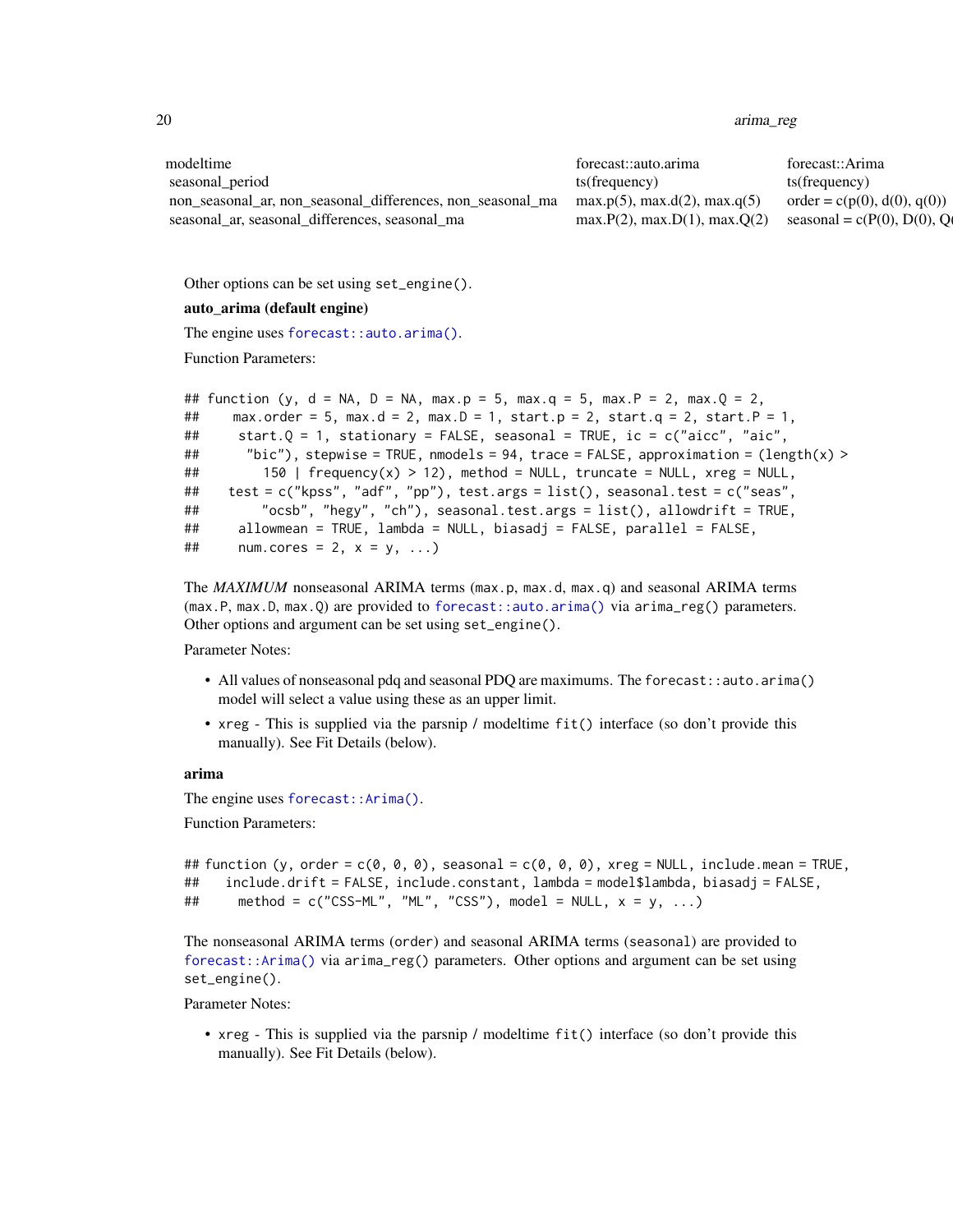• method - The default is set to "ML" (Maximum Likelihood). This method is more robust at the expense of speed and possible selections may fail unit root inversion testing. Alternatively, you can add method = "CSS-ML" to evaluate Conditional Sum of Squares for starting values, then Maximium Likelihood.

#### Fit Details

#### Date and Date-Time Variable

It's a requirement to have a date or date-time variable as a predictor. The fit() interface accepts date and date-time features and handles them internally.

• fit( $y \sim$  date)

#### *Seasonal Period Specification*

The period can be non-seasonal (seasonal\_period = 1 or "none") or yearly seasonal (e.g. For monthly time stamps, seasonal\_period = 12, seasonal\_period = "12 months", or seasonal\_period = "yearly"). There are 3 ways to specify:

- 1. seasonal\_period = "auto": A seasonal period is selected based on the periodicity of the data (e.g. 12 if monthly)
- 2. seasonal\_period = 12: A numeric frequency. For example, 12 is common for monthly data
- 3. seasonal\_period = "1 year": A time-based phrase. For example, "1 year" would convert to 12 for monthly data.

#### Univariate (No xregs, Exogenous Regressors):

For univariate analysis, you must include a date or date-time feature. Simply use:

- Formula Interface (recommended):  $fit(y \sim date)$  will ignore xreg's.
- XY Interface:  $fit\_xy(x = data[, "date"]$ ,  $y = data*y)$  will ignore xreg's.

#### Multivariate (xregs, Exogenous Regressors)

The xreg parameter is populated using the fit() or fit\_xy() function:

- Only factor, ordered factor, and numeric data will be used as xregs.
- Date and Date-time variables are not used as xregs
- character data should be converted to factor.

*Xreg Example:* Suppose you have 3 features:

- 1. y (target)
- 2. date (time stamp),
- 3. month.lbl (labeled month as a ordered factor).

The month. 1b1 is an exogenous regressor that can be passed to the  $\arrows$  arima\_reg() using  $fit()$ :

- fit(y ~ date + month.lbl) will pass month.lbl on as an exogenous regressor.
- fit\_xy(data[,c("date", "month.lbl")],  $y =$  data\$y) will pass x, where x is a data frame containing month.lbl and the date feature. Only month.lbl will be used as an exogenous regressor.

Note that date or date-time class values are excluded from xreg.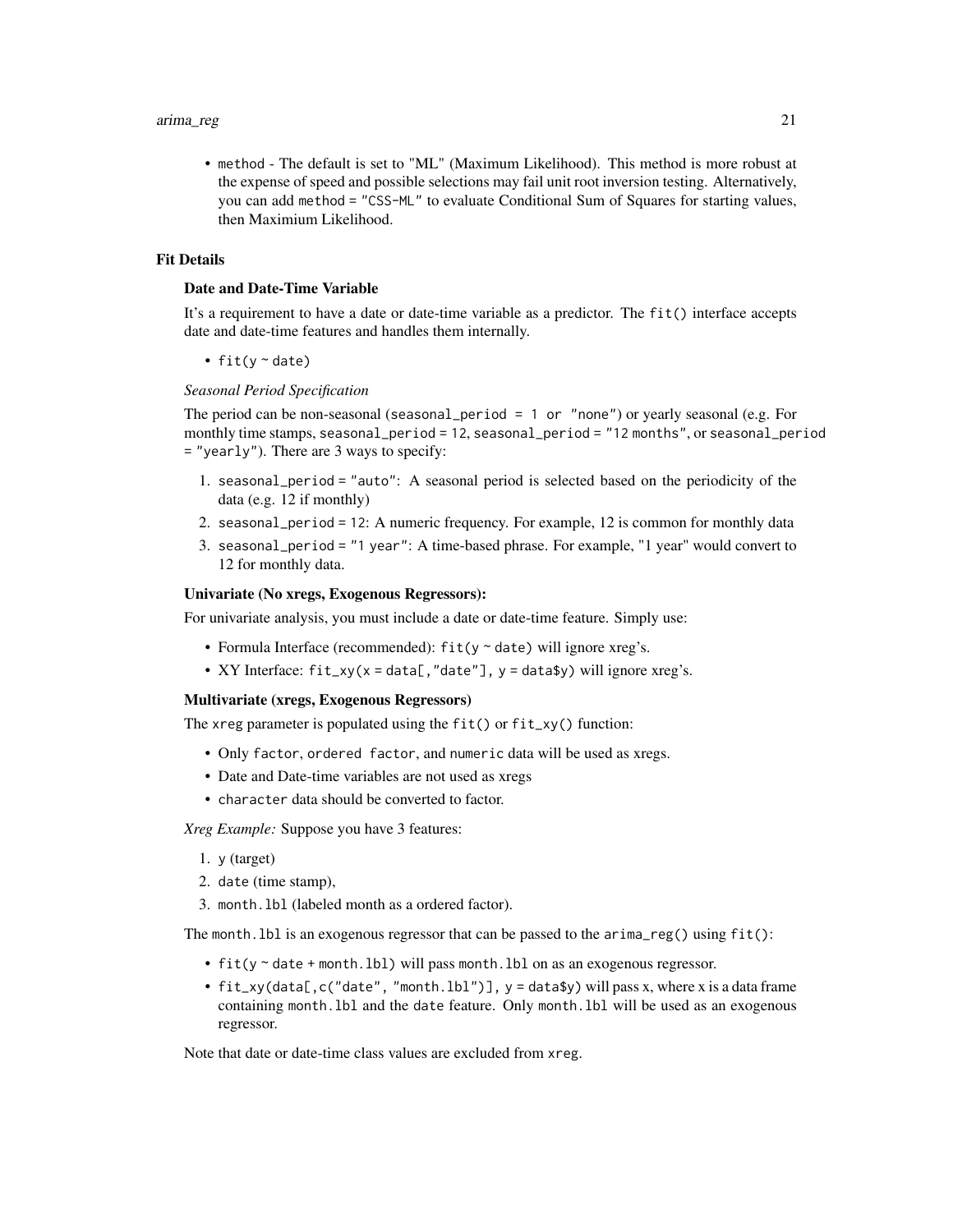# See Also

[fit.model\\_spec\(\)](#page-0-0), [set\\_engine\(\)](#page-0-0)

#### Examples

```
library(dplyr)
library(parsnip)
library(rsample)
library(timetk)
library(modeltime)
# Data
m750 <- m4_monthly %>% filter(id == "M750")
m750
# Split Data 80/20
splits <- initial_time_split(m750, prop = 0.8)
# ---- AUTO ARIMA ----
# Model Spec
model_spec <- arima_reg() %>%
    set_engine("auto_arima")
# Fit Spec
model_fit <- model_spec %>%
    fit(log(value) ~<sub>o</sub> date, data = training(splits))model_fit
# ---- STANDARD ARIMA ----
# Model Spec
model_spec <- arima_reg(
       seasonal_period = 12,<br>
non_seasonal_ar = 3,
       non_seasonal_ar = 3,
       non_seasonal_differences = 1,
       non\_seasonal_m = 3,seasonal_ar = 1,
       seasonal\_difference = 0,
        seasonal_m = 1) %>%
    set_engine("arima")
# Fit Spec
model_fit <- model_spec %>%
    fit(log(value) ~<sub>o</sub> date, data = training(splits))model_fit
```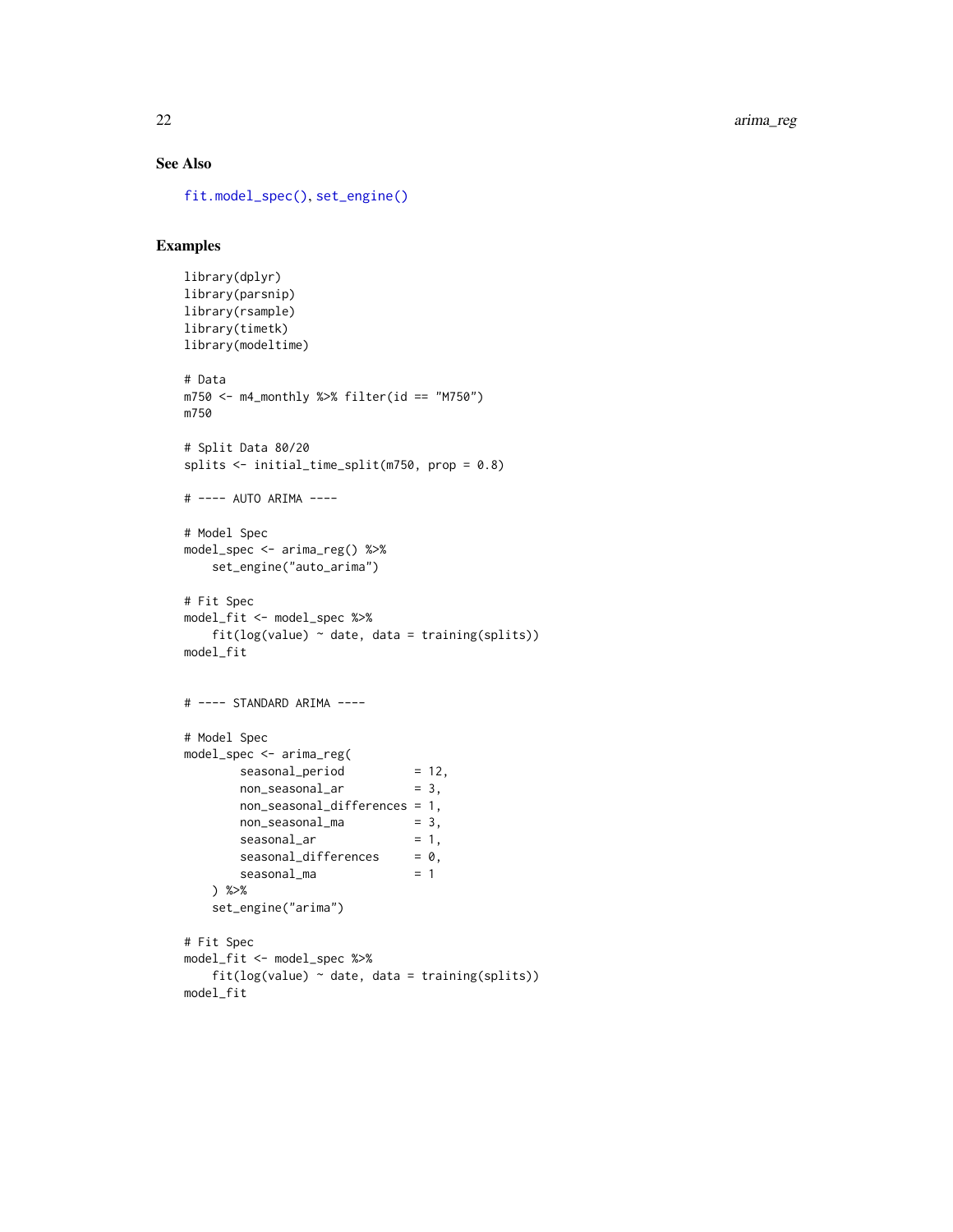<span id="page-22-1"></span><span id="page-22-0"></span>combine\_modeltime\_tables

*Combine multiple Modeltime Tables into a single Modeltime Table*

#### Description

Combine multiple Modeltime Tables into a single Modeltime Table

#### Usage

```
combine_modeltime_tables(...)
```
#### Arguments

... Multiple Modeltime Tables (class mdl\_time\_tbl)

### Details

This function combines multiple Modeltime Tables.

- The .model\_id will automatically be renumbered to ensure each model has a unique ID.
- Only the .model\_id, .model, and .model\_desc columns will be returned.

#### Re-Training Models on the Same Datasets

One issue can arise if your models are trained on different datasets. If your models have been trained on different datasets, you can run [modeltime\\_refit\(\)](#page-58-1) to train all models on the same data.

#### Re-Calibrating Models

If your data has been calibrated using [modeltime\\_calibrate\(\)](#page-46-1), the .test and .calibration\_data columns will be removed. To re-calibrate, simply run [modeltime\\_calibrate\(\)](#page-46-1) on the newly combined Modeltime Table.

# See Also

- [combine\\_modeltime\\_tables\(\)](#page-22-1): Combine 2 or more Modeltime Tables together
- [add\\_modeltime\\_model\(\)](#page-9-1): Adds a new row with a new model to a Modeltime Table
- [update\\_modeltime\\_description\(\)](#page-113-1): Updates a description for a model inside a Modeltime Table
- [update\\_modeltime\\_model\(\)](#page-112-1): Updates a model inside a Modeltime Table
- [pull\\_modeltime\\_model\(\)](#page-80-1): Extracts a model from a Modeltime Table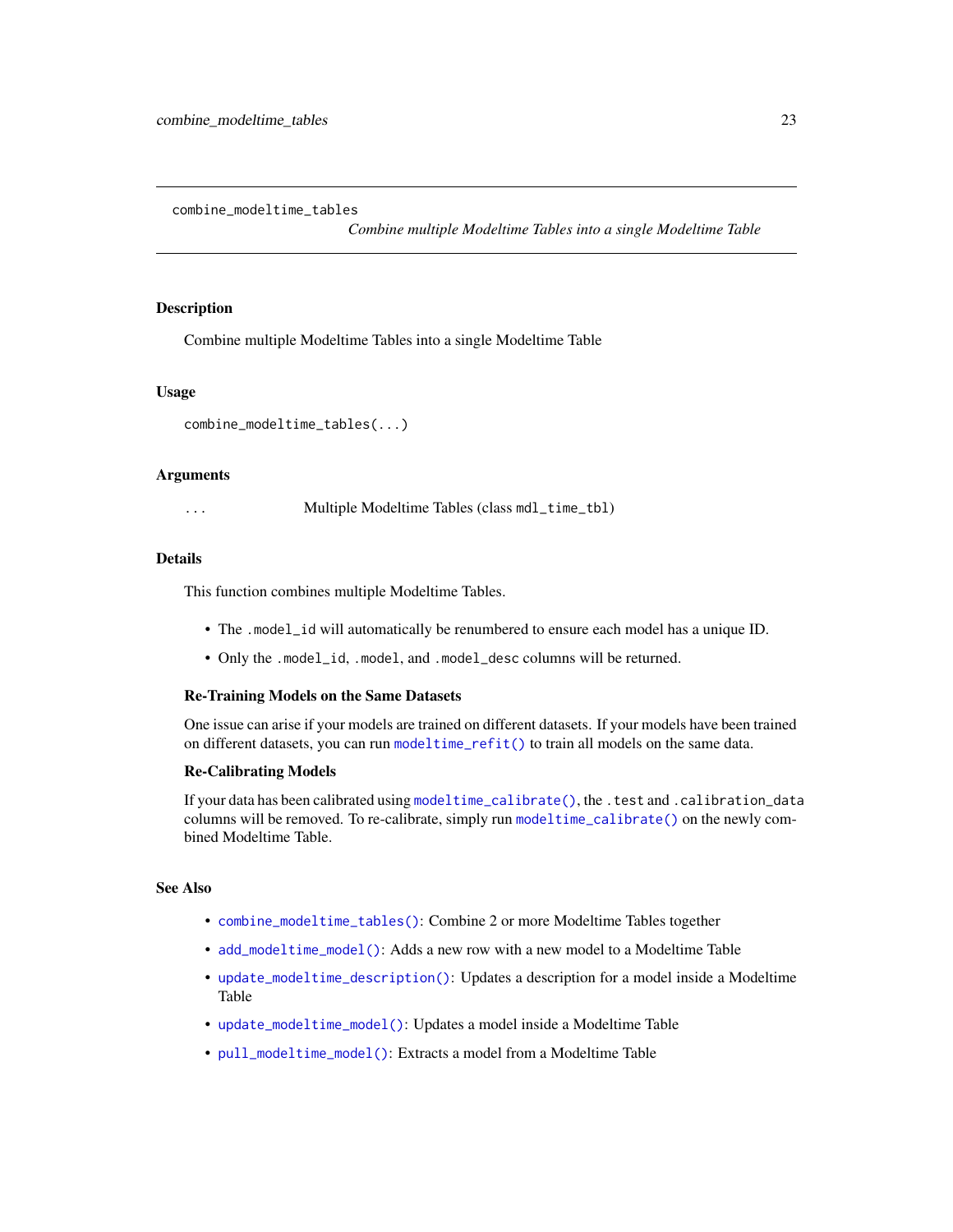# Examples

```
library(modeltime)
library(tidymodels)
library(tidyverse)
library(timetk)
library(lubridate)
# Setup
m750 <- m4_monthly %>% filter(id == "M750")
splits <- time_series_split(m750, assess = "3 years", cumulative = TRUE)
model_fit_arima <- arima_reg() %>%
    set_engine("auto_arima") %>%
   fit(value ~ date, training(splits))
model_fit_prophet <- prophet_reg() %>%
    set_engine("prophet") %>%
    fit(value ~ date, training(splits))
# Multiple Modeltime Tables
model_tbl_1 <- modeltime_table(model_fit_arima)
model_tbl_2 <- modeltime_table(model_fit_prophet)
# Combine
combine_modeltime_tables(model_tbl_1, model_tbl_2)
```
control\_modeltime *Control aspects of the training process*

#### Description

These functions are matched to the associated training functions:

- control\_refit(): Used with [modeltime\\_refit\(\)](#page-58-1)
- control\_fit\_workflowset(): Used with [modeltime\\_fit\\_workflowset\(\)](#page-48-1)
- control\_nested\_fit(): Used with [modeltime\\_nested\\_fit\(\)](#page-54-1)
- control\_nested\_refit(): Used with [modeltime\\_nested\\_refit\(\)](#page-56-1)
- control\_nested\_forecast(): Used with [modeltime\\_nested\\_forecast\(\)](#page-55-1)

#### Usage

```
control_refit(verbose = FALSE, allow_par = FALSE, cores = -1, packages = NULL)
control_fit_workflowset(
  verbose = FALSE,
  allow_par = FALSE,
```
<span id="page-23-0"></span>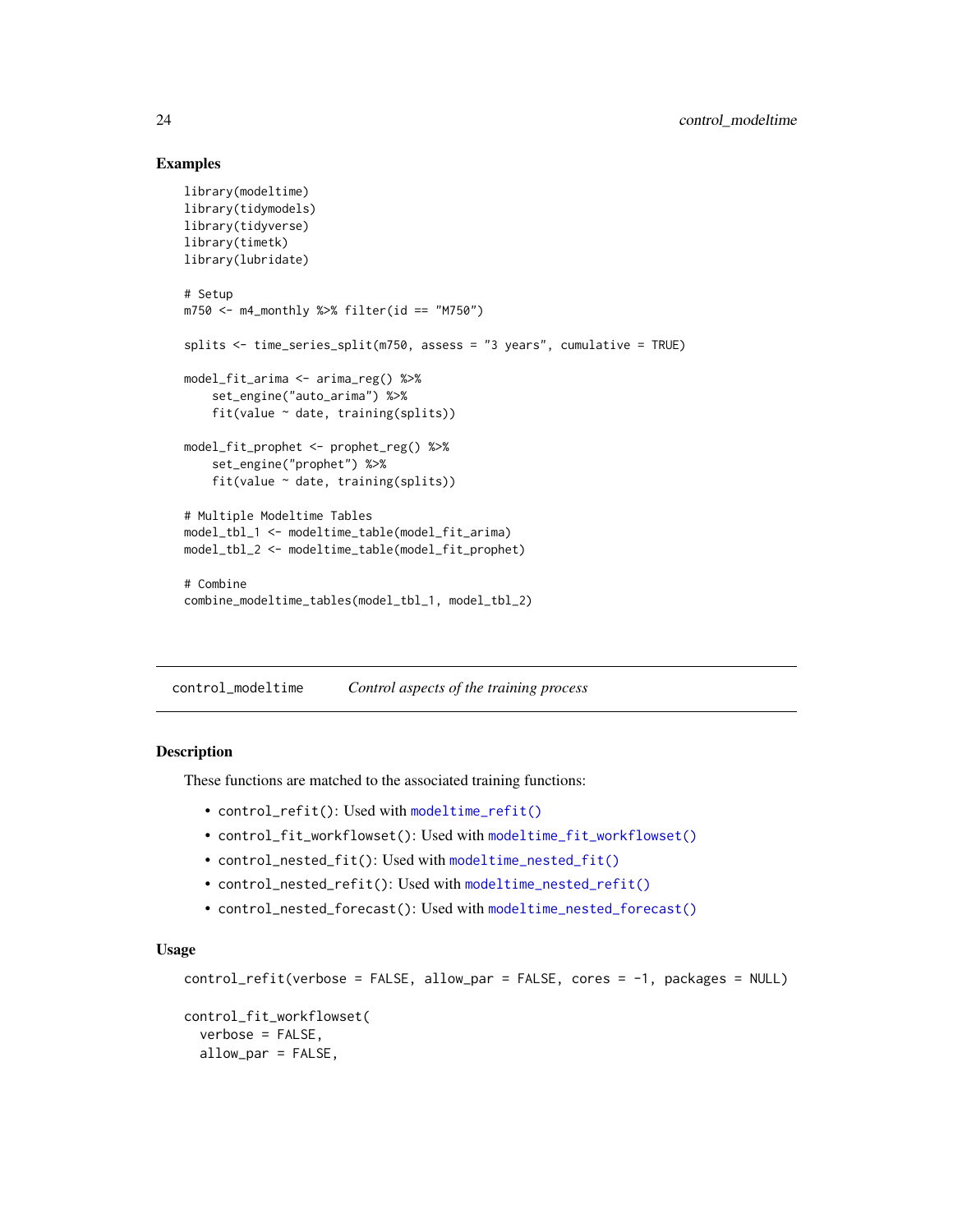```
cores = -1,
 packages = NULL
\lambdacontrol_nested_fit(
  verbose = FALSE,
 allow_par = FALSE,
 cores = -1,
 packages = NULL
)
control_nested_refit(
  verbose = FALSE,
 allow_par = FALSE,
 cores = -1,
 packages = NULL
\mathcal{L}control_nested_forecast(
  verbose = FALSE,
 allow_par = FALSE,
 cores = -1,
 packages = NULL
)
```
# Arguments

| verbose   | Logical to control printing.                                                                                    |
|-----------|-----------------------------------------------------------------------------------------------------------------|
| allow_par | Logical to allow parallel computation. Default: FALSE (single threaded).                                        |
| cores     | Number of cores for computation. If -1, uses all available physical cores. De-<br>fault: $-1$ .                 |
| packages  | An optional character string of additional R package names that should be loaded<br>during parallel processing. |
|           | • Packages in your namespace are loaded by default                                                              |
|           | • Key Packages are loaded by default: tidymodels, parsnip, modeltime,<br>dplyr, stats, lubridate and timetk.    |

# Value

A List with the control settings.

# See Also

- Setting Up Parallel Processing: [parallel\\_start\(\)](#page-74-1), [parallel\_stop())]
- Training Functions: [modeltime\_refit()], [modeltime\_fit\_workflowset()], [modeltime\_nested\_fit()], [modeltime\_nested\_refit()]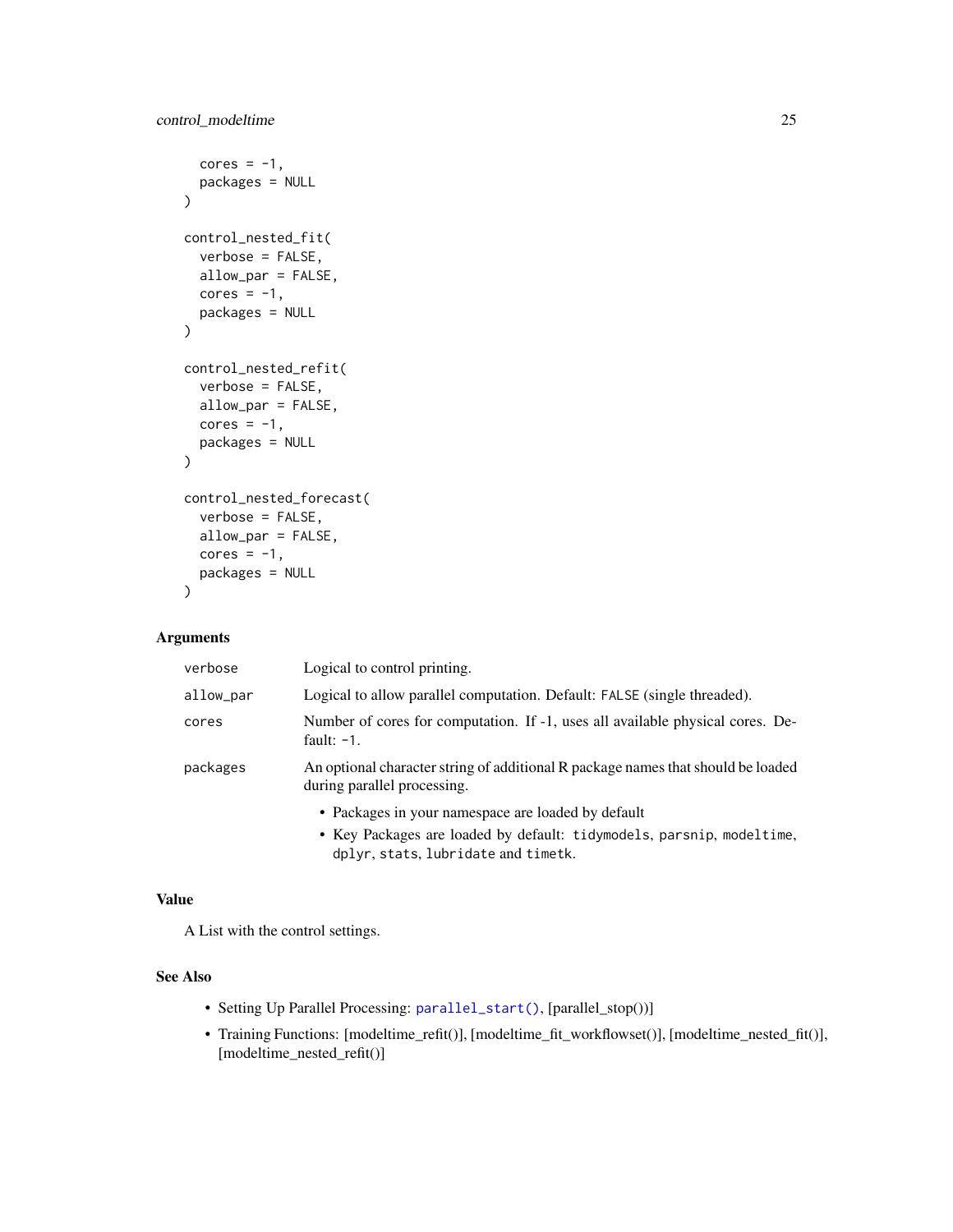# <span id="page-25-0"></span>26 create\_model\_grid

[parallel\_stop())]: R:parallel\_stop()) [modeltime\_refit()]: R:modeltime\_refit() [modeltime\_fit\_workflowset()]: R:modeltime\_fit\_workflowset() [modeltime\_nested\_fit()]: R:modeltime\_nested\_fit() [modeltime\_nested\_refit()]: R:modeltime\_nested\_refit()

# Examples

```
# No parallel processing by default
control_refit()
# Allow parallel processing
control_refit(allow_par = TRUE)
# Set verbosity to show additional training information
control_refit(verbose = TRUE)
# Add additional packages used during modeling in parallel processing
# - This is useful if your namespace does not load all needed packages
# to run models.
# - An example is if I use `temporal_hierarchy()`, which depends on the `thief` package
control_refit(allow_par = TRUE, packages = "thief")
```
create\_model\_grid *Helper to make* parsnip *model specs from a* dials *parameter grid*

#### Description

Helper to make parsnip model specs from a dials parameter grid

#### Usage

```
create_model_grid(grid, f_model_spec, engine_name, ..., engine_params = list())
```
# Arguments

| grid          | A tibble that forms a grid of parameters to adjust                                                      |
|---------------|---------------------------------------------------------------------------------------------------------|
| f_model_spec  | A function name (quoted or unquoted) that specifies a parsnip model specifi-<br>cation function         |
| engine_name   | A name of an engine to use. Gets passed to parsnip::set_engine().                                       |
| $\ddots$      | Static parameters that get passed to the f_model_spec                                                   |
| engine_params | A list of additional parameters that can be passed to the engine via parsnip: : set_engine $(\ldots)$ . |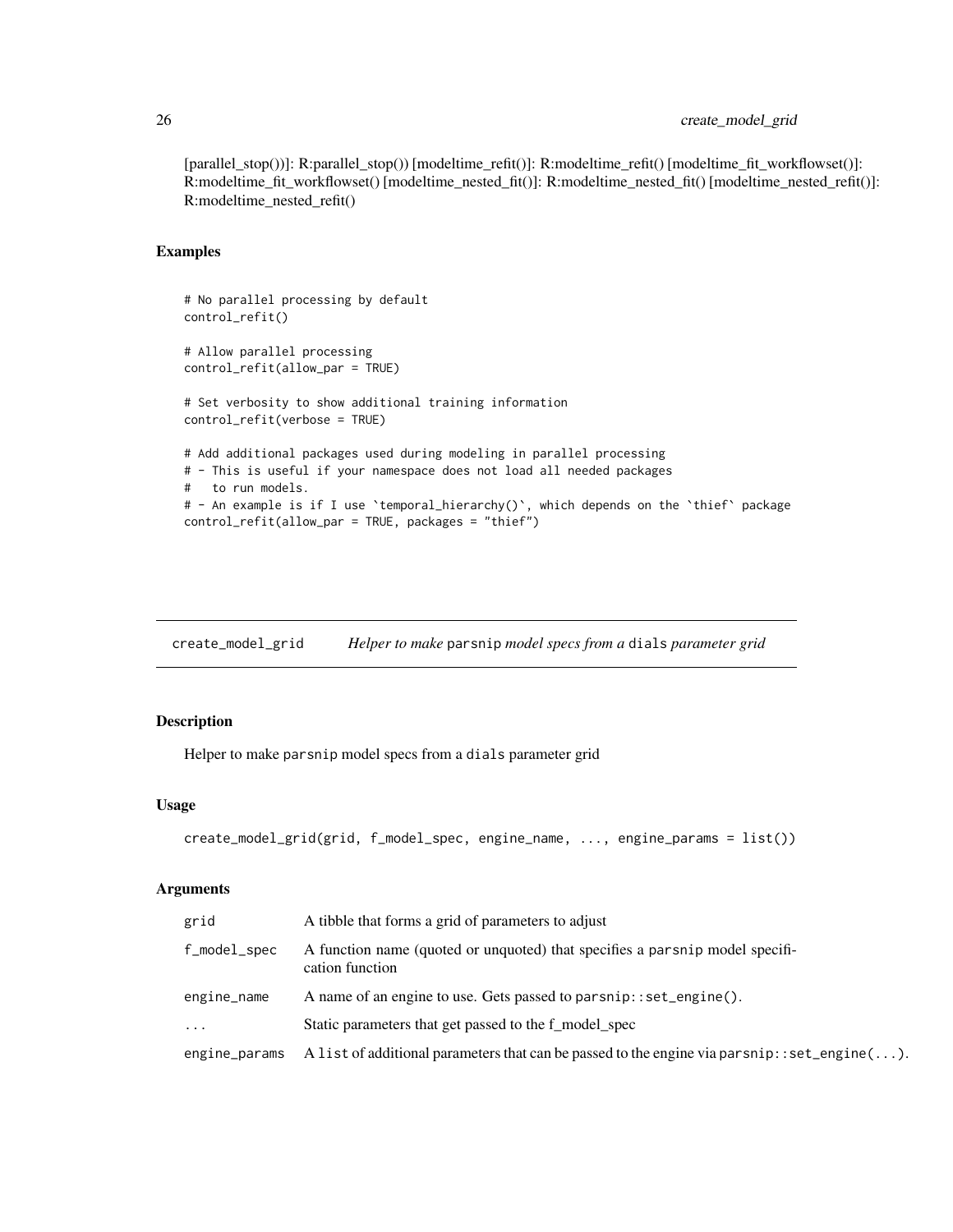# Details

This is a helper function that combines dials grids with parsnip model specifications. The intent is to make it easier to generate workflowset objects for forecast evaluations with modeltime\_fit\_workflowset().

The process follows:

- 1. Generate a grid (hyperparemeter combination)
- 2. Use create\_model\_grid() to apply the parameter combinations to a parsnip model spec and engine.

The output contains ".model" column that can be used as a list of models inside the workflow\_set() function.

# Value

Tibble with a new colum named .models

### See Also

- [dials::grid\\_regular\(\)](#page-0-0): For making parameter grids.
- [workflowsets::workflow\\_set\(\)](#page-0-0): For creating a workflowset from the .models list stored in the ".models" column.
- [modeltime\\_fit\\_workflowset\(\)](#page-48-1): For fitting a workflowset to forecast data.

# Examples

```
library(tidymodels)
library(modeltime)
# Parameters that get optimized
grid_tbl <- grid_regular(
   learn_rate(),
   levels = 3
)
# Generate model specs
grid_tbl %>%
   create_model_grid(
       f_model_spec = boost_tree,
        engine_name = "xgboost",
        # Static boost_tree() args
        mode = "regression",
        # Static set_engine() args
        engine_params = list(
            max\_depth = 5\lambda\mathcal{L}
```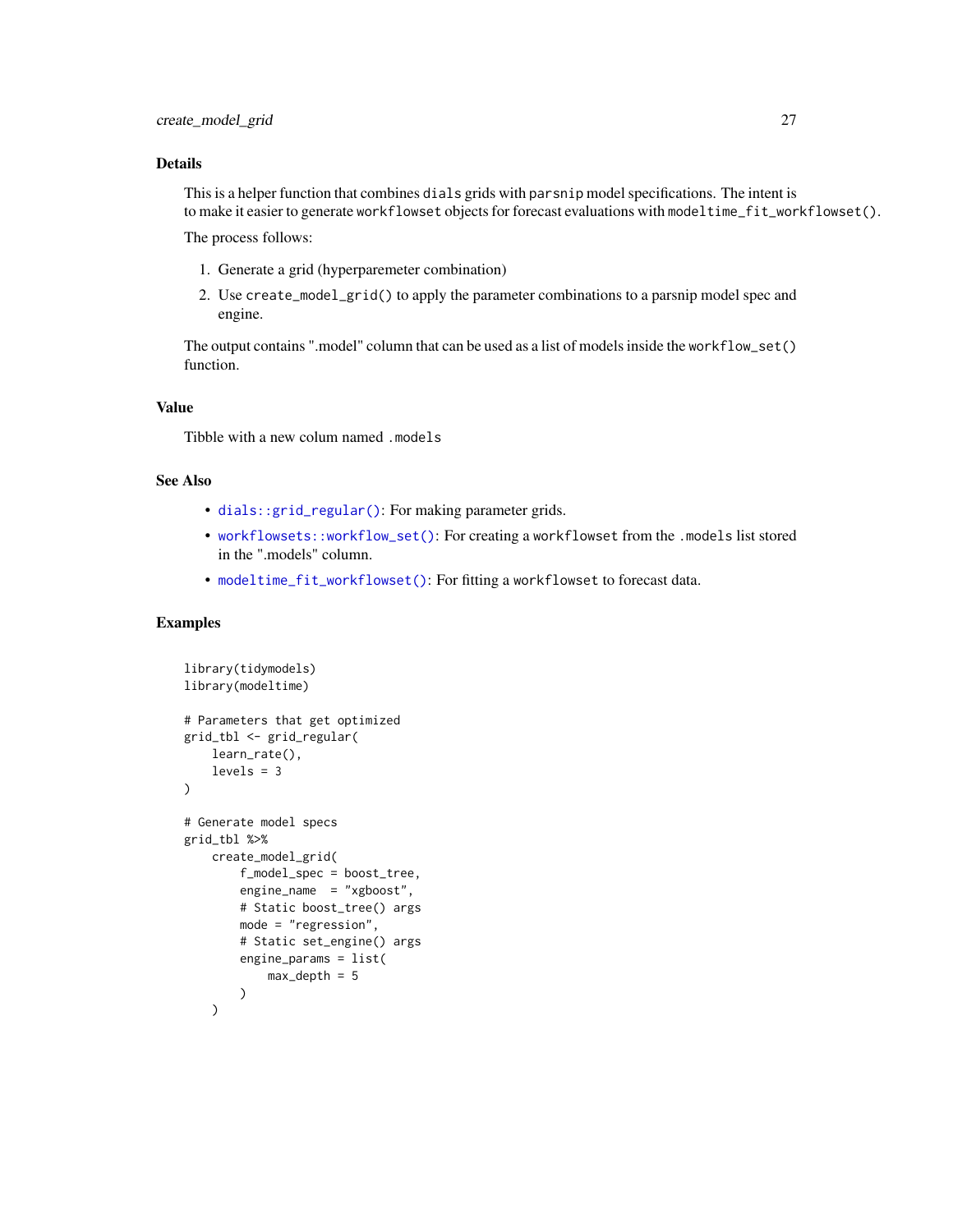<span id="page-27-0"></span>create\_xreg\_recipe *Developer Tools for preparing XREGS (Regressors)*

# Description

These functions are designed to assist developers in extending the modeltime package. create\_xregs\_recipe() makes it simple to automate conversion of raw un-encoded features to machine-learning ready features.

## Usage

```
create_xreg_recipe(
  data,
  prepare = TRUE,
 clean_names = TRUE,
  dummy_encode = TRUE,
  one_hot = FALSE
\lambda
```
# Arguments

| data         | A data frame                                                                                                                                          |
|--------------|-------------------------------------------------------------------------------------------------------------------------------------------------------|
| prepare      | Whether or not to run recipes:: $prep()$ on the final recipe. Default is to pre-<br>pare. User can set this to FALSE to return an un prepared recipe. |
| clean_names  | Uses janitor:: $clean_names()$ to process the names and improve robustness<br>to failure during dummy (one-hot) encoding step.                        |
| dummy_encode | Should factors (categorical data) be                                                                                                                  |
| one hot      | If dummy encode = TRUE, should the encoding return one column for each fea-<br>ture or one less column than each feature. Default is FALSE.           |

#### Details

The default recipe contains steps to:

- 1. Remove date features
- 2. Clean the column names removing spaces and bad characters
- 3. Convert ordered factors to regular factors
- 4. Convert factors to dummy variables
- 5. Remove any variables that have zero variance

#### Value

A recipe in either prepared or un-prepared format.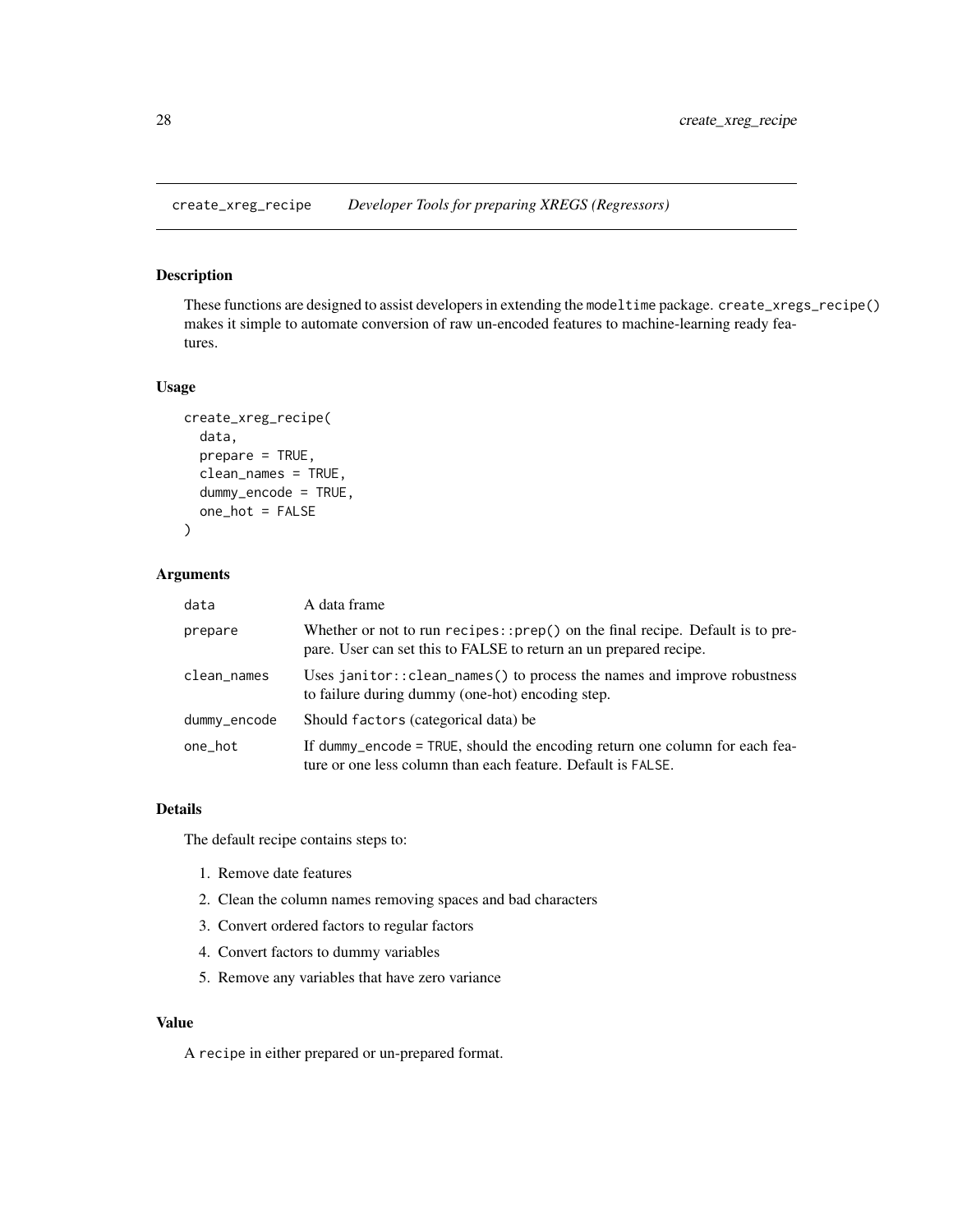# <span id="page-28-0"></span>exp\_smoothing 29

#### Examples

```
library(dplyr)
library(timetk)
library(recipes)
library(lubridate)
predictors <- m4_monthly %>%
    filter(id == "M750") %>%
    select(-value) %>%
    mutate(month = month(data, label = TRUE))predictors
# Create default recipe
xreg_recipe_spec <- create_xreg_recipe(predictors, prepare = TRUE)
# Extracts the preprocessed training data from the recipe (used in your fit function)
juice_xreg_recipe(xreg_recipe_spec)
# Applies the prepared recipe to new data (used in your predict function)
bake_xreg_recipe(xreg_recipe_spec, new_data = predictors)
```
exp\_smoothing *General Interface for Exponential Smoothing State Space Models*

# Description

exp\_smoothing() is a way to generate a *specification* of an Exponential Smoothing model before fitting and allows the model to be created using different packages. Currently the only package is forecast. Several algorithms are implemented:

- ETS Automated Exponential Smoothing
- CROSTON Croston's forecast is a special case of Exponential Smoothing for intermittent demand
- Theta A special case of Exponential Smoothing with Drift that performed well in the M3 Competition

#### Usage

```
exp_smoothing(
  mode = "regression",
  seasonal_period = NULL,
  error = NULL,
  trend = NULL,season = NULL,
  damping = NULL,
  smooth_level = NULL,
  smooth_trend = NULL,
```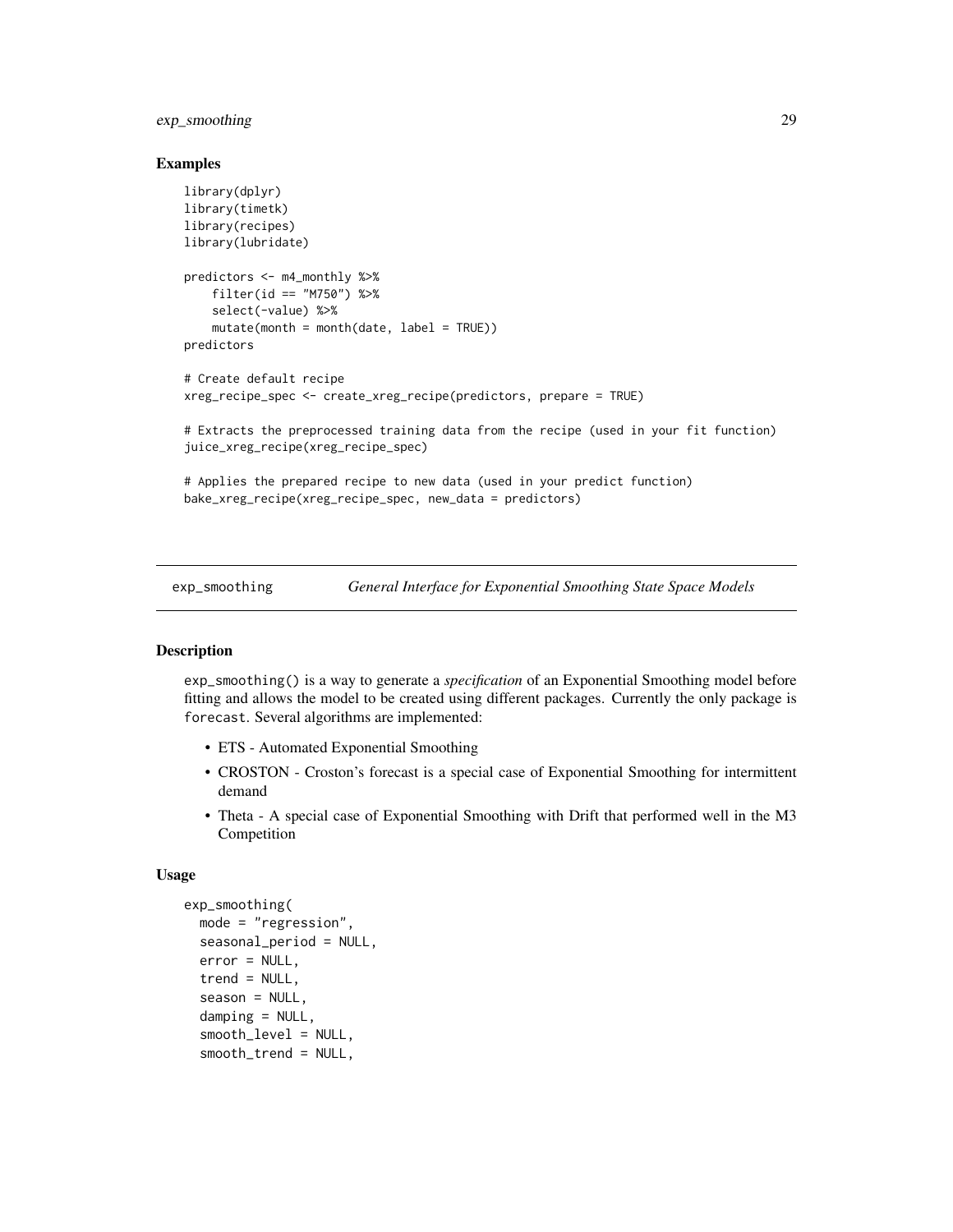```
smooth_seasonal = NULL
\mathcal{L}
```
# Arguments

| mode            | A single character string for the type of model. The only possible value for this<br>model is "regression".                                                                                        |
|-----------------|----------------------------------------------------------------------------------------------------------------------------------------------------------------------------------------------------|
| seasonal_period |                                                                                                                                                                                                    |
|                 | A seasonal frequency. Uses "auto" by default. A character phrase of "auto" or<br>time-based phrase of "2 weeks" can be used if a date or date-time variable is<br>provided. See Fit Details below. |
| error           | The form of the error term: "auto", "additive", or "multiplicative". If the error is<br>multiplicative, the data must be non-negative.                                                             |
| trend           | The form of the trend term: "auto", "additive", "multiplicative" or "none".                                                                                                                        |
| season          | The form of the seasonal term: "auto", "additive", "multiplicative" or "none".                                                                                                                     |
| damping         | Apply damping to a trend: "auto", "damped", or "none".                                                                                                                                             |
| smooth_level    | This is often called the "alpha" parameter used as the base level smoothing factor<br>for exponential smoothing models.                                                                            |
| smooth_trend    | This is often called the "beta" parameter used as the trend smoothing factor for<br>exponential smoothing models.                                                                                  |
| smooth_seasonal |                                                                                                                                                                                                    |
|                 | This is often called the "gamma" parameter used as the seasonal smoothing fac-<br>tor for exponential smoothing models.                                                                            |

# Details

Models can be created using the following *engines*:

- "ets" (default) Connects to [forecast::ets\(\)](#page-0-0)
- "croston" Connects to [forecast::croston\(\)](#page-0-0)
- "theta" Connects to [forecast::thetaf\(\)](#page-0-0)
- "smooth\_es" Connects to [smooth::es\(\)](#page-0-0)

# Engine Details

The standardized parameter names in modeltime can be mapped to their original names in each engine:

| modeltime                  | forecast::ets   | forecast::croston() | forecast::thetaf() | smooth::es()       |
|----------------------------|-----------------|---------------------|--------------------|--------------------|
| seasonal_period()          | ts(frequency)   | ts(frequency)       | ts(frequency)      | ts(frequency)      |
| error(), trend(), season() | model $('ZZZ')$ | NA                  | <b>NA</b>          | model('ZZZ')       |
| damping()                  | damped (NULL)   | NA.                 | <b>NA</b>          | phi                |
| smooth_level()             | alpha (NULL)    | alpha $(0.1)$       | <b>NA</b>          | persistence(alpha) |
| smooth trend()             | beta (NULL)     | NA                  | <b>NA</b>          | persistence(beta)  |
| smooth seasonal()          | gamma (NULL)    | NA                  | <b>NA</b>          | persistence(gamma) |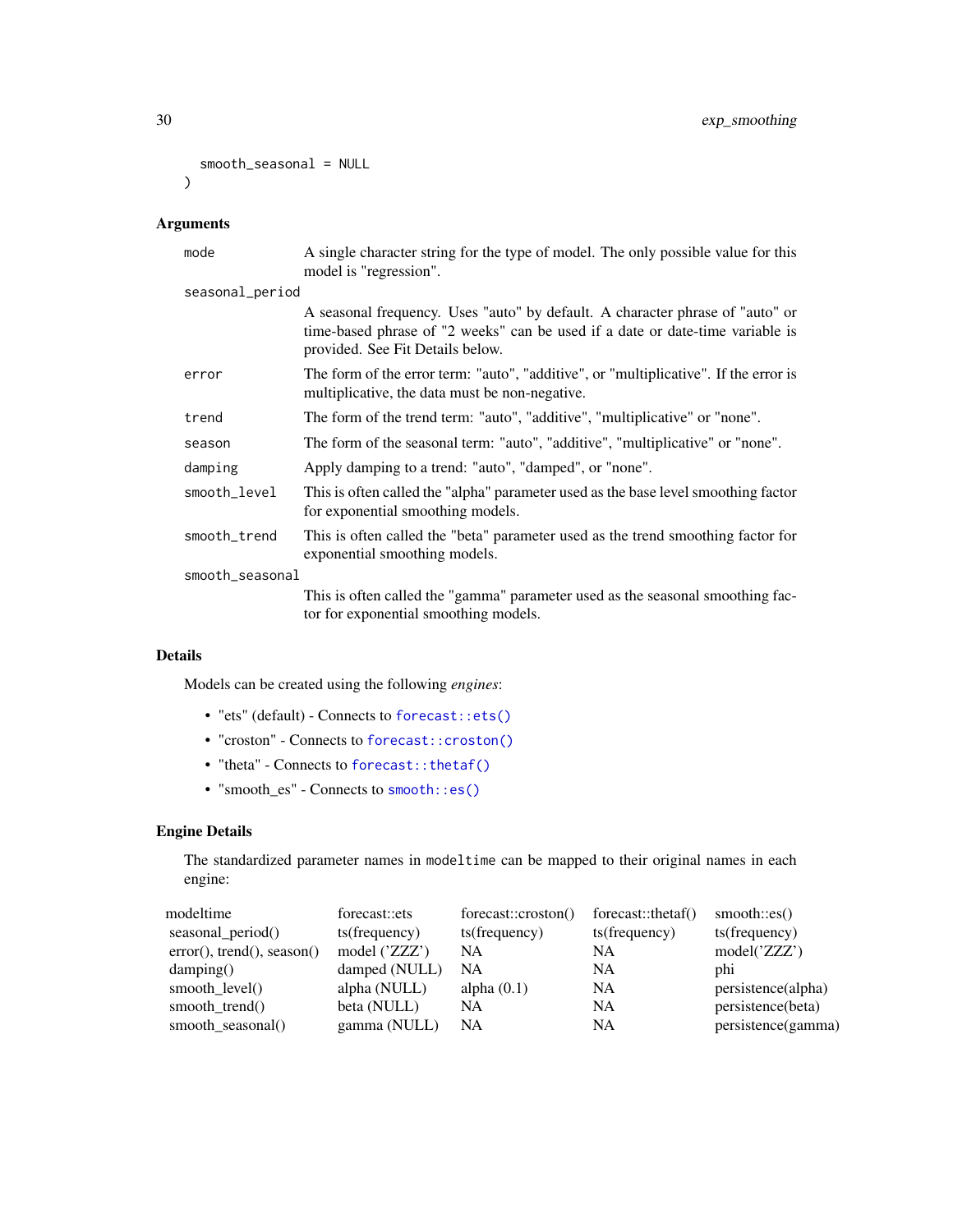#### exp\_smoothing 31

Other options can be set using set\_engine().

#### ets (default engine)

The engine uses [forecast::ets\(\)](#page-0-0).

Function Parameters:

```
## function (y, model = "ZZZ", damped = NULL, alpha = NULL, beta = NULL, gamma = NULL,
## phi = NULL, additive.only = FALSE, lambda = NULL, biasadj = FALSE,
## lower = c(rep(1e-04, 3), 0.8), upper = c(rep(0.9999, 3), 0.98), opt.crit = c("lik",
## "amse", "mse", "sigma", "mae"), nmse = 3, bounds = c("both", "usual",
## "admissible"), ic = c("aicc", "aic", "bic"), restrict = TRUE, allow.multiplicative.trend = FALS
## use.initial.values = FALSE, na.action = c("na.contiguous", "na.interp",
\# \# \qquad \qquad \qquad \qquad \qquad \qquad \qquad \qquad \qquad \qquad \qquad \qquad \qquad \qquad \qquad \qquad \qquad \qquad \qquad \qquad \qquad \qquad \qquad \qquad \qquad \qquad \qquad \qquad \qquad \qquad \qquad \qquad \qquad \qquad \qquad
```
The main arguments are model and damped are defined using:

- error() = "auto", "additive", and "multiplicative" are converted to "Z", "A", and "M"
- trend() = "auto", "additive", "multiplicative", and "none" are converted to "Z","A","M" and "N"
- season() = "auto", "additive", "multiplicative", and "none" are converted to "Z","A","M" and "N"
- damping() "auto", "damped", "none" are converted to NULL, TRUE, FALSE
- smooth\_level(), smooth\_trend(), and smooth\_seasonal() are automatically determined if not provided. They are mapped to "alpha", "beta" and "gamma", respectively.

By default, all arguments are set to "auto" to perform automated Exponential Smoothing using *in-sample data* following the underlying forecast::ets() automation routine.

Other options and argument can be set using set\_engine().

Parameter Notes:

• xreg - This model is not set up to use exogenous regressors. Only univariate models will be fit.

### croston

The engine uses [forecast::croston\(\)](#page-0-0).

Function Parameters:

## function (y, h = 10, alpha = 0.1,  $x = y$ )

The main arguments are defined using:

• smooth\_level(): The "alpha" parameter

Parameter Notes:

• xreg - This model is not set up to use exogenous regressors. Only univariate models will be fit.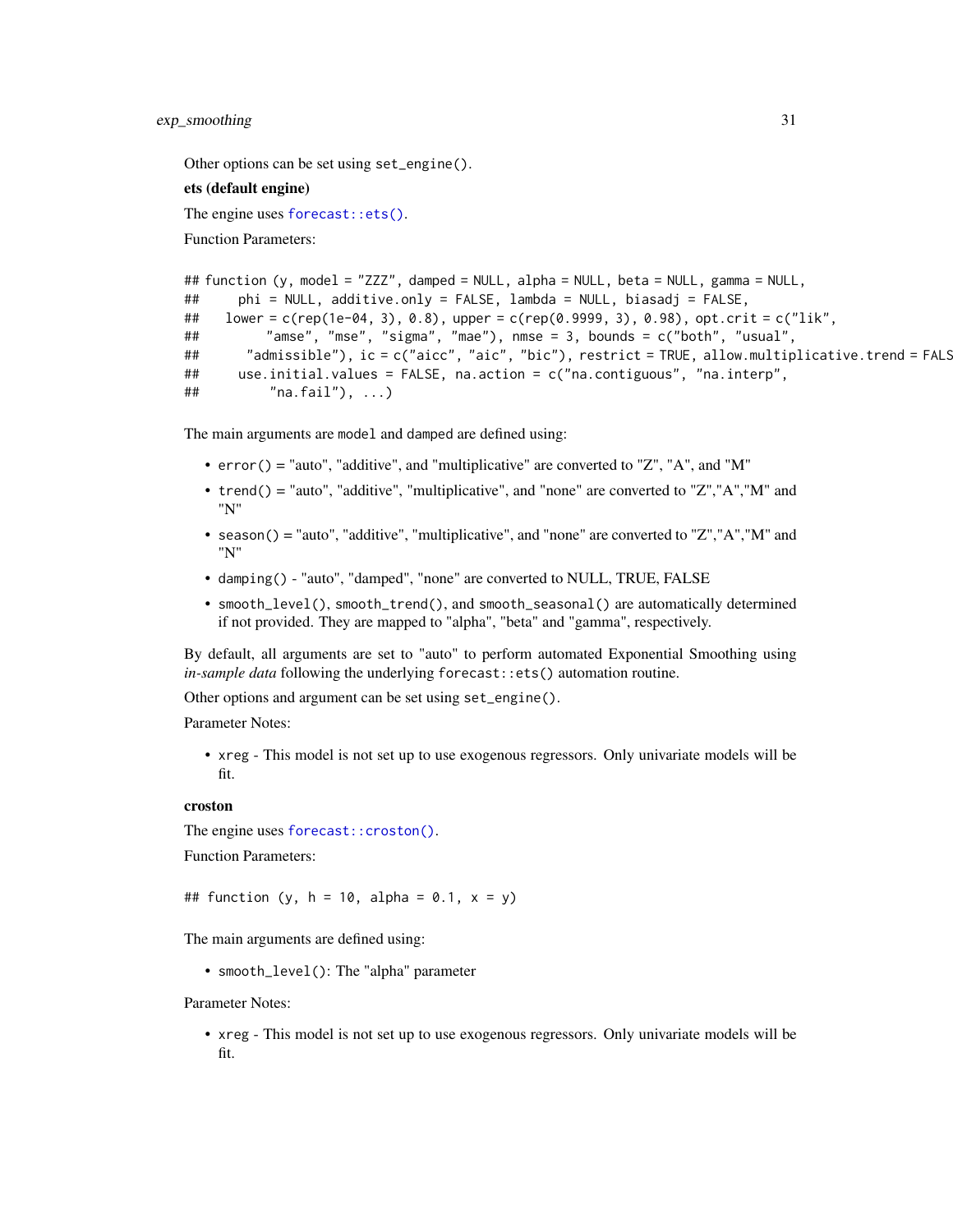#### theta

The engine uses [forecast::thetaf\(\)](#page-0-0)

Parameter Notes:

• xreg - This model is not set up to use exogenous regressors. Only univariate models will be fit.

# smooth\_es

The engine uses [smooth::es\(\)](#page-0-0).

Function Parameters:

```
## function (y, model = "ZZZ", persistence = NULL, phi = NULL, initial = c("optimal",
## "backcasting"), initialSeason = NULL, ic = c("AICc", "AIC", "BIC",
## "BICc"), loss = c("likelihood", "MSE", "MAE", "HAM", "MSEh", "TMSE",
## "GTMSE", "MSCE"), h = 10, holdout = FALSE, cumulative = FALSE, interval = c("none",
## "parametric", "likelihood", "semiparametric", "nonparametric"), level = 0.95,
## bounds = c("usual", "admissible", "none"), silent = c("all", "graph",
## "legend", "output", "none"), xreg = NULL, xregDo = c("use", "select"),
\# initialX = NULL, ...)
```
The main arguments model and phi are defined using:

- error() = "auto", "additive" and "multiplicative" are converted to "Z", "A" and "M"
- trend() = "auto", "additive", "multiplicative", "additive\_damped", "multiplicative\_damped" and "none" are converted to "Z", "A", "M", "Ad", "Md" and "N".
- season() = "auto", "additive", "multiplicative", and "none" are converted "Z", "A","M" and "N"
- damping() Value of damping parameter. If NULL, then it is estimated.
- smooth\_level(), smooth\_trend(), and smooth\_seasonal() are automatically determined if not provided. They are mapped to "persistence"("alpha", "beta" and "gamma", respectively).

By default, all arguments are set to "auto" to perform automated Exponential Smoothing using *in-sample data* following the underlying smooth::es() automation routine.

Other options and argument can be set using set\_engine().

Parameter Notes:

• xreg - This is supplied via the parsnip / modeltime fit() interface (so don't provide this manually). See Fit Details (below).

#### Fit Details

#### Date and Date-Time Variable

It's a requirement to have a date or date-time variable as a predictor. The fit() interface accepts date and date-time features and handles them internally.

• fit( $y \sim$  date)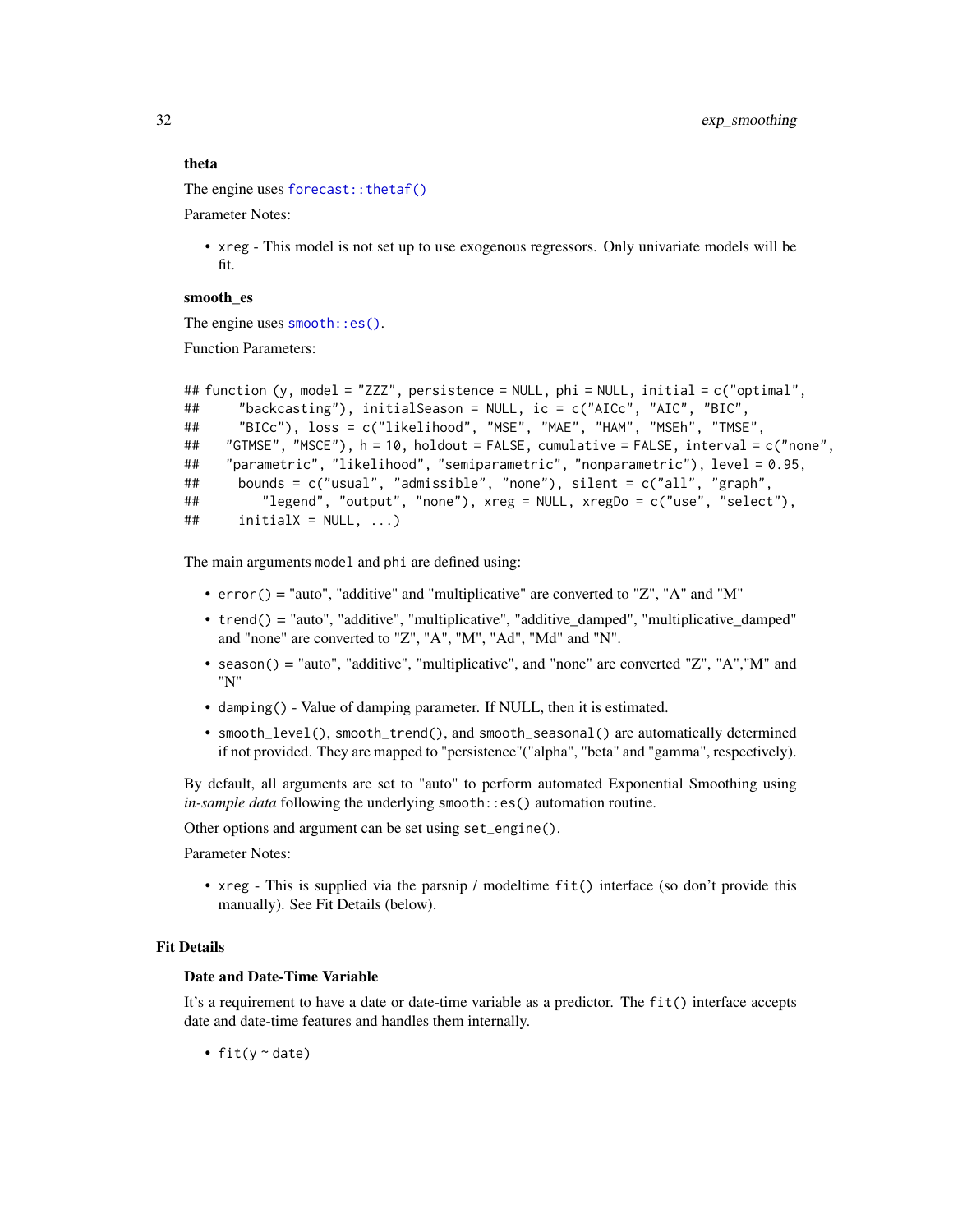# exp\_smoothing 33

#### *Seasonal Period Specification*

The period can be non-seasonal (seasonal\_period = 1 or "none") or seasonal (e.g. seasonal\_period  $= 12$  or seasonal period = "12 months"). There are 3 ways to specify:

- 1. seasonal\_period = "auto": A period is selected based on the periodicity of the data (e.g. 12 if monthly)
- 2. seasonal\_period = 12: A numeric frequency. For example, 12 is common for monthly data
- 3. seasonal\_period = "1 year": A time-based phrase. For example, "1 year" would convert to 12 for monthly data.

# Univariate:

For univariate analysis, you must include a date or date-time feature. Simply use:

- Formula Interface (recommended): fit(y ~ date) will ignore xreg's.
- XY Interface: fit\_xy(x = data[,"date"], y = data\$y) will ignore xreg's.

#### Multivariate (xregs, Exogenous Regressors)

Just for smooth engine.

The xreg parameter is populated using the  $fit()$  or  $fit_xy()$  function:

- Only factor, ordered factor, and numeric data will be used as xregs.
- Date and Date-time variables are not used as xregs
- character data should be converted to factor.

*Xreg Example:* Suppose you have 3 features:

- 1. y (target)
- 2. date (time stamp),
- 3. month.lbl (labeled month as a ordered factor).

The month.lbl is an exogenous regressor that can be passed to the arima\_reg() using fit():

- fit(y ~ date + month.lbl) will pass month.lbl on as an exogenous regressor.
- fit\_xy(data[,c("date", "month.lbl")], y = data\$y) will pass x, where x is a data frame containing month.lbl and the date feature. Only month.lbl will be used as an exogenous regressor.

Note that date or date-time class values are excluded from xreg.

# See Also

[fit.model\\_spec\(\)](#page-0-0), [set\\_engine\(\)](#page-0-0)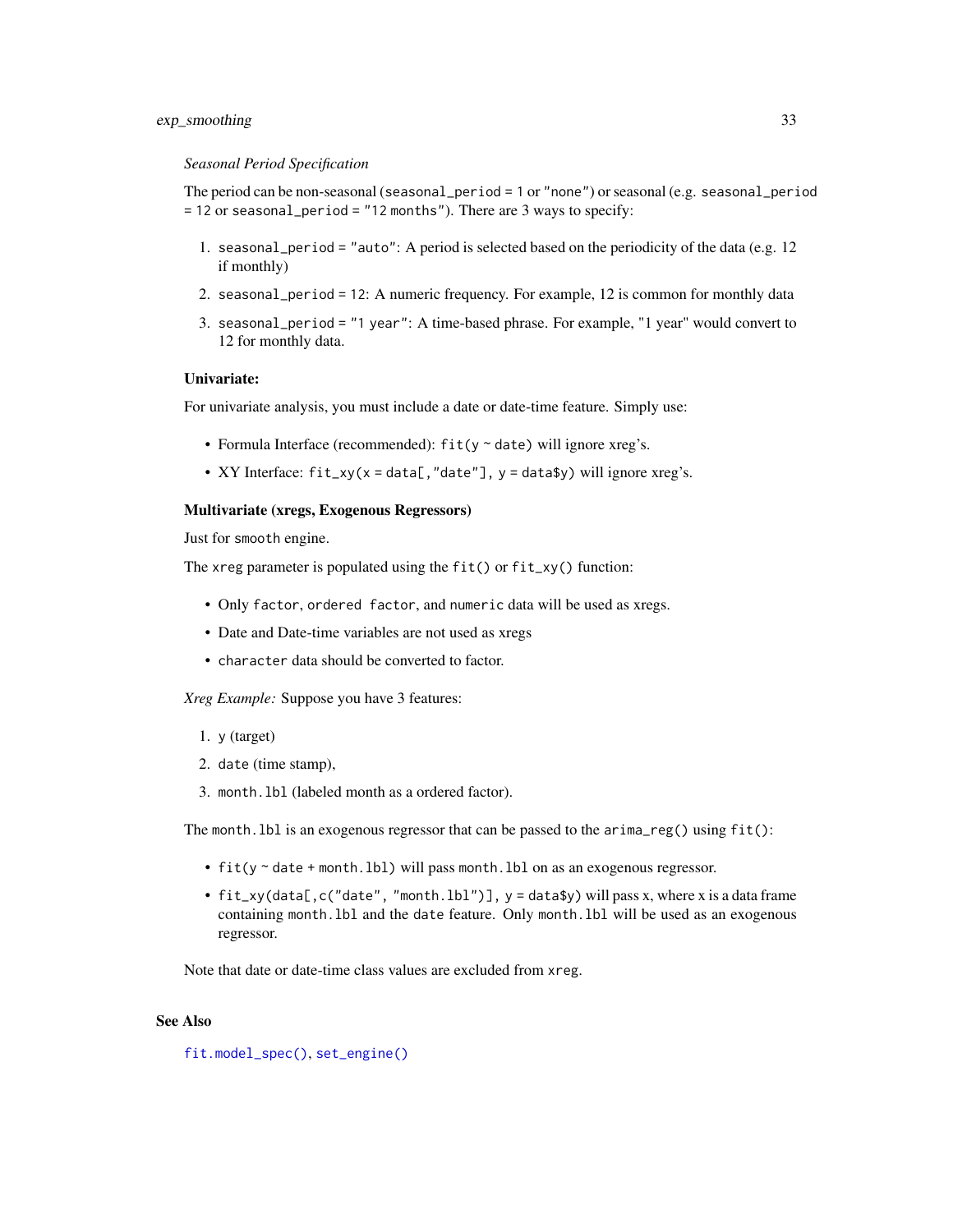# Examples

```
library(dplyr)
library(parsnip)
library(rsample)
library(timetk)
library(modeltime)
library(smooth)
# Data
m750 \leq m4 monthly %>% filter(id == "M750")
m750
# Split Data 80/20
splits <- initial_time_split(m750, prop = 0.8)
# ---- AUTO ETS ----
# Model Spec - The default parameters are all set
# to "auto" if none are provided
model_spec <- exp_smoothing() %>%
    set_engine("ets")
# Fit Spec
model_fit <- model_spec %>%
    fit(log(value) ~<sub>o</sub> date, data = training(splits))model_fit
# ---- STANDARD ETS ----
# Model Spec
model_spec <- exp_smoothing(
        seasonal_period = 12,
        error = "multiplicative",
        trend = "additive",season = "multiplicative"
    ) %>%
    set_engine("ets")
# Fit Spec
model_fit <- model_spec %>%
    fit(log(value) ~<sub>o</sub> date, data = training(splits))model_fit
# ---- CROSTON ----
# Model Spec
model_spec <- exp_smoothing(
        smooth_level = 0.2
    ) %>%
    set_engine("croston")
```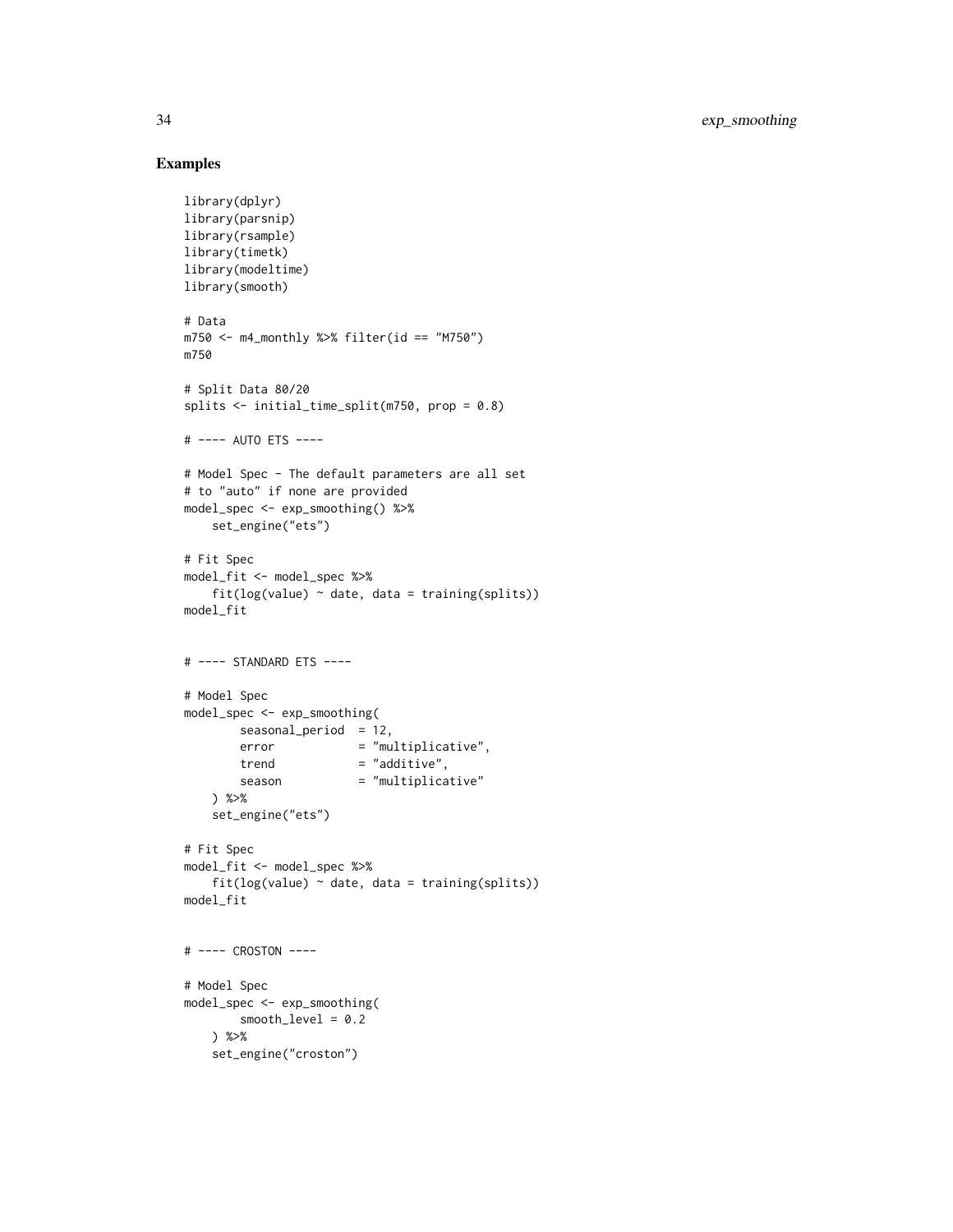```
# Fit Spec
model_fit <- model_spec %>%
    fit(log(value) ~<sub>o</sub> date, data = training(splits))model_fit
# ---- THETA ----
#' # Model Spec
model_spec <- exp_smoothing() %>%
    set_engine("theta")
# Fit Spec
model_fit <- model_spec %>%
    fit(log(value) ~ date, data = training(splits))
model_fit
#' # ---- SMOOTH ----
```

```
#' # Model Spec
model_spec <- exp_smoothing(
             seasonal_period = 12,
             error = "multiplicative",
             trend = "additive_damped",
             season = "additive"
       ) %>%
   set_engine("smooth_es")
# Fit Spec
model_fit <- model_spec %>%
   fit(value ~ date, data = training(splits))
model_fit
```
exp\_smoothing\_params *Tuning Parameters for Exponential Smoothing Models*

# Description

Tuning Parameters for Exponential Smoothing Models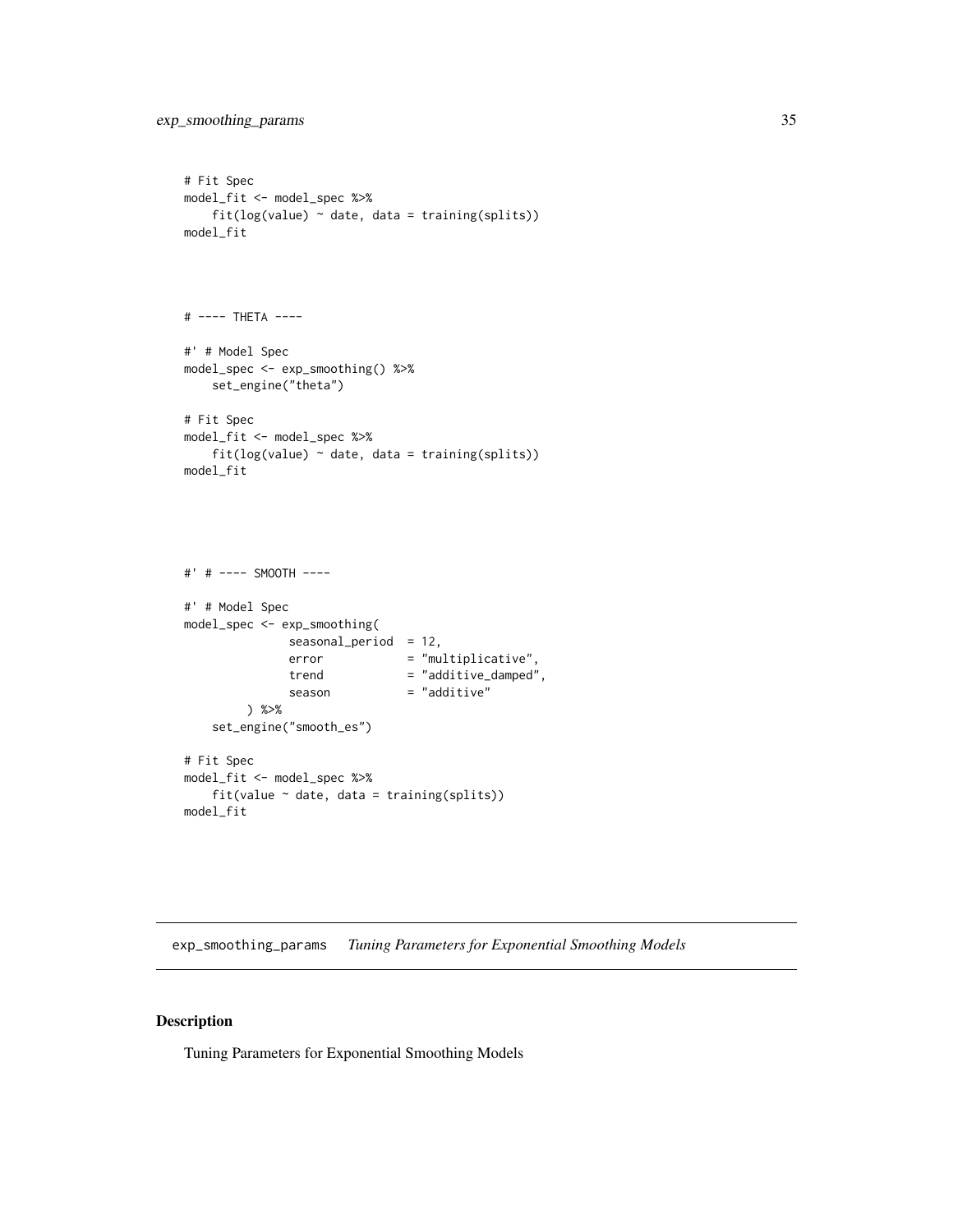### Usage

```
error(values = c("additive", "multiplicative"))
trend(values = c("additive", "multiplicative", "none"))
trend_smooth(
  values = c("additive", "multiplicative", "none", "additive_damped",
    "multiplicative_damped")
\lambdaseason(values = c("additive", "multiplicative", "none"))
damping(values = c("damped", "none"))
damping_smooth(range = c(0, 2), trans = NULL)
smooth\_level(range = c(0, 1), trans = NULL)smooth\_trend(range = c(0, 1), trans = NULL)smooth\_seasonal(range = c(0, 1), trans = NULL)
```
# Arguments

| values | A character string of possible values.                                                                                                                                                                             |
|--------|--------------------------------------------------------------------------------------------------------------------------------------------------------------------------------------------------------------------|
| range  | A two-element vector holding the <i>defaults</i> for the smallest and largest possible<br>values, respectively.                                                                                                    |
| trans  | A trans object from the scales package, such as scales::log10_trans()<br>or scales::reciprocal_trans(). If not provided, the default is used which<br>matches the units used in range. If no transformation, NULL. |

# Details

The main parameters for Exponential Smoothing models are:

- error: The form of the error term: additive", or "multiplicative". If the error is multiplicative, the data must be non-negative.
- trend: The form of the trend term: "additive", "multiplicative" or "none".
- season: The form of the seasonal term: "additive", "multiplicative" or "none"..
- damping: Apply damping to a trend: "damped", or "none".
- smooth\_level: This is often called the "alpha" parameter used as the base level smoothing factor for exponential smoothing models.
- smooth\_trend: This is often called the "beta" parameter used as the trend smoothing factor for exponential smoothing models.
- smooth\_seasonal: This is often called the "gamma" parameter used as the seasonal smoothing factor for exponential smoothing models.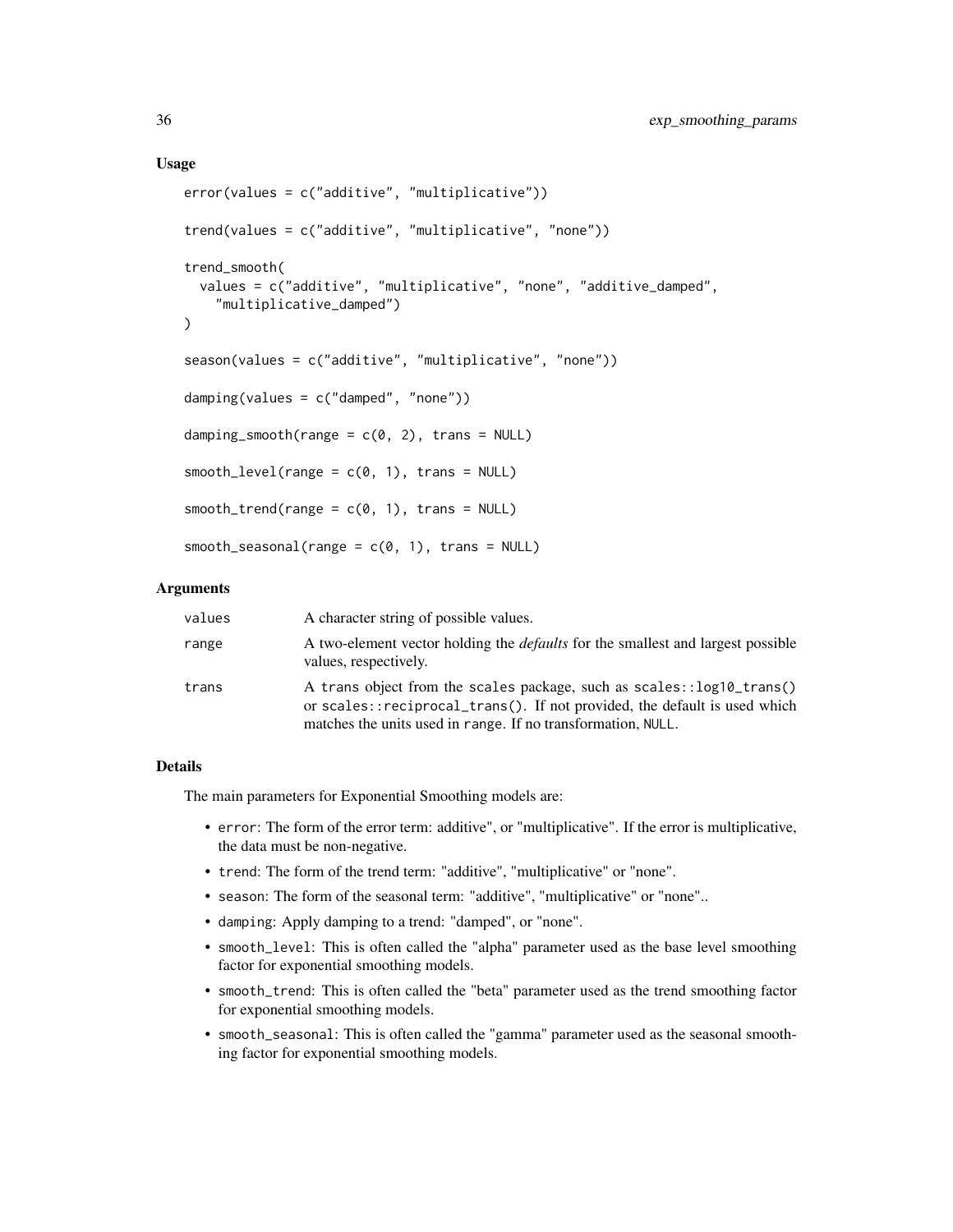get\_arima\_description 37

# Examples

error()

trend()

season()

get\_arima\_description *Get model descriptions for Arima objects*

# Description

Get model descriptions for Arima objects

# Usage

get\_arima\_description(object, padding = FALSE)

# Arguments

| object  | Objects of class Arima            |
|---------|-----------------------------------|
| padding | Whether or not to include padding |

# Source

• Forecast R Package, forecast:::arima.string()

# Examples

library(forecast)

arima\_fit <- forecast::Arima(1:10)

get\_arima\_description(arima\_fit)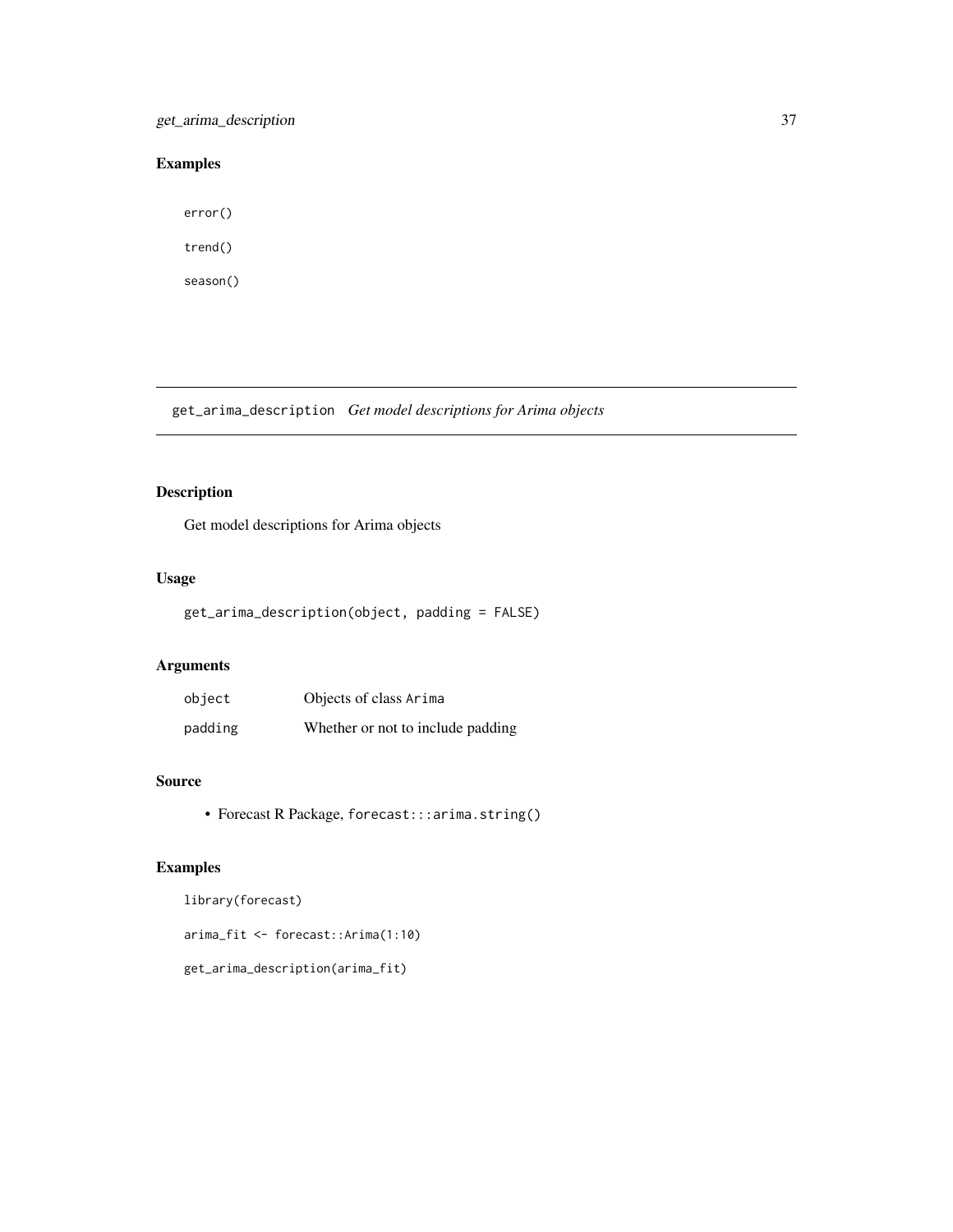get\_model\_description *Get model descriptions for parsnip, workflows & modeltime objects*

# Description

Get model descriptions for parsnip, workflows & modeltime objects

#### Usage

```
get_model_description(object, indicate_training = FALSE, upper_case = TRUE)
```
# Arguments

| object            | Parsnip or workflow objects                              |  |  |
|-------------------|----------------------------------------------------------|--|--|
| indicate_training |                                                          |  |  |
|                   | Whether or not to indicate if the model has been trained |  |  |
| upper_case        | Whether to return upper or lower case model descriptions |  |  |

```
library(dplyr)
library(timetk)
library(parsnip)
library(modeltime)
# Model Specification ----
arima_spec <- arima_reg() %>%
    set_engine("auto_arima")
get_model_description(arima_spec, indicate_training = TRUE)
# Fitted Model ----
m750 <- m4_monthly %>% filter(id == "M750")
arima_fit <- arima_spec %>%
    fit(value \sim date, data = m750)
get_model_description(arima_fit, indicate_training = TRUE)
```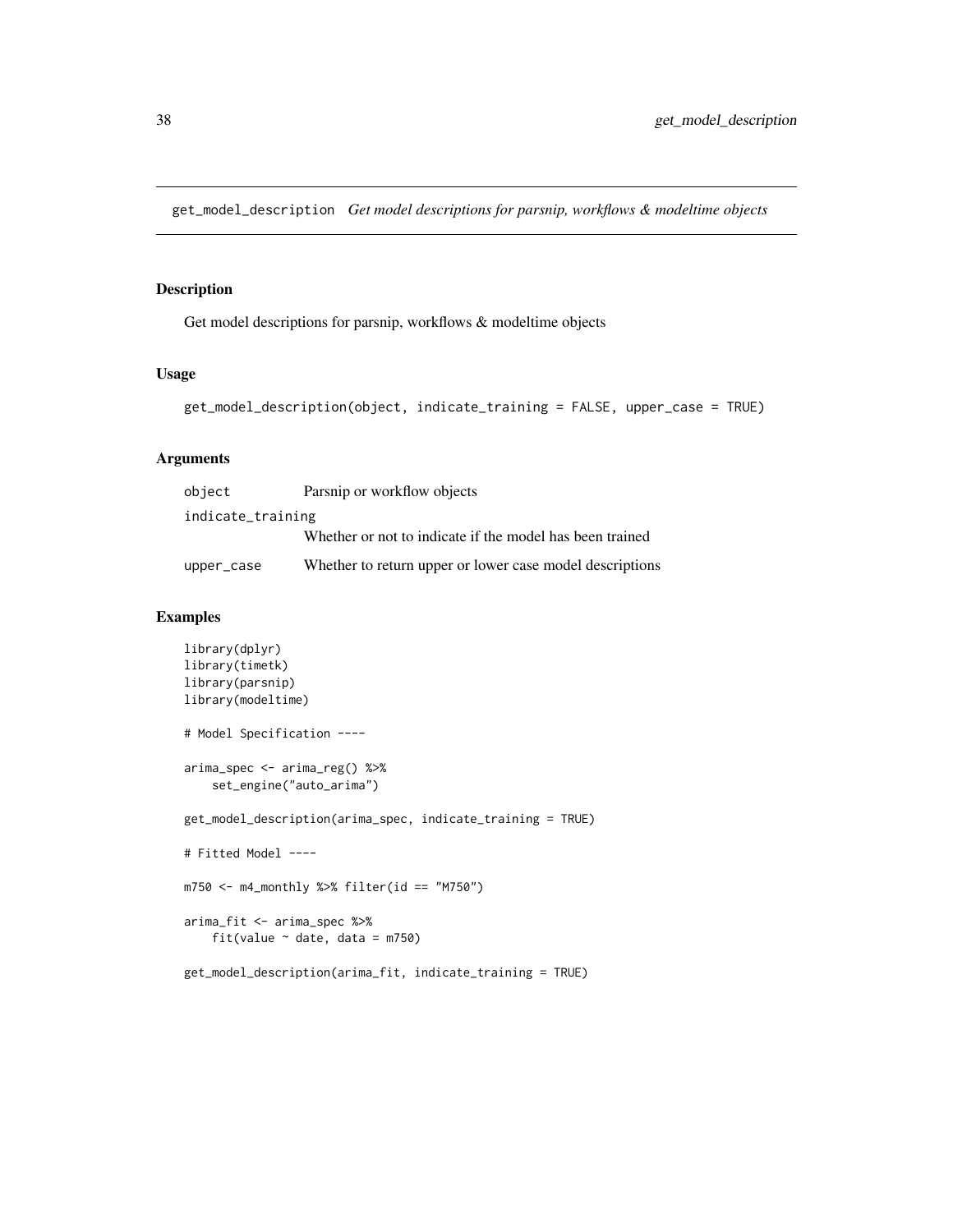get\_tbats\_description *Get model descriptions for TBATS objects*

## **Description**

Get model descriptions for TBATS objects

#### Usage

```
get_tbats_description(object)
```
#### Arguments

object Objects of class tbats

## Source

• Forecast R Package, forecast:::as.character.tbats()

| log_extractors |  | Log Extractor Functions for Modeltime Nested Tables |  |
|----------------|--|-----------------------------------------------------|--|
|----------------|--|-----------------------------------------------------|--|

## <span id="page-38-0"></span>Description

Extract logged information calculated during the modeltime\_nested\_fit(), modeltime\_nested\_select\_best(), and modeltime\_nested\_refit() processes.

#### Usage

```
extract_nested_test_accuracy(object)
extract_nested_test_forecast(object, .include_actual = TRUE, .id_subset = NULL)
extract_nested_error_report(object)
extract_nested_best_model_report(object)
extract_nested_future_forecast(
  object,
  .include_actual = TRUE,
  .id\_subset = NULL\mathcal{L}extract_nested_modeltime_table(object, .row_id = 1)
extract_nested_train_split(object, .row_id = 1)
extract_nested_test_split(object, .row_id = 1)
```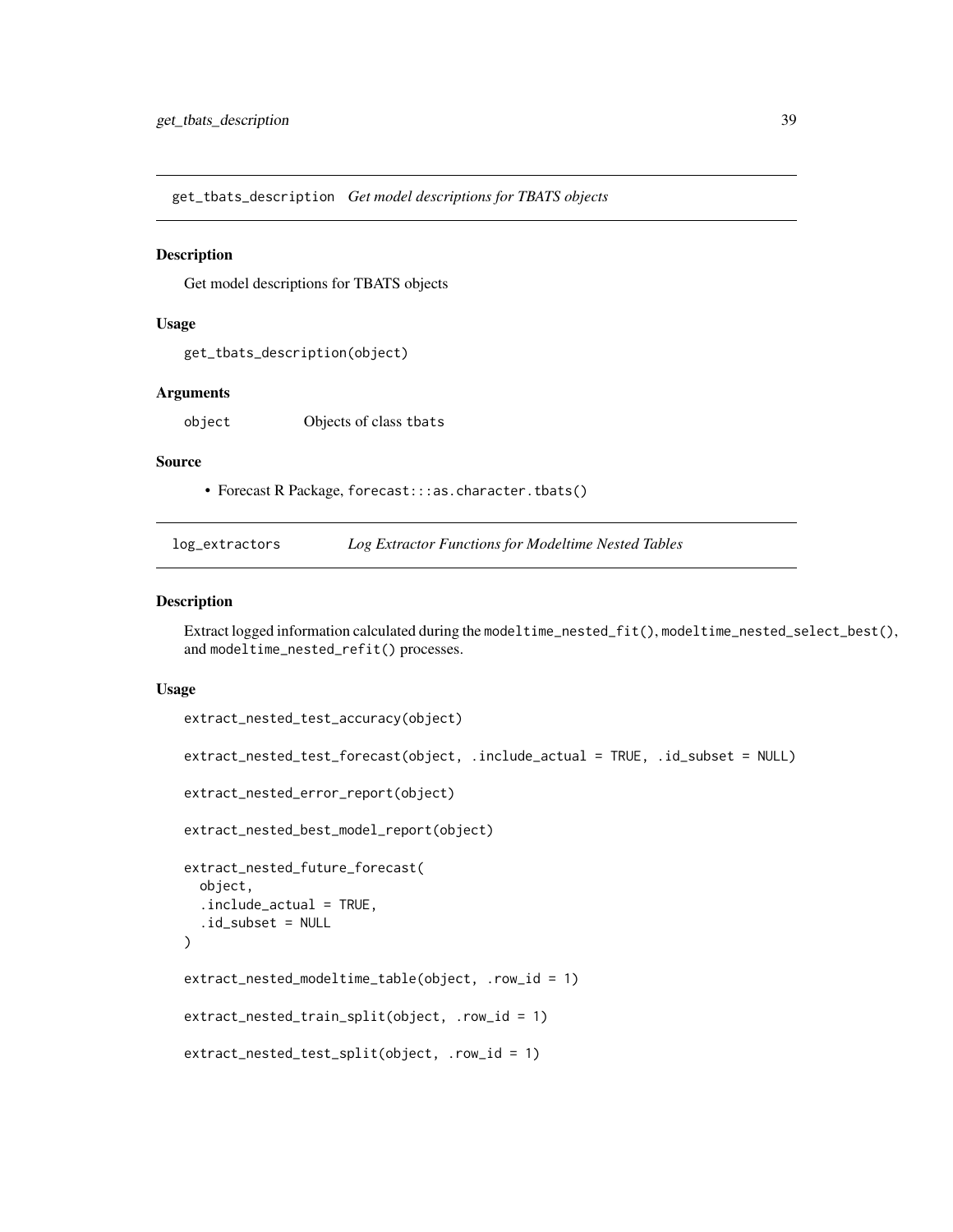# Arguments

| object          | A nested model time table                                                                                                                                |
|-----------------|----------------------------------------------------------------------------------------------------------------------------------------------------------|
| .include_actual |                                                                                                                                                          |
|                 | Whether or not to include the actual data in the extracted forecast. Default:<br>TRUE.                                                                   |
| .id subset      | Can supply a vector of id's to extract forcasts for one or more id's, rather than<br>extracting all forecasts. If NULL, extracts forecasts for all id's. |
| .row id         | The row number to extract from the nested data.                                                                                                          |

| The 750th Monthly Time Series used in the M4 Competition<br>m750 |
|------------------------------------------------------------------|
|------------------------------------------------------------------|

# Description

The 750th Monthly Time Series used in the M4 Competition

# Usage

m750

# Format

A tibble with 306 rows and 3 variables:

- id Factor. Unique series identifier
- date Date. Timestamp information. Monthly format.
- value Numeric. Value at the corresponding timestamp.

# Source

• [M4 Competition Website](https://mofc.unic.ac.cy/m4/)

# Examples

m750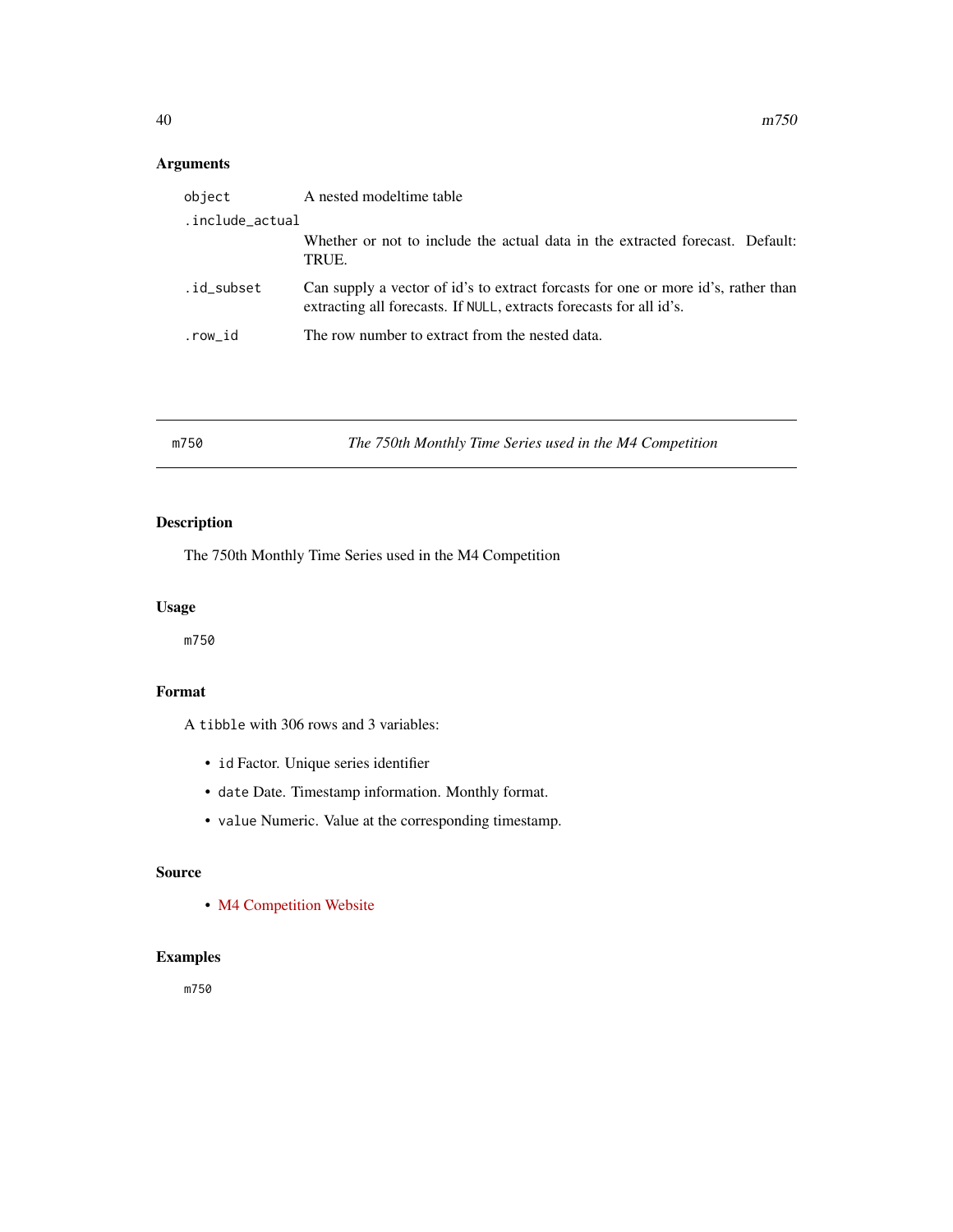# Description

Three (3) Models trained on the M750 Data (Training Set)

#### Usage

m750\_models

# Format

An time\_series\_cv object with 6 slices of Time Series Cross Validation resamples made on the training(m750\_splits)

## Details

```
library(modeltime)
m750_models <- modeltime_table(
   wflw_fit_arima,
   wflw_fit_prophet,
   wflw_fit_glmnet
)
```
# Examples

library(modeltime)

m750\_models

m750\_splits *The results of train/test splitting the M750 Data*

# Description

The results of train/test splitting the M750 Data

## Usage

m750\_splits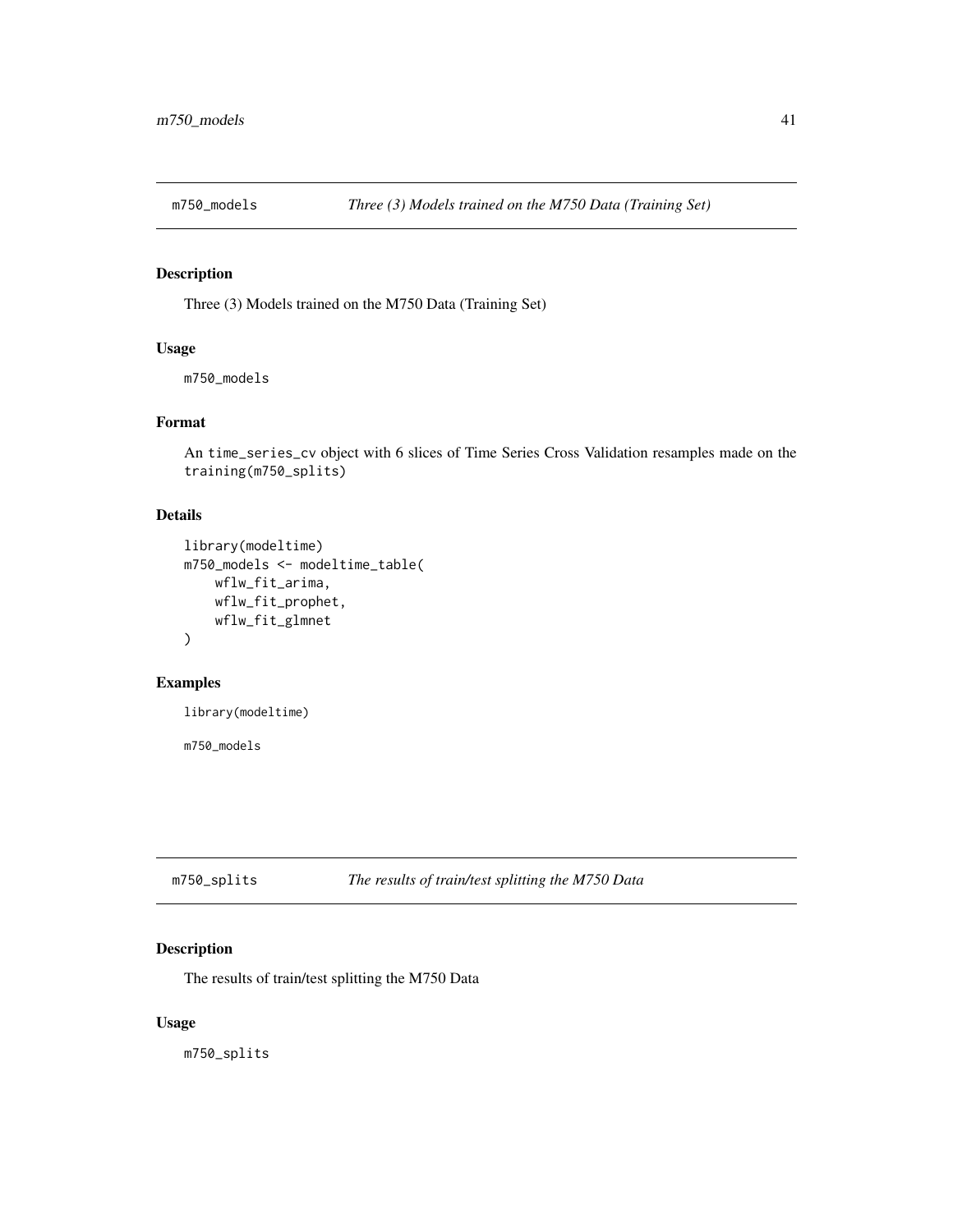# Format

An rsplit object split into approximately 23.5-years of training data and 2-years of testing data

# Details

```
library(timetk)
m750_splits <- time_series_split(m750, assess = "2 years", cumulative = TRUE)
```
## Examples

library(rsample)

m750\_splits

training(m750\_splits)

```
m750_training_resamples
```
*The Time Series Cross Validation Resamples the M750 Data (Training Set)*

#### Description

The Time Series Cross Validation Resamples the M750 Data (Training Set)

#### Usage

m750\_training\_resamples

# Format

An time\_series\_cv object with 6 slices of Time Series Cross Validation resamples made on the training(m750\_splits)

## Details

```
library(timetk)
m750_training_resamples <- time_series_cv(
   data = training(m750_splits),
   assess = "2 years",skip = "2 years",
   cumulative = TRUE,
   slice_limit = 6
)
```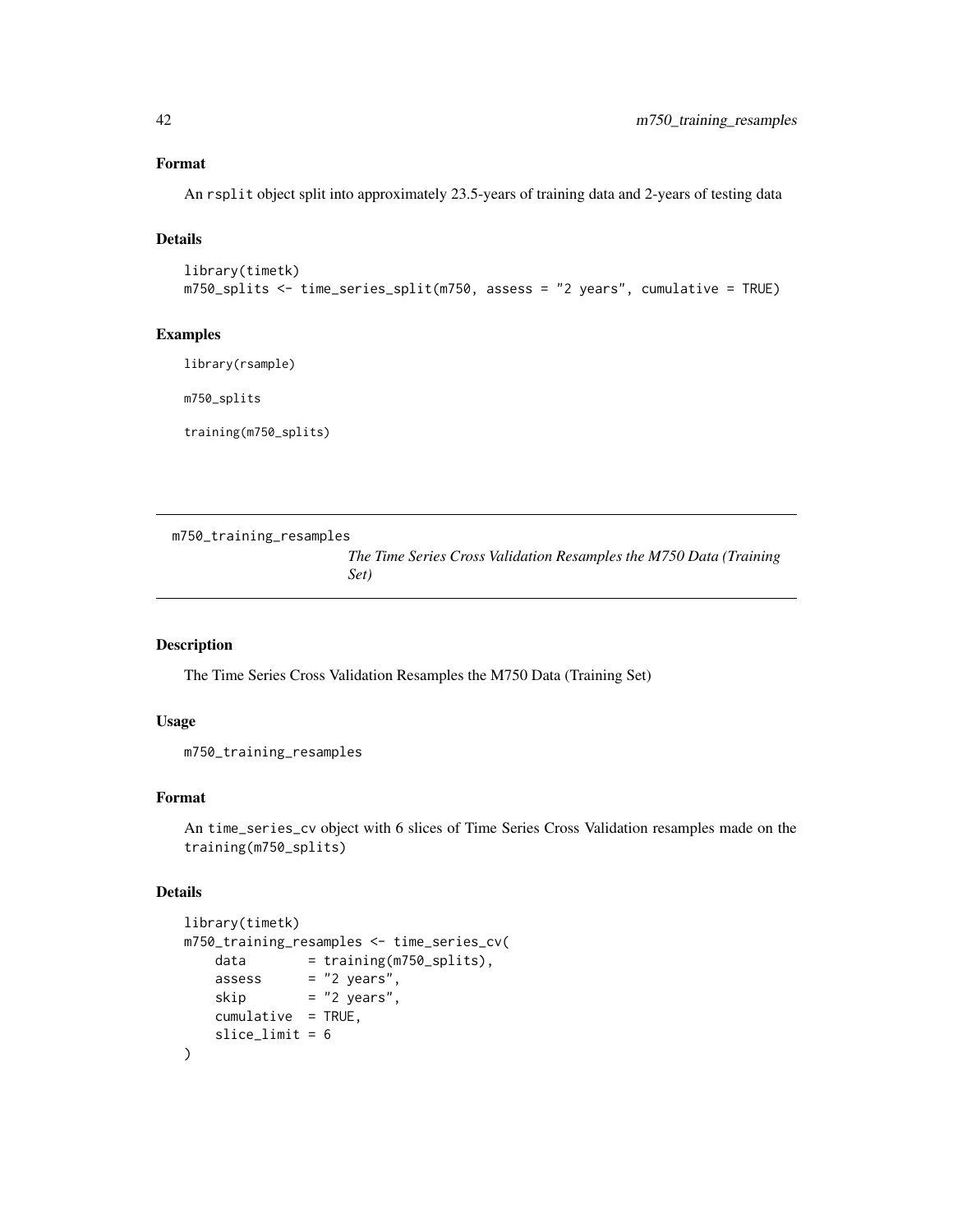#### maape aan aan die 13de eeu n.C. In 1918 het 1918 was die 1918 n.C. 1920 was die 1918 n.C. 1920 was die 1918 n.C. 19<br>Gebeure

# Examples

library(rsample)

m750\_training\_resamples

<span id="page-42-0"></span>maape *Mean Arctangent Absolute Percentage Error*

# Description

Useful when MAPE returns Inf typically due to intermittent data containing zeros. This is a wrapper to the function of TSrepr:: maape().

# Usage

maape(data, ...)

# Arguments

| data | A data. Frame containing the truth and estimate columns. |
|------|----------------------------------------------------------|
| .    | Not currently in use.                                    |

maape\_vec *Mean Arctangent Absolute Percentage Error*

# Description

This is basically a wrapper to the function of TSrepr:: maape().

# Usage

```
maape_vec(truth, estimate, na_rm = TRUE, ...)
```
# Arguments

| truth     | The column identifier for the true results (that is numeric).           |
|-----------|-------------------------------------------------------------------------|
| estimate  | The column identifier for the predicted results (that is also numeric). |
| na rm     | Not in useNA values managed by TSrepr::maape                            |
| $\ddotsc$ | Not currently in use                                                    |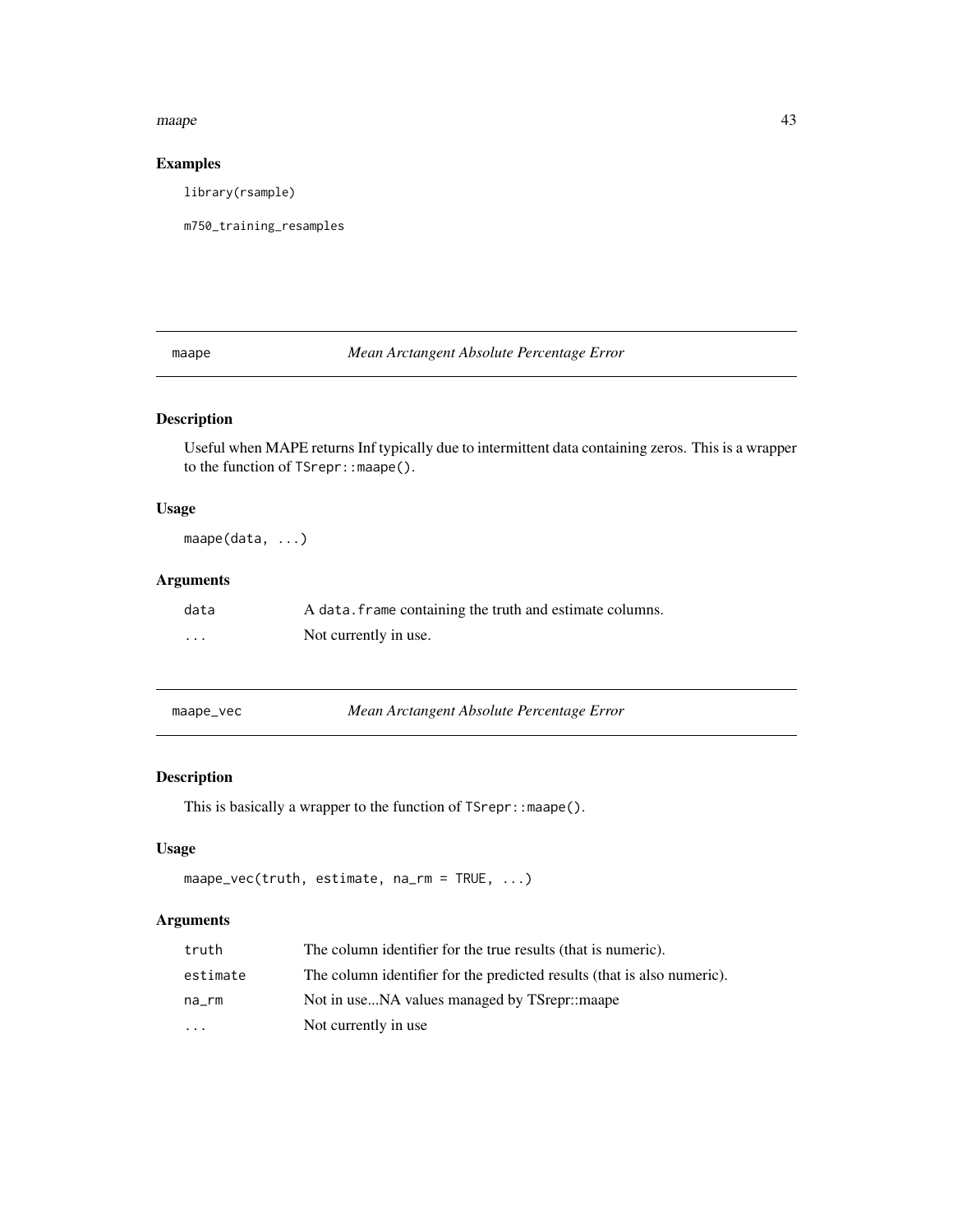#### <span id="page-43-0"></span>Description

This is a wrapper for [metric\\_set\(\)](#page-0-0) with several common forecast / regression accuracy metrics included. These are the default time series accuracy metrics used with [modeltime\\_accuracy\(\)](#page-44-0).

#### Usage

```
default_forecast_accuracy_metric_set(...)
```

```
extended_forecast_accuracy_metric_set(...)
```
#### Arguments

... Add additional yardstick metrics

#### Default Forecast Accuracy Metric Set

The primary purpose is to use the default accuracy metrics to calculate the following forecast accuracy metrics using [modeltime\\_accuracy\(\)](#page-44-0):

- MAE Mean absolute error, [mae\(\)](#page-0-0)
- MAPE Mean absolute percentage error, [mape\(\)](#page-0-0)
- MASE Mean absolute scaled error, [mase\(\)](#page-0-0)
- SMAPE Symmetric mean absolute percentage error, [smape\(\)](#page-0-0)
- RMSE Root mean squared error, [rmse\(\)](#page-0-0)
- RSQ R-squared, [rsq\(\)](#page-0-0)

Adding additional metrics is possible via ....

#### Extended Forecast Accuracy Metric Set

Extends the default metric set by adding:

• MAAPE - Mean Arctangent Absolute Percentage Error, [maape\(\)](#page-42-0). MAAPE is designed for intermittent data where MAPE returns Inf.

## See Also

• [yardstick::metric\\_tweak\(\)](#page-0-0) - For modifying yardstick metrics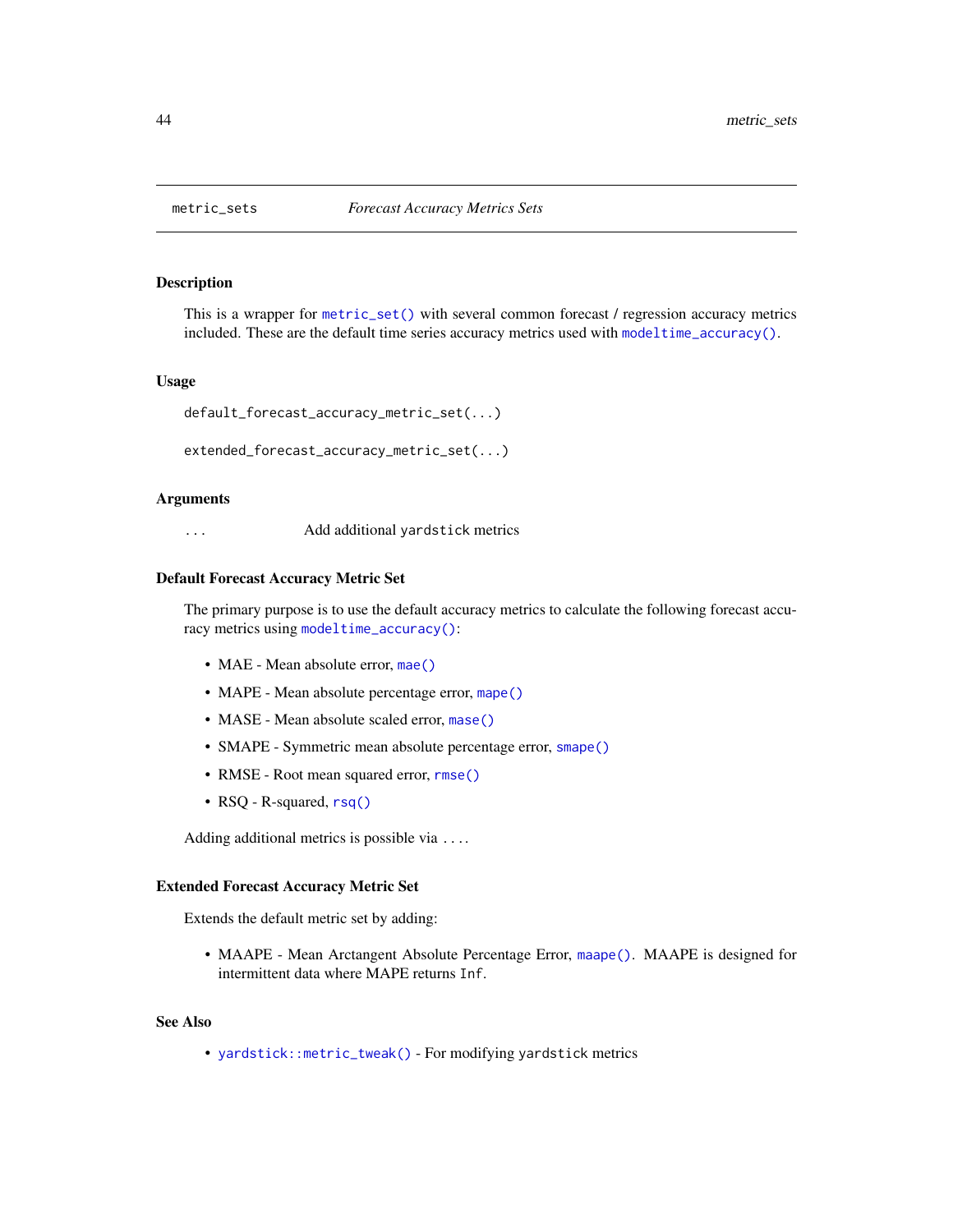modeltime\_accuracy 45

## Examples

```
library(tibble)
library(dplyr)
library(timetk)
library(yardstick)
fake_data <- tibble(
   y = c(1:12, 2*1:12),
   yhat = c(1 + 1:12, 2*1:12 - 1))
# ---- HOW IT WORKS ----
# Default Forecast Accuracy Metric Specification
default_forecast_accuracy_metric_set()
# Create a metric summarizer function from the metric set
calc_default_metrics <- default_forecast_accuracy_metric_set()
# Apply the metric summarizer to new data
calc_default_metrics(fake_data, y, yhat)
# ---- ADD MORE PARAMETERS ----
# Can create a version of mase() with seasonality = 12 (monthly)
mase12 \le metric_tweak(.name = "mase12", .fn = mase, m = 12)
# Add it to the default metric set
my_metric_set <- default_forecast_accuracy_metric_set(mase12)
my_metric_set
# Apply the newly created metric set
my_metric_set(fake_data, y, yhat)
```
<span id="page-44-0"></span>modeltime\_accuracy *Calculate Accuracy Metrics*

# Description

This is a wrapper for yardstick that simplifies time series regression accuracy metric calculations from a fitted workflow (trained workflow) or model\_fit (trained parsnip model).

#### Usage

```
modeltime_accuracy(
 object,
 new_data = NULL,
```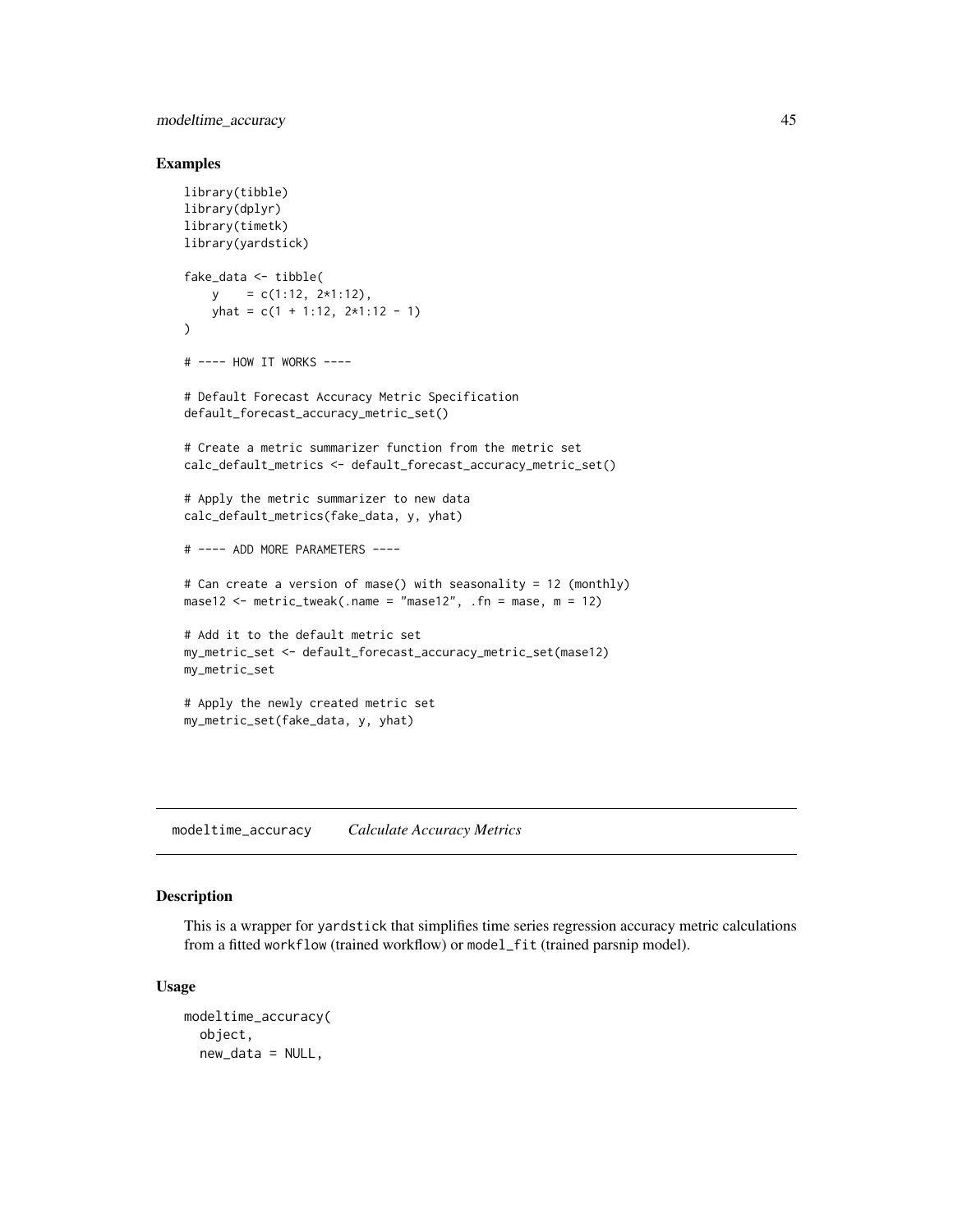```
metric_set = default_forecast_accuracy_metric_set(),
acc_by_id = FALSE,quiet = TRUE,
...
```
# Arguments

 $\mathcal{L}$ 

| object     | A Modeltime Table                                                                                                                                                                                                    |
|------------|----------------------------------------------------------------------------------------------------------------------------------------------------------------------------------------------------------------------|
| new_data   | A tibble to predict and calculate residuals on. If provided, overrides any cali-<br>bration data.                                                                                                                    |
| metric_set | A yardstick::metric_set() that is used to summarize one or more forecast<br>accuracy (regression) metrics.                                                                                                           |
| acc_by_id  | Should a global or local model accuracy be produced? (Default: FALSE)                                                                                                                                                |
|            | • When FALSE, a global model accuracy is provided.<br>• If TRUE, a local accuracy is provided group-wise for each time series ID. To<br>enable local accuracy, an id must be provided during model time_calibrate(). |
| quiet      | Hide errors (TRUE, the default), or display them as they occur?                                                                                                                                                      |
| $\cdots$   | If new_data is provided, these parameters are passed to modeltime_calibrate()                                                                                                                                        |

# Details

The following accuracy metrics are included by default via [default\\_forecast\\_accuracy\\_metric\\_set\(\)](#page-43-0):

- MAE Mean absolute error, [mae\(\)](#page-0-0)
- MAPE Mean absolute percentage error, [mape\(\)](#page-0-0)
- MASE Mean absolute scaled error, [mase\(\)](#page-0-0)
- SMAPE Symmetric mean absolute percentage error, [smape\(\)](#page-0-0)
- RMSE Root mean squared error, [rmse\(\)](#page-0-0)
- RSQ R-squared, [rsq\(\)](#page-0-0)

## Value

A tibble with accuracy estimates.

```
library(tidymodels)
library(tidyverse)
library(lubridate)
library(timetk)
library(modeltime)
```

```
# Data
m750 < - m4_monthly %>% filter(id == "M750")
```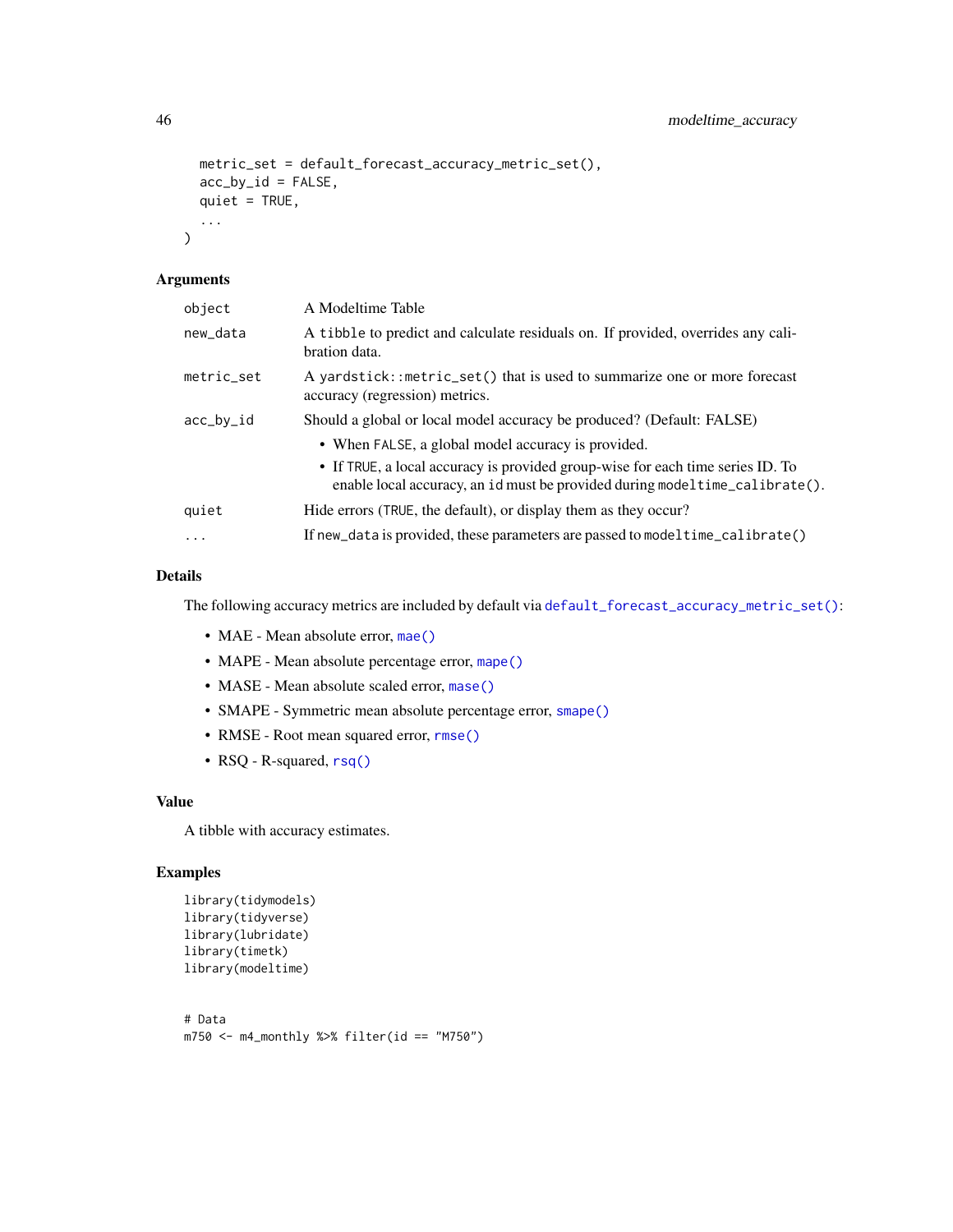```
# Split Data 80/20
splits <- initial_time_split(m750, prop = 0.8)
# --- MODELS ---
# Model 1: prophet ----
model_fit_prophet <- prophet_reg() %>%
    set_engine(engine = "prophet") %>%
   fit(value \sim date, data = training(splits))
# ---- MODELTIME TABLE ----
models_tbl <- modeltime_table(
   model_fit_prophet
)
# ---- ACCURACY ----
models_tbl %>%
   modeltime_calibrate(new_data = testing(splits)) %>%
   modeltime_accuracy(
       metric_set = metric_set(mae, rmse, rsq)
   )
```
<span id="page-46-0"></span>modeltime\_calibrate *Preparation for forecasting*

# Description

Calibration sets the stage for accuracy and forecast confidence by computing predictions and residuals from out of sample data.

#### Usage

```
modeltime_calibrate(object, new_data, id = NULL, quiet = TRUE, ...)
```
## Arguments

| object   | A fitted model object that is either:                                                   |
|----------|-----------------------------------------------------------------------------------------|
|          | 1. A modeltime table that has been created using model time $table()$                   |
|          | 2. A workflow that has been fit by fit. workflow() or                                   |
|          | 3. A parsnip model that has been fit using fit. model_spec()                            |
| new_data | A test data set tibble containing future information (timestamps and actual<br>values). |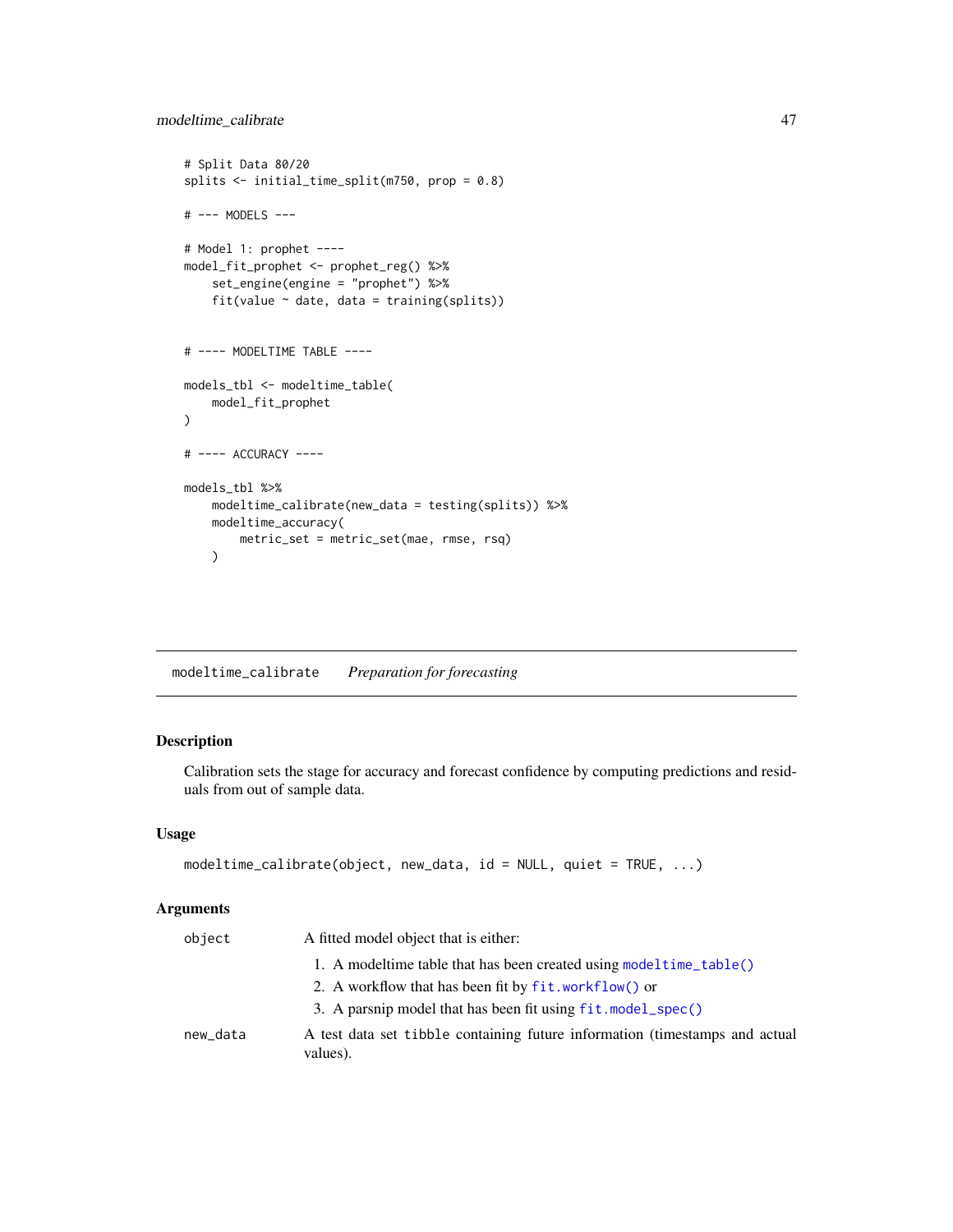| id        | A quoted column name containing an identifier column identifying time series<br>that are grouped. |
|-----------|---------------------------------------------------------------------------------------------------|
| auiet     | Hide errors (TRUE, the default), or display them as they occur?                                   |
| $\ddotsc$ | Additional arguments passed to modeltime forecast().                                              |
|           |                                                                                                   |

# Details

The results of calibration are used for:

- Forecast Confidence Interval Estimation: The out of sample residual data is used to calculate the confidence interval. Refer to [modeltime\\_forecast\(\)](#page-50-0).
- Accuracy Calculations: The out of sample actual and prediction values are used to calculate performance metrics. Refer to [modeltime\\_accuracy\(\)](#page-44-0)

The calibration steps include:

- 1. If not a Modeltime Table, objects are converted to Modeltime Tables internally
- 2. Two Columns are added:
- .type: Indicates the sample type. This is:
	- "Test" if predicted, or
	- "Fitted" if residuals were stored during modeling.
- .calibration\_data:
	- Contains a tibble with Timestamps, Actual Values, Predictions and Residuals calculated from new\_data (Test Data)
	- If id is provided, will contain a 5th column that is the identifier variable.

# Value

A Modeltime Table (mdl\_time\_tbl) with nested .calibration\_data added

```
library(tidyverse)
library(lubridate)
library(timetk)
library(parsnip)
library(rsample)
library(modeltime)
# Data
m750 <- m4_monthly %>% filter(id == "M750")
# Split Data 80/20
splits <- initial_time_split(m750, prop = 0.8)
# --- MODELS ---
# Model 1: prophet ----
```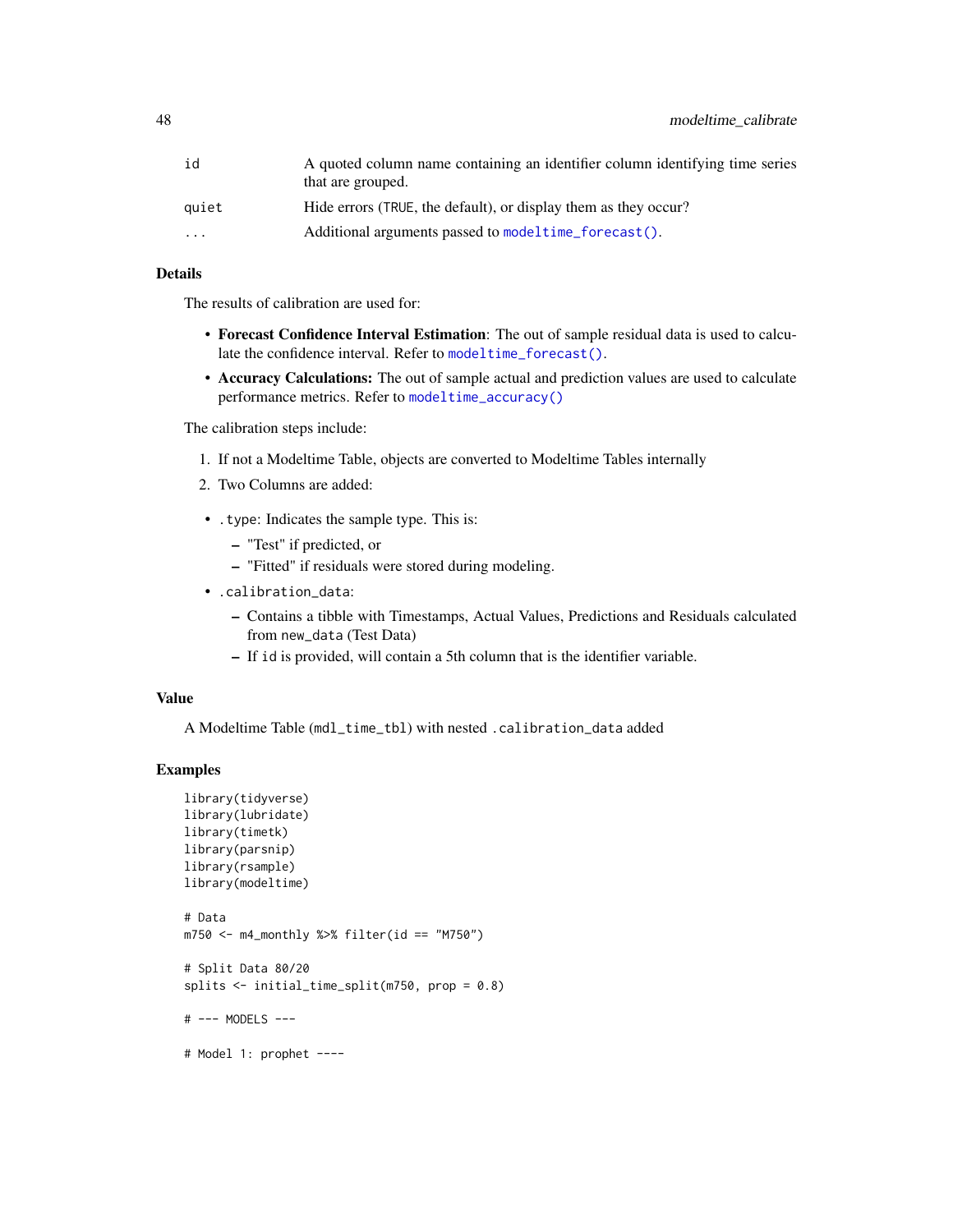```
model_fit_prophet <- prophet_reg() %>%
    set_engine(engine = "prophet") %>%
    fit(value \sim date, data = training(splits))
# ---- MODELTIME TABLE ----
models_tbl <- modeltime_table(
   model_fit_prophet
\lambda# ---- CALIBRATE ----
calibration_tbl <- models_tbl %>%
    modeltime_calibrate(
        new_data = testing(splits)
    \lambda# ---- ACCURACY ----
calibration_tbl %>%
   modeltime_accuracy()
# ---- FORECAST ----
calibration_tbl %>%
   modeltime_forecast(
       new_data = testing(splits),
        actual_data = m750
   )
```
modeltime\_fit\_workflowset

*Fit a* workflowset *object to one or multiple time series*

## Description

This is a wrapper for fit() that takes a workflowset object and fits each model on one or multiple time series either sequentially or in parallel.

# Usage

```
modeltime_fit_workflowset(
 object,
 data,
  ...,
  control = control_fit_workflowset()
)
```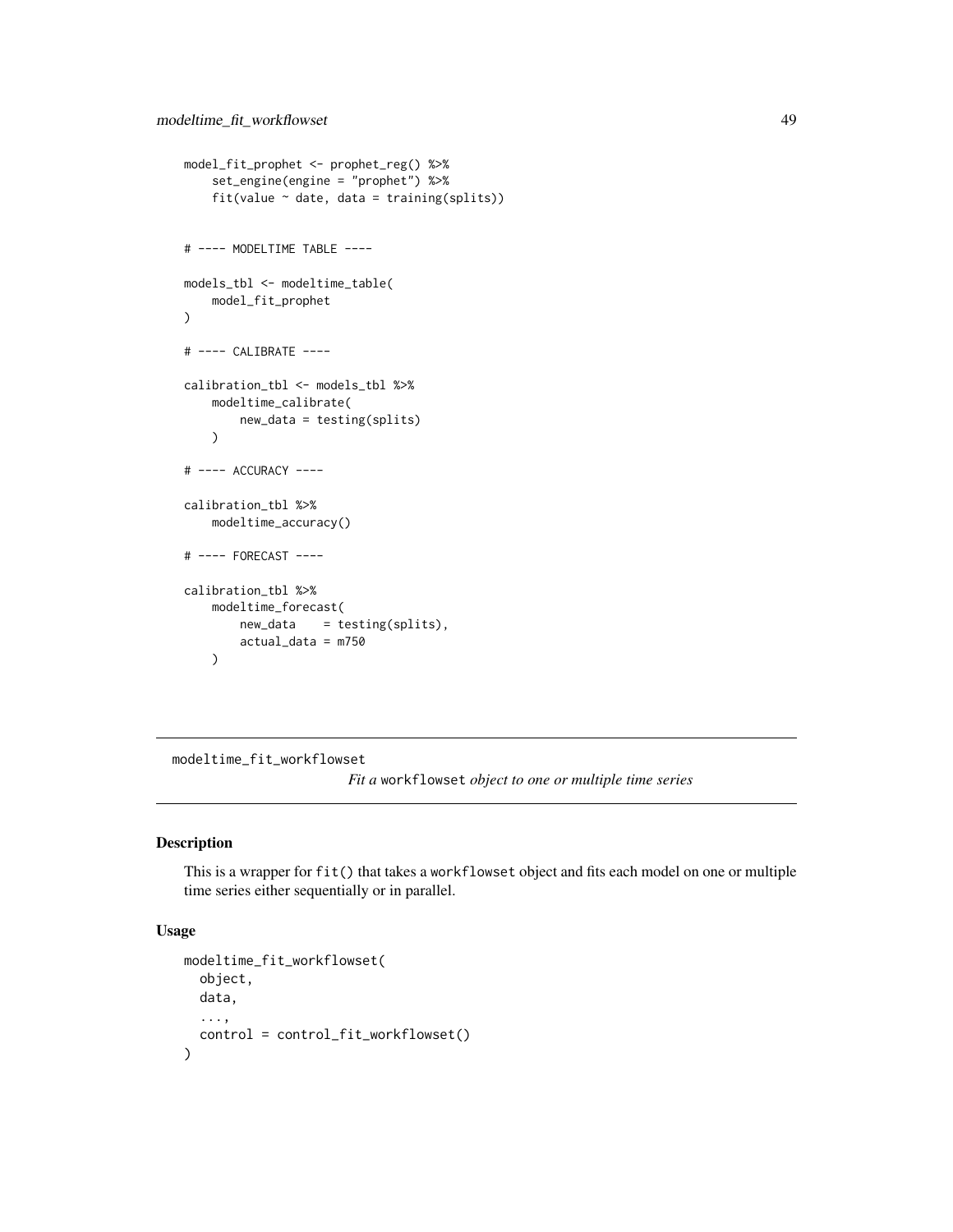## Arguments

| A workflow_set object, generated with the workflowsets::workflow_set func-   |
|------------------------------------------------------------------------------|
| tion.                                                                        |
| A tibble that contains data to fit the models.                               |
| Not currently used.                                                          |
| An object used to modify the fitting process. See control fit workflowset(). |
|                                                                              |

# Value

A Modeltime Table containing one or more fitted models.

## See Also

[control\\_fit\\_workflowset\(\)](#page-23-0)

```
library(tidymodels)
library(modeltime)
library(workflowsets)
library(tidyverse)
library(lubridate)
library(timetk)
data_set <- m4_monthly
# SETUP WORKFLOWSETS
rec1 <- recipe(value ~ date + id, data_set) %>%
    step_mutate(date_num = as.numeric(date)) %>%
    step_mutate(month_lbl = lubridate::month(date, label = TRUE)) %>%
    step_dummy(all_nominal(), one_hot = TRUE)
mod1 <- linear_reg() %>% set_engine("lm")
mod2 <- prophet_reg() %>% set_engine("prophet")
wfsets <- workflowsets::workflow_set(
   preproc = list(rec1 = rec1),models = list(mod1 = mod1,
       mod2 = mod2),
    cross = TRUE
\mathcal{L}# FIT WORKFLOWSETS
# - Returns a Modeltime Table with fitted workflowsets
wfsets %>% modeltime_fit_workflowset(data_set)
```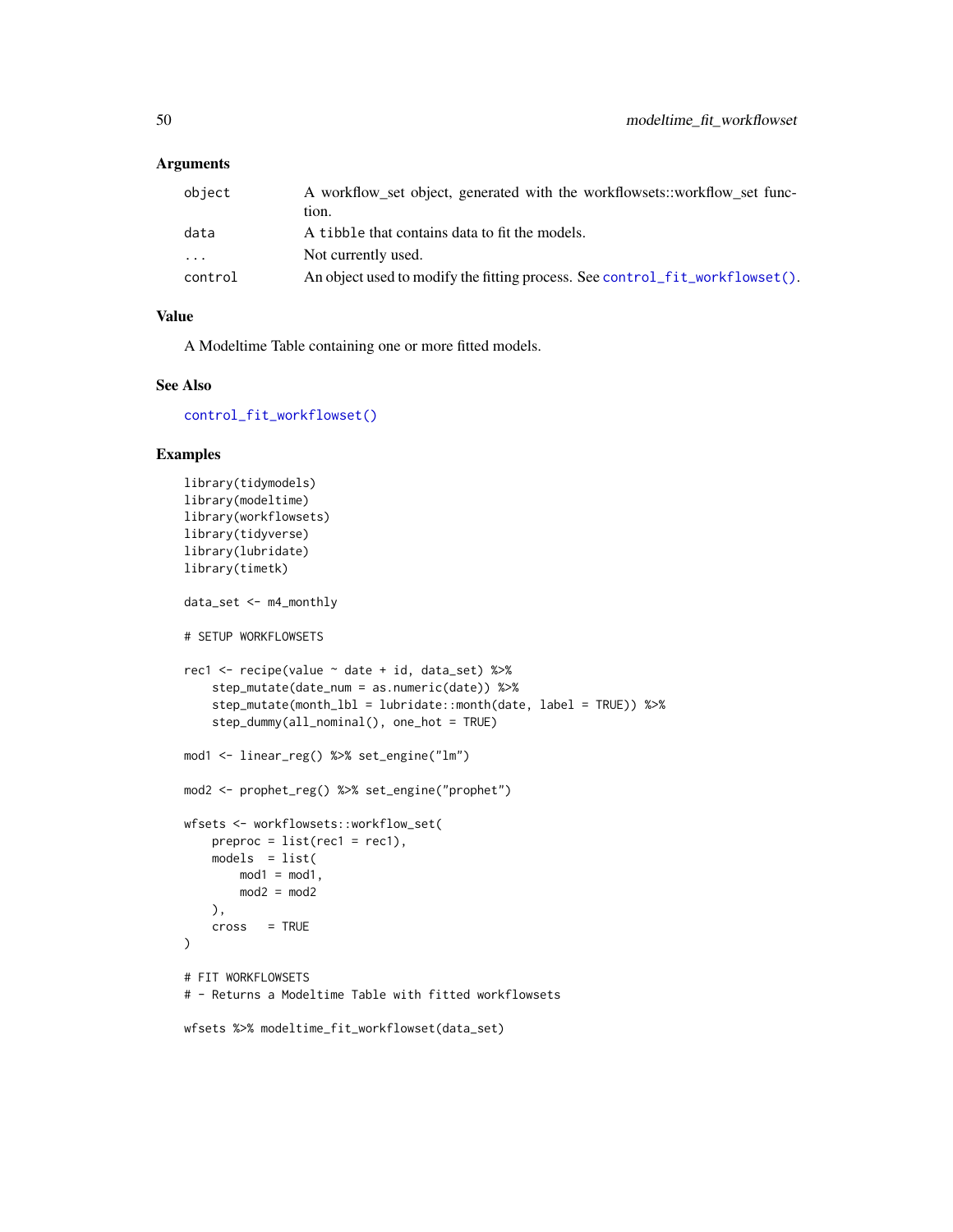# <span id="page-50-0"></span>Description

The goal of modeltime\_forecast() is to simplify the process of forecasting future data.

# Usage

```
modeltime_forecast(
 object,
 new_data = NULL,
 h = NULL,
 actual_data = NULL,
 conf_interval = 0.95,
 conf_by_id = FALSE,
 keep_data = FALSE,
 arrange_index = FALSE,
  ...
)
```
# Arguments

| object        | A Modeltime Table                                                                                                                                                                                                                                         |
|---------------|-----------------------------------------------------------------------------------------------------------------------------------------------------------------------------------------------------------------------------------------------------------|
| new_data      | A tibble containing future information to forecast. If NULL, forecasts the cali-<br>bration data.                                                                                                                                                         |
| h             | The forecast horizon (can be used instead of new_data for time series with no<br>exogenous regressors). Extends the calibration data h periods into the future.                                                                                           |
| actual_data   | Reference data that is combined with the output tibble and given a .key = "actual"                                                                                                                                                                        |
| conf_interval | An estimated confidence interval based on the calibration data. This is designed<br>to estimate future confidence from out-of-sample prediction error.                                                                                                    |
| conf_by_id    | Whether or not to produce confidence interval estimates by an ID feature.                                                                                                                                                                                 |
|               | • When FALSE, a global model confidence interval is provided.<br>• If TRUE, a local confidence interval is provided group-wise for each time se-<br>ries ID. To enable local confidence interval, an id must be provided during<br>modeltime_calibrate(). |
| keep_data     | Whether or not to keep the new_data and actual_data as extra columns in the<br>results. This can be useful if there is an important feature in the new_data and<br>actual_data needed when forecasting. Default: FALSE.                                   |
| arrange_index | Whether or not to sort the index in rowwise chronological order (oldest to newest)<br>or to keep the original order of the data. Default: FALSE.                                                                                                          |
| $\cdots$      | Not currently used                                                                                                                                                                                                                                        |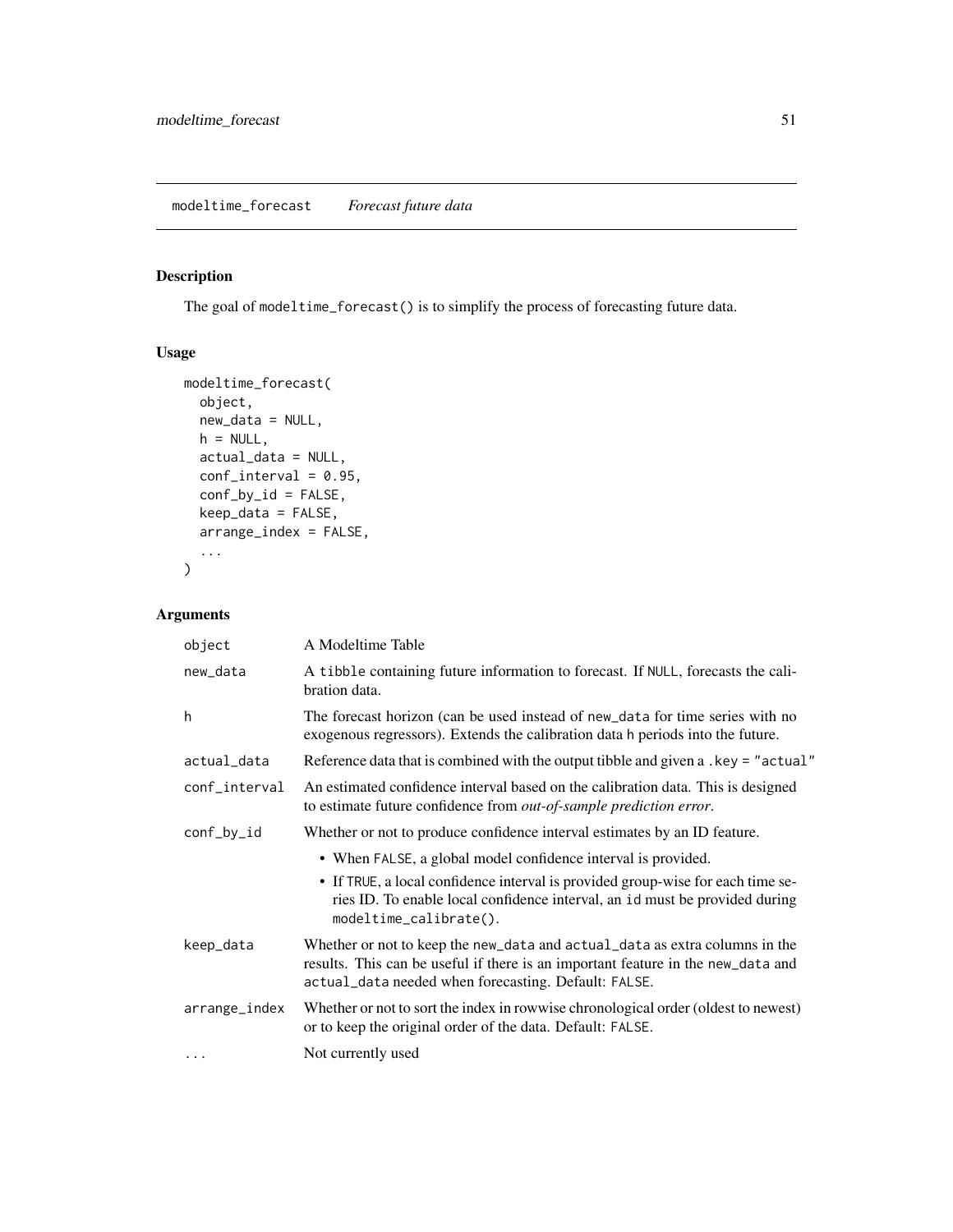# Details

The modeltime\_forecast() function prepares a forecast for visualization with with [plot\\_modeltime\\_forecast\(\)](#page-76-0). The forecast is controlled by new\_data or h, which can be combined with existing data (controlled by actual\_data). Confidence intervals are included if the incoming Modeltime Table has been calibrated using [modeltime\\_calibrate\(\)](#page-46-0). Otherwise confidence intervals are not estimated.

# New Data

When forecasting you can specify future data using new\_data. This is a future tibble with date column and columns for xregs extending the trained dates and exogonous regressors (xregs) if used.

- Forecasting Evaluation Data: By default, the new\_data will use the .calibration\_data if new\_data is not provided. This is the equivalent of using rsample::testing() for getting test data sets.
- Forecasting Future Data: See timetk::future\_frame() for creating future tibbles.
- Xregs: Can be used with this method

## H (Horizon)

When forecasting, you can specify h. This is a phrase like "1 year", which extends the .calibration\_data (1st priority) or the actual\_data (2nd priority) into the future.

- Forecasting Future Data: All forecasts using h are extended after the calibration data or actual\_data.
- Extending .calibration\_data Calibration data is given 1st priority, which is desirable *after refitting* with [modeltime\\_refit\(\)](#page-58-0). Internally, a call is made to timetk::future\_frame() to expedite creating new data using the date feature.
- Extending actual\_data If h is provided, and the modeltime table has not been calibrated, the "actual\_data" will be extended into the future. This is useful in situations where you want to go directly from modeltime\_table() to modeltime\_forecast() without calibrating or refitting.
- Xregs: Cannot be used because future data must include new xregs. If xregs are desired, build a future data frame and use new\_data.

# Actual Data

This is reference data that contains the true values of the time-stamp data. It helps in visualizing the performance of the forecast vs the actual data.

When h is used and the Modeltime Table has *not been calibrated*, then the actual data is extended into the future periods that are defined by h.

#### Confidence Interval Estimation

Confidence intervals (.conf\_lo, .conf\_hi) are estimated based on the normal estimation of the testing errors (out of sample) from [modeltime\\_calibrate\(\)](#page-46-0). The out-of-sample error estimates are then carried through and applied to applied to any future forecasts.

The confidence interval can be adjusted with the conf\_interval parameter. An 80% confidence interval estimates a normal (Gaussian distribution) that assumes that 80% of the future data will fall within the upper and lower confidence limits.

The confidence interval is *mean-adjusted*, meaning that if the mean of the residuals is non-zero, the confidence interval is adjusted to widen the interval to capture the difference in means.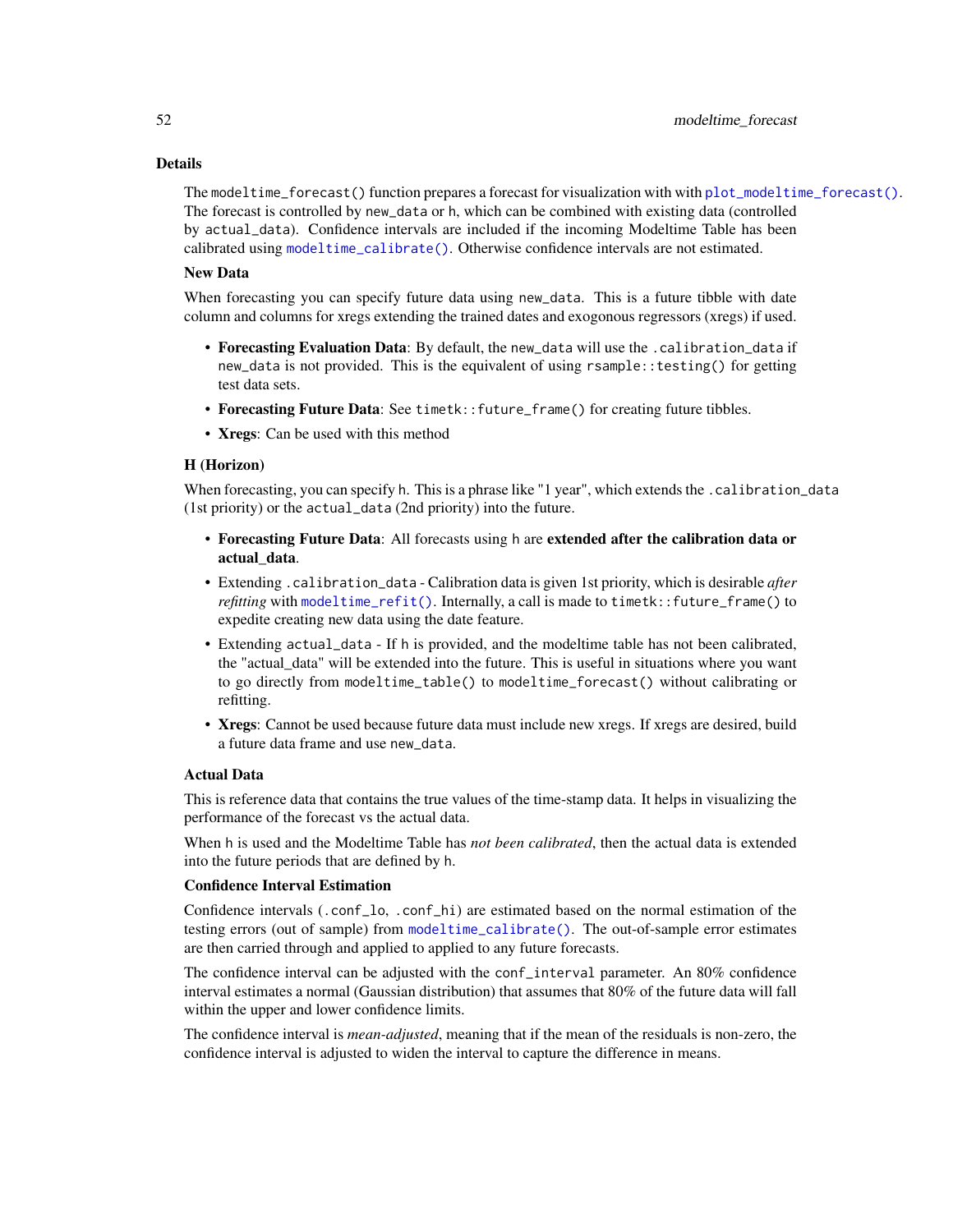#### modeltime\_forecast 53

Refitting has no affect on the confidence interval since this is calculated independently of the refitted model (on data with a smaller sample size). New observations typically improve future accuracy, which in most cases makes the out-of-sample confidence intervals conservative.

## Keep Data

Include the new data (and actual data) as extra columns with the results of the model forecasts. This can be helpful when the new data includes information useful to the forecasts. An example is when forecasting *Panel Data* and the new data contains ID features related to the time series group that the forecast belongs to.

## Arrange Index

By default, modeltime\_forecast() keeps the original order of the data. If desired, the user can sort the output by .key, .model\_id and .index.

#### Value

A tibble with predictions and time-stamp data. For ease of plotting and calculations, the column names are transformed to:

- .key: Values labeled either "prediction" or "actual"
- .index: The timestamp index.
- .value: The value being forecasted.

Additionally, if the Modeltime Table has been previously calibrated using [modeltime\\_calibrate\(\)](#page-46-0), you will gain confidence intervals.

- .conf lo: The lower limit of the confidence interval.
- .conf\_hi: The upper limit of the confidence interval.

Additional descriptive columns are included:

- .model\_id: Model ID from the Modeltime Table
- .model\_desc: Model Description from the Modeltime Table

Unnecessary columns are *dropped* to save space:

- .model
- .calibration\_data

```
library(tidyverse)
library(lubridate)
library(timetk)
library(parsnip)
library(rsample)
library(modeltime)
```

```
# Data
m750 <- m4_monthly %>% filter(id == "M750")
```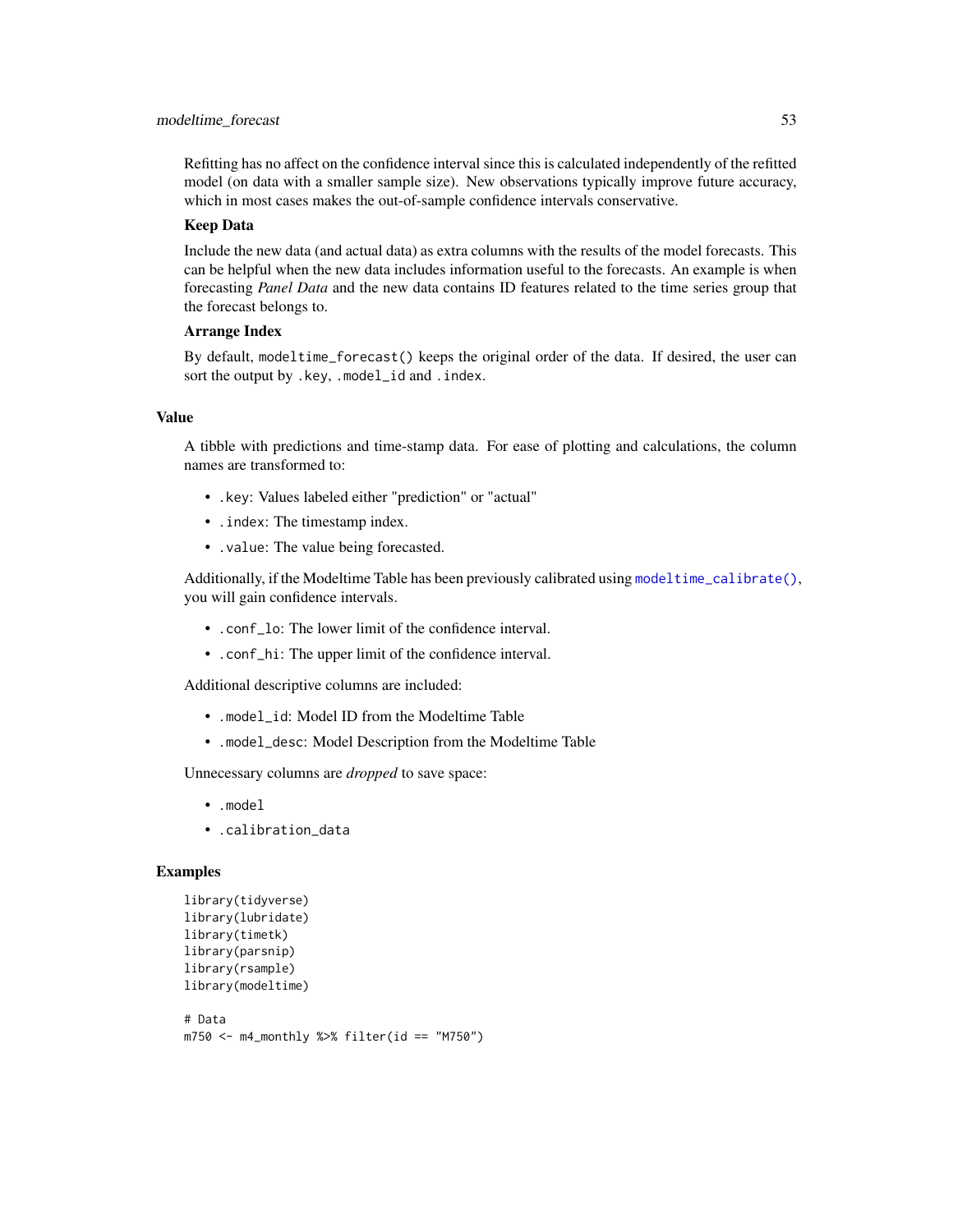```
# Split Data 80/20
splits <- initial_time_split(m750, prop = 0.9)
# --- MODELS ---
# Model 1: prophet ----
model_fit_prophet <- prophet_reg() %>%
    set_engine(engine = "prophet") %>%
   fit(value \sim date, data = training(splits))
# ---- MODELTIME TABLE ----
models_tbl <- modeltime_table(
   model_fit_prophet
\lambda# ---- CALIBRATE ----
calibration_tbl <- models_tbl %>%
   modeltime_calibrate(new_data = testing(splits))
# ---- ACCURACY ----
calibration_tbl %>%
    modeltime_accuracy()
# ---- FUTURE FORECAST ----
calibration_tbl %>%
   modeltime_forecast(
       new_data = testing(splits),
       actual_data = m750
   \lambda# ---- ALTERNATIVE: FORECAST WITHOUT CONFIDENCE INTERVALS ----
# Skips Calibration Step, No Confidence Intervals
models_tbl %>%
   modeltime_forecast(
       new_data = testing(splits),
       actual_data = m750
   )
# ---- KEEP NEW DATA WITH FORECAST ----
# Keeps the new data. Useful if new data has information
# like ID features that should be kept with the forecast data
calibration_tbl %>%
   modeltime_forecast(
       new_data = testing(splits),
       keep_data = TRUE
    \lambda
```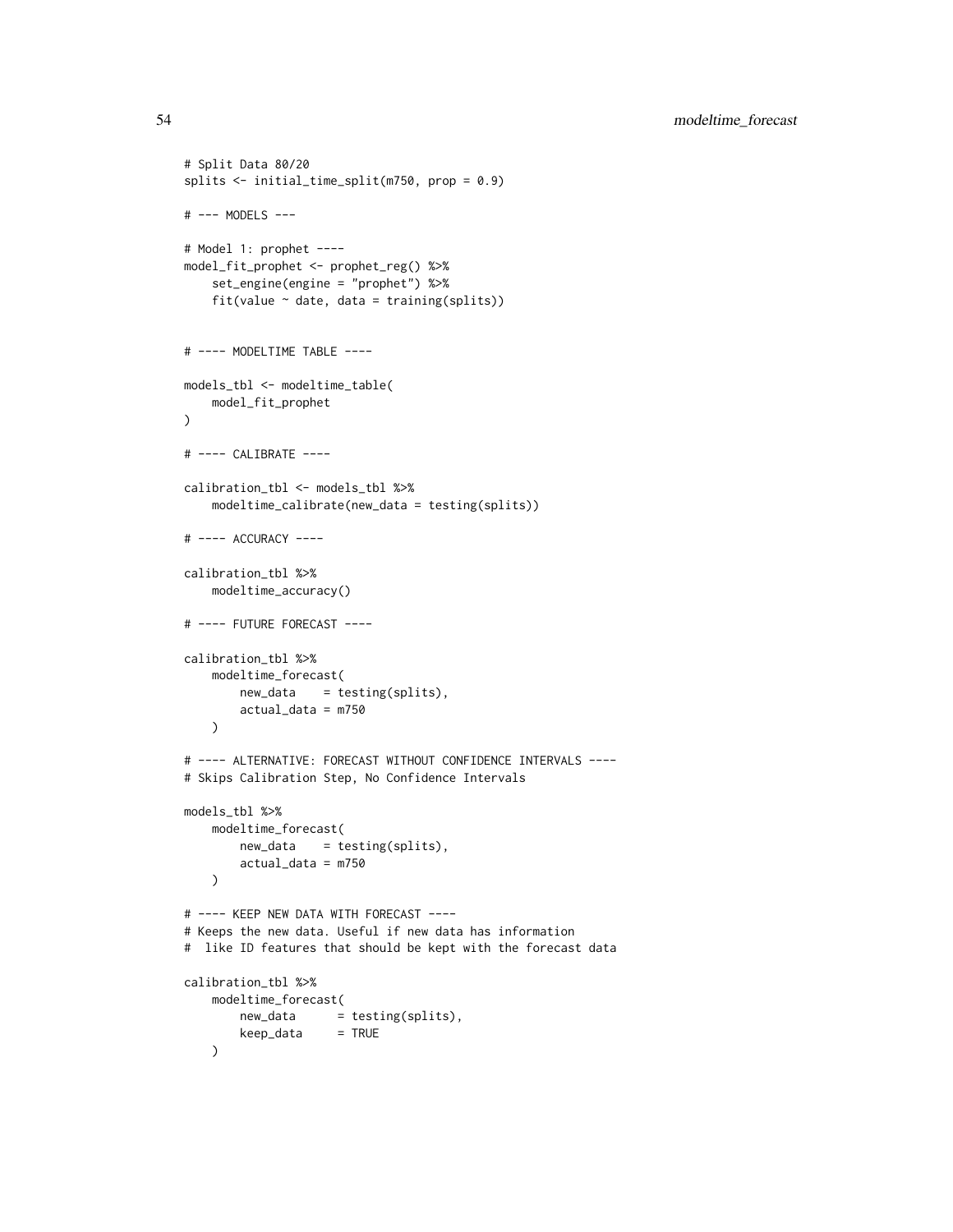modeltime\_nested\_fit *Fit Tidymodels Workflows to Nested Time Series*

# Description

Fits one or more tidymodels workflow objects to nested time series data using the following process:

- 1. Models are iteratively fit to training splits.
- 2. Accuracy is calculated on testing splits and is logged. Accuracy results can be retrieved with [extract\\_nested\\_test\\_accuracy\(\)](#page-38-0)
- 3. Any model that returns an error is logged. Error logs can be retrieved with [extract\\_nested\\_error\\_report\(\)](#page-38-0)
- 4. Forecast is predicted on testing splits and is logged. Forecast results can be retrieved with [extract\\_nested\\_test\\_forecast\(\)](#page-38-0)

## Usage

```
modeltime_nested_fit(
 nested_data,
  ...,
 model_list = NULL,
 metric_set = default_forecast_accuracy_metric_set(),
 conf_interval = 0.95,
 control = control_nested_fit()
)
```
# Arguments

| nested_data   | Nested time series data                                                                                                                                        |
|---------------|----------------------------------------------------------------------------------------------------------------------------------------------------------------|
| $\ddots$ .    | Tidymodels workflow objects that will be fit to the nested time series data.                                                                                   |
| model_list    | Optionally, a list() of Tidymodels workflow objects can be provided                                                                                            |
| metric_set    | A yardstick::metric_set() that is used to summarize one or more forecast<br>accuracy (regression) metrics.                                                     |
| conf_interval | An estimated confidence interval based on the calibration data. This is designed<br>to estimate future confidence from <i>out-of-sample prediction error</i> . |
| control       | Used to control verbosity and parallel processing. See control_nested_fit().                                                                                   |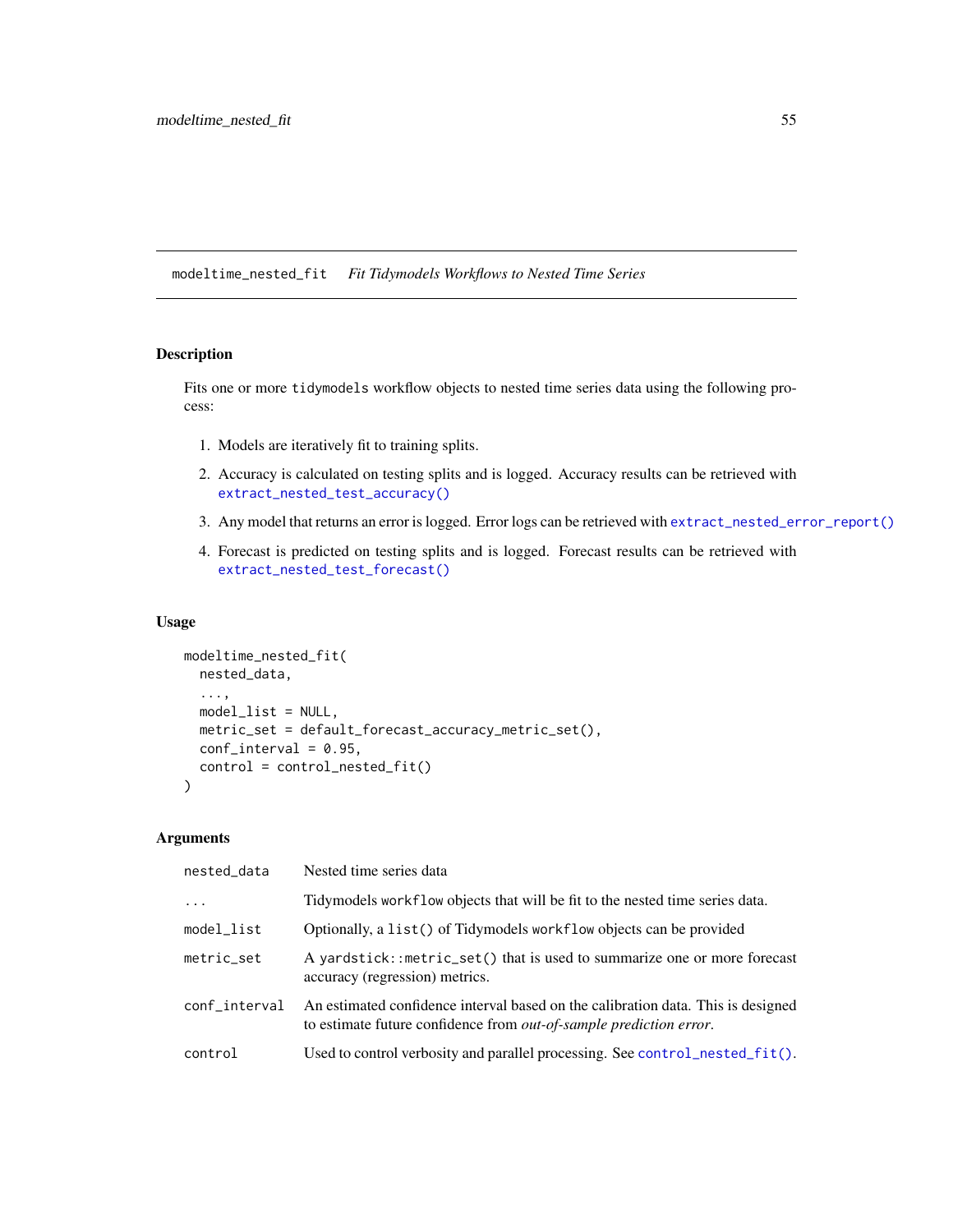# Details

## Preparing Data for Nested Forecasting:

Use [extend\\_timeseries\(\)](#page-81-0), [nest\\_timeseries\(\)](#page-81-0), and [split\\_nested\\_timeseries\(\)](#page-81-0) for preparing data for Nested Forecasting. The structure must be a nested data frame, which is suppplied in modeltime\_nested\_fit(nested\_data).

# Fitting Models:

Models must be in the form of tidymodels workflow objects. The models can be provided in two ways:

- 1. Using ... (dots): The workflow objects can be provided as dots.
- 2. Using model\_list parameter: You can supply one or more workflow objects that are wrapped in a list().

# Controlling the fitting process:

A control object can be provided during fitting to adjust the verbosity and parallel processing. See [control\\_nested\\_fit\(\)](#page-23-0).

modeltime\_nested\_forecast

*Modeltime Nested Forecast*

## Description

Make a new forecast from a Nested Modeltime Table.

#### Usage

```
modeltime_nested_forecast(
  object,
  h = NULL,
  include_actual = TRUE,
  conf_interestval = 0.95,
  id_subset = NULL,
  control = control_nested_forecast()
)
```
# Arguments

| object        | A Nested Modeltime Table                                                                                                                                       |
|---------------|----------------------------------------------------------------------------------------------------------------------------------------------------------------|
| h             | The forecast horizon. Extends the "trained on" data "h" periods into the future.                                                                               |
|               | include_actual Whether or not to include the ".actual_data" as part of the forecast. If FALSE,<br>just returns the forecast predictions.                       |
| conf_interval | An estimated confidence interval based on the calibration data. This is designed<br>to estimate future confidence from <i>out-of-sample prediction error</i> . |
| id subset     | A sequence of ID's from the model time table to subset the forecasting process.<br>This can speed forecasts up.                                                |
| control       | Used to control verbosity and parallel processing. See control_nested_forecast().                                                                              |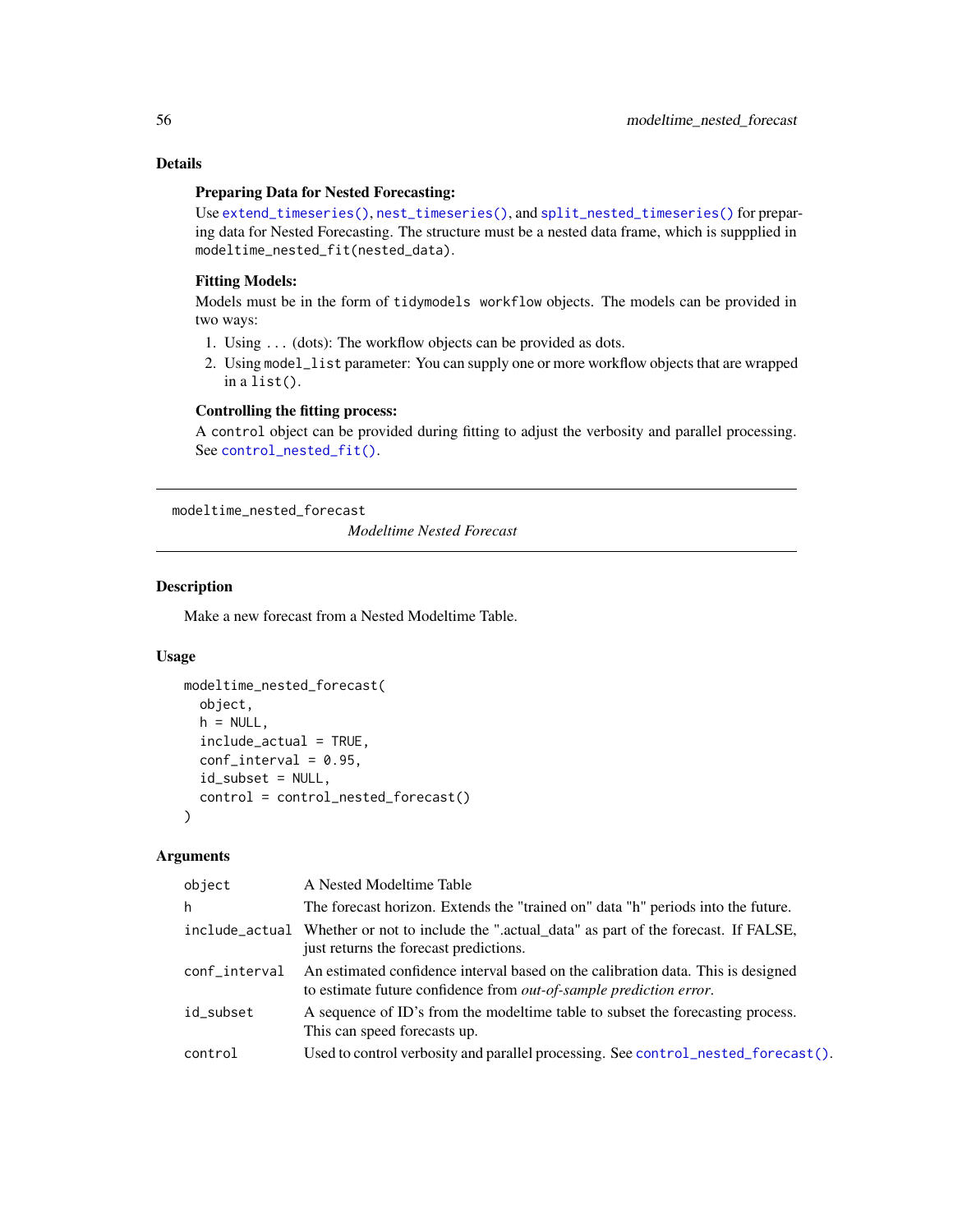#### Details

This function is designed to help users that want to make new forecasts other than those that are created during the logging process as part of the Nested Modeltime Workflow.

## Logged Forecasts:

The logged forecasts can be extracted using:

- [extract\\_nested\\_future\\_forecast\(\)](#page-38-0): Extracts the future forecast created after refitting with modeltime\_nested\_refit().
- [extract\\_nested\\_test\\_forecast\(\)](#page-38-0): Extracts the test forecast created after initial fitting with modeltime\_nested\_fit().

The problem is that these forecasts are static. The user would need to redo the fitting, model selection, and refitting process to obtain new forecasts. This is why modeltime\_nested\_forecast() exists. So you can create a new forecast without retraining any models.

## Nested Forecasts:

The main arguments is h, which is a horizon that specifies how far into the future to make the new forecast.

- If h = NULL, a logged forecast will be returned
- If h = 12, a new forecast will be generated that extends each series 12-periods into the future.
- If h = "2 years", a new forecast will be generated that extends each series 2-years into the future.

Use the id\_subset to filter the Nested Modeltime Table object to just the time series of interest. Use the conf\_interval to override the logged confidence interval. Note that this will have no effect if h = NULL as logged forecasts are returned. So be sure to provide h if you want to update the confidence interval.

Use the control argument to apply verbosity during the forecasting process and to run forecasts in parallel. Generally, parallel is better if many forecasts are being generated.

modeltime\_nested\_refit

*Refits a Nested Modeltime Table*

#### **Description**

Refits a Nested Modeltime Table to actual data using the following process:

- 1. Models are iteratively refit to .actual\_data.
- 2. Any model that returns an error is logged. Errors can be retrieved with [extract\\_nested\\_error\\_report\(\)](#page-38-0)
- 3. Forecast is predicted on future\_data and is logged. Forecast can be retrieved with [extract\\_nested\\_future\\_forecast\(\)](#page-38-0)

## Usage

```
modeltime_nested_refit(object, control = control_nested_refit())
```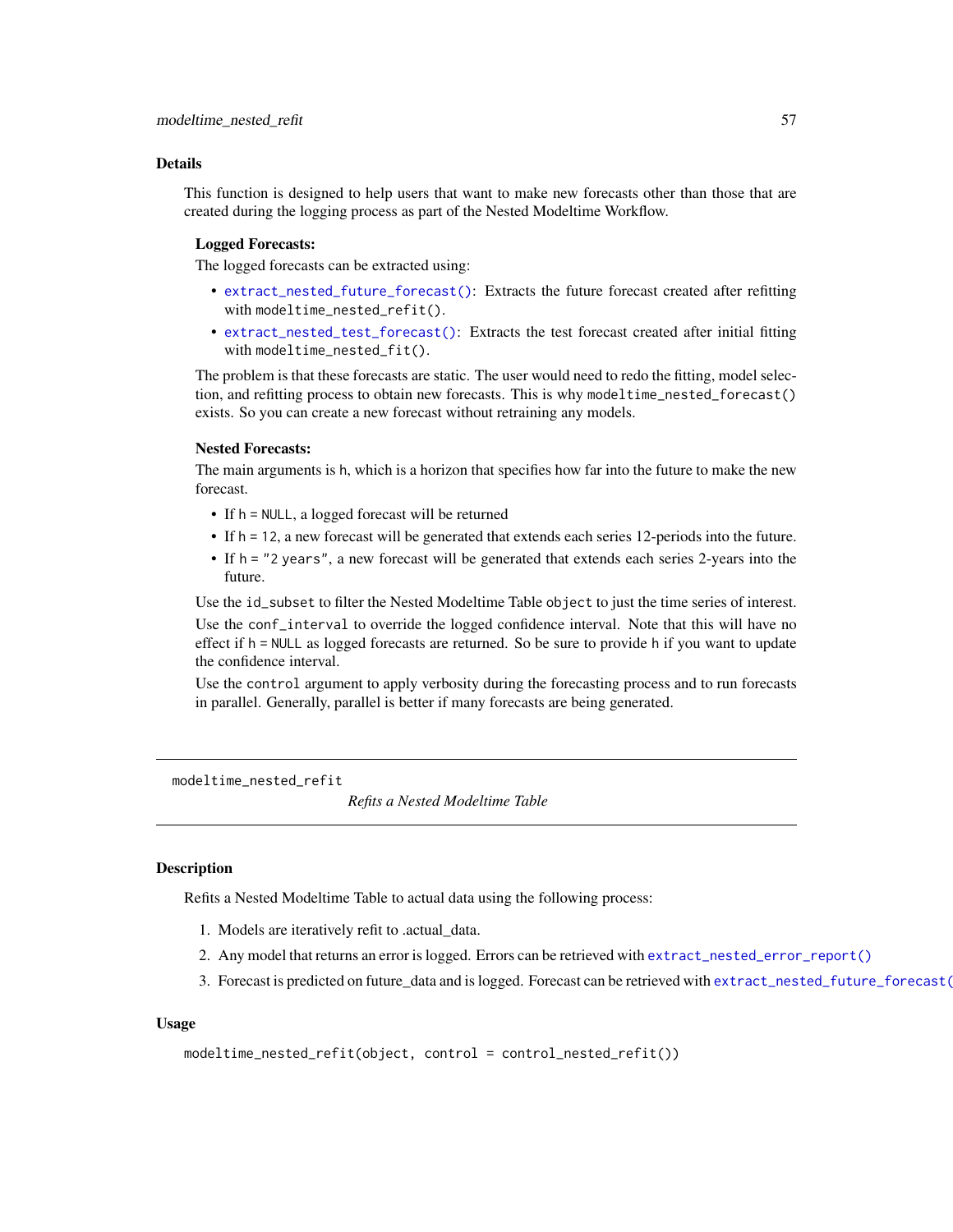## Arguments

| object  | A Nested Modeltime Table                                                       |
|---------|--------------------------------------------------------------------------------|
| control | Used to control verbosity and parallel processing. See control_nested_refit(). |

modeltime\_nested\_select\_best

*Select the Best Models from Nested Modeltime Table*

# Description

Finds the best models for each time series group in a Nested Modeltime Table using a metric that the user specifies.

- Logs the best results, which can be accessed with [extract\\_nested\\_best\\_model\\_report\(\)](#page-38-0)
- If filter\_test\_forecasts = TRUE, updates the test forecast log, which can be accessed [extract\\_nested\\_test\\_forecast\(\)](#page-38-0)

#### Usage

```
modeltime_nested_select_best(
  object,
 metric = "rmse",
 minimize = TRUE,
  filter_test_forecasts = TRUE
)
```
# Arguments

| object | A Nested Modeltime Table                                            |  |
|--------|---------------------------------------------------------------------|--|
| metric | A metric to minimize or maximize. By default available metrics are: |  |
|        | • " $rmse$ " (default)                                              |  |
|        | $\bullet$ "mae"                                                     |  |

- 
- "mape"
- "mase"
- "smape"
- "rsq"

minimize Whether to minimize or maximize. Default: TRUE (minimize).

## filter\_test\_forecasts

Whether or not to update the test forecast log to filter only the best forecasts. Default: TRUE.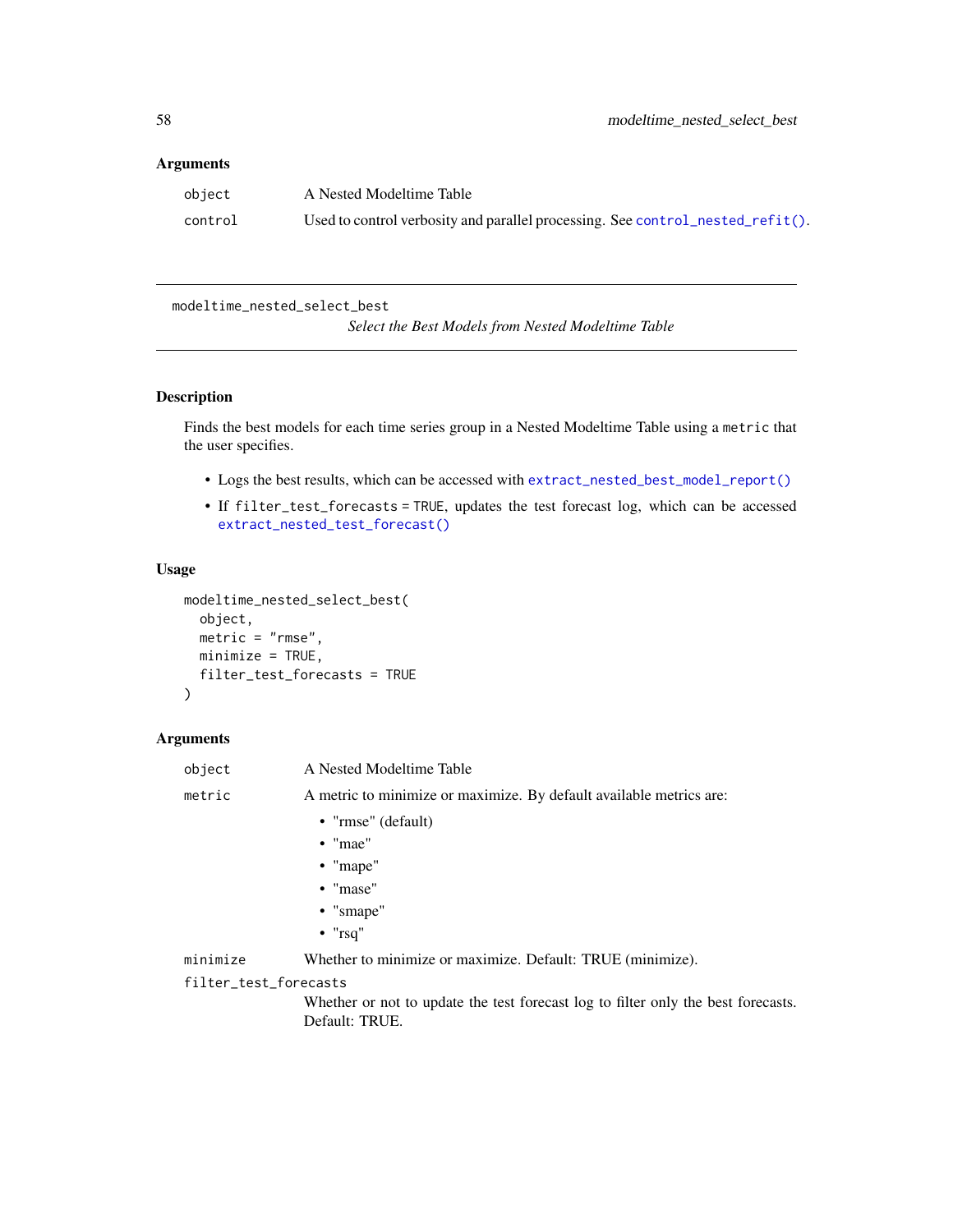<span id="page-58-0"></span>modeltime\_refit *Refit one or more trained models to new data*

#### Description

This is a wrapper for fit() that takes a Modeltime Table and retrains each model on *new data* re-using the parameters and preprocessing steps used during the training process.

#### Usage

modeltime\_refit(object, data, ..., control = control\_refit())

## Arguments

| object              | A Modeltime Table                                                                                                                                                               |
|---------------------|---------------------------------------------------------------------------------------------------------------------------------------------------------------------------------|
| data                | A tibble that contains data to retrain the model(s) using.                                                                                                                      |
| $\cdot \cdot \cdot$ | Additional arguments to control refitting.                                                                                                                                      |
|                     | <b>Ensemble Model Spec</b> (modeltime.ensemble):                                                                                                                                |
|                     | When making a meta-learner with modeltime.ensemble::ensemble_model_spec $(),$<br>used to pass resamples argument containing results from modeltime.resample::modeltime_fit_resa |
| control             | Used to control verbosity and parallel processing. See control_refit().                                                                                                         |
|                     |                                                                                                                                                                                 |

#### Details

Refitting is an important step prior to forecasting time series models. The modeltime\_refit() function makes it easy to recycle models, retraining on new data.

# Recycling Parameters

Parameters are recycled during retraining using the following criteria:

- Automated models (e.g. "auto arima") will have parameters recalculated.
- Non-automated models (e.g. "arima") will have parameters preserved.
- All preprocessing steps will be reused on the data

# Refit

The modeltime\_refit() function is used to retrain models trained with fit().

# Refit XY

The XY format is not supported at this time.

# Value

A Modeltime Table containing one or more re-trained models.

## See Also

[control\\_refit\(\)](#page-23-0)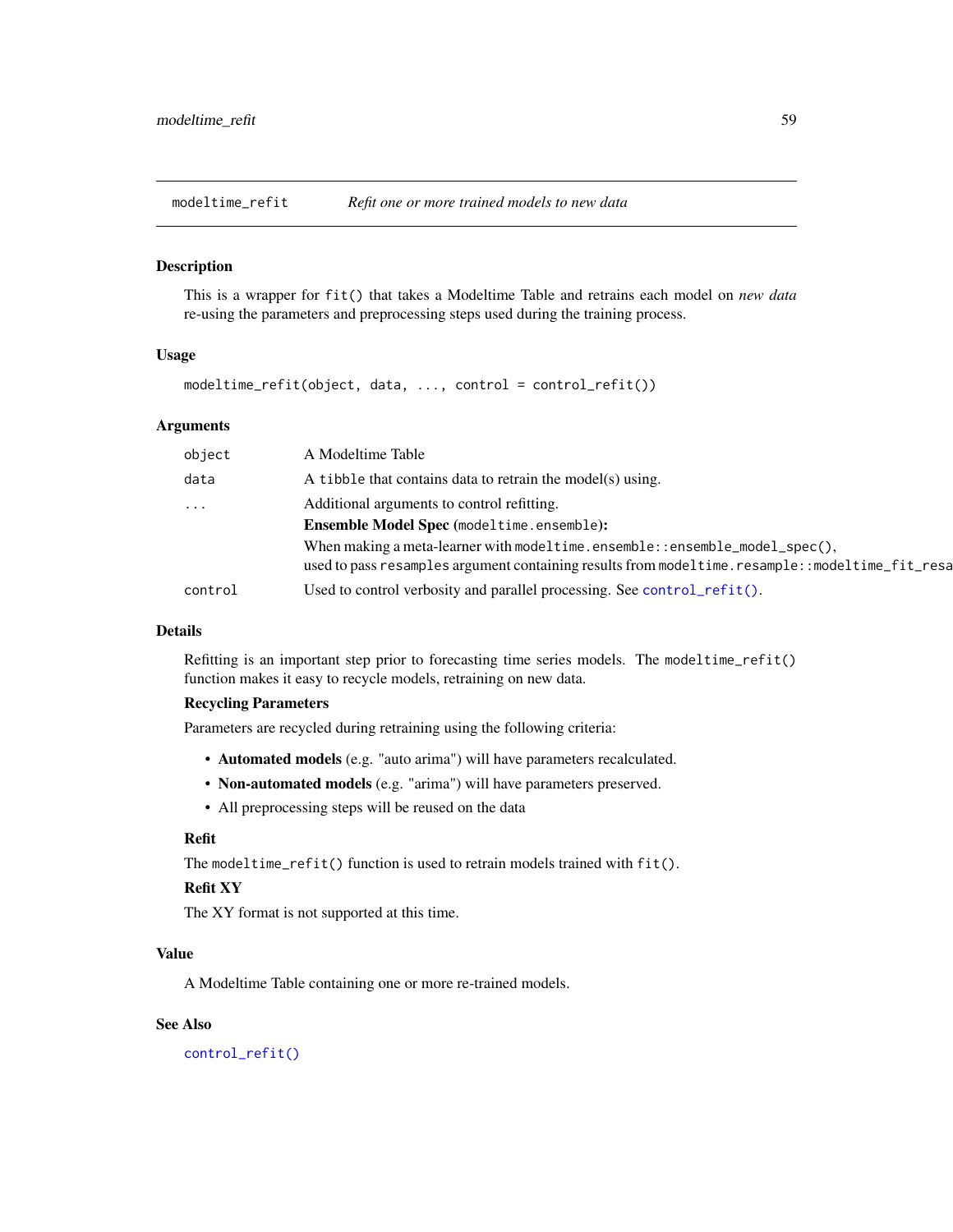# Examples

```
library(tidyverse)
library(lubridate)
library(timetk)
library(parsnip)
library(rsample)
library(modeltime)
# Data
m750 <- m4_monthly %>% filter(id == "M750")
# Split Data 80/20
splits <- initial_time_split(m750, prop = 0.9)
# --- MODELS ---
model_fit_prophet <- prophet_reg() %>%
    set_engine(engine = "prophet") %>%
    fit(value ~ date, data = training(splits))# ---- MODELTIME TABLE ----
models_tbl <- modeltime_table(
    model_fit_prophet
)
# ---- CALIBRATE ----
# - Calibrate on training data set
calibration_tbl <- models_tbl %>%
    modeltime_calibrate(new_data = testing(splits))
# ---- REFIT ----
# - Refit on full data set
refit_tbl <- calibration_tbl %>%
    modeltime_refit(m750)
```
modeltime\_residuals *Extract Residuals Information*

## Description

This is a convenience function to unnest model residuals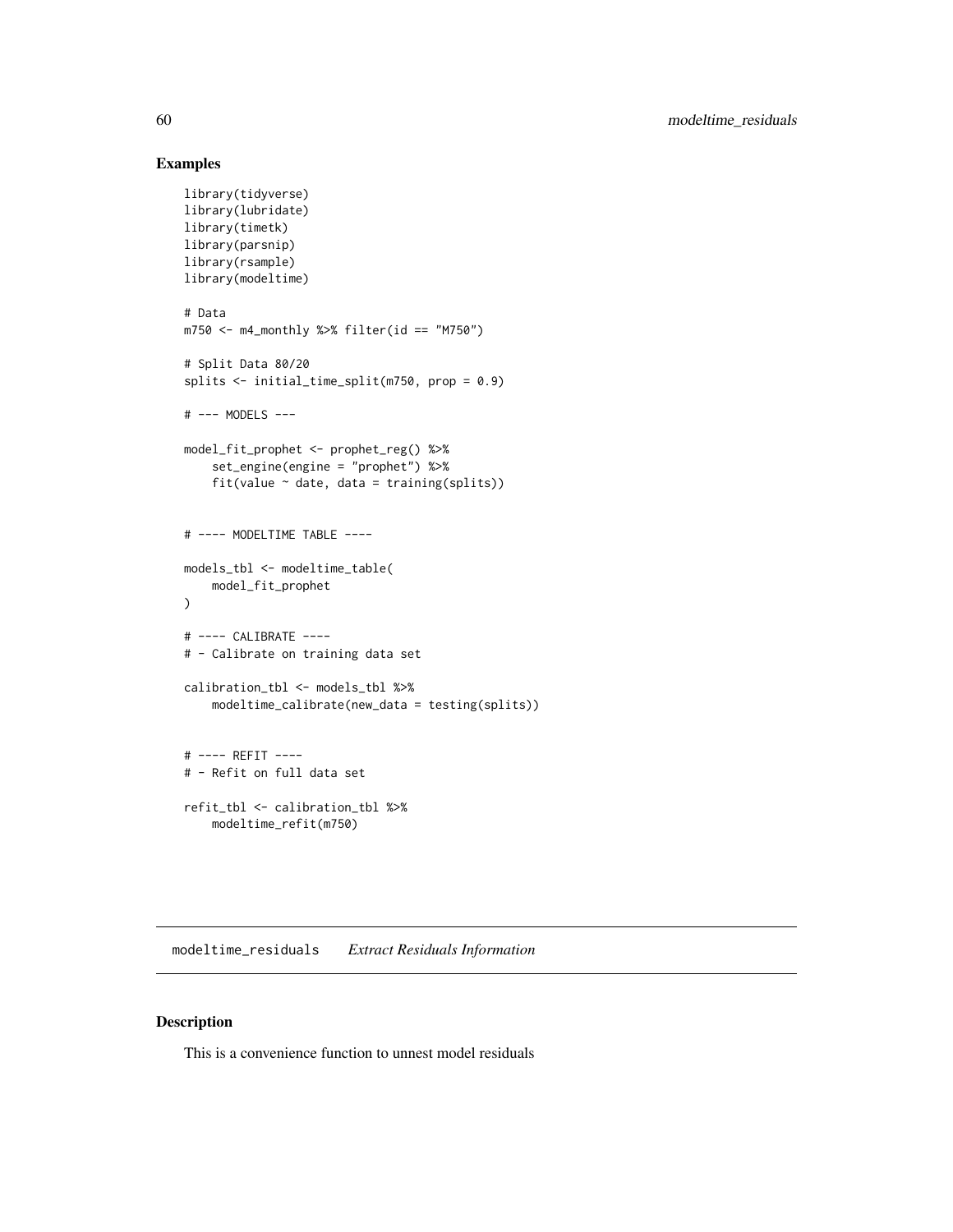# Usage

```
modeltime_residuals(object, new_data = NULL, quiet = TRUE, ...)
```
## Arguments

| object    | A Modeltime Table                                                                                 |
|-----------|---------------------------------------------------------------------------------------------------|
| new_data  | A tibble to predict and calculate residuals on. If provided, overrides any cali-<br>bration data. |
| auiet     | Hide errors (TRUE, the default), or display them as they occur?                                   |
| $\ddotsc$ | Not currently used.                                                                               |

# Value

A tibble with residuals.

```
library(tidyverse)
library(lubridate)
library(timetk)
library(parsnip)
library(rsample)
# Data
m750 \leq m4 monthly %>% filter(id == "M750")
# Split Data 80/20
splits <- initial_time_split(m750, prop = 0.9)
# --- MODELS ---
# Model 1: prophet ----
model_fit_prophet <- prophet_reg() %>%
    set_engine(engine = "prophet") %>%
    fit(value ~ date, data = training(splits))
# ---- MODELTIME TABLE ----
models_tbl <- modeltime_table(
    model_fit_prophet
)
# ---- RESIDUALS ----
# In-Sample
models_tbl %>%
    modeltime_calibrate(new_data = training(splits)) %>%
    modeltime_residuals() %>%
    plot_modeltime_residuals(.interactive = FALSE)
```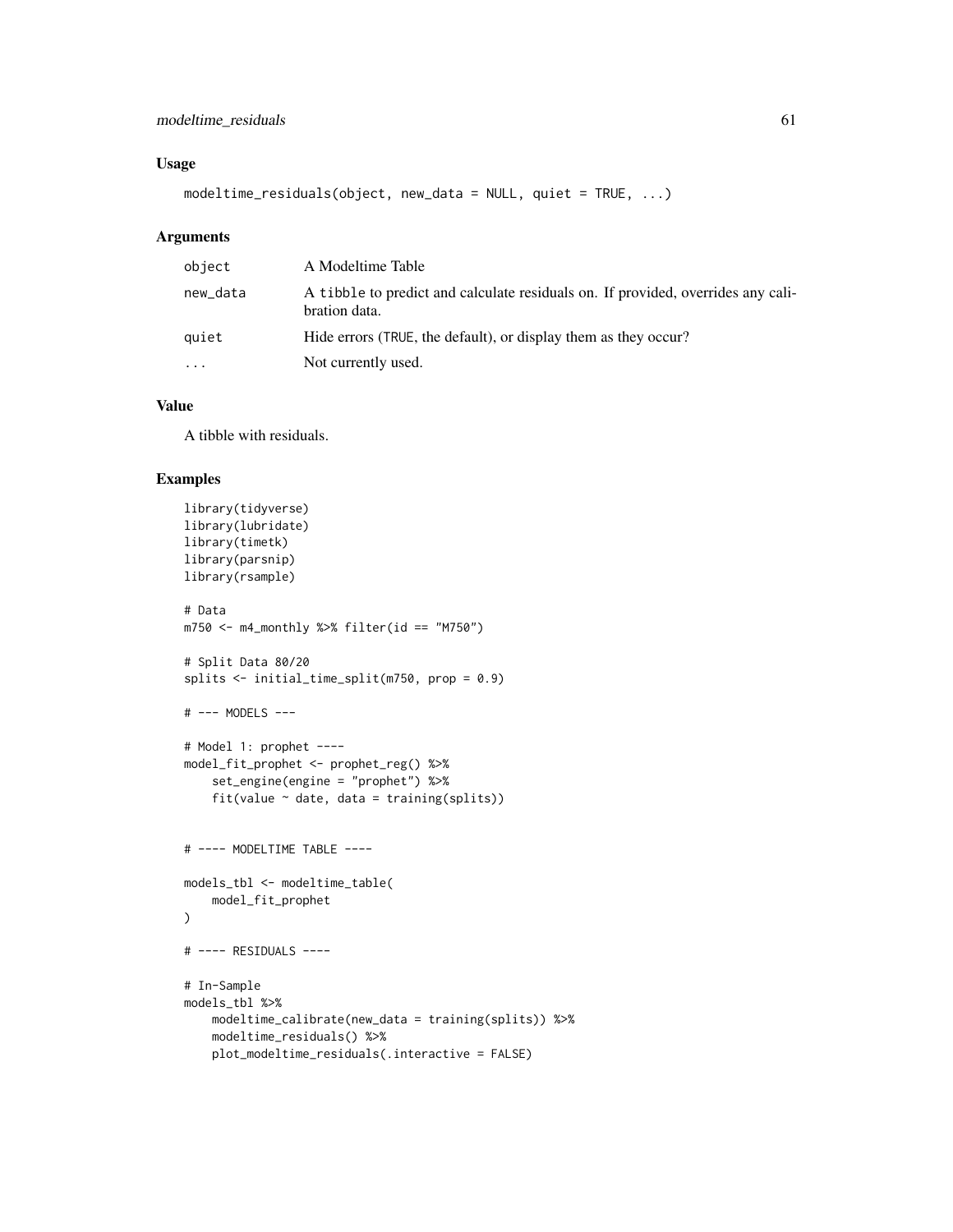```
# Out-of-Sample
models_tbl %>%
   modeltime_calibrate(new_data = testing(splits)) %>%
   modeltime_residuals() %>%
   plot_modeltime_residuals(.interactive = FALSE)
```
modeltime\_residuals\_test

*Apply Statistical Tests to Residuals*

## Description

This is a convenience function to calculate some statistical tests on the residuals models. Currently, the following statistics are calculated: the shapiro.test to check the normality of the residuals, the box-pierce and ljung-box tests and the durbin watson test to check the autocorrelation of the residuals. In all cases the p-values are returned.

## Usage

```
modeltime_residuals_test(object, new_data = NULL, lag = 1, fitdf = 0, ...)
```
## **Arguments**

| object    | A tibble extracted from model time::model time residuals().                                                                                  |
|-----------|----------------------------------------------------------------------------------------------------------------------------------------------|
| new_data  | A tibble to predict and calculate residuals on. If provided, overrides any cali-<br>bration data.                                            |
| lag       | The statistic will be based on lag autocorrelation coefficients. Default: 1 (Ap-<br>plies to Box-Pierce, Ljung-Box, and Durbin-Watson Tests) |
| fitdf     | Number of degrees of freedom to be subtracted. Default: 0 (Applies Box-Pierce)<br>and Ljung-Box Tests)                                       |
| $\ddotsc$ | Not currently used                                                                                                                           |

# Details

## Shapiro-Wilk Test

The Shapiro-Wilk tests the Normality of the residuals. The Null Hypothesis is that the residuals are normally distributed. A low P-Value below a given significance level indicates the values are NOT Normally Distributed.

If the **p-value > 0.05** (good), this implies that the distribution of the data are not significantly different from normal distribution. In other words, we can assume the normality.

# Box-Pierce and Ljung-Box Tests Tests

The Ljung-Box and Box-Pierce tests are methods that test for the absense of autocorrelation in residuals. A low p-value below a given significance level indicates the values are autocorrelated.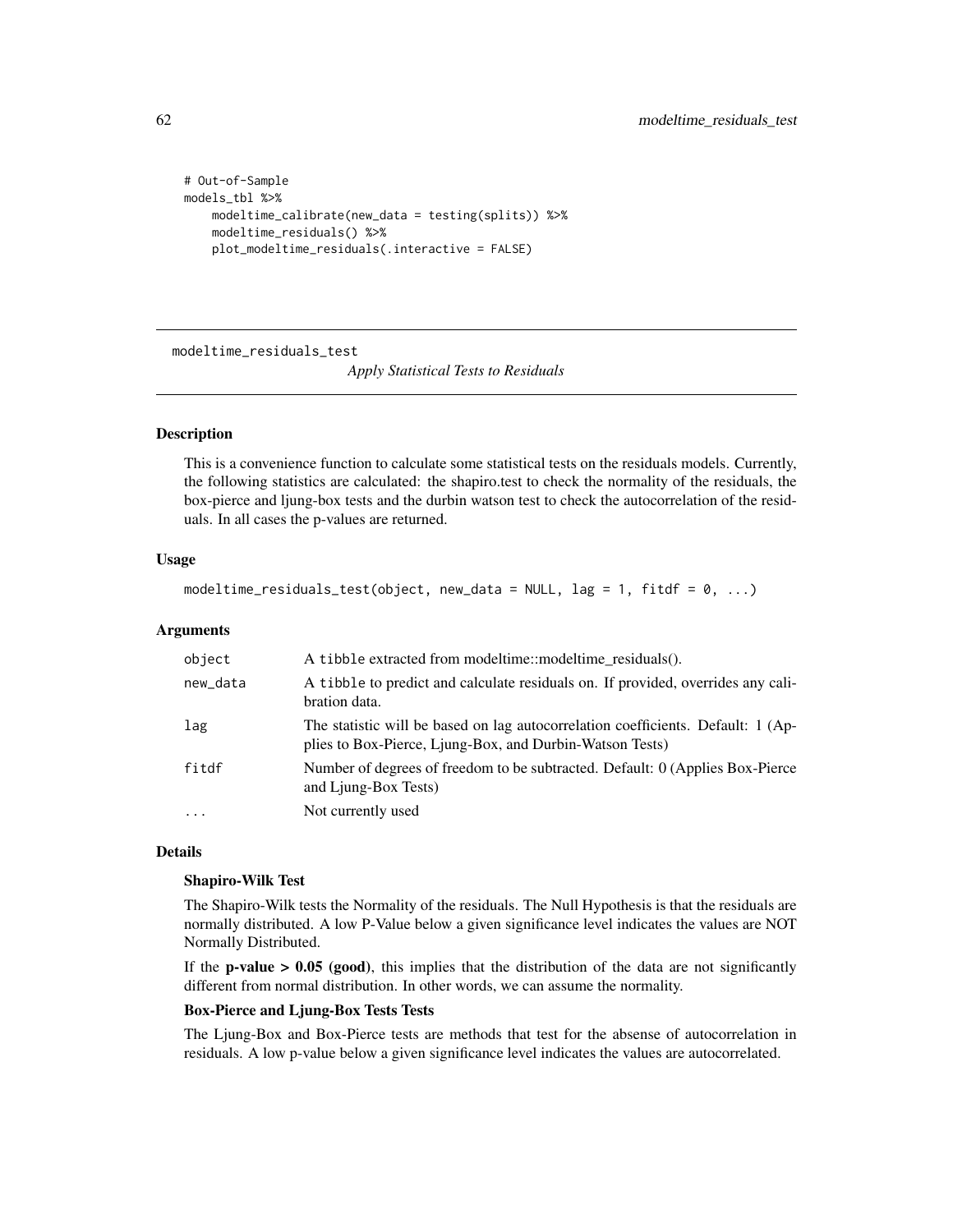If the **p-value > 0.05 (good)**, this implies that the residuals of the data are are independent. In other words, we can assume the residuals are not autocorrelated.

For more information about the parameters associated with the Box Pierce and Ljung Box tests check ?Box.Test

# Durbin-Watson Test

The Durbin-Watson test is a method that tests for the absense of autocorrelation in residuals. The Durbin Watson test reports a test statistic, with a value from 0 to 4, where:

- 2 is no autocorrelation (good)
- From 0 to <2 is positive autocorrelation (common in time series data)
- From >2 to 4 is negative autocorrelation (less common in time series data)

# Value

A tibble with with the p-values of the calculated statistical tests.

## See Also

[stats::shapiro.test\(\)](#page-0-0), [stats::Box.test\(\)](#page-0-0)

```
library(tidyverse)
library(lubridate)
library(timetk)
library(parsnip)
library(rsample)
# Data
m750 <- m4_monthly %>% filter(id == "M750")
# Split Data 80/20
splits <- initial_time_split(m750, prop = 0.9)
# --- MODELS ---
# Model 1: prophet ----
model_fit_prophet <- prophet_reg() %>%
    set_engine(engine = "prophet") %>%
    fit(value \sim date, data = training(splits))
# ---- MODELTIME TABLE ----
models_tbl <- modeltime_table(
    model_fit_prophet
)
# ---- RESIDUALS ----
```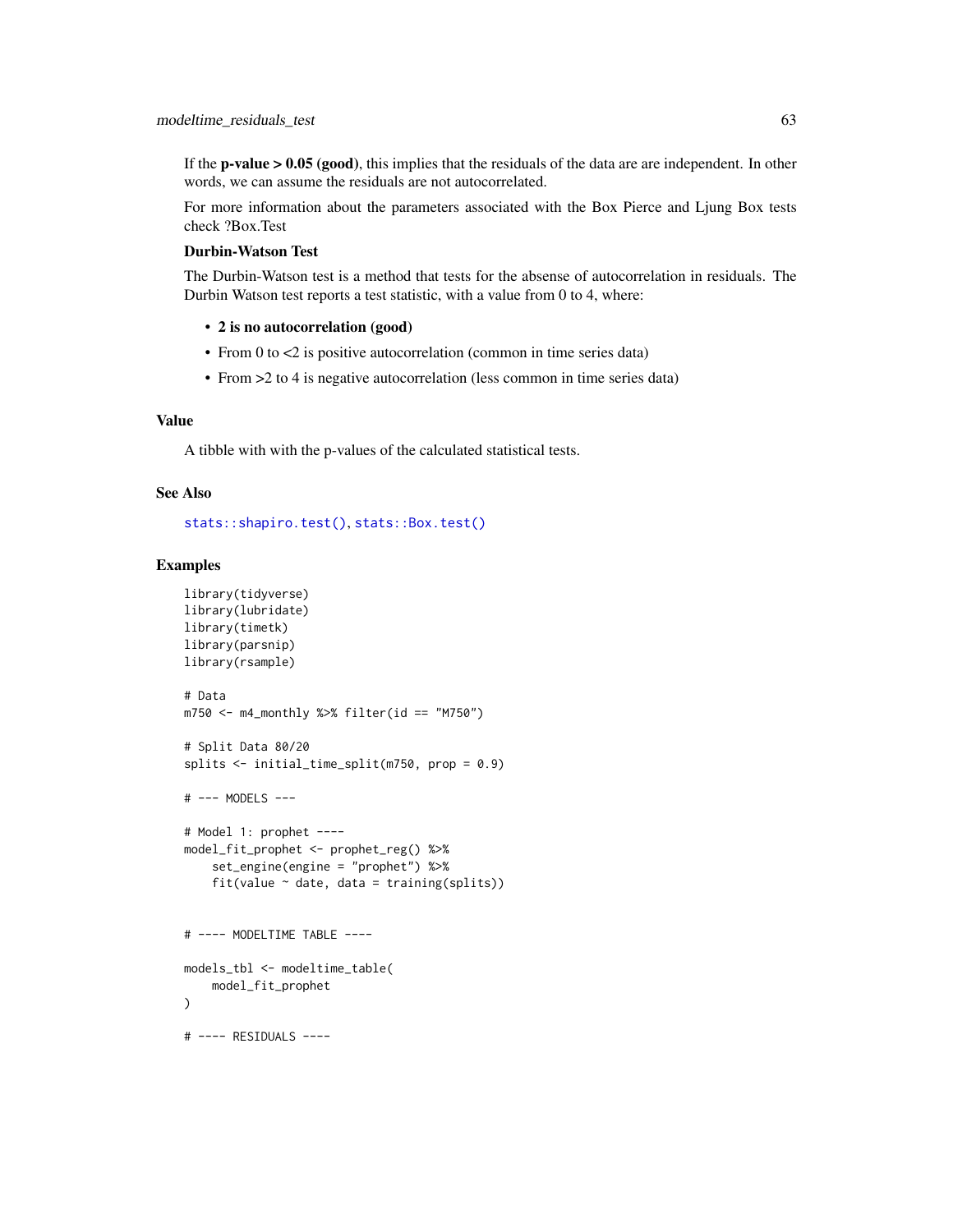```
# In-Sample
models_tbl %>%
    modeltime_calibrate(new_data = training(splits)) %>%
    modeltime_residuals() %>%
   modeltime_residuals_test()
# Out-of-Sample
models_tbl %>%
    modeltime_calibrate(new_data = testing(splits)) %>%
    modeltime_residuals() %>%
   modeltime_residuals_test()
```
<span id="page-63-0"></span>modeltime\_table *Scale forecast analysis with a Modeltime Table*

## Description

Designed to perform forecasts at scale using models created with modeltime, parsnip, workflows, and regression modeling extensions in the tidymodels ecosystem.

#### Usage

```
modeltime_table(...)
as_modeltime_table(.l)
```
## Arguments

| $\cdots$  | Fitted parsnip model or workflow objects                   |
|-----------|------------------------------------------------------------|
| $\cdot$ 1 | A list containing fitted parsnip model or workflow objects |

# Details

modeltime\_table():

- 1. Creates a table of models
- 2. Validates that all objects are models (parsnip or workflows objects) and all models have been fitted (trained)
- 3. Provides an ID and Description of the models

as\_modeltime\_table():

Converts a list of models to a modeltime table. Useful if programatically creating Modeltime Tables from models stored in a list.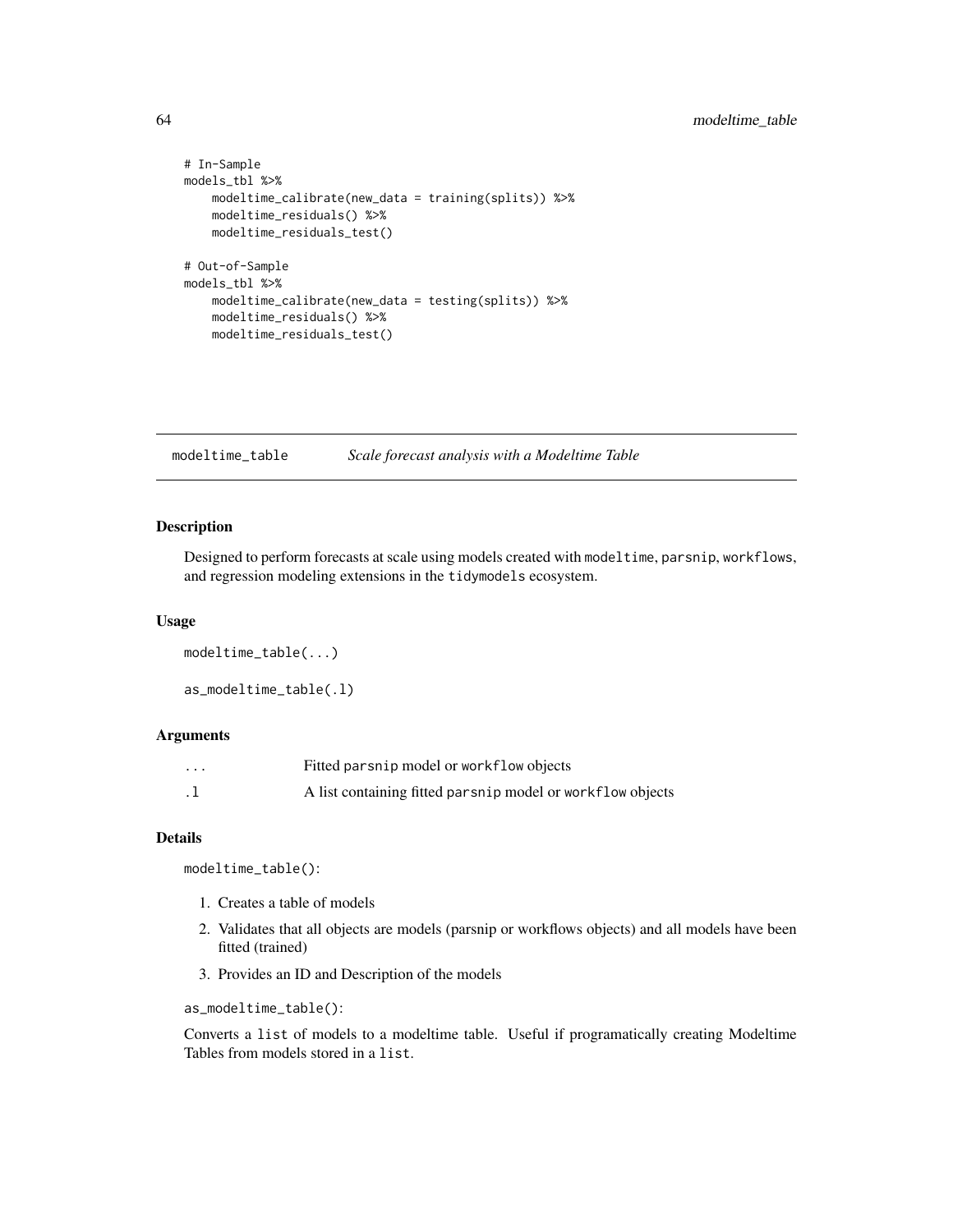# modeltime\_table 65

```
library(tidyverse)
library(lubridate)
library(timetk)
library(parsnip)
library(rsample)
library(modeltime)
# Data
m750 \leq m4 monthly %>% filter(id == "M750")
# Split Data 80/20
splits <- initial_time_split(m750, prop = 0.9)
# --- MODELS ---
# Model 1: prophet ----
model_fit_prophet <- prophet_reg() %>%
    set_engine(engine = "prophet") %>%
    fit(value \sim date, data = training(splits))
# ---- MODELTIME TABLE ----
# Make a Modeltime Table
models_tbl <- modeltime_table(
    model_fit_prophet
\lambda# Can also convert a list of models
list(model_fit_prophet) %>%
    as_modeltime_table()
# ---- CALIBRATE ----
calibration_tbl <- models_tbl %>%
    modeltime_calibrate(new_data = testing(splits))
# ---- ACCURACY ----
calibration_tbl %>%
    modeltime_accuracy()
# ---- FORECAST ----
calibration_tbl %>%
    modeltime_forecast(
        new_data = testing(splits),
        actual_data = m750
    )
```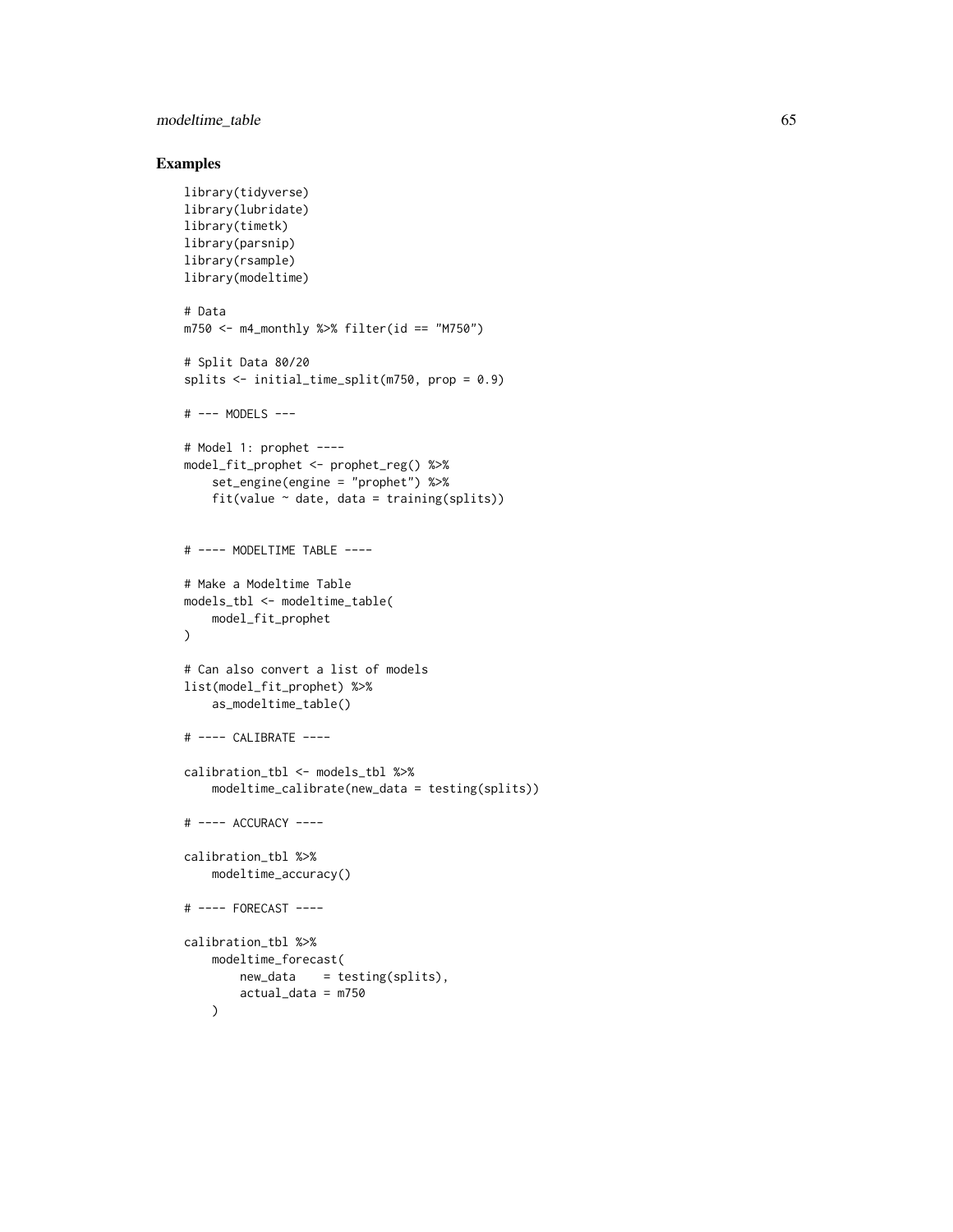## Description

naive\_reg() is a way to generate a *specification* of an NAIVE or SNAIVE model before fitting and allows the model to be created using different packages.

#### Usage

naive\_reg(mode = "regression", id = NULL, seasonal\_period = NULL)

## **Arguments**

| mode            | A single character string for the type of model. The only possible value for this<br>model is "regression".                                                                                                     |
|-----------------|-----------------------------------------------------------------------------------------------------------------------------------------------------------------------------------------------------------------|
| id              | An optional quoted column name (e.g. "id") for identifying multiple time series<br>(i.e. panel data).                                                                                                           |
| seasonal_period |                                                                                                                                                                                                                 |
|                 | SNAIVE only. A seasonal frequency. Uses "auto" by default. A character phrase<br>of "auto" or time-based phrase of "2 weeks" can be used if a date or date-time<br>variable is provided. See Fit Details below. |

# Details

The data given to the function are not saved and are only used to determine the *mode* of the model. For naive\_reg(), the mode will always be "regression".

The model can be created using the fit() function using the following *engines*:

- "naive" (default) Performs a NAIVE forecast
- "snaive" Performs a Seasonal NAIVE forecast

#### Engine Details

#### naive (default engine)

- The engine uses [naive\\_fit\\_impl\(\)](#page-0-0)
- The NAIVE implementation uses the last observation and forecasts this value forward.
- The id can be used to distinguish multiple time series contained in the data
- The seasonal\_period is not used but provided for consistency with the SNAIVE implementation

## snaive (default engine)

- The engine uses [snaive\\_fit\\_impl\(\)](#page-0-0)
- The SNAIVE implementation uses the last seasonal series in the data and forecasts this sequence of observations forward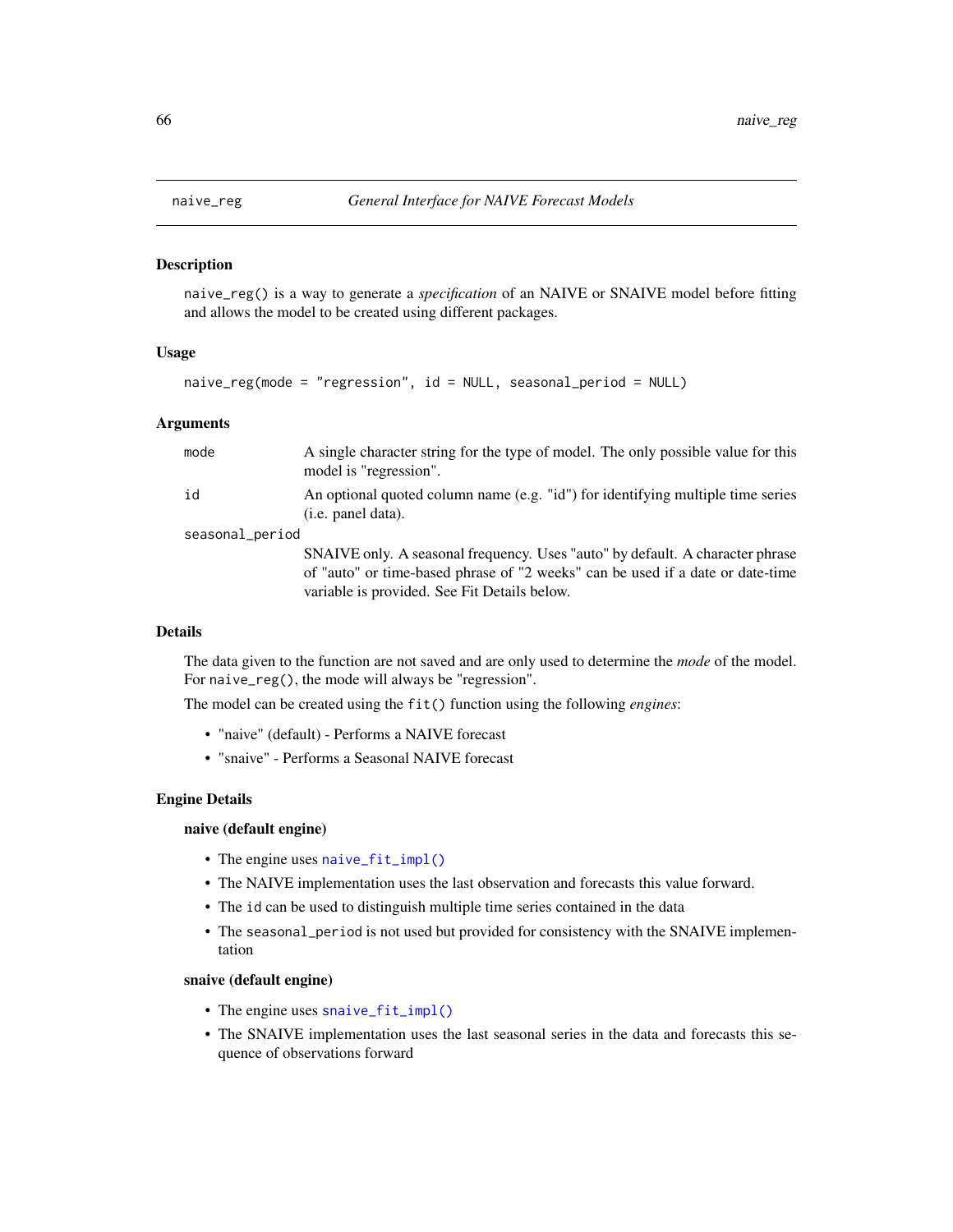- The id can be used to distinguish multiple time series contained in the data
- The seasonal\_period is used to determine how far back to define the repeated series. This can be a numeric value (e.g. 28) or a period (e.g. "1 month")

# Fit Details

## Date and Date-Time Variable

It's a requirement to have a date or date-time variable as a predictor. The fit() interface accepts date and date-time features and handles them internally.

• fit( $y \sim$  date)

#### ID features (Multiple Time Series, Panel Data)

The id parameter is populated using the fit() or fit\_xy() function:

*ID Example:* Suppose you have 3 features:

- 1. y (target)
- 2. date (time stamp),
- 3. series\_id (a unique identifer that identifies each time series in your data).

The series\_id can be passed to the naive\_reg() using fit():

- naive\_reg(id = "series\_id") specifes that the series\_id column should be used to identify each time series.
- fit(y ~ date + series\_id) will pass series\_id on to the underlying naive or snaive functions.

#### Seasonal Period Specification (snaive)

The period can be non-seasonal (seasonal\_period = 1 or "none") or yearly seasonal (e.g. For monthly time stamps, seasonal\_period = 12, seasonal\_period = "12 months", or seasonal\_period = "yearly"). There are 3 ways to specify:

- 1. seasonal\_period = "auto": A seasonal period is selected based on the periodicity of the data (e.g. 12 if monthly)
- 2. seasonal\_period = 12: A numeric frequency. For example, 12 is common for monthly data
- 3. seasonal\_period = "1 year": A time-based phrase. For example, "1 year" would convert to 12 for monthly data.

#### External Regressors (Xregs)

These models are univariate. No xregs are used in the modeling process.

## See Also

[fit.model\\_spec\(\)](#page-0-0), [set\\_engine\(\)](#page-0-0)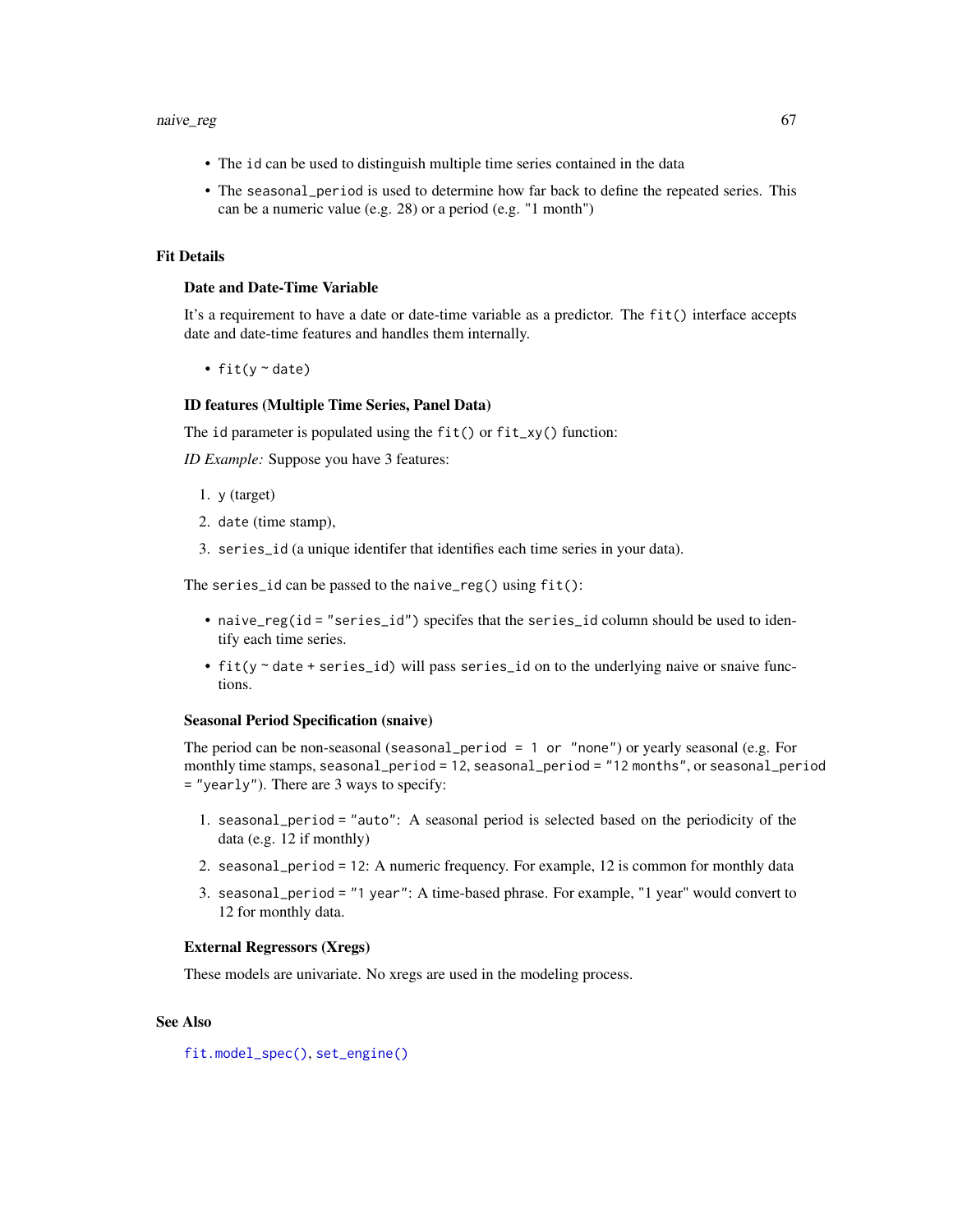## Examples

```
library(dplyr)
library(parsnip)
library(rsample)
library(timetk)
library(modeltime)
# Data
m750 <- m4_monthly %>% filter(id == "M750")
m750
# Split Data 80/20
splits <- initial_time_split(m750, prop = 0.8)
# ---- NAIVE ----
# Model Spec
model_spec <- naive_reg() %>%
    set_engine("naive")
# Fit Spec
model_fit <- model_spec %>%
    fit(log(value) ~<sub>o</sub> date, data = training(splits))model_fit
# ---- SEASONAL NAIVE ----
# Model Spec
model_spec <- naive_reg(
        id = "id",seasonal_period = 12
    ) %>%
    set_engine("snaive")
# Fit Spec
model_fit <- model_spec %>%
    fit(log(value) \sim date + id, data = training(splits))
model_fit
```
new\_modeltime\_bridge *Constructor for creating modeltime models*

# Description

These functions are used to construct new modeltime bridge functions that connect the tidymodels infrastructure to time-series models containing date or date-time features.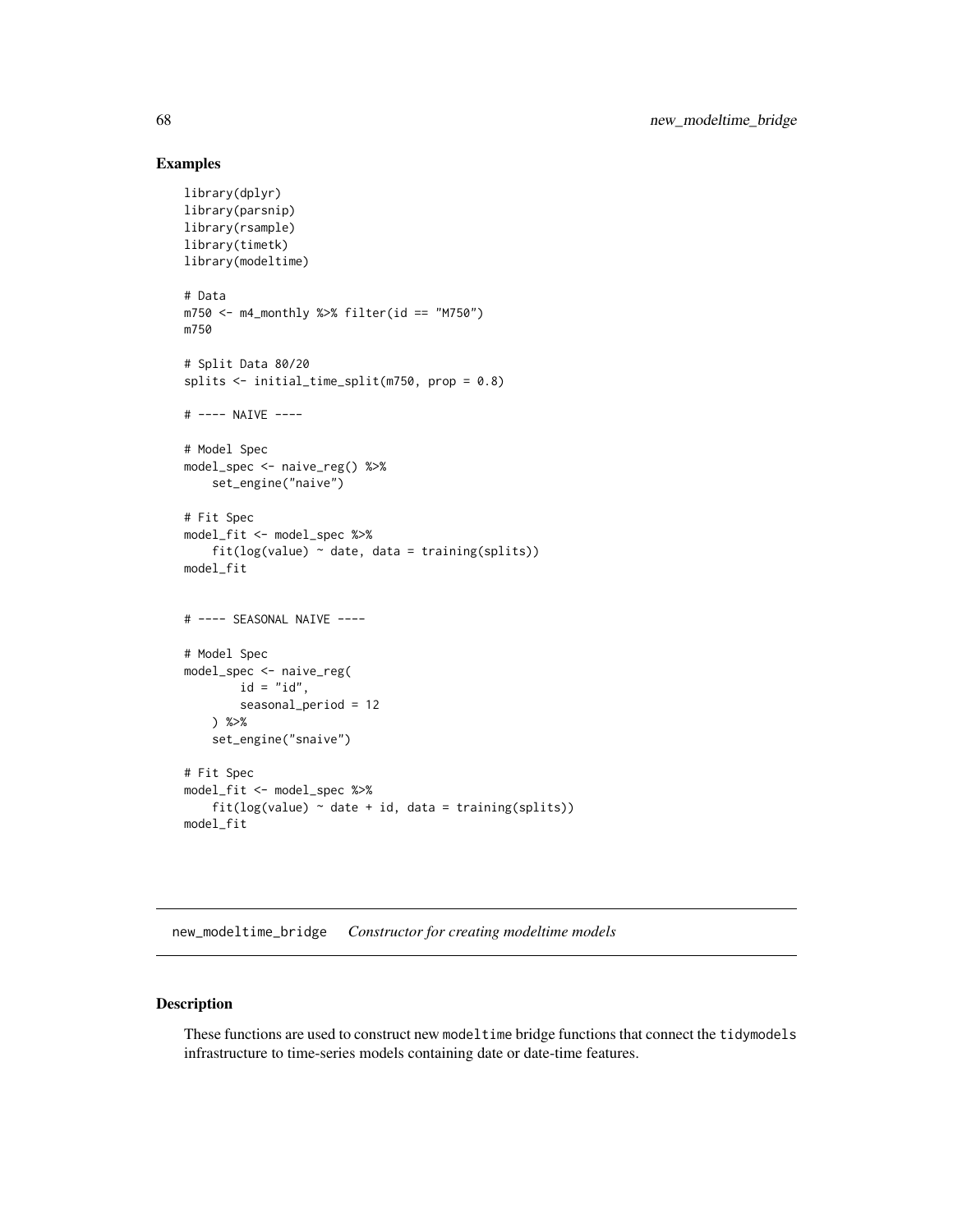# nnetar\_params 69

#### Usage

```
new_modeltime_bridge(class, models, data, extras = NULL, desc = NULL)
```
#### Arguments

| class  | A class name that is used for creating custom printing messages                                                                   |
|--------|-----------------------------------------------------------------------------------------------------------------------------------|
| models | A list containing one or more models                                                                                              |
| data   | A data frame (or tibble) containing 4 columns: (date column with name that<br>matches input data), actual, fitted, and residuals. |
| extras | An optional list that is typically used for transferring preprocessing recipes to<br>the predict method.                          |
| desc   | An optional model description to appear when printing your model time objects                                                     |

# Examples

```
library(stats)
library(tidyverse)
library(lubridate)
library(timetk)
lm\_model \leq - lm(value \sim as.numeric(data) + hour(data) + wday(data, label = TRUE),data = taylor_30_min)
data = tibble(
  date = taylor_30_min$date, # Important - The column name must match the modeled data
   # These are standardized names: .actual, .fitted, .residuals
    .actual = taylor_30_min$value,
    .fitted = lm_model$fitted.values %>% as.numeric(),
    .residuals = lm_model$residuals %>% as.numeric()
)
new_modeltime_bridge(
   class = "lm_time_series_impl",
   models = list(model_1 = lm_model),data = data,
   extras = NULL
)
```
nnetar\_params *Tuning Parameters for NNETAR Models*

#### Description

Tuning Parameters for NNETAR Models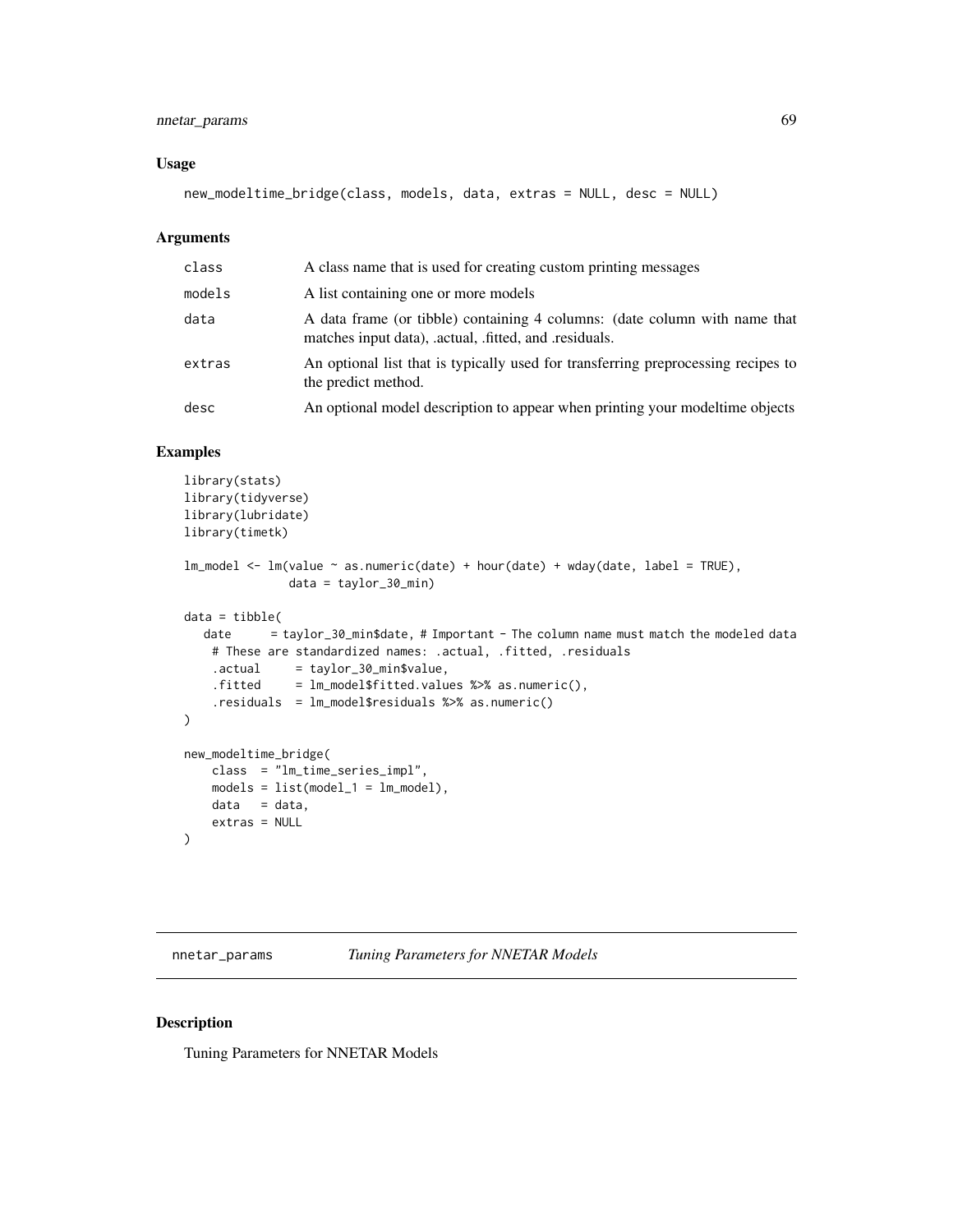#### Usage

num\_networks(range = c(1L, 100L), trans = NULL)

#### Arguments

| range | A two-element vector holding the <i>defaults</i> for the smallest and largest possible<br>values, respectively.                                                                                                    |
|-------|--------------------------------------------------------------------------------------------------------------------------------------------------------------------------------------------------------------------|
| trans | A trans object from the scales package, such as scales::log10_trans()<br>or scales::reciprocal_trans(). If not provided, the default is used which<br>matches the units used in range. If no transformation, NULL. |

# Details

The main parameters for NNETAR models are:

- non\_seasonal\_ar: Number of non-seasonal auto-regressive (AR) lags. Often denoted "p" in pdq-notation.
- seasonal\_ar: Number of seasonal auto-regressive (SAR) lags. Often denoted "P" in PDQnotation.
- hidden\_units: An integer for the number of units in the hidden model.
- num\_networks: Number of networks to fit with different random starting weights. These are then averaged when producing forecasts.
- penalty: A non-negative numeric value for the amount of weight decay.
- epochs: An integer for the number of training iterations.

# See Also

[non\\_seasonal\\_ar\(\)](#page-16-0), [seasonal\\_ar\(\)](#page-16-0), [dials::hidden\\_units\(\)](#page-0-0), [dials::penalty\(\)](#page-0-0), [dials::epochs\(\)](#page-0-0)

## Examples

num\_networks()

nnetar\_reg *General Interface for NNETAR Regression Models*

# Description

nnetar\_reg() is a way to generate a *specification* of an NNETAR model before fitting and allows the model to be created using different packages. Currently the only package is forecast.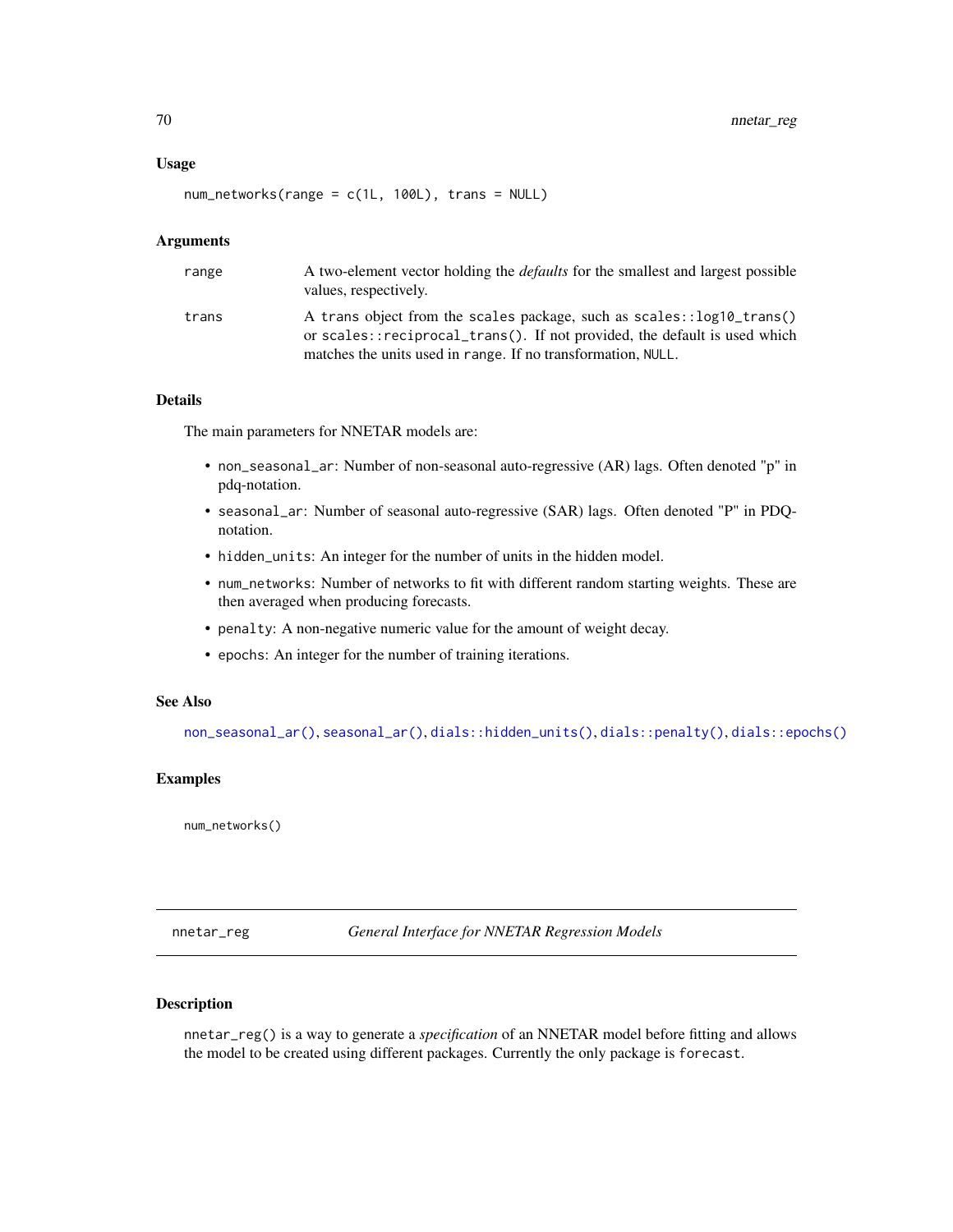nnetar\_reg 71

## Usage

```
nnetar_reg(
 mode = "regression",
  seasonal_period = NULL,
  non_seasonal_ar = NULL,
  seasonal_ar = NULL,
  hidden_units = NULL,
  num_networks = NULL,
  penalty = NULL,
  epochs = NULL
)
```
#### Arguments

| mode            | A single character string for the type of model. The only possible value for this<br>model is "regression".                                                                                        |
|-----------------|----------------------------------------------------------------------------------------------------------------------------------------------------------------------------------------------------|
| seasonal_period |                                                                                                                                                                                                    |
|                 | A seasonal frequency. Uses "auto" by default. A character phrase of "auto" or<br>time-based phrase of "2 weeks" can be used if a date or date-time variable is<br>provided. See Fit Details below. |
| non_seasonal_ar |                                                                                                                                                                                                    |
|                 | The order of the non-seasonal auto-regressive (AR) terms. Often denoted "p" in<br>pdq-notation.                                                                                                    |
| seasonal_ar     | The order of the seasonal auto-regressive (SAR) terms. Often denoted "P" in<br>PDO-notation.                                                                                                       |
| hidden_units    | An integer for the number of units in the hidden model.                                                                                                                                            |
| num_networks    | Number of networks to fit with different random starting weights. These are<br>then averaged when producing forecasts.                                                                             |
| penalty         | A non-negative numeric value for the amount of weight decay.                                                                                                                                       |
| epochs          | An integer for the number of training iterations.                                                                                                                                                  |

# Details

The data given to the function are not saved and are only used to determine the *mode* of the model. For nnetar\_reg(), the mode will always be "regression".

The model can be created using the fit() function using the following *engines*:

• "nnetar" (default) - Connects to [forecast::nnetar\(\)](#page-0-0)

#### Main Arguments

The main arguments (tuning parameters) for the model are the parameters in nnetar\_reg() function. These arguments are converted to their specific names at the time that the model is fit.

Other options and argument can be set using set\_engine() (See Engine Details below).

If parameters need to be modified, update() can be used in lieu of recreating the object from scratch.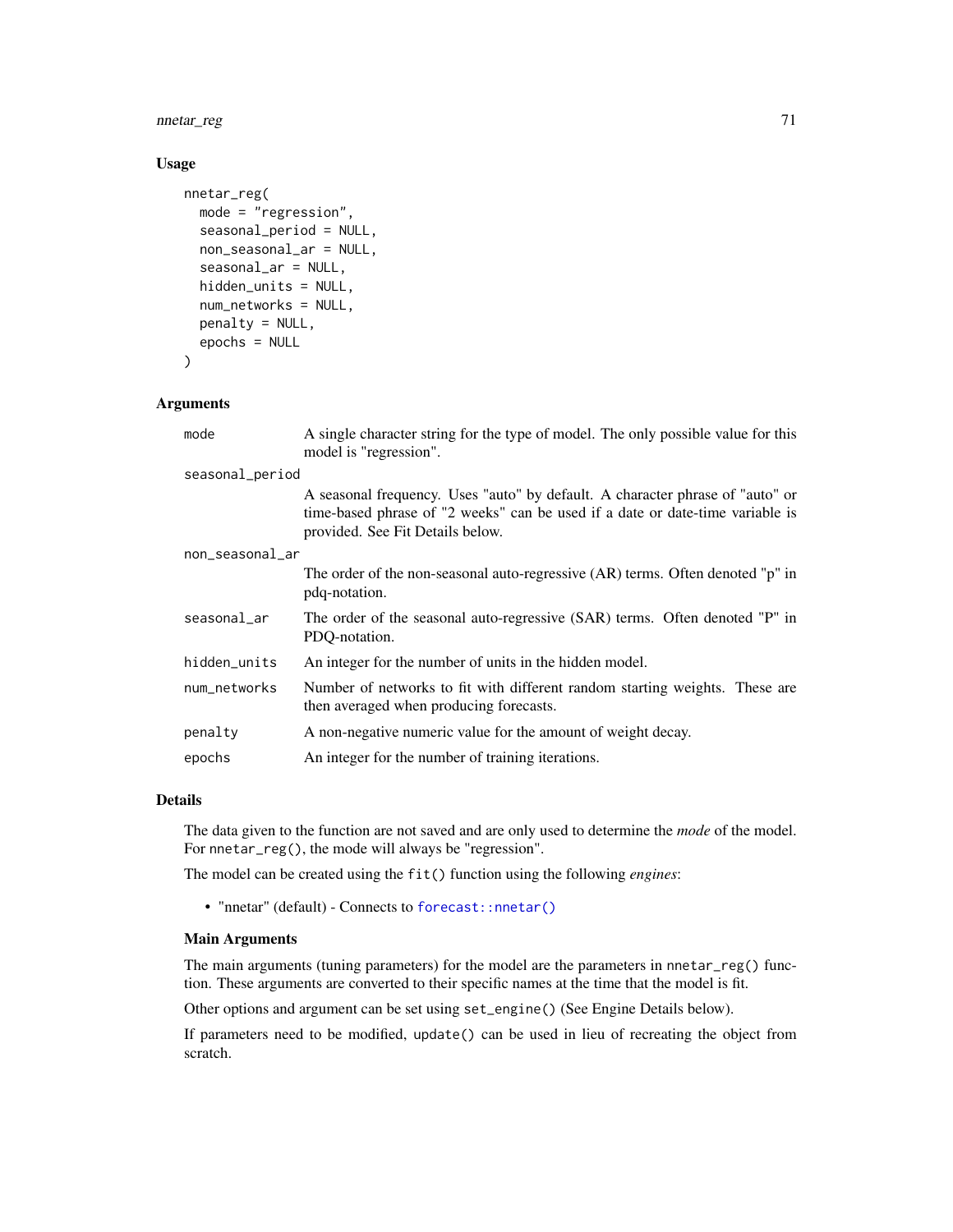#### Engine Details

The standardized parameter names in modeltime can be mapped to their original names in each engine:

| modeltime       | forecast::nnetar |
|-----------------|------------------|
| seasonal_period | ts(frequency)    |
| non_seasonal_ar | p(1)             |
| seasonal ar     | P(1)             |
| hidden_units    | size $(10)$      |
| num networks    | repeats $(20)$   |
| epochs          | maxit (100)      |
| penalty         | decay(0)         |

Other options can be set using set\_engine().

#### nnetar

The engine uses [forecast::nnetar\(\)](#page-0-0).

Function Parameters:

```
## function (y, p, P = 1, size, repeats = 20, xreg = NULL, lambda = NULL,
## model = NULL, subset = NULL, scale.inputs = TRUE, x = y, ...)
```
Parameter Notes:

- xreg This is supplied via the parsnip / modeltime fit() interface (so don't provide this manually). See Fit Details (below).
- size Is set to 10 by default. This differs from the forecast implementation
- p and P Are set to 1 by default.
- maxit and decay are nnet::nnet parameters that are exposed in the nnetar\_reg() interface. These are key tuning parameters.

## Fit Details

#### Date and Date-Time Variable

It's a requirement to have a date or date-time variable as a predictor. The fit() interface accepts date and date-time features and handles them internally.

• fit( $y \sim$  date)

## *Seasonal Period Specification*

The period can be non-seasonal (seasonal\_period = 1 or "none") or yearly seasonal (e.g. For monthly time stamps, seasonal\_period = 12, seasonal\_period = "12 months", or seasonal\_period = "yearly"). There are 3 ways to specify:

1. seasonal\_period = "auto": A seasonal period is selected based on the periodicity of the data (e.g. 12 if monthly)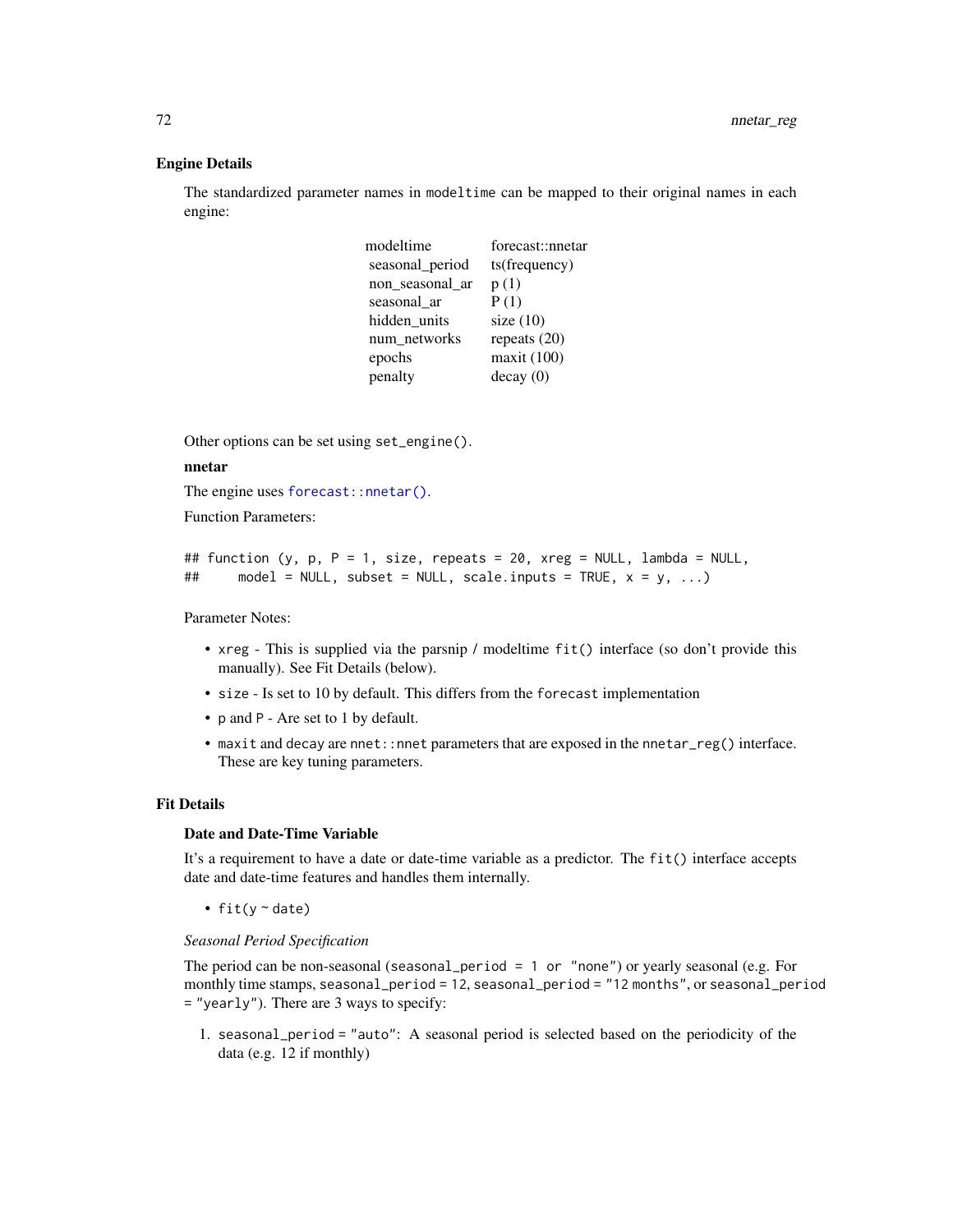- 2. seasonal\_period = 12: A numeric frequency. For example, 12 is common for monthly data
- 3. seasonal\_period = "1 year": A time-based phrase. For example, "1 year" would convert to 12 for monthly data.

### Univariate (No xregs, Exogenous Regressors):

For univariate analysis, you must include a date or date-time feature. Simply use:

- Formula Interface (recommended):  $fit(y \sim date)$  will ignore xreg's.
- XY Interface:  $fit\_xy(x = data[, "date"], y = data$y) will ignore xreg's.$

### Multivariate (xregs, Exogenous Regressors)

The xreg parameter is populated using the  $fit()$  or  $fit\_xy()$  function:

- Only factor, ordered factor, and numeric data will be used as xregs.
- Date and Date-time variables are not used as xregs
- character data should be converted to factor.

*Xreg Example:* Suppose you have 3 features:

- 1. y (target)
- 2. date (time stamp),
- 3. month.lbl (labeled month as a ordered factor).

The month.lbl is an exogenous regressor that can be passed to the nnetar\_reg() using fit():

- fit(y ~ date + month.lbl) will pass month.lbl on as an exogenous regressor.
- $fit\_xy(data[,c('date'', "month.lb1")$ ,  $y = data$y) will pass x, where x is a data frame$ containing month.lbl and the date feature. Only month.lbl will be used as an exogenous regressor.

Note that date or date-time class values are excluded from xreg.

#### See Also

[fit.model\\_spec\(\)](#page-0-0), [set\\_engine\(\)](#page-0-0)

```
library(dplyr)
library(parsnip)
library(rsample)
library(timetk)
library(modeltime)
# Data
m750 <- m4_monthly %>% filter(id == "M750")
m750
# Split Data 80/20
```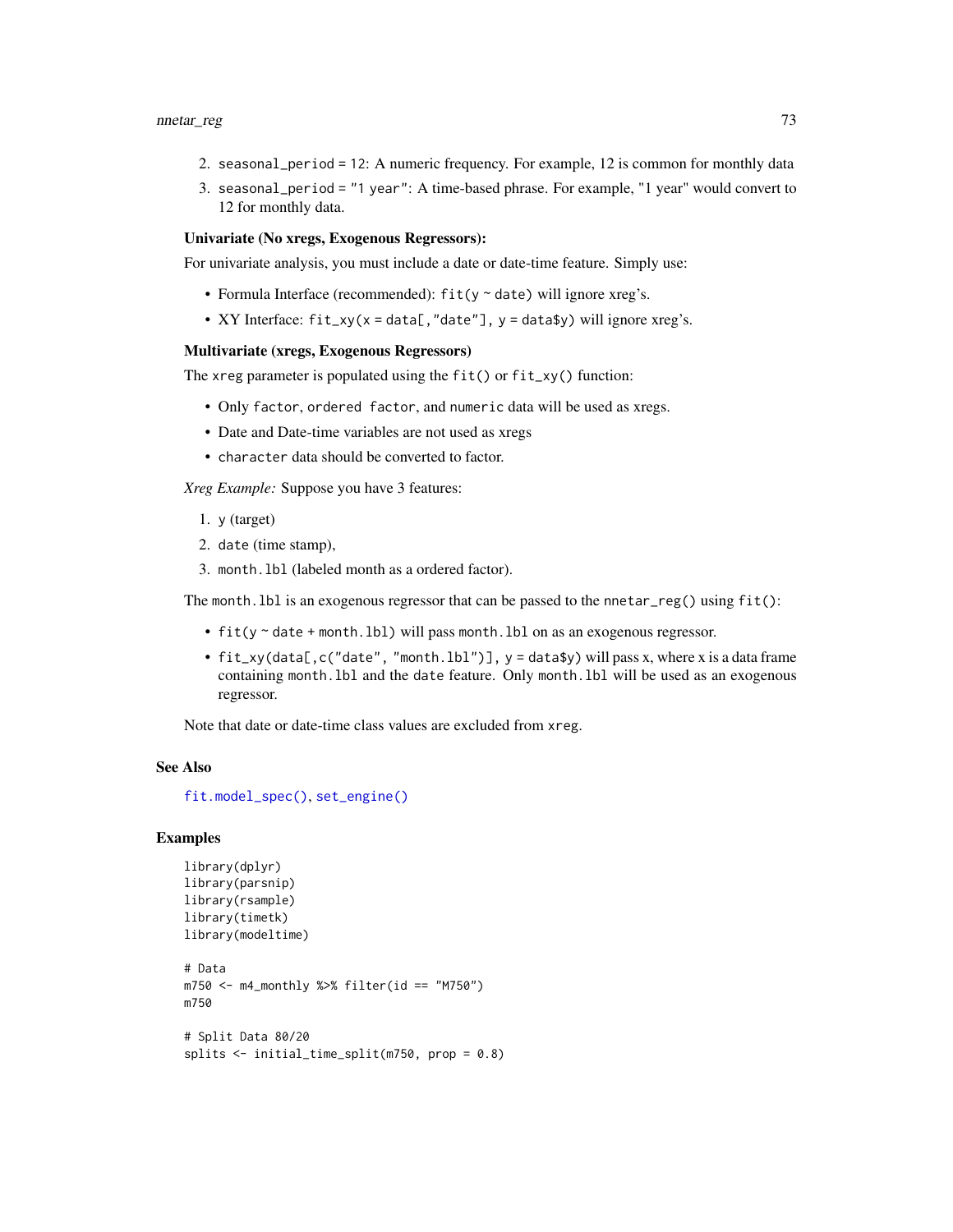```
# ---- NNETAR ----
# Model Spec
model_spec <- nnetar_reg() %>%
    set_engine("nnetar")
# Fit Spec
set.seed(123)
model_fit <- model_spec %>%
    fit(log(value) ~<sub>o</sub> date, data = training(splits))model_fit
```
### <span id="page-73-0"></span>panel\_tail *Filter the last N rows (Tail) for multiple time series*

### Description

Filter the last N rows (Tail) for multiple time series

### Usage

panel\_tail(data, id, n)

### Arguments

| data | A data frame                                                                  |
|------|-------------------------------------------------------------------------------|
| id   | An "id" feature indicating which column differentiates the time series panels |
| n    | The number of rows to filter                                                  |

### Value

A data frame

### See Also

• [recursive\(\)](#page-97-0) - used to generate recursive autoregressive models

```
library(timetk)
```

```
# Get the last 6 observations from each group
m4_monthly %>%
   panel\_tail(id = id, n = 6)
```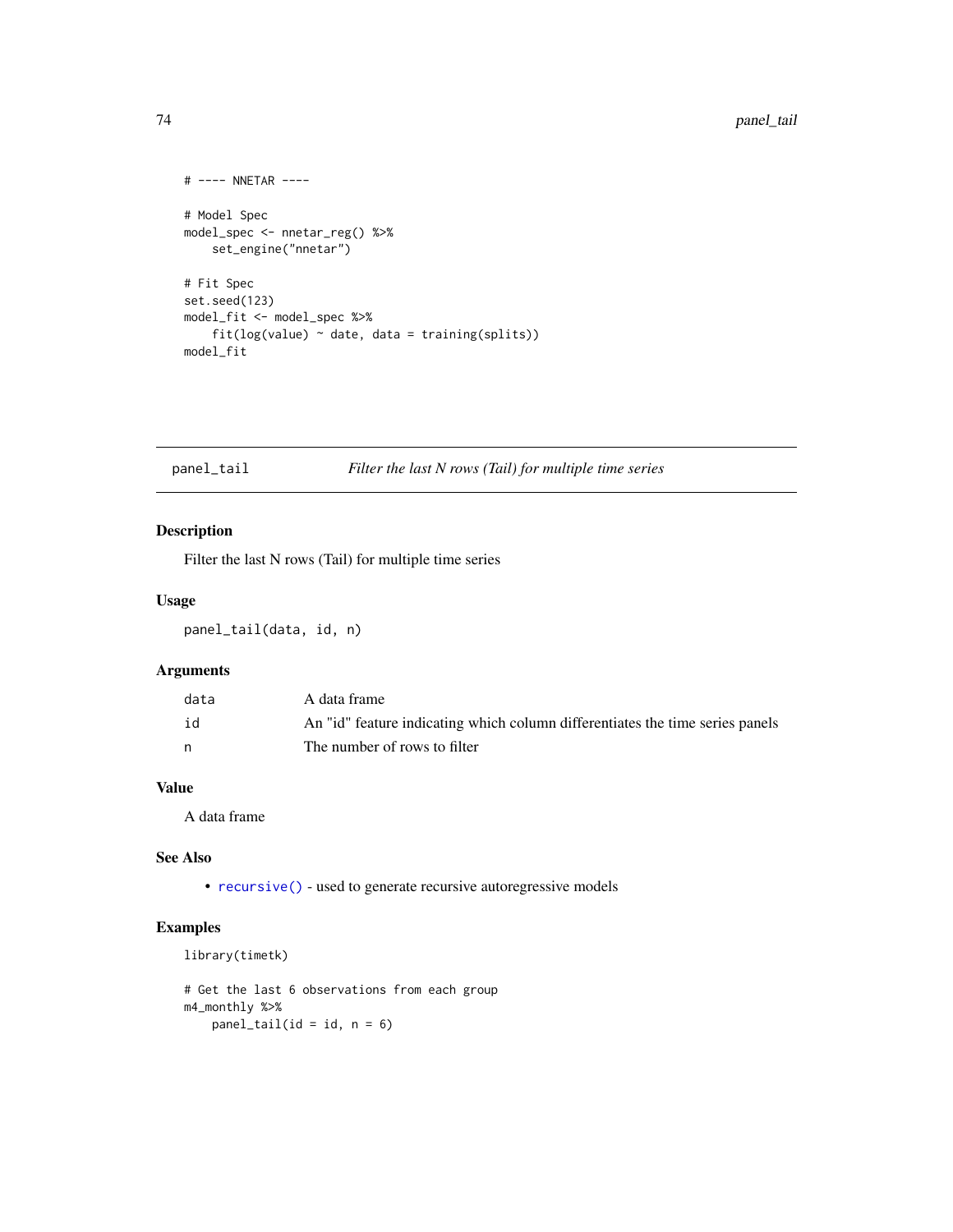parallel\_start *Start parallel clusters using* parallel *package*

### Description

Start parallel clusters using parallel package

#### Usage

```
parallel_start(..., .method = c("parallel", "spark"))
```

```
parallel_stop()
```
### Arguments

| $\cdot$ $\cdot$ $\cdot$ | Parameters passed to underlying functions (See Details Section) |  |
|-------------------------|-----------------------------------------------------------------|--|
| .method                 | The method to create the parallel backend. Supports:            |  |
|                         | • "parallel" - Uses the parallel and doParallel packages        |  |
|                         | • "spark" - Uses the sparklyr package                           |  |

### Parallel (.method = "parallel")

Performs 3 Steps:

- 1. Makes clusters using parallel::makeCluster(...). The parallel\_start(...) are passed to parallel::makeCluster(...).
- 2. Registers clusters using doParallel::registerDoParallel().
- 3. Adds .libPaths() using parallel::clusterCall().

Spark (.method = "spark")

- Important, make sure to create a spark connection using sparklyr::spark\_connect().
- Pass the connection object as the first argument. For example, parallel\_start(sc, .method  $=$  "spark").
- The parallel\_start(...) are passed to sparklyr::registerDoSpark(...).

### Examples

```
# Starts 2 clusters
parallel_start(2)
```
# Returns to sequential processing parallel\_stop()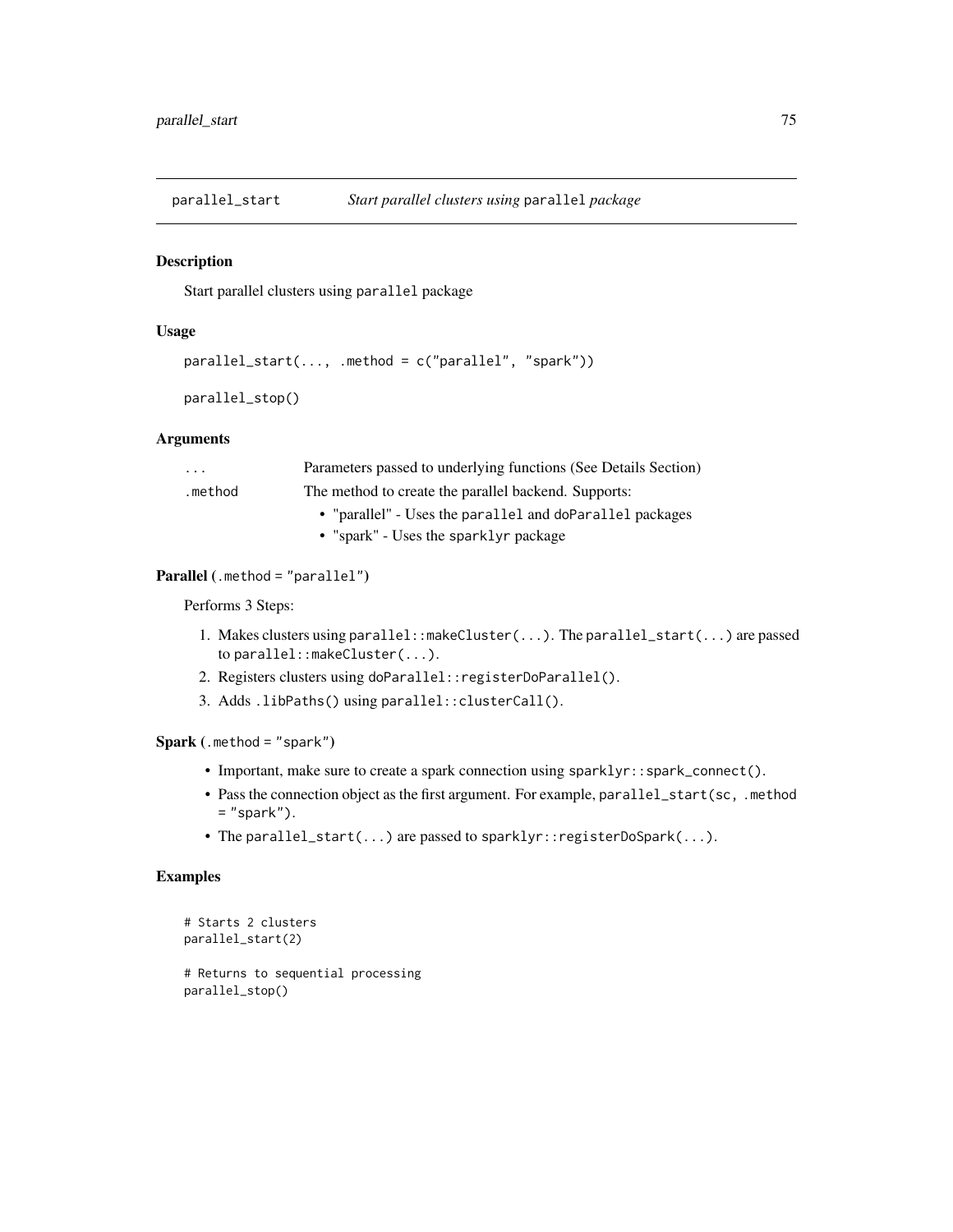# Description

These functions are designed to assist developers in extending the modeltime package.

### Usage

```
parse_index_from_data(data)
```

```
parse_period_from_index(data, period)
```
### Arguments

| data   | A data frame                                                                                                                                                                                                                                                       |
|--------|--------------------------------------------------------------------------------------------------------------------------------------------------------------------------------------------------------------------------------------------------------------------|
| period | A period to calculate from the time index. Numeric values are returned as-is.<br>"auto" guesses a numeric value from the index. A time-based phrase (e.g. "7"<br>days") calculates the number of timestamps that typically occur within the time-<br>based phrase. |

### Value

- parse\_index\_from\_data(): Returns a tibble containing the date or date-time column.
- parse\_period\_from\_index(): Returns the numeric period from a tibble containing the index.

```
library(dplyr)
library(timetk)
predictors <- m4_monthly %>%
    filter(id == "M750") %>%
   select(-value)
index_tbl <- parse_index_from_data(predictors)
index_tbl
period <- parse_period_from_index(index_tbl, period = "1 year")
period
```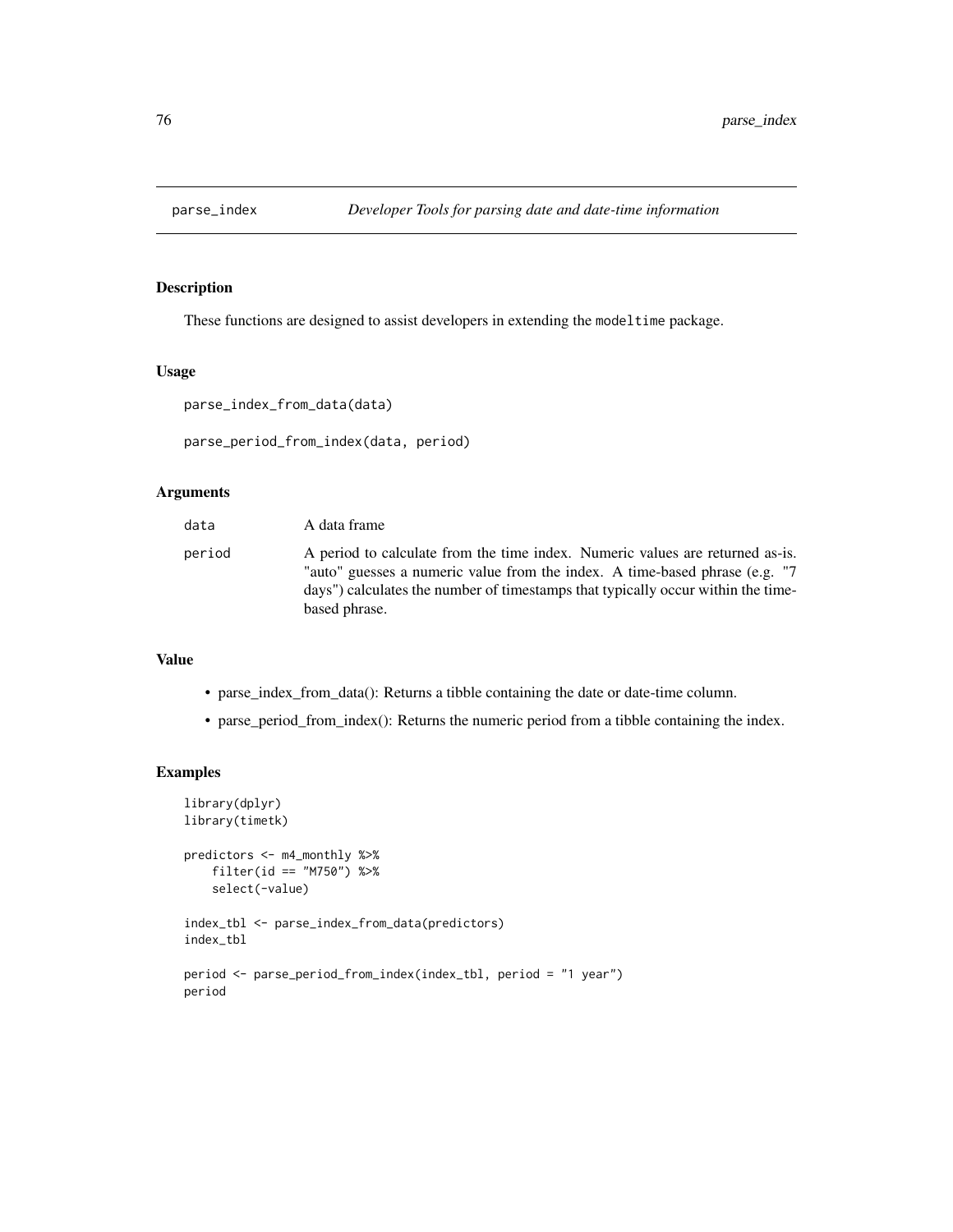plot\_modeltime\_forecast

*Interactive Forecast Visualization*

### Description

This is a wrapper for [plot\\_time\\_series\(\)](#page-0-0) that generates an interactive (plotly) or static (ggplot2) plot with the forecasted data.

#### Usage

```
plot_modeltime_forecast(
  .data,
  .conf_interval_show = TRUE,
  .conf_interval_fill = "grey20",
  .conf_interval_alpha = 0.2,
  .smooth = FALSE,
  .legend_show = TRUE,
  legend_max_width = 40,
  .facet_ncol = 1,
  facet_nrow = 1,
  .facet_scales = "free_y",
  .title = "Forecast Plot",
  .x\_lab = "",.y\_lab = ""..color_lab = "Legend",
  .interactive = TRUE,
  .plotly_slider = FALSE,
  .trelliscope = FALSE,
  .trelliscope_params = list(),
  ...
\mathcal{L}
```
#### Arguments

| .data                | A tibble that is the output of modeltime_forecast()                                                           |  |
|----------------------|---------------------------------------------------------------------------------------------------------------|--|
| .conf_interval_show  |                                                                                                               |  |
|                      | Logical. Whether or not to include the confidence interval as a ribbon.                                       |  |
| .conf_interval_fill  |                                                                                                               |  |
|                      | Fill color for the confidence interval                                                                        |  |
| .conf_interval_alpha |                                                                                                               |  |
|                      | Fill opacity for the confidence interval. Range $(0, 1)$ .                                                    |  |
| .smooth              | Logical - Whether or not to include a trendline smoother. Uses See smooth_vec()<br>to apply a LOESS smoother. |  |
| .legend_show         | Logical. Whether or not to show the legend. Can save space with long model<br>descriptions.                   |  |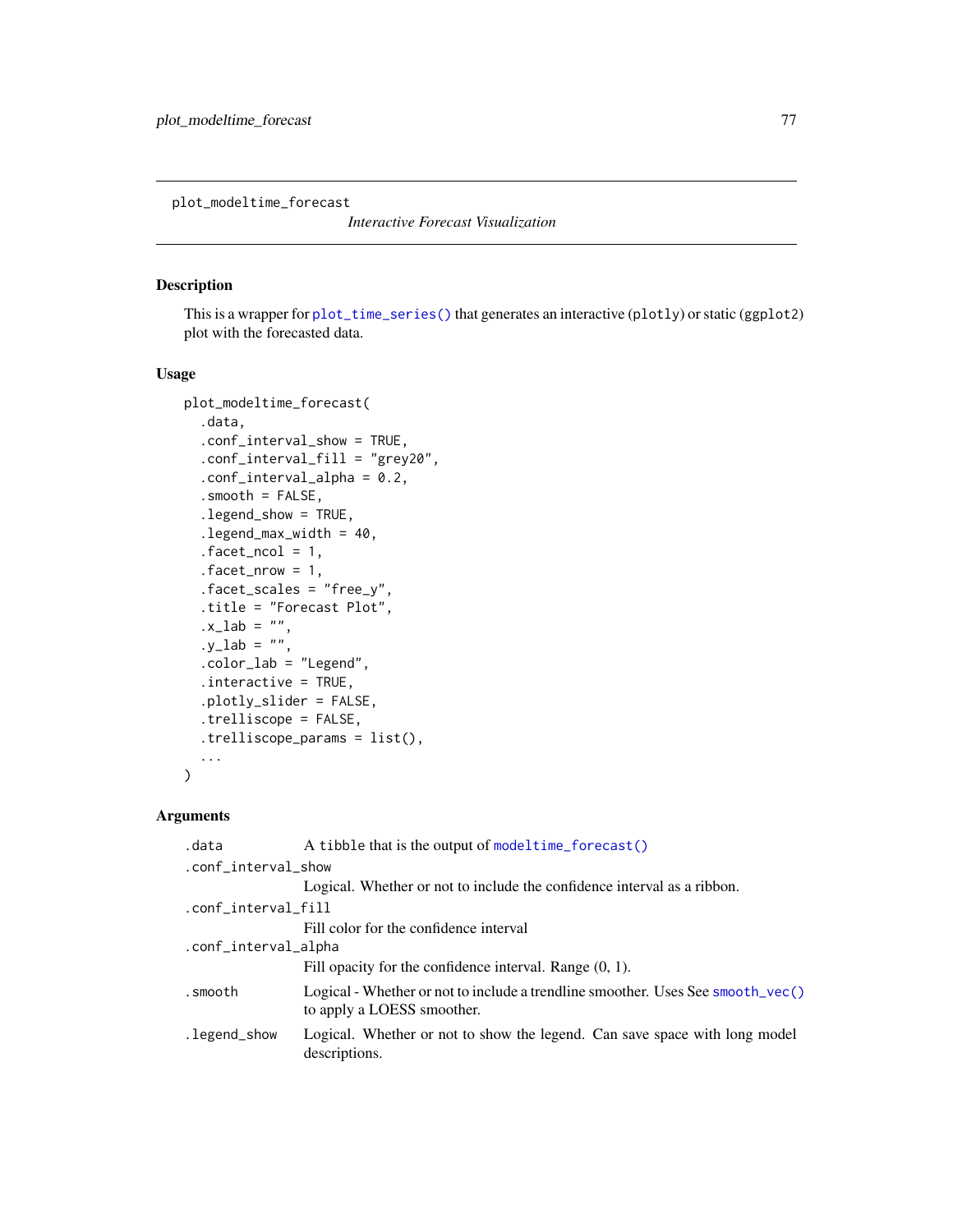| .legend_max_width                                                                                                                 |  |  |
|-----------------------------------------------------------------------------------------------------------------------------------|--|--|
| Numeric. The width of truncation to apply to the legend text.                                                                     |  |  |
| Number of facet columns.                                                                                                          |  |  |
| Number of facet rows (only used for . trelliscope = TRUE)                                                                         |  |  |
| Control facet $x \& y$ -axis ranges. Options include "fixed", "free", "free_y",<br>"free x"                                       |  |  |
| Title for the plot                                                                                                                |  |  |
| X-axis label for the plot                                                                                                         |  |  |
| Y-axis label for the plot                                                                                                         |  |  |
| Legend label if a color_var is used.                                                                                              |  |  |
| Returns either a static (ggplot2) visualization or an interactive (plotly) visu-<br>alization                                     |  |  |
| .plotly_slider If TRUE, returns a plotly date range slider.                                                                       |  |  |
| Returns either a normal plot or a trelliscopejs plot (great for many time series)<br>Must have trelliscopejs installed.           |  |  |
| .trelliscope_params                                                                                                               |  |  |
| Pass parameters to the trelliscopejs::facet_trelliscope() function as a<br>list(). The only parameters that cannot be passed are: |  |  |
| • ncol: use .facet_ncol                                                                                                           |  |  |
| • nrow: use . facet nrow                                                                                                          |  |  |
| • scales: use facet_scales                                                                                                        |  |  |
| • as_plotly: use.interactive                                                                                                      |  |  |
| Additional arguments passed to timetk::plot_time_series().                                                                        |  |  |
|                                                                                                                                   |  |  |

### Value

A static ggplot2 plot or an interactive plotly plot containing a forecast

# Examples

```
library(tidyverse)
library(lubridate)
library(timetk)
library(parsnip)
library(rsample)
library(modeltime)
# Data
m750 <- m4_monthly %>% filter(id == "M750")
# Split Data 80/20
splits <- initial_time_split(m750, prop = 0.9)
# --- MODELS ---
```
# Model 1: prophet ----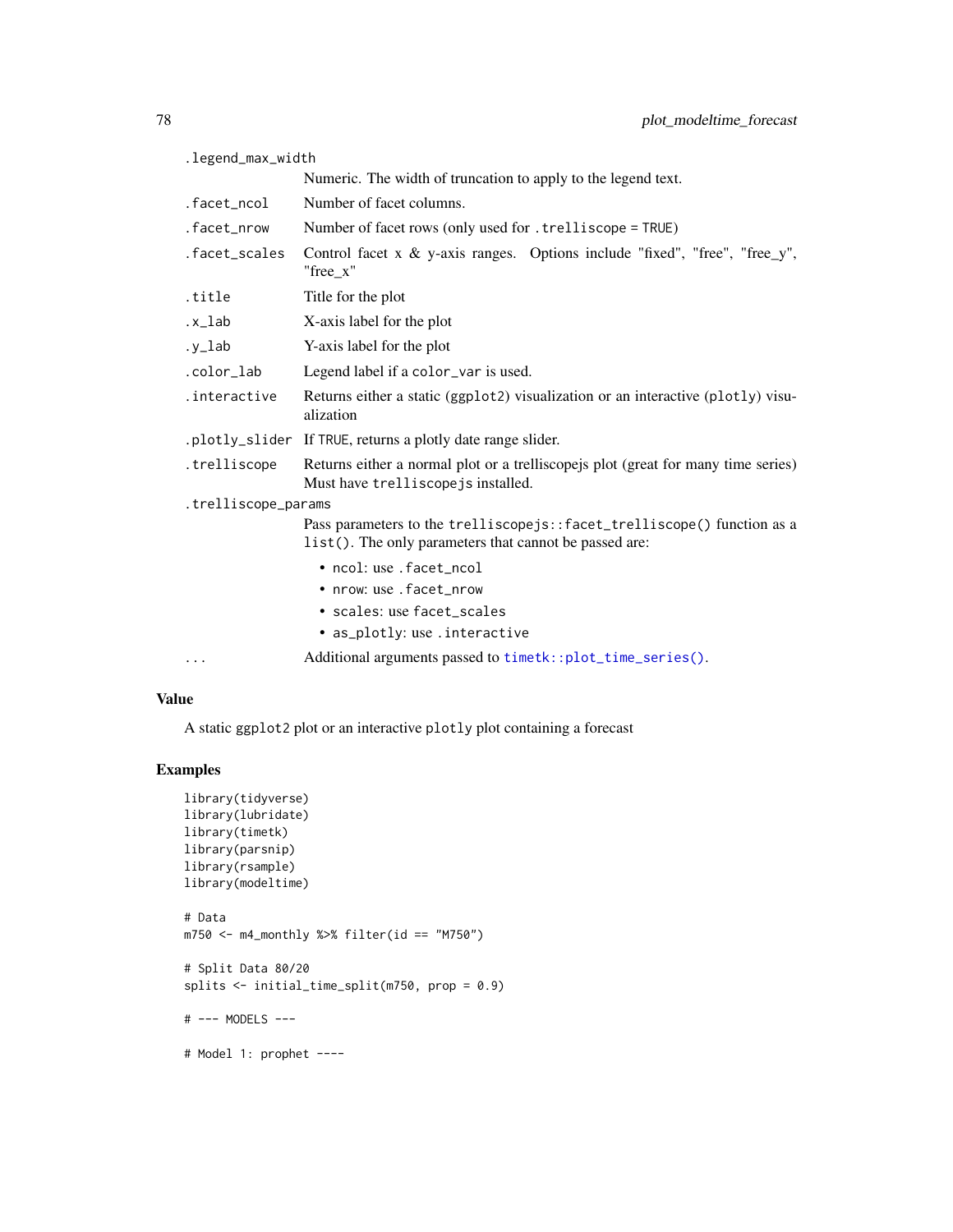```
model_fit_prophet <- prophet_reg() %>%
    set_engine(engine = "prophet") %>%
    fit(value ~ date, data = training(splits))# ---- MODELTIME TABLE ----
models_tbl <- modeltime_table(
   model_fit_prophet
\lambda# ---- FORECAST ----
models_tbl %>%
    modeltime_calibrate(new_data = testing(splits)) %>%
   modeltime_forecast(
       new_data = testing(splits),
        actual_data = m750
   ) %>%
    plot_modeltime_forecast(.interactive = FALSE)
```
plot\_modeltime\_residuals

```
Interactive Residuals Visualization
```
#### Description

This is a wrapper for examining residuals using:

- Time Plot: [plot\\_time\\_series\(\)](#page-0-0)
- ACF Plot: [plot\\_acf\\_diagnostics\(\)](#page-0-0)
- Seasonality Plot: [plot\\_seasonal\\_diagnostics\(\)](#page-0-0)

### Usage

```
plot_modeltime_residuals(
  .data,
  .type = c("timeplot", "acf", "seasonality"),
  .smooth = FALSE,
  .legend_show = TRUE,
  legend_max_width = 40,
  .title = "Residuals Plot",
  .x\_lab = ""..y\_lab = ""..color_lab = "Legend",
  .interactive = TRUE,
  ...
)
```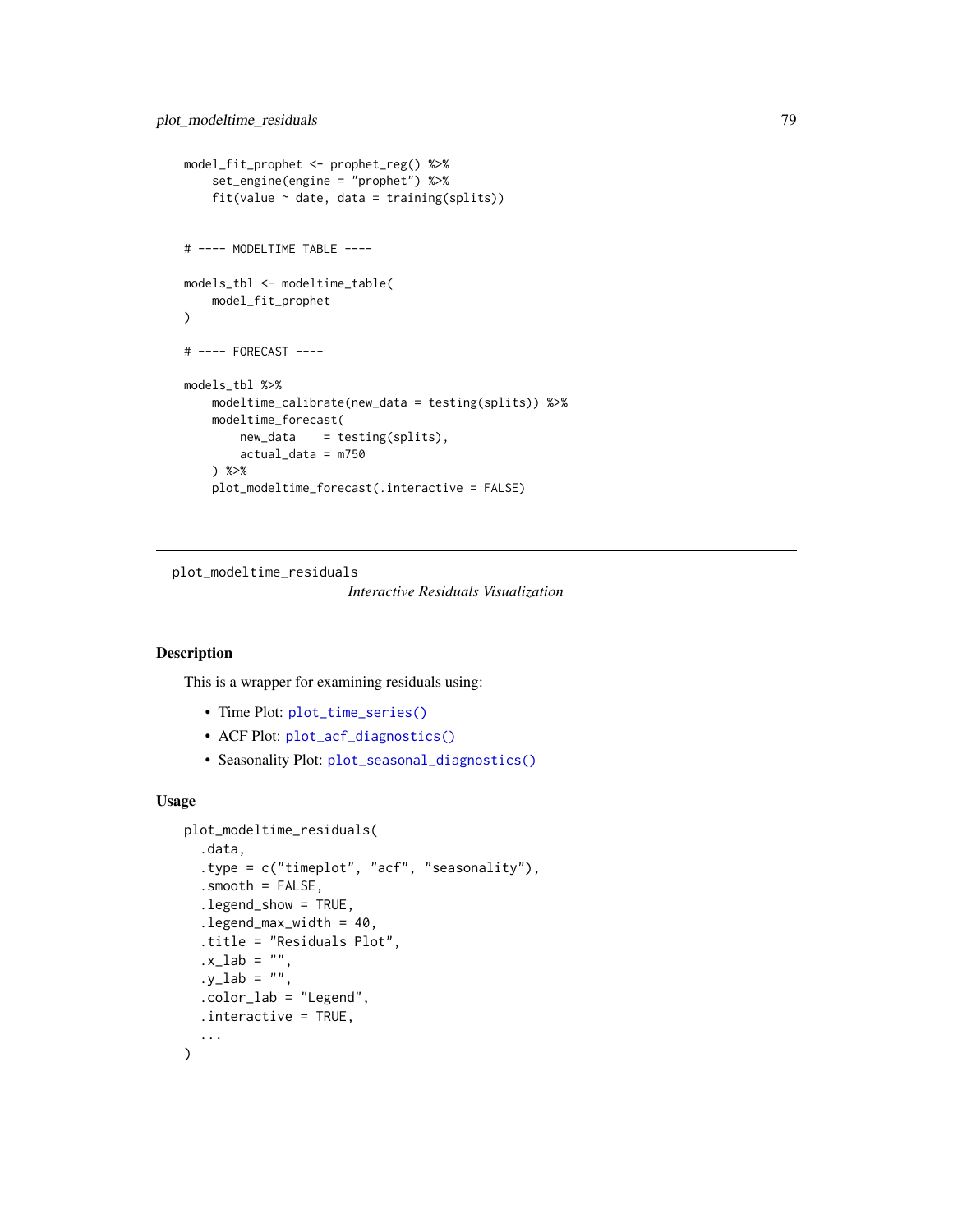### Arguments

| .data             | A tibble that is the output of modeltime_residuals()                                                          |  |
|-------------------|---------------------------------------------------------------------------------------------------------------|--|
| .type             | One of "timeplot", "acf", or "seasonality". The default is "timeplot".                                        |  |
| .smooth           | Logical - Whether or not to include a trendline smoother. Uses See smooth_vec()<br>to apply a LOESS smoother. |  |
| .legend_show      | Logical. Whether or not to show the legend. Can save space with long model<br>descriptions.                   |  |
| .legend_max_width |                                                                                                               |  |
|                   | Numeric. The width of truncation to apply to the legend text.                                                 |  |
| title.            | Title for the plot                                                                                            |  |
| .x_lab            | X-axis label for the plot                                                                                     |  |
| .y_lab            | Y-axis label for the plot                                                                                     |  |
| .color_lab        | Legend label if a color_var is used.                                                                          |  |
| .interactive      | Returns either a static (ggplot2) visualization or an interactive (plotly) visu-<br>alization                 |  |
| $\ddotsc$         | Additional arguments passed to:                                                                               |  |
|                   | • Time Plot: plot_time_series()                                                                               |  |
|                   | • ACF Plot: plot_acf_diagnostics()                                                                            |  |
|                   | • Seasonality Plot: plot_seasonal_diagnostics()                                                               |  |
|                   |                                                                                                               |  |

### Value

A static ggplot2 plot or an interactive plotly plot containing residuals vs time

```
library(tidyverse)
library(lubridate)
library(timetk)
library(parsnip)
library(rsample)
library(modeltime)
# Data
m750 \leq m4 mathly %>% filter(id == "M750")
# Split Data 80/20
splits <- initial_time_split(m750, prop = 0.9)
# --- MODELS ---
# Model 1: prophet ----
model_fit_prophet <- prophet_reg() %>%
    set_engine(engine = "prophet") %>%
    fit(value ~ date, data = training(splits))
```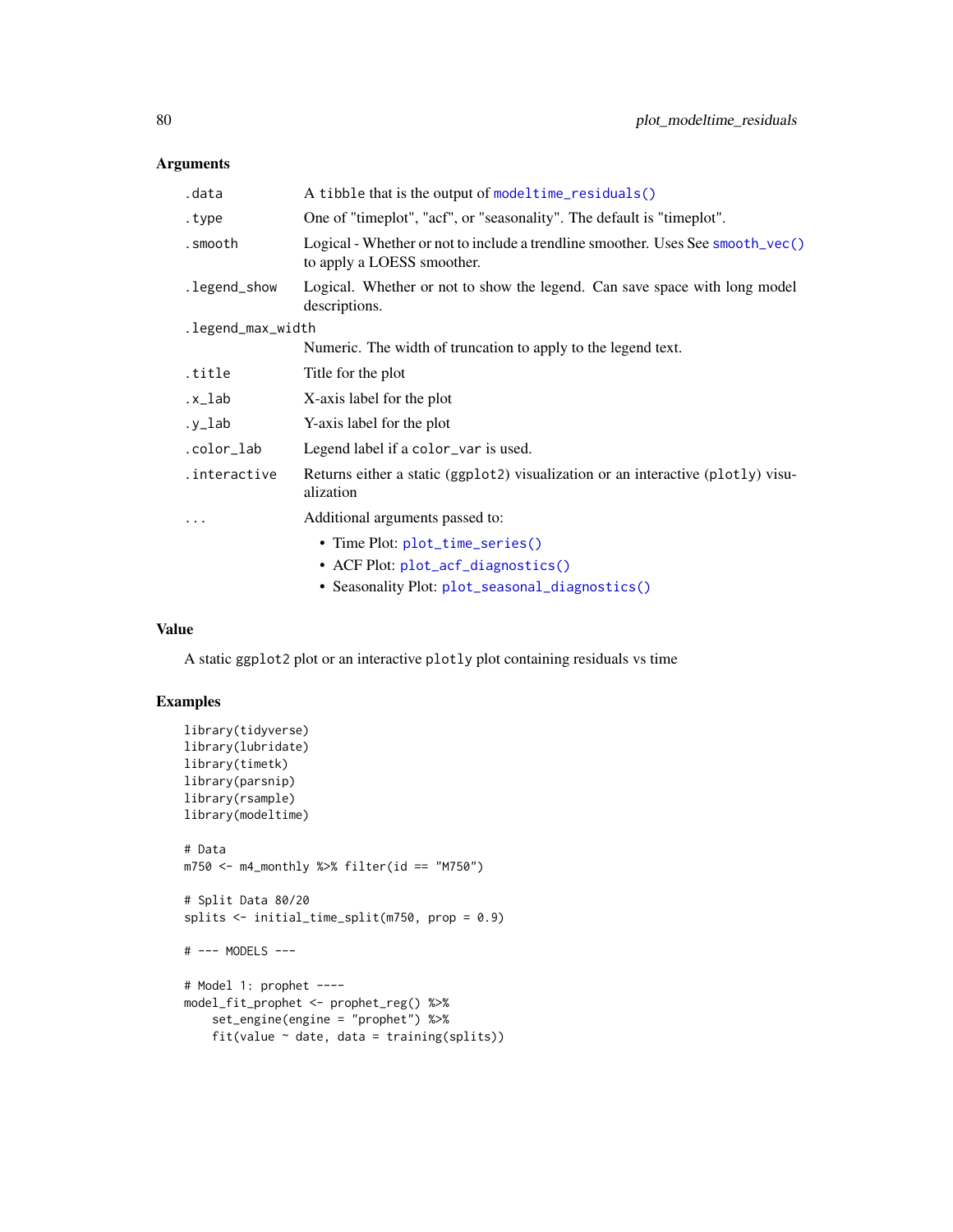```
# ---- MODELTIME TABLE ----
models_tbl <- modeltime_table(
    model_fit_prophet
\lambda# ---- RESIDUALS ----
residuals_tbl <- models_tbl %>%
    modeltime_calibrate(new_data = testing(splits)) %>%
    modeltime_residuals()
residuals_tbl %>%
    plot_modeltime_residuals(
        .type = "timeplot",
        .interactive = FALSE
    \lambda
```
pluck\_modeltime\_model *Extract model by model id in a Modeltime Table*

#### <span id="page-80-0"></span>Description

The pull\_modeltime\_model() and pluck\_modeltime\_model() functions are synonymns.

### Usage

```
pluck_modeltime_model(object, .model_id)
```

```
## S3 method for class 'mdl_time_tbl'
pluck_modeltime_model(object, .model_id)
```

```
pull_modeltime_model(object, .model_id)
```
### Arguments

| object    | A Modeltime Table                                              |
|-----------|----------------------------------------------------------------|
| .model_id | A numeric value matching the .model_id that you want to update |

#### See Also

- [combine\\_modeltime\\_tables\(\)](#page-22-0): Combine 2 or more Modeltime Tables together
- [add\\_modeltime\\_model\(\)](#page-9-0): Adds a new row with a new model to a Modeltime Table
- [update\\_modeltime\\_description\(\)](#page-113-0): Updates a description for a model inside a Modeltime Table
- [update\\_modeltime\\_model\(\)](#page-112-0): Updates a model inside a Modeltime Table
- [pull\\_modeltime\\_model\(\)](#page-80-0): Extracts a model from a Modeltime Table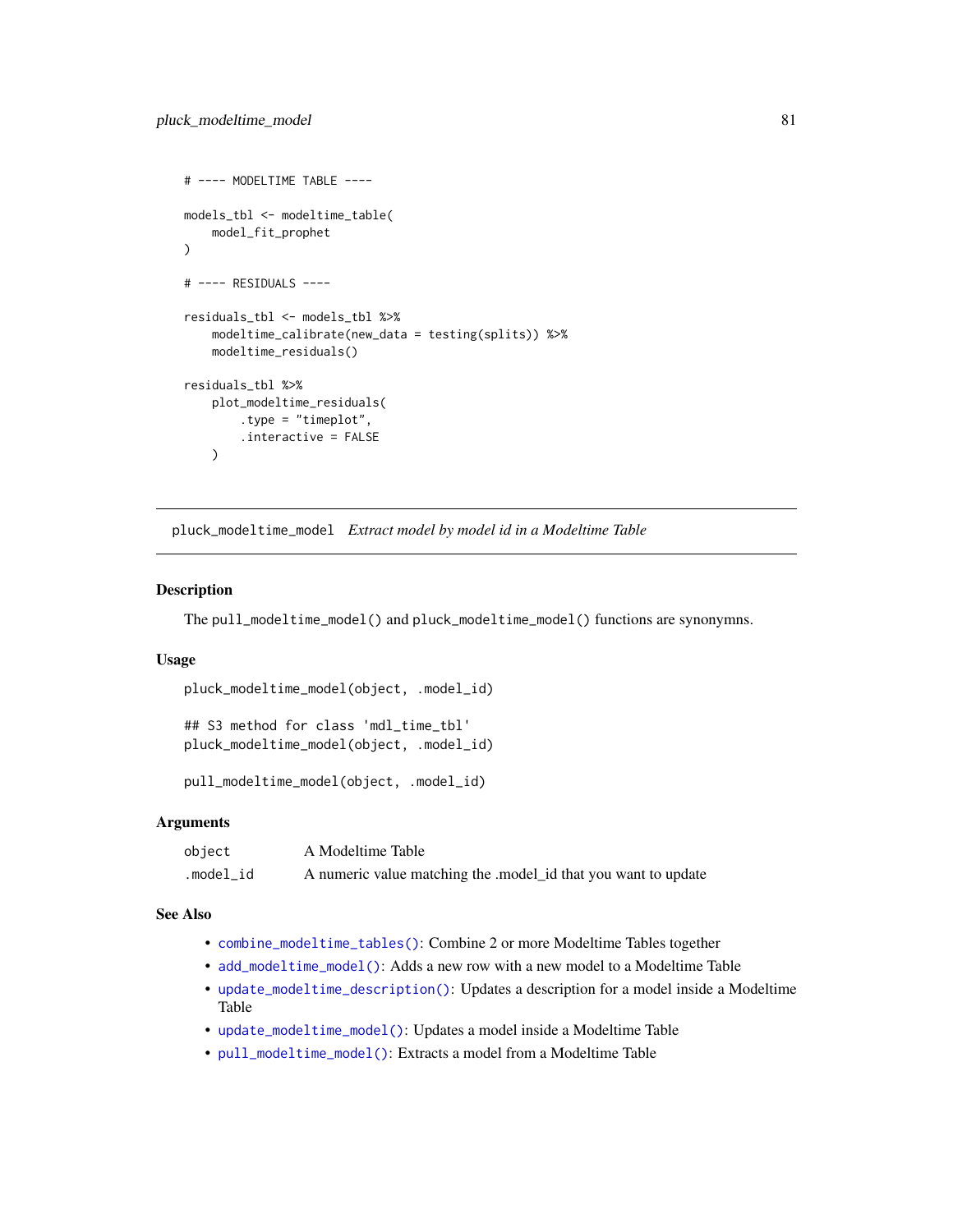# Examples

```
m750_models %>%
   pluck_modeltime_model(2)
```
# prep\_nested *Prepared Nested Modeltime Data*

### Description

A set of functions to simplify preparation of nested data for iterative (nested) forecasting with Nested Modeltime Tables.

### Usage

```
extend_timeseries(.data, .id_var, .date_var, .length_future, ...)
nest_timeseries(.data, .id_var, .length_future, .length_actual = NULL)
split_nested_timeseries(.data, .length_test, .length_train = NULL, ...)
```
# Arguments

|                                               | .data         | A data frame or tibble containing time series data. The data should have:                                      |  |
|-----------------------------------------------|---------------|----------------------------------------------------------------------------------------------------------------|--|
|                                               |               | • identifier (id_var): Identifying one or more time series groups                                              |  |
|                                               |               | • date variable (.date_var): A date or date time column                                                        |  |
|                                               |               | • target variable (value): A column containing numeric values that is to be<br>forecasted                      |  |
|                                               | .id_var       | An id column                                                                                                   |  |
|                                               | .date_var     | A date or date time column                                                                                     |  |
| . length_future Varies based on the function: |               |                                                                                                                |  |
|                                               |               | • extend_timeseries(): Defines how far into the future to extend the time<br>series by each time series group. |  |
|                                               |               | • nest_timeseries(): Defines which observations should be split into the<br>.future_data.                      |  |
|                                               | $\cdots$      | Additional arguments passed to the helper function. See details.                                               |  |
|                                               |               | . length_actual Can be used to slice the . actual_data to a most recent number of observations.                |  |
|                                               | .length_test  | Defines the length of the test split for evaluation.                                                           |  |
|                                               | .length_train | Defines the length of the training split for evaluation.                                                       |  |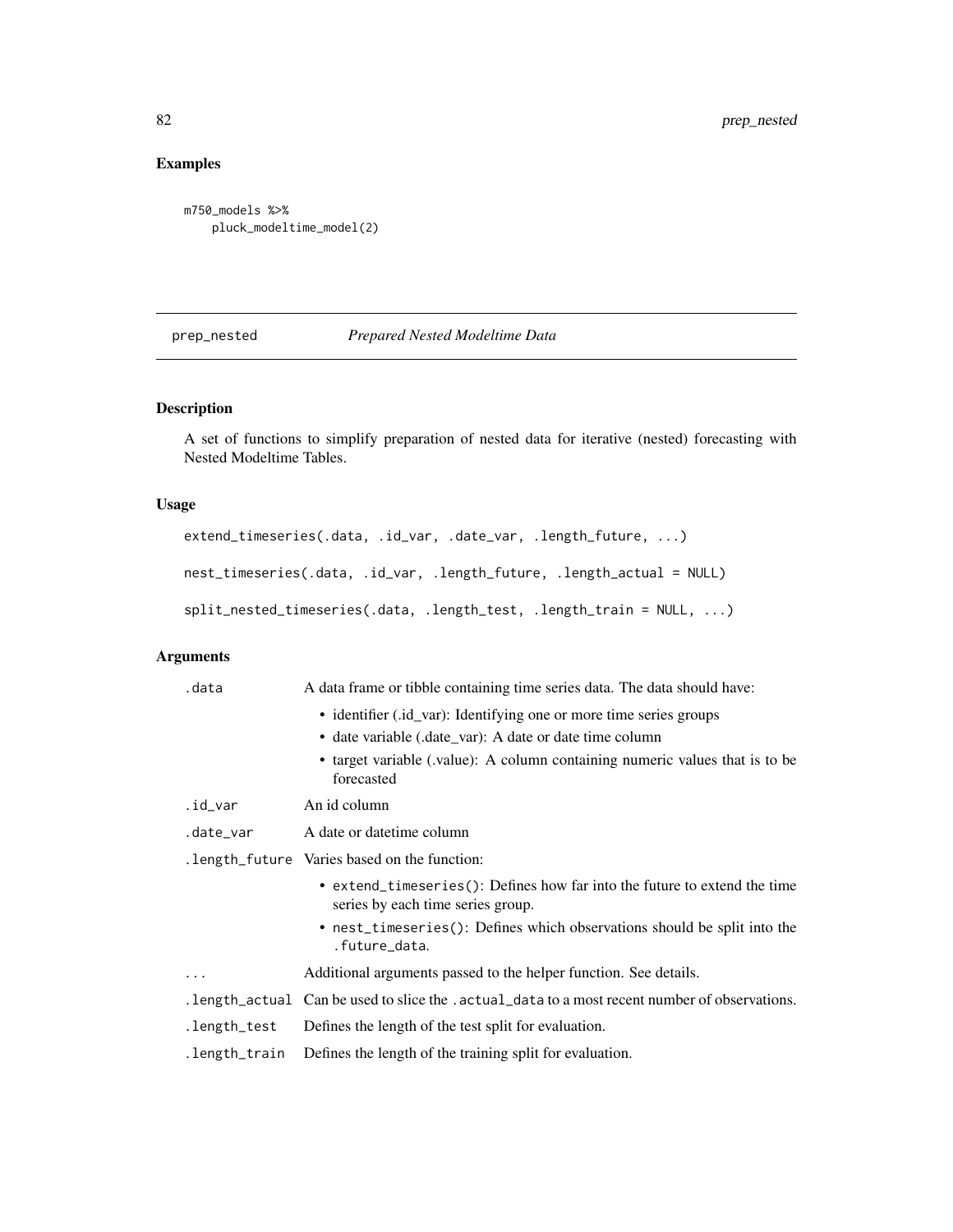#### Details

Preparation of nested time series follows a 3-Step Process:

#### Step 1: Extend the Time Series:

extend\_timeseries(): A wrapper for [timetk::future\\_frame\(\)](#page-0-0) that extends a time series group-wise into the future.

- The group column is specified by .id\_var.
- The date column is specified by .date\_var.
- The length into the future is specified with .length\_future.
- The ... are additional parameters that can be passed to [timetk::future\\_frame\(\)](#page-0-0)

### Step 2: Nest the Time Series:

nest\_timeseries(): A helper for nesting your data into .actual\_data and .future\_data.

- The group column is specified by .id\_var
- The .length\_future defines the length of the .future\_data.
- The remaining data is converted to the .actual\_data.
- The .length\_actual can be used to slice the .actual\_data to a most recent number of observations.

The result is a "nested data frame".

### Step 3: Split the Actual Data into Train/Test Splits:

split\_nested\_timeseries(): A wrapper for [timetk::time\\_series\\_split\(\)](#page-0-0) that generates training/testing splits from the .actual\_data column.

- The .length\_test is the primary argument that identifies the size of the testing sample. This is typically the same size as the . future\_data.
- The .length\_train is an optional size of the training data.
- The ... (dots) are additional arguments that can be passed to [timetk::time\\_series\\_split\(\)](#page-0-0).

#### Helpers:

[extract\\_nested\\_train\\_split\(\)](#page-38-0) and [extract\\_nested\\_test\\_split\(\)](#page-38-0) are used to simplify extracting the training and testing data from the actual data. This can be helpful when making preprocessing recipes using the recipes package.

```
library(tidyverse)
library(timetk)
library(modeltime)
nested_data_tbl <- walmart_sales_weekly %>%
    select(id, Date, Weekly_Sales) %>%
    set_names(c("id", "date", "value")) %>%
    # Step 1: Extends the time series by id
    extend_timeseries(
```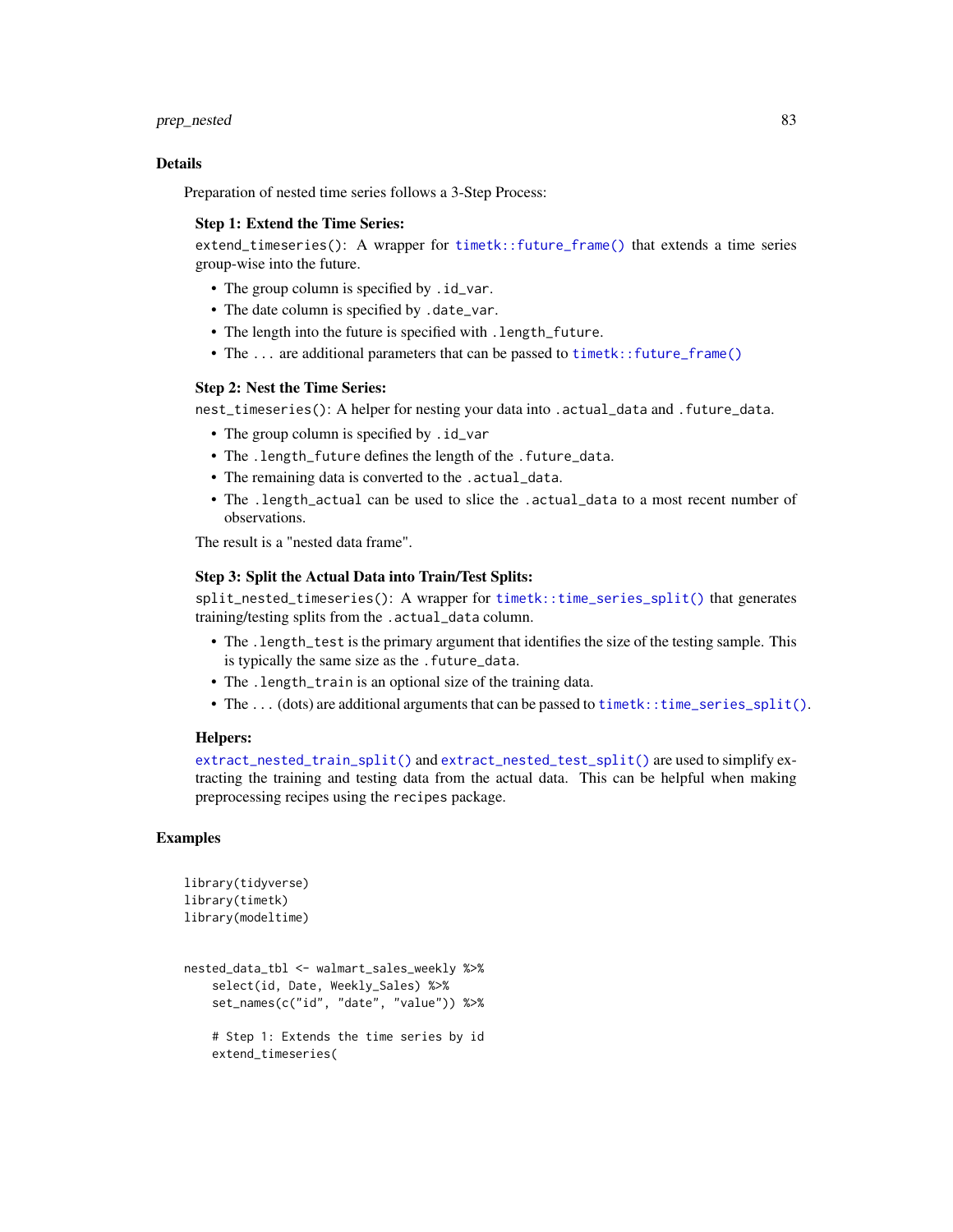```
.id\_var = id,date\_var = date,.length_future = 52
   ) %>%
   # Step 2: Nests the time series into .actual_data and .future_data
   nest_timeseries(
       .id\_var = id,.length_future = 52
   ) %>%
   # Step 3: Adds a column .splits that contains training/testing indicies
   split_nested_timeseries(
        .length_test = 52
   )
nested_data_tbl
# Helpers: Getting the Train/Test Sets
extract_nested_train_split(nested_data_tbl, .row_id = 1)
```
prophet\_boost *General Interface for Boosted PROPHET Time Series Models*

### Description

prophet\_boost() is a way to generate a *specification* of a Boosted PROPHET model before fitting and allows the model to be created using different packages. Currently the only package is prophet.

### Usage

```
prophet_boost(
 mode = "regression",
  growth = NULL,changepoint_num = NULL,
  changepoint_range = NULL,
  seasonality_yearly = NULL,
  seasonality_weekly = NULL,
  seasonality_daily = NULL,
  season = NULL,prior_scale_changepoints = NULL,
 prior_scale_seasonality = NULL,
  prior_scale_holidays = NULL,
  logistic_cap = NULL,
  logistic_floor = NULL,
 mtry = NULL,trees = NULL,
 min_n = NULL,
```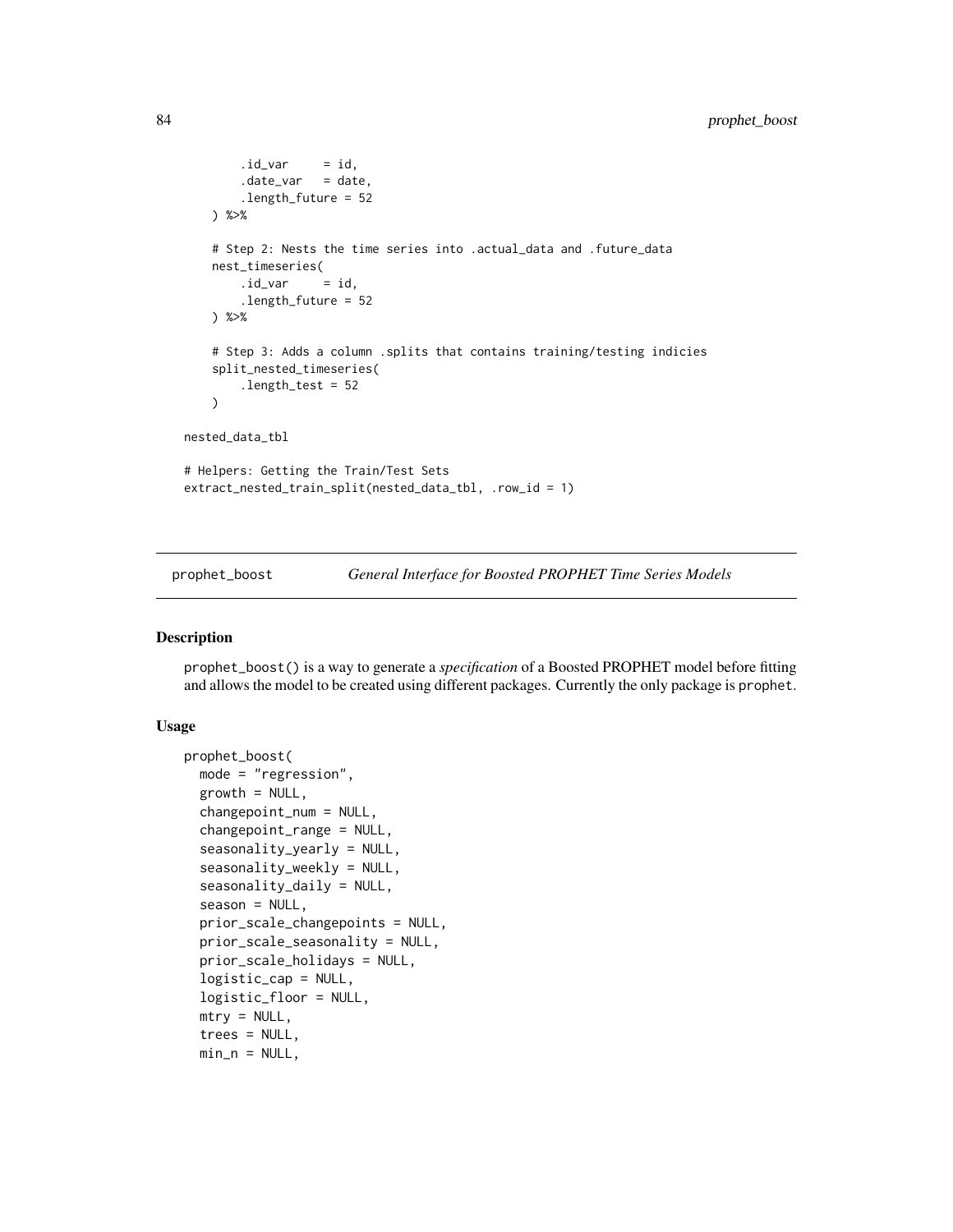# prophet\_boost 85

```
tree_depth = NULL,
 learn_rate = NULL,
 loss_reduction = NULL,
 sample_size = NULL,
 stop_iter = NULL
\mathcal{L}
```
# Arguments

| mode                     | A single character string for the type of model. The only possible value for this<br>model is "regression".                                                                                             |
|--------------------------|---------------------------------------------------------------------------------------------------------------------------------------------------------------------------------------------------------|
| growth                   | String 'linear' or 'logistic' to specify a linear or logistic trend.                                                                                                                                    |
| changepoint_num          |                                                                                                                                                                                                         |
|                          | Number of potential changepoints to include for modeling trend.                                                                                                                                         |
| changepoint_range        |                                                                                                                                                                                                         |
|                          | Adjusts the flexibility of the trend component by limiting to a percentage of data<br>before the end of the time series. 0.80 means that a changepoint cannot exist<br>after the first 80% of the data. |
| seasonality_yearly       |                                                                                                                                                                                                         |
|                          | One of "auto", TRUE or FALSE. Toggles on/off a seasonal component that mod-<br>els year-over-year seasonality.                                                                                          |
| seasonality_weekly       |                                                                                                                                                                                                         |
|                          | One of "auto", TRUE or FALSE. Toggles on/off a seasonal component that mod-<br>els week-over-week seasonality.                                                                                          |
| seasonality_daily        |                                                                                                                                                                                                         |
|                          | One of "auto", TRUE or FALSE. Toggles on/off a seasonal componet that mod-<br>els day-over-day seasonality.                                                                                             |
| season                   | 'additive' (default) or 'multiplicative'.                                                                                                                                                               |
| prior_scale_changepoints |                                                                                                                                                                                                         |
|                          | Parameter modulating the flexibility of the automatic changepoint selection.<br>Large values will allow many changepoints, small values will allow few change-<br>points.                               |
| prior_scale_seasonality  |                                                                                                                                                                                                         |
|                          | Parameter modulating the strength of the seasonality model. Larger values allow<br>the model to fit larger seasonal fluctuations, smaller values dampen the season-<br>ality.                           |
| prior_scale_holidays     |                                                                                                                                                                                                         |
|                          | Parameter modulating the strength of the holiday components model, unless<br>overridden in the holidays input.                                                                                          |
| logistic_cap             | When growth is logistic, the upper-bound for "saturation".                                                                                                                                              |
| logistic_floor           | When growth is logistic, the lower-bound for "saturation".                                                                                                                                              |
| mtry                     | A number for the number (or proportion) of predictors that will be randomly<br>sampled at each split when creating the tree models (specific engines only)                                              |
| trees                    | An integer for the number of trees contained in the ensemble.                                                                                                                                           |
| min_n                    | An integer for the minimum number of data points in a node that is required for<br>the node to be split further.                                                                                        |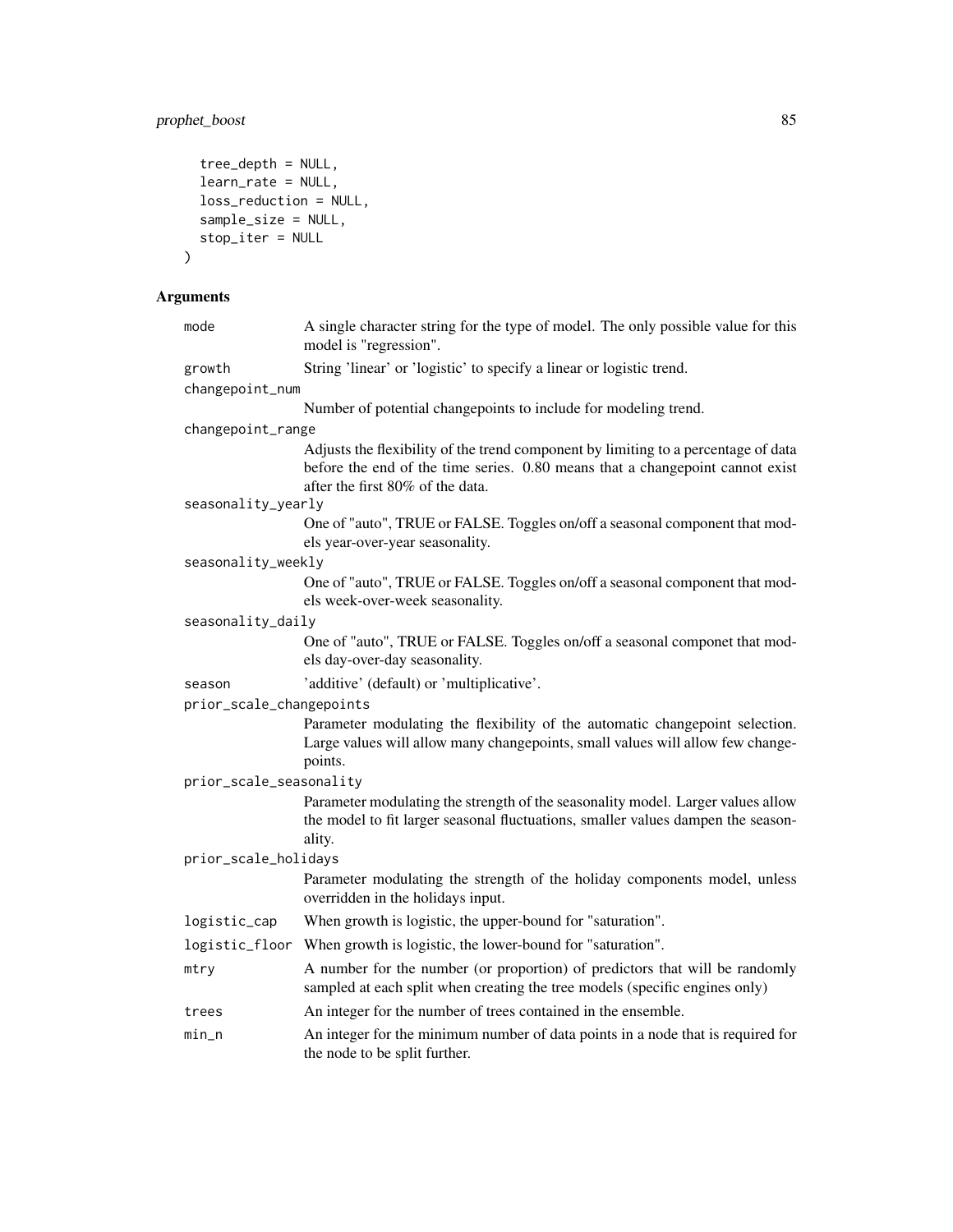| tree_depth  | An integer for the maximum depth of the tree (i.e. number of splits) (specific<br>engines only).                      |
|-------------|-----------------------------------------------------------------------------------------------------------------------|
| learn_rate  | A number for the rate at which the boosting algorithm adapts from iteration-to-<br>iteration (specific engines only). |
|             | loss_reduction A number for the reduction in the loss function required to split further (specific<br>engines only).  |
| sample_size | number for the number (or proportion) of data that is exposed to the fitting rou-<br>tine.                            |
| stop_iter   | The number of iterations without improvement before stopping (xgboost only).                                          |

### Details

The data given to the function are not saved and are only used to determine the *mode* of the model. For prophet\_boost(), the mode will always be "regression".

The model can be created using the fit() function using the following *engines*:

• "prophet\_xgboost" (default) - Connects to [prophet::prophet\(\)](#page-0-0) and [xgboost::xgb.train\(\)](#page-0-0)

### Main Arguments

The main arguments (tuning parameters) for the PROPHET model are:

- growth: String 'linear' or 'logistic' to specify a linear or logistic trend.
- changepoint\_num: Number of potential changepoints to include for modeling trend.
- changepoint\_range: Range changepoints that adjusts how close to the end the last changepoint can be located.
- season: 'additive' (default) or 'multiplicative'.
- prior\_scale\_changepoints: Parameter modulating the flexibility of the automatic changepoint selection. Large values will allow many changepoints, small values will allow few changepoints.
- prior\_scale\_seasonality: Parameter modulating the strength of the seasonality model. Larger values allow the model to fit larger seasonal fluctuations, smaller values dampen the seasonality.
- prior\_scale\_holidays: Parameter modulating the strength of the holiday components model, unless overridden in the holidays input.
- logistic\_cap: When growth is logistic, the upper-bound for "saturation".
- logistic\_floor: When growth is logistic, the lower-bound for "saturation".

The main arguments (tuning parameters) for the model **XGBoost model** are:

- mtry: The number of predictors that will be randomly sampled at each split when creating the tree models.
- trees: The number of trees contained in the ensemble.
- min\_n: The minimum number of data points in a node that are required for the node to be split further.
- tree\_depth: The maximum depth of the tree (i.e. number of splits).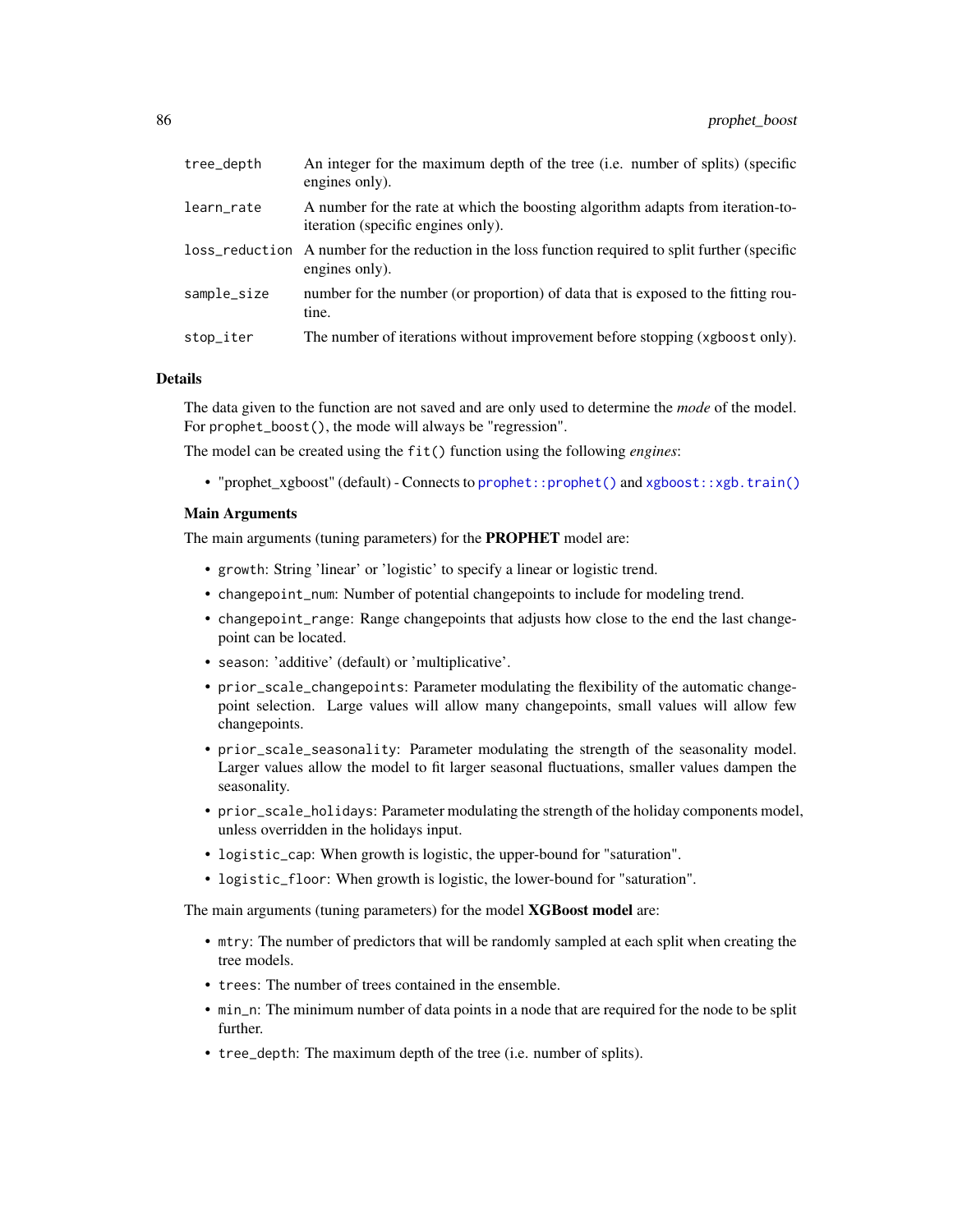### prophet\_boost 87

- learn\_rate: The rate at which the boosting algorithm adapts from iteration-to-iteration.
- loss\_reduction: The reduction in the loss function required to split further.
- sample\_size: The amount of data exposed to the fitting routine.
- stop\_iter: The number of iterations without improvement before stopping.

These arguments are converted to their specific names at the time that the model is fit.

Other options and argument can be set using set\_engine() (See Engine Details below).

If parameters need to be modified, update() can be used in lieu of recreating the object from scratch.

### Engine Details

The standardized parameter names in modeltime can be mapped to their original names in each engine:

Model 1: PROPHET:

| modeltime                | prophet                        |
|--------------------------|--------------------------------|
| growth                   | growth ('linear')              |
| changepoint_num          | n.changepoints (25)            |
| changepoint_range        | changepoints.range (0.8)       |
| seasonality_yearly       | yearly.seasonality ('auto')    |
| seasonality_weekly       | weekly.seasonality ('auto')    |
| seasonality_daily        | daily.seasonality ('auto')     |
| season                   | seasonality.mode ('additive')  |
| prior_scale_changepoints | changepoint.prior.scale (0.05) |
| prior_scale_seasonality  | seasonality.prior.scale (10)   |
| prior_scale_holidays     | holidays.prior.scale (10)      |
| logistic_cap             | df\$cap (NULL)                 |
| logistic_floor           | df\$floor (NULL)               |
|                          |                                |

Model 2: XGBoost:

| xgboost::xgb.train      |
|-------------------------|
| $max$ _depth $(6)$      |
| nrounds $(15)$          |
| eta(0.3)                |
| colsample_bynode (1)    |
| $min\_child\_weight(1)$ |
| gamma(0)                |
| subsample (1)           |
| early_stop              |
|                         |

Other options can be set using set\_engine().

prophet\_xgboost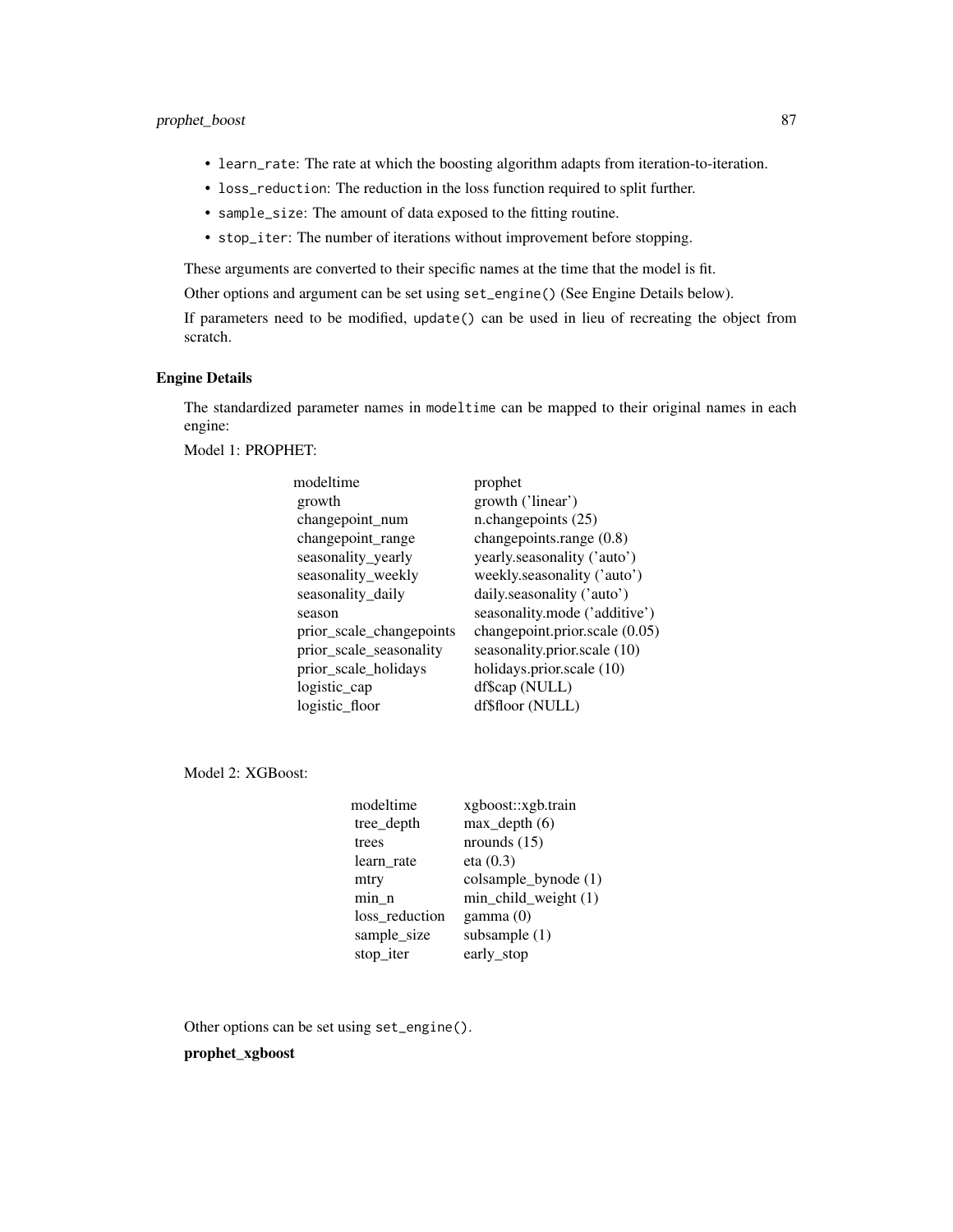Model 1: PROPHET (prophet:: prophet):

```
## function (df = NULL, growth = "linear", changepoints = NULL, n.changepoints = 25,
## changepoint.range = 0.8, yearly.seasonality = "auto", weekly.seasonality = "auto",
## daily.seasonality = "auto", holidays = NULL, seasonality.mode = "additive",
## seasonality.prior.scale = 10, holidays.prior.scale = 10, changepoint.prior.scale = 0.05,
## mcmc.samples = 0, interval.width = 0.8, uncertainty.samples = 1000,
\# fit = TRUE, ...)
```
Parameter Notes:

- df: This is supplied via the parsnip / modeltime fit() interface (so don't provide this manually). See Fit Details (below).
- holidays: A data.frame of holidays can be supplied via set\_engine()
- uncertainty.samples: The default is set to 0 because the prophet uncertainty intervals are not used as part of the Modeltime Workflow. You can override this setting if you plan to use prophet's uncertainty tools.

Logistic Growth and Saturation Levels:

• For growth = "logistic", simply add numeric values for logistic\_cap and / or logistic\_floor. There is *no need* to add additional columns for "cap" and "floor" to your data frame.

Limitations:

• prophet::add\_seasonality() is not currently implemented. It's used to specify non-standard seasonalities using fourier series. An alternative is to use step\_fourier() and supply custom seasonalities as Extra Regressors.

Model 2: XGBoost (xgboost::xgb.train):

```
## function (params = list(), data, nrounds, watchlist = list(), obj = NULL,
## feval = NULL, verbose = 1, print_every_n = 1L, early_stopping_rounds = NULL,
## maximize = NULL, save_period = NULL, save_name = "xgboost.model", xgb_model = NULL,
\# callbacks = list(), ...)
```
Parameter Notes:

• XGBoost uses a params = list() to capture. Parsnip / Modeltime automatically sends any args provided as ... inside of set\_engine() to the params =  $list(...)$ .

### Fit Details

### Date and Date-Time Variable

It's a requirement to have a date or date-time variable as a predictor. The fit() interface accepts date and date-time features and handles them internally.

• fit(y ~ date)

#### Univariate (No Extra Regressors):

For univariate analysis, you must include a date or date-time feature. Simply use: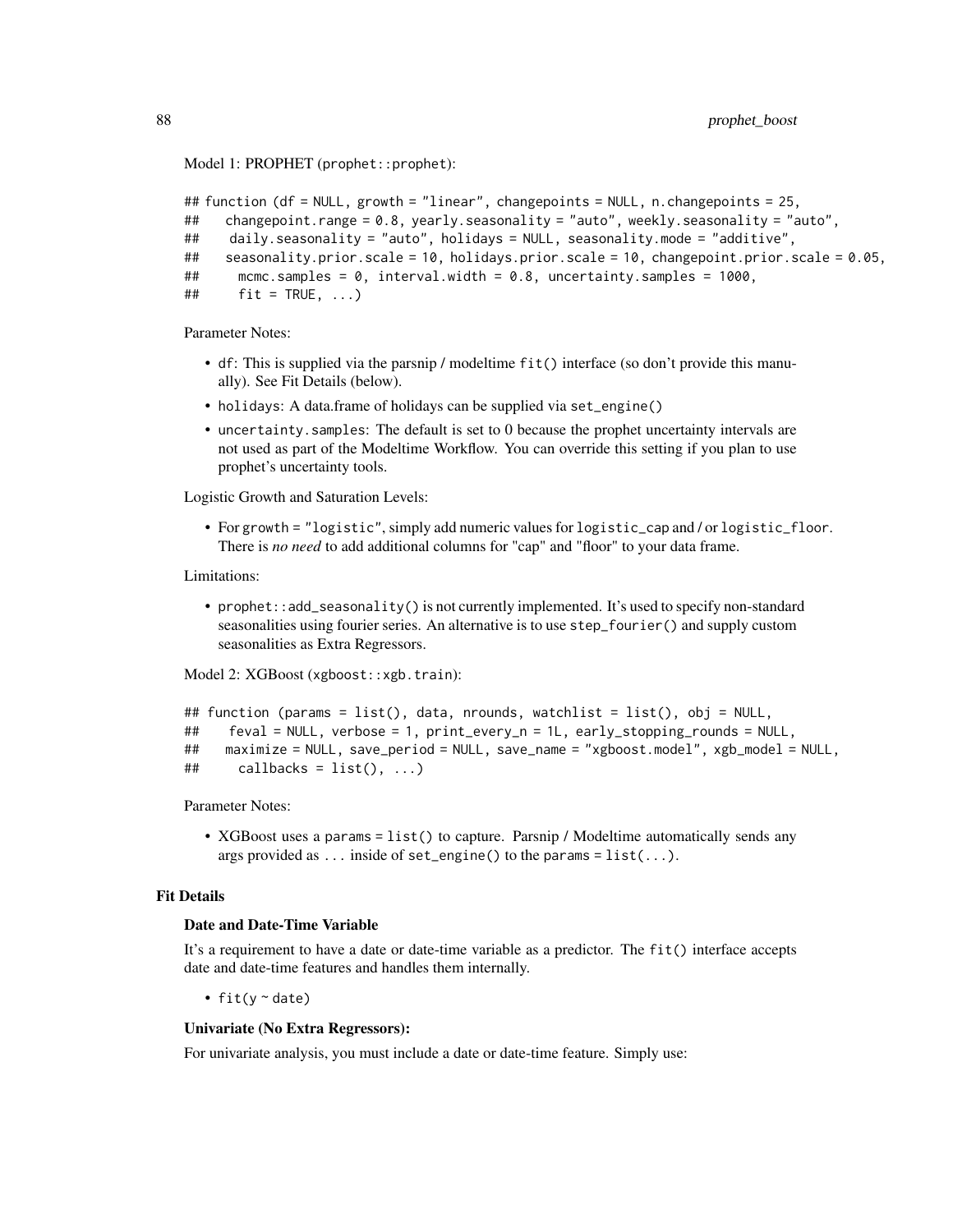- Formula Interface (recommended):  $fit(y \sim date)$  will ignore xreg's.
- XY Interface: fit\_xy(x = data[,"date"], y = data\$y) will ignore xreg's.

#### Multivariate (Extra Regressors)

Extra Regressors parameter is populated using the fit() or fit\_xy() function:

- Only factor, ordered factor, and numeric data will be used as xregs.
- Date and Date-time variables are not used as xregs
- character data should be converted to factor.

*Xreg Example:* Suppose you have 3 features:

- 1. y (target)
- 2. date (time stamp),
- 3. month.lbl (labeled month as a ordered factor).

The month. lbl is an exogenous regressor that can be passed to the  $\arrows$  arima\_reg() using  $fit()$ :

- fit(y ~ date + month.lbl) will pass month.lbl on as an exogenous regressor.
- fit\_xy(data[,c("date", "month.lbl")], y = data\$y) will pass x, where x is a data frame containing month.lbl and the date feature. Only month.lbl will be used as an exogenous regressor.

Note that date or date-time class values are excluded from xreg.

### See Also

[fit.model\\_spec\(\)](#page-0-0), [set\\_engine\(\)](#page-0-0)

```
library(dplyr)
library(lubridate)
library(parsnip)
library(rsample)
library(timetk)
library(modeltime)
# Data
m750 <- m4_monthly %>% filter(id == "M750")
m750
# Split Data 80/20
splits <- initial_time_split(m750, prop = 0.8)
# ---- PROPHET ----
# Model Spec
model_spec <- prophet_boost(
   learn_rate = 0.1) %>%
```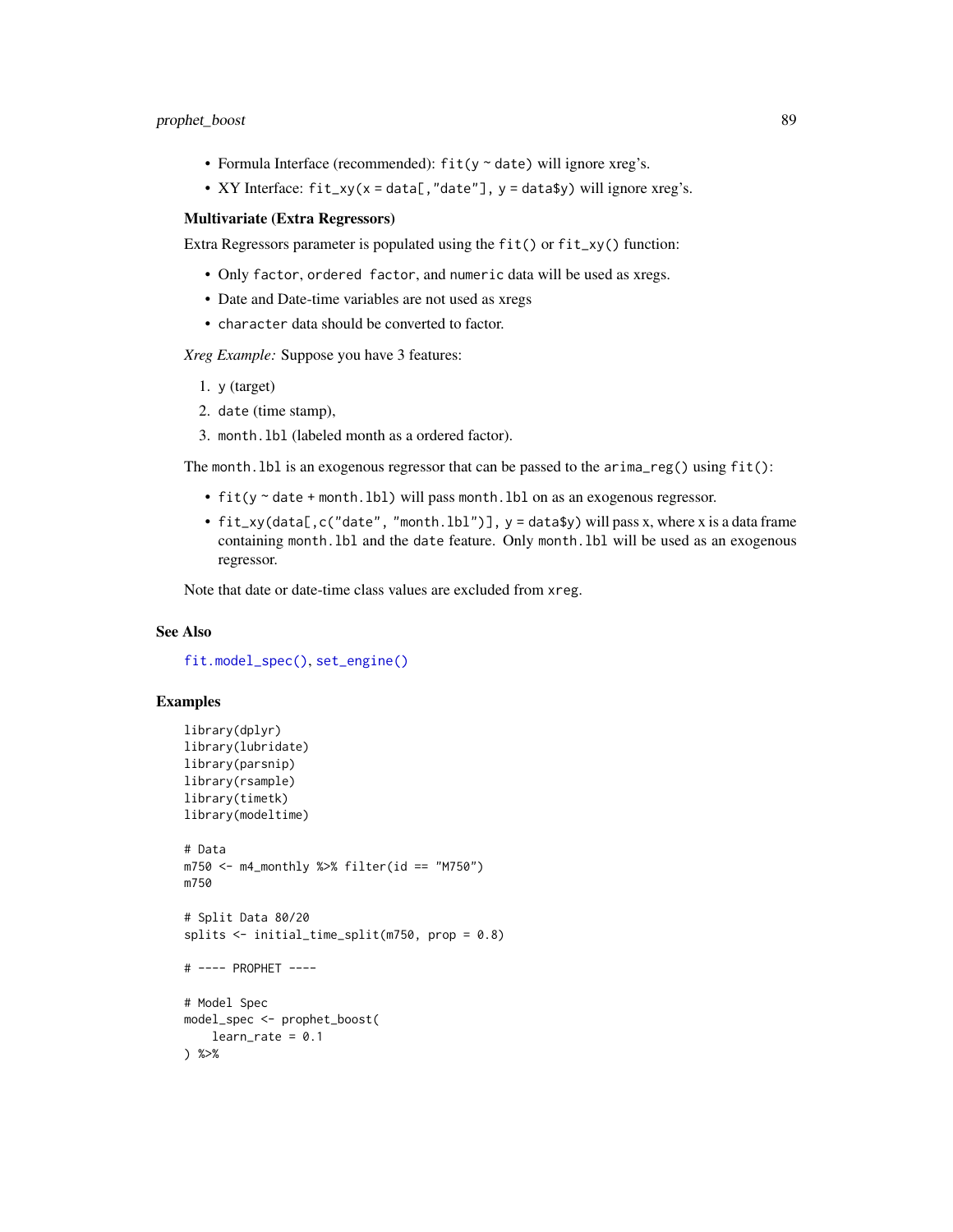```
set_engine("prophet_xgboost")
# Fit Spec
## Not run:
model_fit <- model_spec %>%
    fit(log(value) ~<sub>data</sub> + as.numeric(data) ~+ month(data, label = TRUE),data = training(splits))
model_fit
## End(Not run)
```
prophet\_params *Tuning Parameters for Prophet Models*

## Description

Tuning Parameters for Prophet Models

### Usage

```
growth(values = c("linear", "logistic"))
changepoint_number = c(0L, 50L), trans = NULL)
changepoint_range(range = c(0.6, 0.9), trans = NULL)
seasonality_yearly(values = c(TRUE, FALSE))
seasonality_weekly(values = c(TRUE, FALSE))
seasonality_daily(values = c(TRUE, FALSE))
prior_scale_changepoints(range = c(-3, 2), trans = log10_ttrans())
prior\_scale\_seasonality(range = c(-3, 2), trans = log10_train())prior_scale_holidays(range = c(-3, 2), trans = log10_ttrans())
```
### Arguments

| values | A character string of possible values.                                                                                                                                                                             |
|--------|--------------------------------------------------------------------------------------------------------------------------------------------------------------------------------------------------------------------|
| range  | A two-element vector holding the <i>defaults</i> for the smallest and largest possible<br>values, respectively.                                                                                                    |
| trans  | A trans object from the scales package, such as scales::log10_trans()<br>or scales::reciprocal_trans(). If not provided, the default is used which<br>matches the units used in range. If no transformation, NULL. |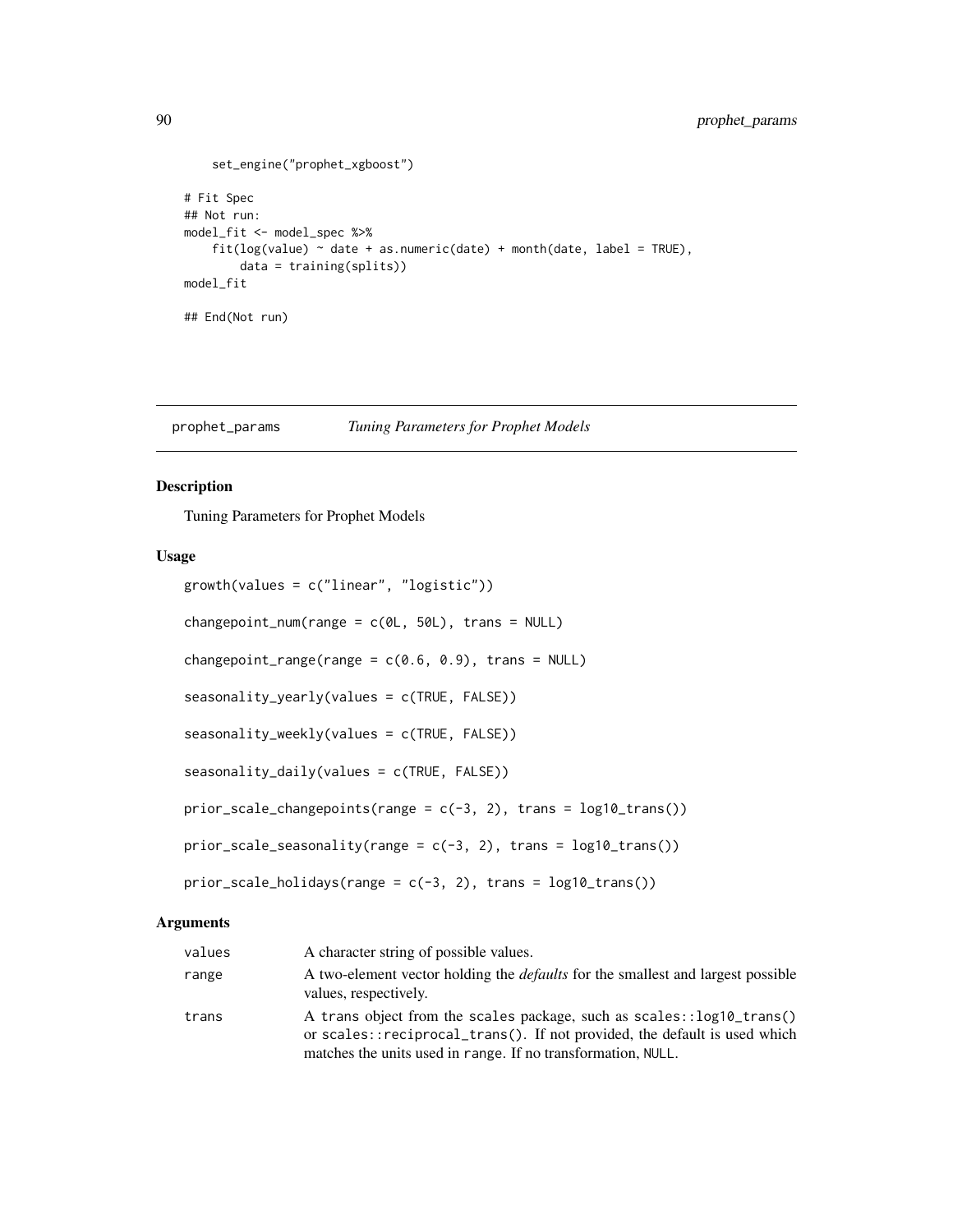### prophet\_reg 91

### Details

The main parameters for Prophet models are:

- growth: The form of the trend: "linear", or "logistic".
- changepoint\_num: The maximum number of trend changepoints allowed when modeling the trend
- changepoint\_range: The range affects how close the changepoints can go to the end of the time series. The larger the value, the more flexible the trend.
- Yearly, Weekly, and Daily Seasonality:
	- *Yearly*: seasonality\_yearly Useful when seasonal patterns appear year-over-year
	- *Weekly*: seasonality\_weekly Useful when seasonal patterns appear week-over-week (e.g. daily data)
	- *Daily*: seasonality\_daily Useful when seasonal patterns appear day-over-day (e.g. hourly data)
- season:
	- The form of the seasonal term: "additive" or "multiplicative".
	- See [season\(\)](#page-34-0).
- "Prior Scale": Controls flexibility of
	- *Changepoints:* prior\_scale\_changepoints
	- *Seasonality:* prior\_scale\_seasonality
	- *Holidays:* prior\_scale\_holidays
	- The log10\_trans() converts priors to a scale from 0.001 to 100, which effectively weights lower values more heavily than larger values.

### Examples

growth()

changepoint\_num()

season()

prior\_scale\_changepoints()

prophet\_reg *General Interface for PROPHET Time Series Models*

#### **Description**

prophet\_reg() is a way to generate a *specification* of a PROPHET model before fitting and allows the model to be created using different packages. Currently the only package is prophet.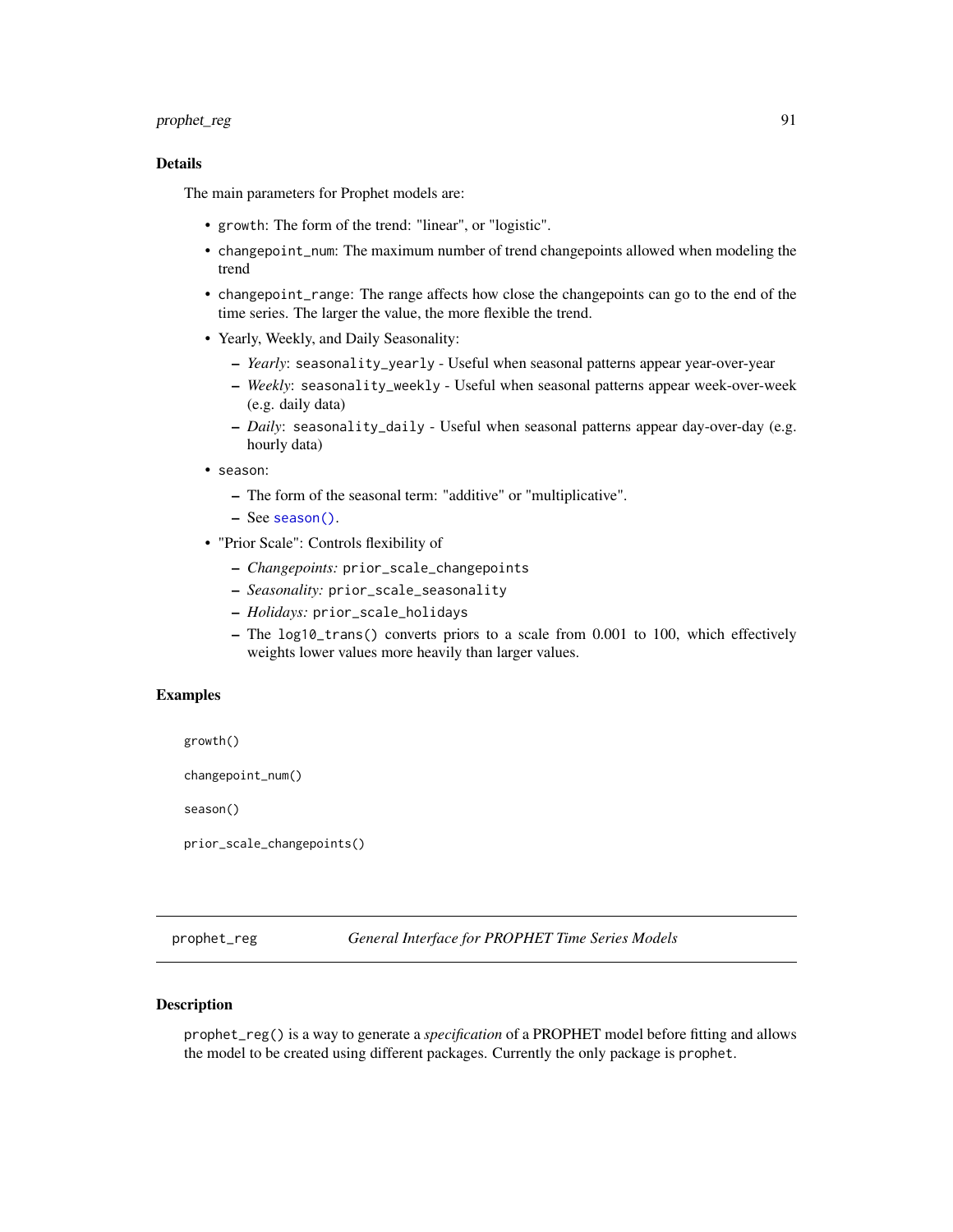# Usage

```
prophet_reg(
 mode = "regression",
 growth = NULL,
 changepoint_num = NULL,
 changepoint_range = NULL,
  seasonality_yearly = NULL,
  seasonality_weekly = NULL,
  seasonality_daily = NULL,
  season = NULL,
 prior_scale_changepoints = NULL,
 prior_scale_seasonality = NULL,
 prior_scale_holidays = NULL,
 logistic_cap = NULL,
 logistic_floor = NULL
)
```
# Arguments

| mode                     | A single character string for the type of model. The only possible value for this<br>model is "regression".                                                                                             |
|--------------------------|---------------------------------------------------------------------------------------------------------------------------------------------------------------------------------------------------------|
| growth                   | String 'linear' or 'logistic' to specify a linear or logistic trend.                                                                                                                                    |
| changepoint_num          |                                                                                                                                                                                                         |
|                          | Number of potential changepoints to include for modeling trend.                                                                                                                                         |
| changepoint_range        |                                                                                                                                                                                                         |
|                          | Adjusts the flexibility of the trend component by limiting to a percentage of data<br>before the end of the time series. 0.80 means that a changepoint cannot exist<br>after the first 80% of the data. |
| seasonality_yearly       |                                                                                                                                                                                                         |
|                          | One of "auto", TRUE or FALSE. Toggles on/off a seasonal component that mod-<br>els year-over-year seasonality.                                                                                          |
| seasonality_weekly       |                                                                                                                                                                                                         |
|                          | One of "auto", TRUE or FALSE. Toggles on/off a seasonal component that mod-<br>els week-over-week seasonality.                                                                                          |
| seasonality_daily        |                                                                                                                                                                                                         |
|                          | One of "auto", TRUE or FALSE. Toggles on/off a seasonal componet that mod-<br>els day-over-day seasonality.                                                                                             |
| season                   | 'additive' (default) or 'multiplicative'.                                                                                                                                                               |
| prior_scale_changepoints |                                                                                                                                                                                                         |
|                          | Parameter modulating the flexibility of the automatic changepoint selection.<br>Large values will allow many changepoints, small values will allow few change-<br>points.                               |
| prior_scale_seasonality  |                                                                                                                                                                                                         |
|                          | Parameter modulating the strength of the seasonality model. Larger values allow<br>the model to fit larger seasonal fluctuations, smaller values dampen the season-<br>ality.                           |
|                          |                                                                                                                                                                                                         |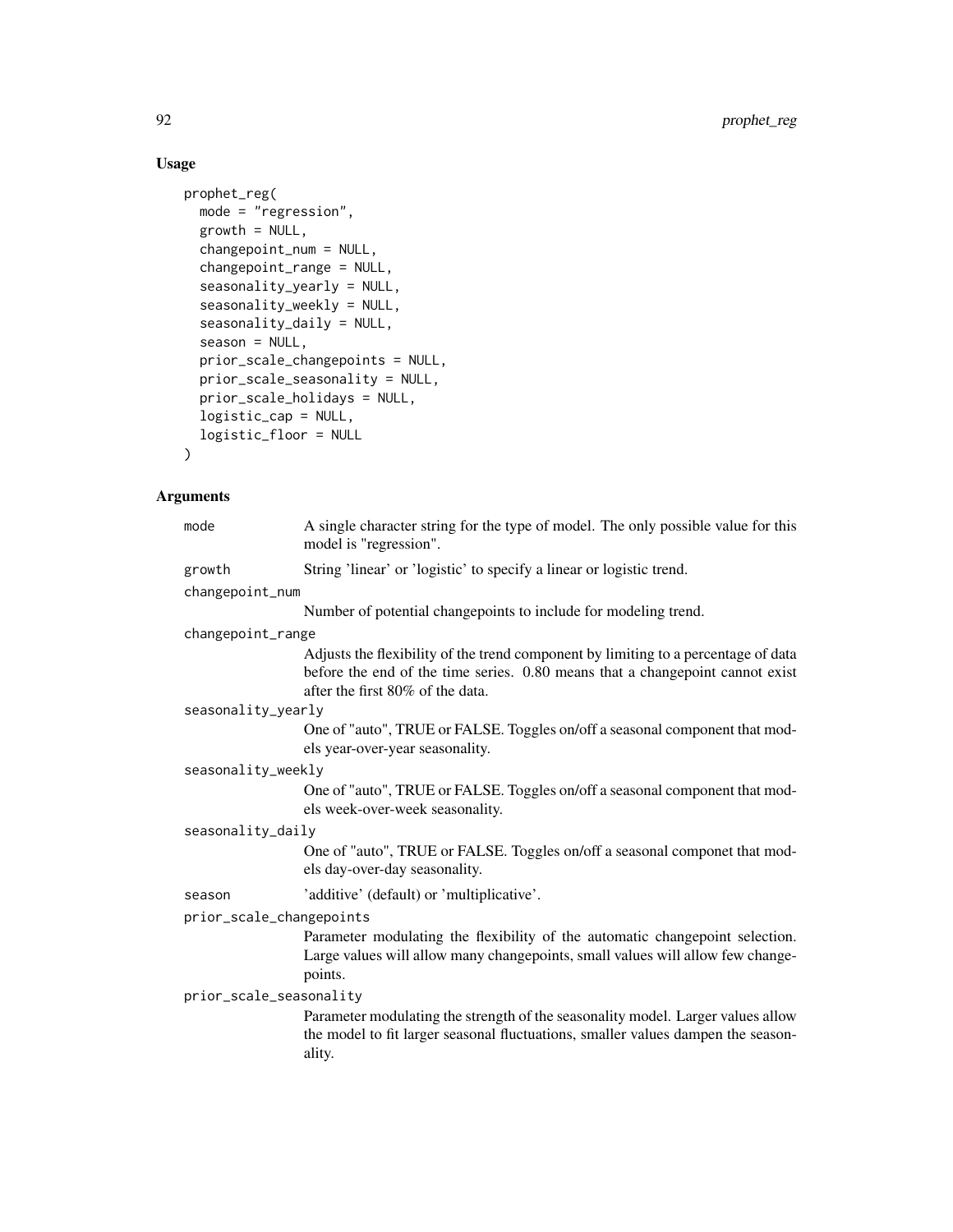| prior_scale_holidays |                                                                                                                |
|----------------------|----------------------------------------------------------------------------------------------------------------|
|                      | Parameter modulating the strength of the holiday components model, unless<br>overridden in the holidays input. |
| logistic_cap         | When growth is logistic, the upper-bound for "saturation".                                                     |
|                      | logistic_floor When growth is logistic, the lower-bound for "saturation".                                      |

#### Details

The data given to the function are not saved and are only used to determine the *mode* of the model. For prophet\_reg(), the mode will always be "regression".

The model can be created using the fit() function using the following *engines*:

• "prophet" (default) - Connects to [prophet::prophet\(\)](#page-0-0)

#### Main Arguments

The main arguments (tuning parameters) for the model are:

- growth: String 'linear' or 'logistic' to specify a linear or logistic trend.
- changepoint\_num: Number of potential changepoints to include for modeling trend.
- changepoint\_range: Range changepoints that adjusts how close to the end the last changepoint can be located.
- season: 'additive' (default) or 'multiplicative'.
- prior\_scale\_changepoints: Parameter modulating the flexibility of the automatic changepoint selection. Large values will allow many changepoints, small values will allow few changepoints.
- prior\_scale\_seasonality: Parameter modulating the strength of the seasonality model. Larger values allow the model to fit larger seasonal fluctuations, smaller values dampen the seasonality.
- prior\_scale\_holidays: Parameter modulating the strength of the holiday components model, unless overridden in the holidays input.
- logistic\_cap: When growth is logistic, the upper-bound for "saturation".
- logistic\_floor: When growth is logistic, the lower-bound for "saturation".

These arguments are converted to their specific names at the time that the model is fit.

Other options and argument can be set using set\_engine() (See Engine Details below).

If parameters need to be modified, update() can be used in lieu of recreating the object from scratch.

#### Engine Details

The standardized parameter names in modeltime can be mapped to their original names in each engine:

> modeltime prophet growth growth ('linear') changepoint\_num n.changepoints (25)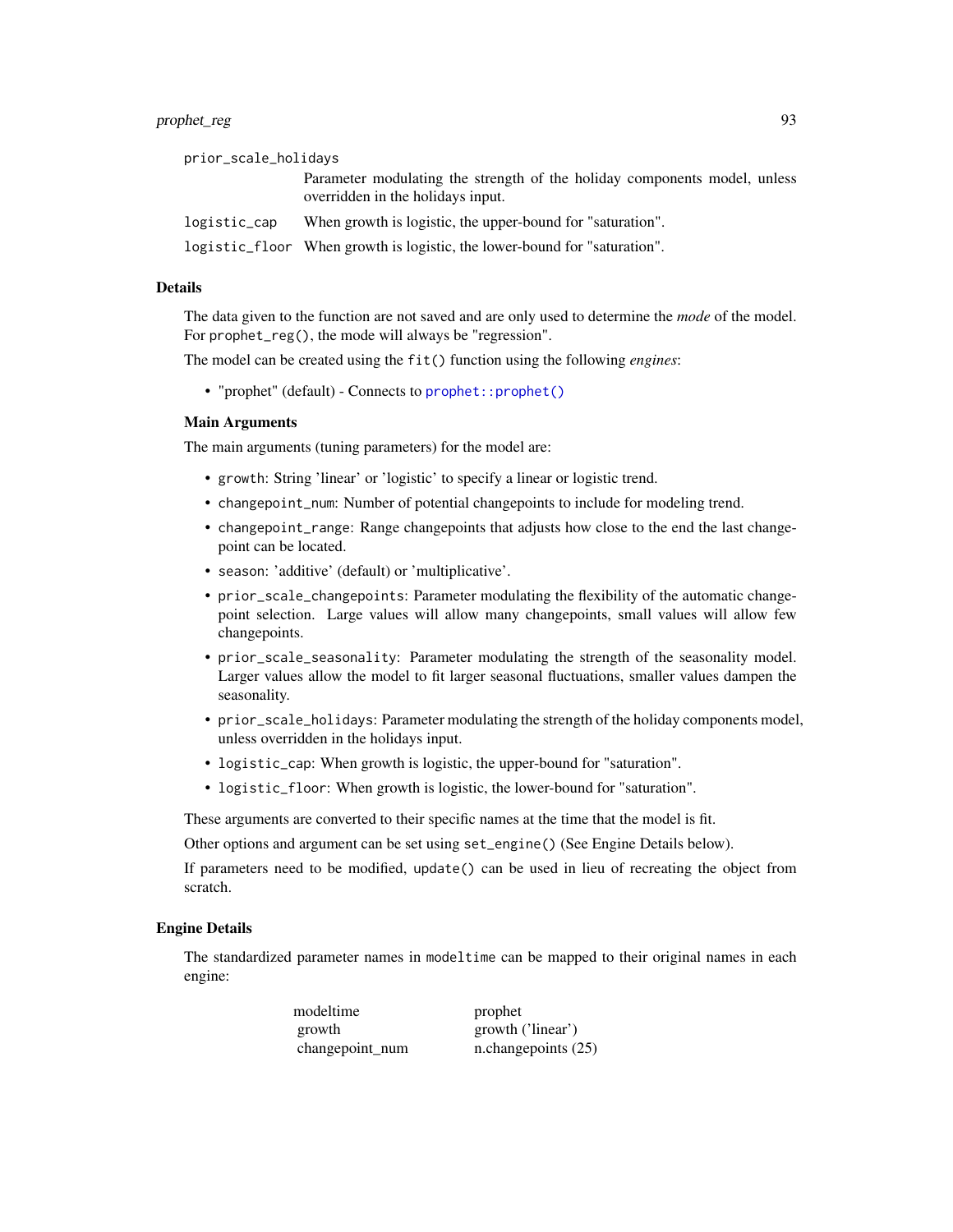| changepoint_range        | changepoints.range (0.8)         |
|--------------------------|----------------------------------|
| seasonality_yearly       | yearly.seasonality ('auto')      |
| seasonality_weekly       | weekly.seasonality ('auto')      |
| seasonality_daily        | daily.seasonality ('auto')       |
| season                   | seasonality.mode ('additive')    |
| prior_scale_changepoints | changepoint.prior.scale $(0.05)$ |
| prior_scale_seasonality  | seasonality.prior.scale (10)     |
| prior_scale_holidays     | holidays.prior.scale (10)        |
| logistic_cap             | df\$cap (NULL)                   |
| logistic_floor           | df\$floor (NULL)                 |

Other options can be set using set\_engine().

### prophet

The engine uses prophet:: prophet().

Function Parameters:

```
## function (df = NULL, growth = "linear", changepoints = NULL, n.changepoints = 25,
## changepoint.range = 0.8, yearly.seasonality = "auto", weekly.seasonality = "auto",
## daily.seasonality = "auto", holidays = NULL, seasonality.mode = "additive",
## seasonality.prior.scale = 10, holidays.prior.scale = 10, changepoint.prior.scale = 0.05,
## mcmc.samples = 0, interval.width = 0.8, uncertainty.samples = 1000,
\# fit = TRUE, ...)
```
Parameter Notes:

- df: This is supplied via the parsnip / modeltime fit() interface (so don't provide this manually). See Fit Details (below).
- holidays: A data.frame of holidays can be supplied via set\_engine()
- uncertainty.samples: The default is set to 0 because the prophet uncertainty intervals are not used as part of the Modeltime Workflow. You can override this setting if you plan to use prophet's uncertainty tools.

#### Regressors:

- Regressors are provided via the fit() or recipes interface, which passes regressors to prophet::add\_regressor()
- Parameters can be controlled in set\_engine() via: regressors.prior.scale, regressors.standardize, and regressors.mode
- The regressor prior scale implementation default is regressors.prior.scale = 1e4, which deviates from the prophet implementation (defaults to holidays.prior.scale)

Logistic Growth and Saturation Levels:

• For growth = "logistic", simply add numeric values for logistic\_cap and / or logistic\_floor. There is *no need* to add additional columns for "cap" and "floor" to your data frame.

Limitations:

• prophet::add\_seasonality() is not currently implemented. It's used to specify non-standard seasonalities using fourier series. An alternative is to use step\_fourier() and supply custom seasonalities as Extra Regressors.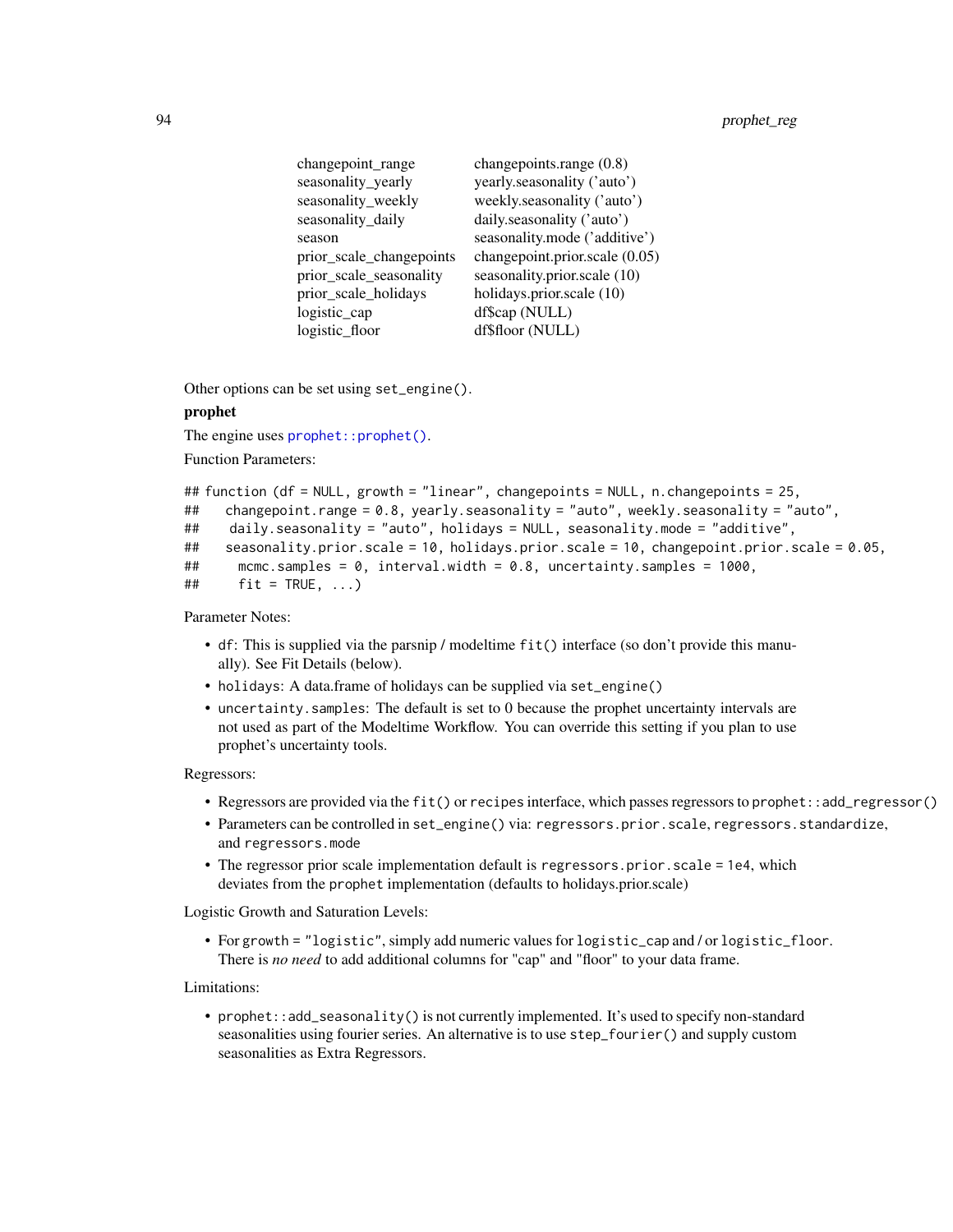### prophet\_reg 95

### Fit Details

#### Date and Date-Time Variable

It's a requirement to have a date or date-time variable as a predictor. The fit() interface accepts date and date-time features and handles them internally.

• fit( $y \sim$  date)

#### Univariate (No Extra Regressors):

For univariate analysis, you must include a date or date-time feature. Simply use:

- Formula Interface (recommended):  $fit(y \sim date)$  will ignore xreg's.
- XY Interface:  $fit\_xy(x = data[, "date"], y = data$y) will ignore xreg's.$

### Multivariate (Extra Regressors)

Extra Regressors parameter is populated using the fit() or fit\_xy() function:

- Only factor, ordered factor, and numeric data will be used as xregs.
- Date and Date-time variables are not used as xregs
- character data should be converted to factor.

*Xreg Example:* Suppose you have 3 features:

- 1. y (target)
- 2. date (time stamp),
- 3. month.lbl (labeled month as a ordered factor).

The month. lbl is an exogenous regressor that can be passed to the  $\arrows$  arima\_reg() using  $fit()$ :

- fit(y ~ date + month.lbl) will pass month.lbl on as an exogenous regressor.
- $fit\_xy$ (data[,c("date", "month.lbl")],  $y = data$ \$y) will pass x, where x is a data frame containing month.lbl and the date feature. Only month.lbl will be used as an exogenous regressor.

Note that date or date-time class values are excluded from xreg.

### See Also

[fit.model\\_spec\(\)](#page-0-0), [set\\_engine\(\)](#page-0-0)

```
library(dplyr)
library(parsnip)
library(rsample)
library(timetk)
library(modeltime)
# Data
m750 <- m4_monthly %>% filter(id == "M750")
m750
```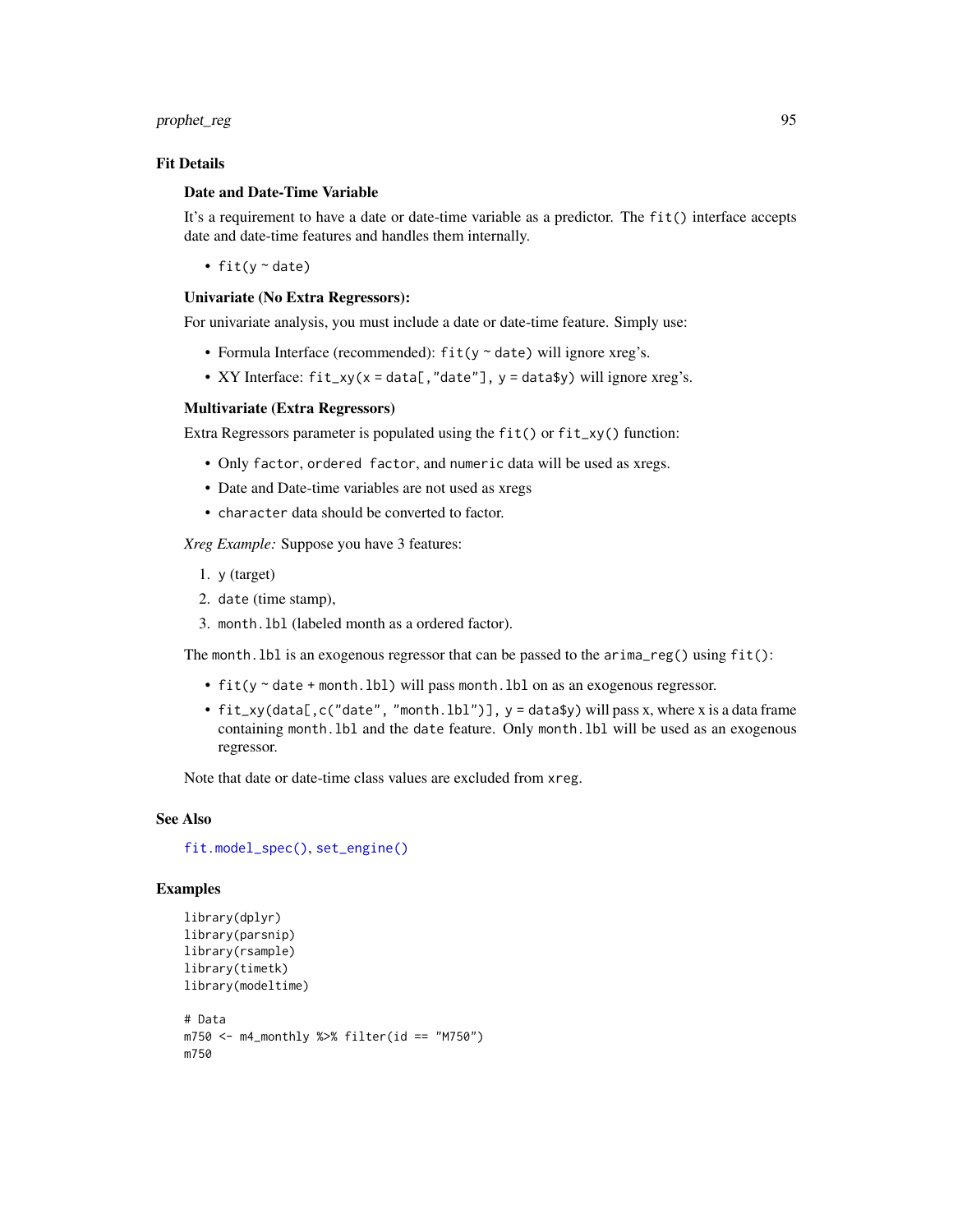```
# Split Data 80/20
splits <- initial_time_split(m750, prop = 0.8)
# ---- PROPHET ----
# Model Spec
model_spec <- prophet_reg() %>%
   set_engine("prophet")
# Fit Spec
model_fit <- model_spec %>%
    fit(log(value) ~ date, data = training(splits))
model_fit
```
pull\_modeltime\_residuals

*Extracts modeltime residuals data from a Modeltime Model*

### Description

If a modeltime model contains data with residuals information, this function will extract the data frame.

#### Usage

```
pull_modeltime_residuals(object)
```
# Arguments

object A fitted parsnip / modeltime model or workflow

#### Value

A tibble containing the model timestamp, actual, fitted, and residuals data

pull\_parsnip\_preprocessor

*Pulls the Formula from a Fitted Parsnip Model Object*

# Description

Pulls the Formula from a Fitted Parsnip Model Object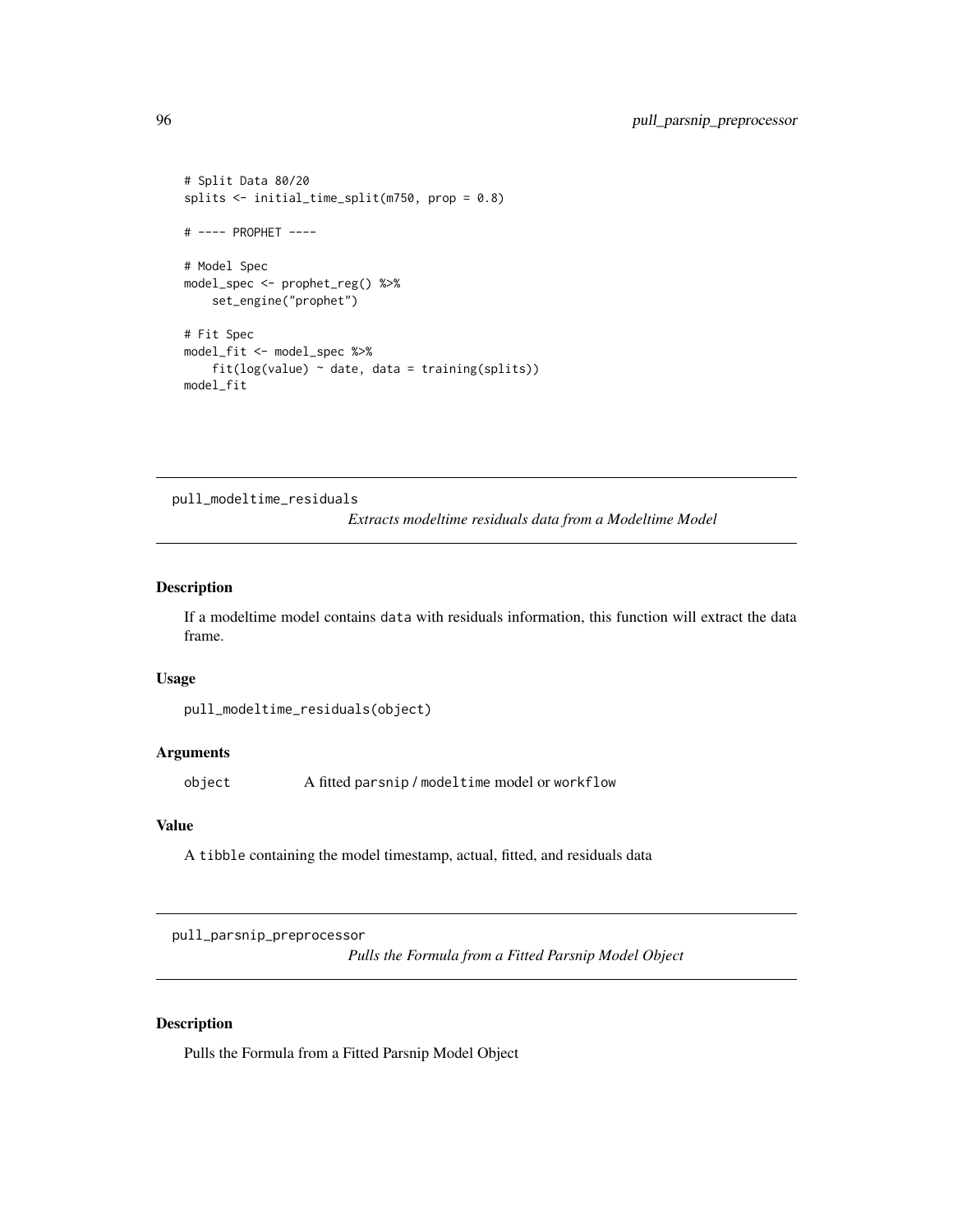### recipe\_helpers 97

### Usage

pull\_parsnip\_preprocessor(object)

### Arguments

object A fitted parsnip model model\_fit object

#### Value

A formula using stats::formula()

recipe\_helpers *Developer Tools for processing XREGS (Regressors)*

### Description

Wrappers for using recipes::bake and recipes::juice to process data returning data in either data frame or matrix format (Common formats needed for machine learning algorithms).

### Usage

```
juice_xreg_recipe(recipe, format = c("tbl", "matrix"))
```

```
bake_xreg_recipe(recipe, new_data, format = c("tbl", "matrix"))
```
### Arguments

| recipe            | A prepared recipe                    |  |
|-------------------|--------------------------------------|--|
| format<br>One of: |                                      |  |
|                   | • tbl: Returns a tibble (data.frame) |  |
|                   | $\bullet$ matrix: Returns a matrix   |  |
| new_data          | Data to be processed by a recipe     |  |

#### Value

Data in either the tbl (data.frame) or matrix formats

```
library(dplyr)
library(timetk)
library(recipes)
library(lubridate)
predictors <- m4_monthly %>%
    filter(id == "M750") %>%
   select(-value) %>%
```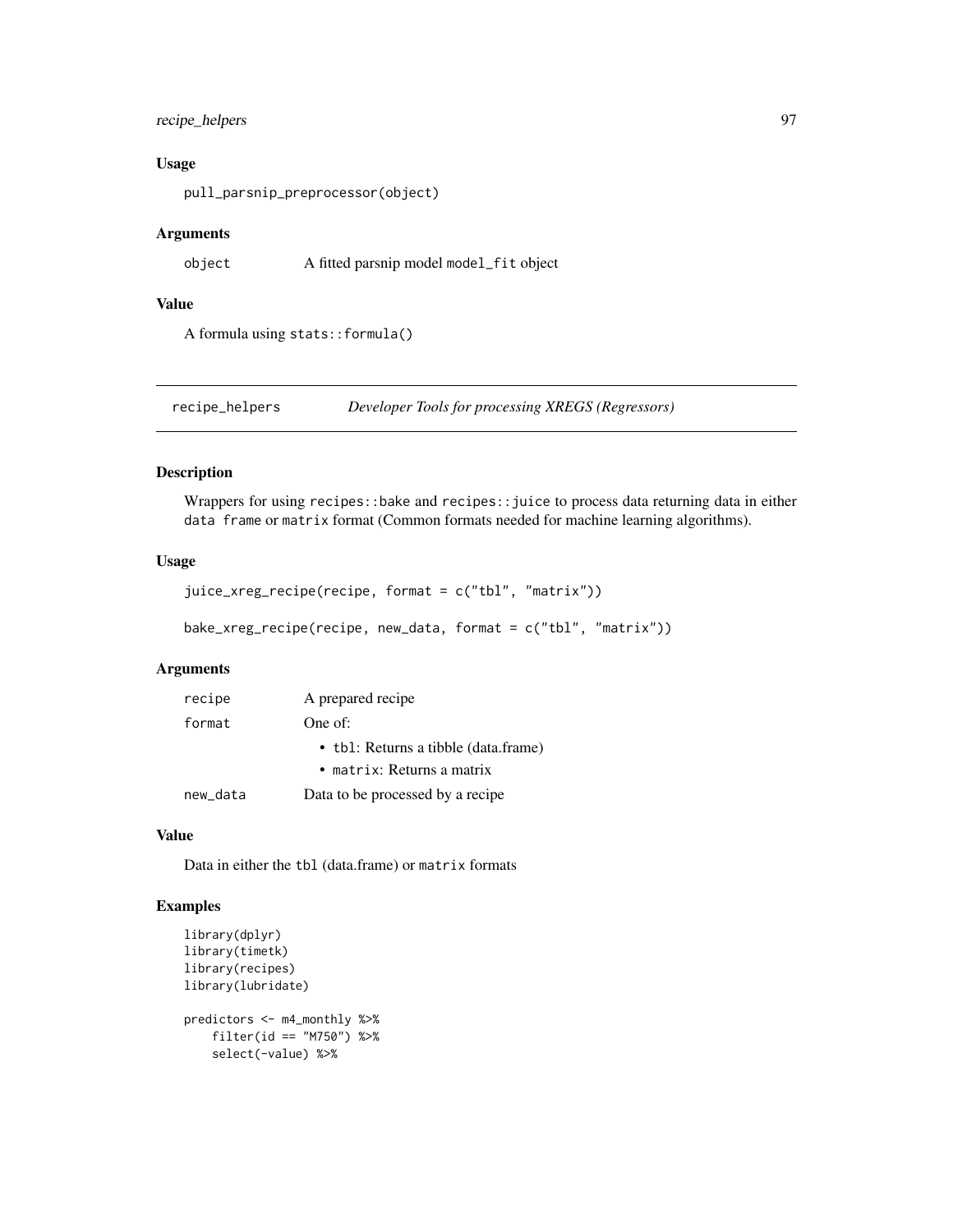```
mutate(month = month(date, label = TRUE))
predictors
# Create default recipe
xreg_recipe_spec <- create_xreg_recipe(predictors, prepare = TRUE)
# Extracts the preprocessed training data from the recipe (used in your fit function)
juice_xreg_recipe(xreg_recipe_spec)
# Applies the prepared recipe to new data (used in your predict function)
bake_xreg_recipe(xreg_recipe_spec, new_data = predictors)
```
<span id="page-97-0"></span>

| recursive | Create a Recursive Time Series Model from a Parsnip or Workflow |  |  |  |  |
|-----------|-----------------------------------------------------------------|--|--|--|--|
|           | <b>Regression Model</b>                                         |  |  |  |  |

### Description

Create a Recursive Time Series Model from a Parsnip or Workflow Regression Model

#### Usage

```
recursive(object, transform, train_tail, id = NULL, ...)
```
### Arguments

| object     | An object of model_fit or a fitted workflow class                                                                                 |
|------------|-----------------------------------------------------------------------------------------------------------------------------------|
| transform  | A transformation performed on new_data after each step of recursive algorithm.                                                    |
|            | • Transformation Function: Must have one argument data (see examples)                                                             |
| train_tail | A tibble with tail of training data set. In most cases it'll be required to create<br>some variables based on dependent variable. |
| id         | (Optional) An identifier that can be provided to perform a panel forecast. A<br>single quoted column name (e.g. $id = "id").$     |
| $\cdot$    | Not currently used.                                                                                                               |

### **Details**

### What is a Recursive Model?

A *recursive model* uses predictions to generate new values for independent features. These features are typically lags used in autoregressive models. It's important to understand that a recursive model is only needed when the Lag Size < Forecast Horizon.

#### Why is Recursive needed for Autoregressive Models with Lag Size < Forecast Horizon?

When the lag length is less than the forecast horizon, a problem exists were missing values (NA) are generated in the future data. A solution that recursive() implements is to iteratively fill these missing values in with values generated from predictions.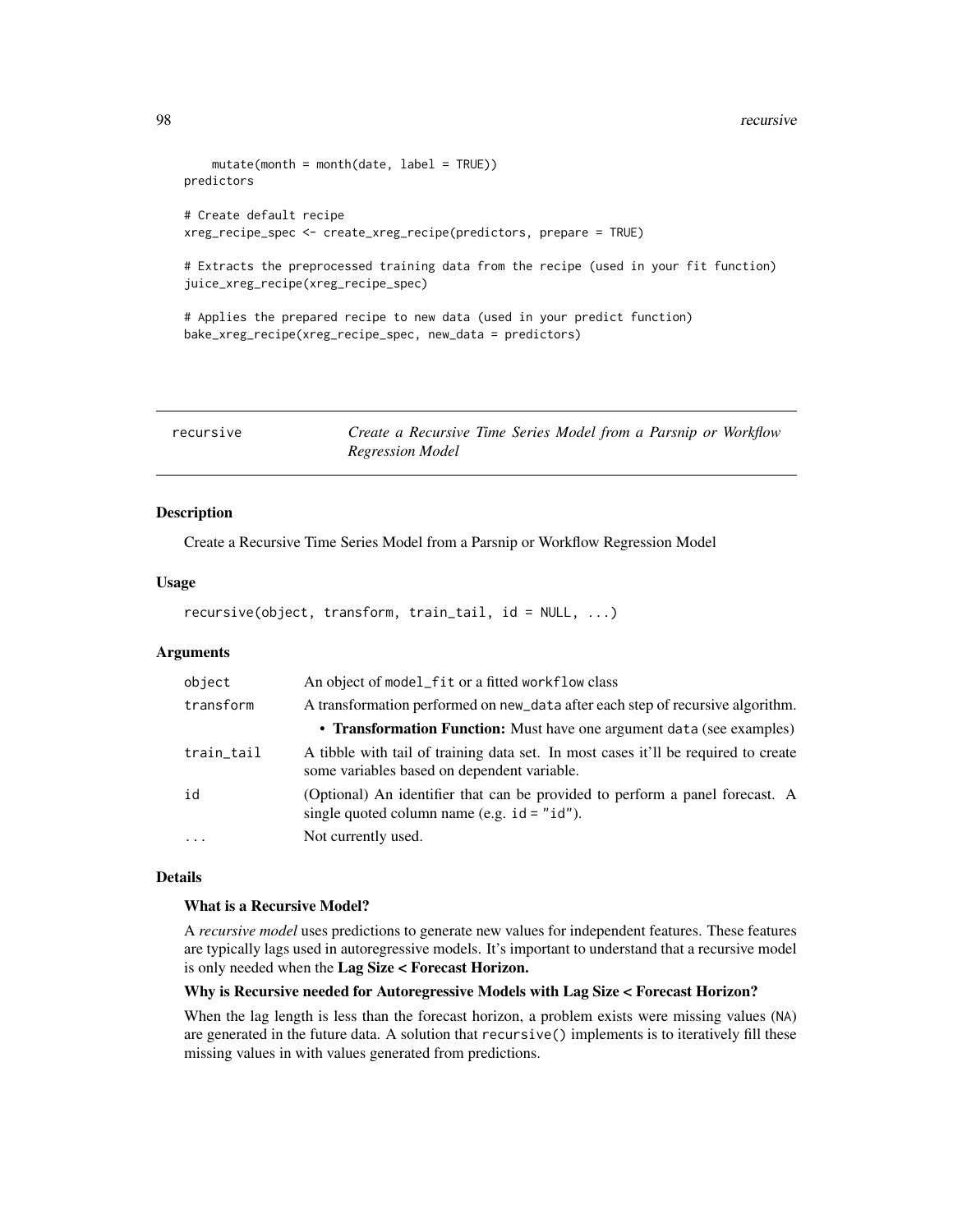#### recursive 99

### Recursive Process

When producing forecast, the following steps are performed:

- 1. Computing forecast for first row of new data. The first row cannot contain NA in any required column.
- 2. Filling i-th place of the dependent variable column with already computed forecast.
- 3. Computing missing features for next step, based on already calculated prediction. These features are computed with on a tibble object made from binded train\_tail (i.e. tail of training data set) and new\_data (which is an argument of predict function).
- 4. Jumping into point 2., and repeating rest of steps till the for-loop is ended.

## Recursion for Panel Data

Panel data is time series data with multiple groups identified by an ID column. The recursive() function can be used for Panel Data with the following modifications:

- 1. Supply an id column as a quoted column name
- 2. Replace [tail\(\)](#page-0-0) with [panel\\_tail\(\)](#page-73-0) to use tails for each time series group.

#### Value

An object with added recursive class

#### See Also

• [panel\\_tail\(\)](#page-73-0) - Used to generate tails for multiple time series groups.

```
# Libraries & Setup ----
library(modeltime)
library(tidymodels)
library(tidyverse)
library(lubridate)
library(timetk)
library(slider)
# ---- SINGLE TIME SERIES (NON-PANEL) -----
m750
FORECAST_HORIZON <- 24
m750_extended <- m750 %>%
    group_by(id) %>%
    future_frame(
        .length_out = FORECAST_HORIZON,
        .bind_data = TRUE
    ) %>%
```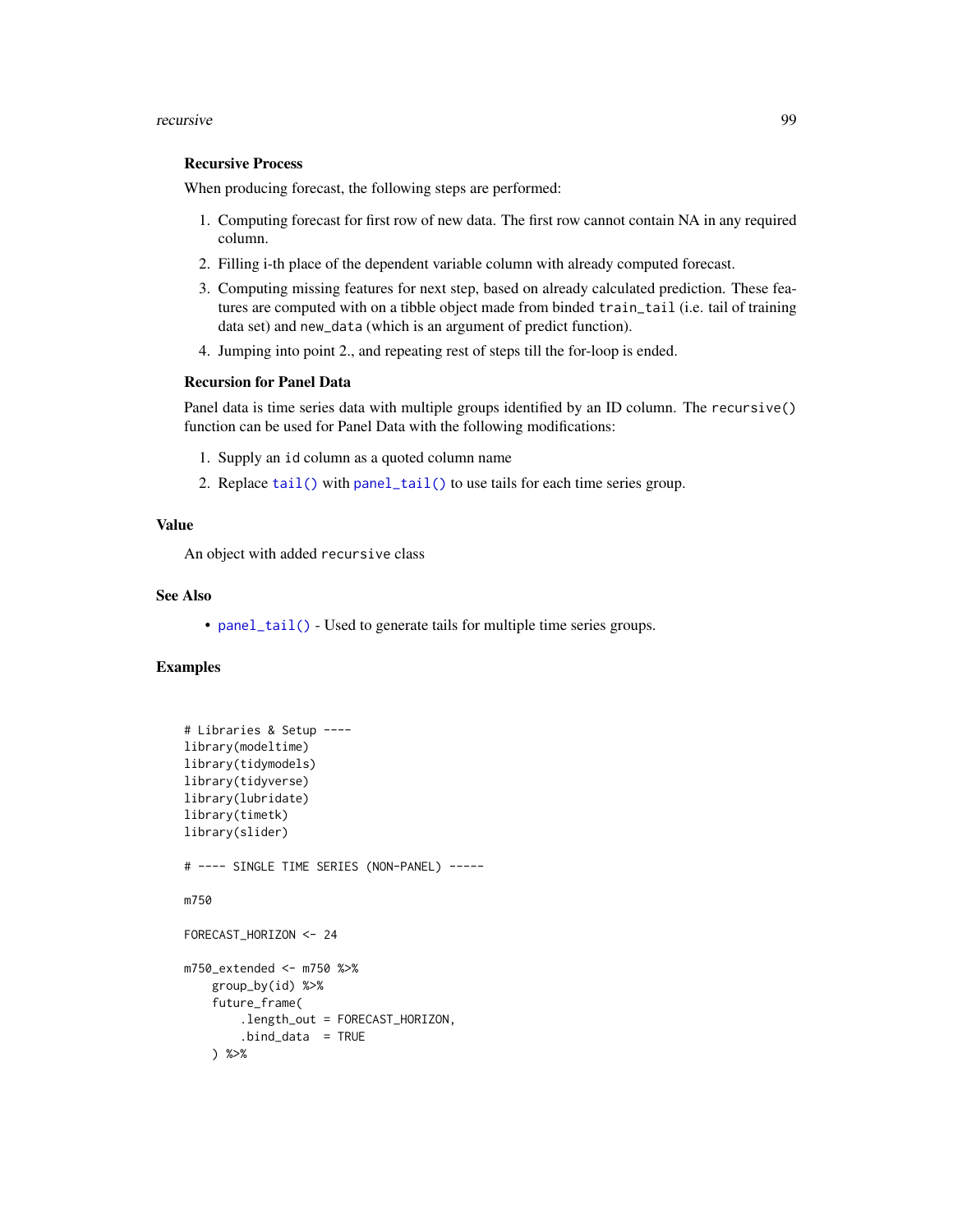#### 100 recursive recursive recursive recursive recursive recursive recursive recursive recursive recursive recursive recursive recursive recursive recursive recursive recursive recursive recursive recursive recursive recursiv

```
# TRANSFORM FUNCTION ----
```

```
# - Function runs recursively that updates the forecasted dataset
lag_roll_transformer <- function(data){
    data %>%
        # Lags
        tk_augment_lags(value, .lags = 1:12) %>%
        # Rolling Features
        mutate(rolling_mean_12 = lag(slide_dbl(
            value, .f = mean, .before = 12, .complete = FALSE
        ), 1))
}
# Data Preparation
m750_rolling <- m750_extended %>%
    lag_roll_transformer() %>%
    select(-id)
train_data <- m750_rolling %>%
    drop_na()
future_data <- m750_rolling %>%
    filter(is.na(value))
# Modeling
# Straight-Line Forecast
model_fit_lm <- linear_reg() %>%
   set_engine("lm") %>%
    # Use only date feature as regressor
    fit(value ~ date, data = train_data)
# Autoregressive Forecast
model_fit_lm_recursive <- linear_reg() %>%
    set_engine("lm") %>%
    # Use date plus all lagged features
    fit(value ~ ., data = train_data) %>%
    # Add recursive() w/ transformer and train_tail
    recursive(
        transform = lag_roll_transformer,
        train_tail = tail(train_data, FORECAST_HORIZON)
    \mathcal{L}model_fit_lm_recursive
# Forecasting
modeltime_table(
    model_fit_lm,
    model_fit_lm_recursive
) %>%
    update_model_description(2, "LM - Lag Roll") %>%
```
modeltime\_forecast(

ungroup()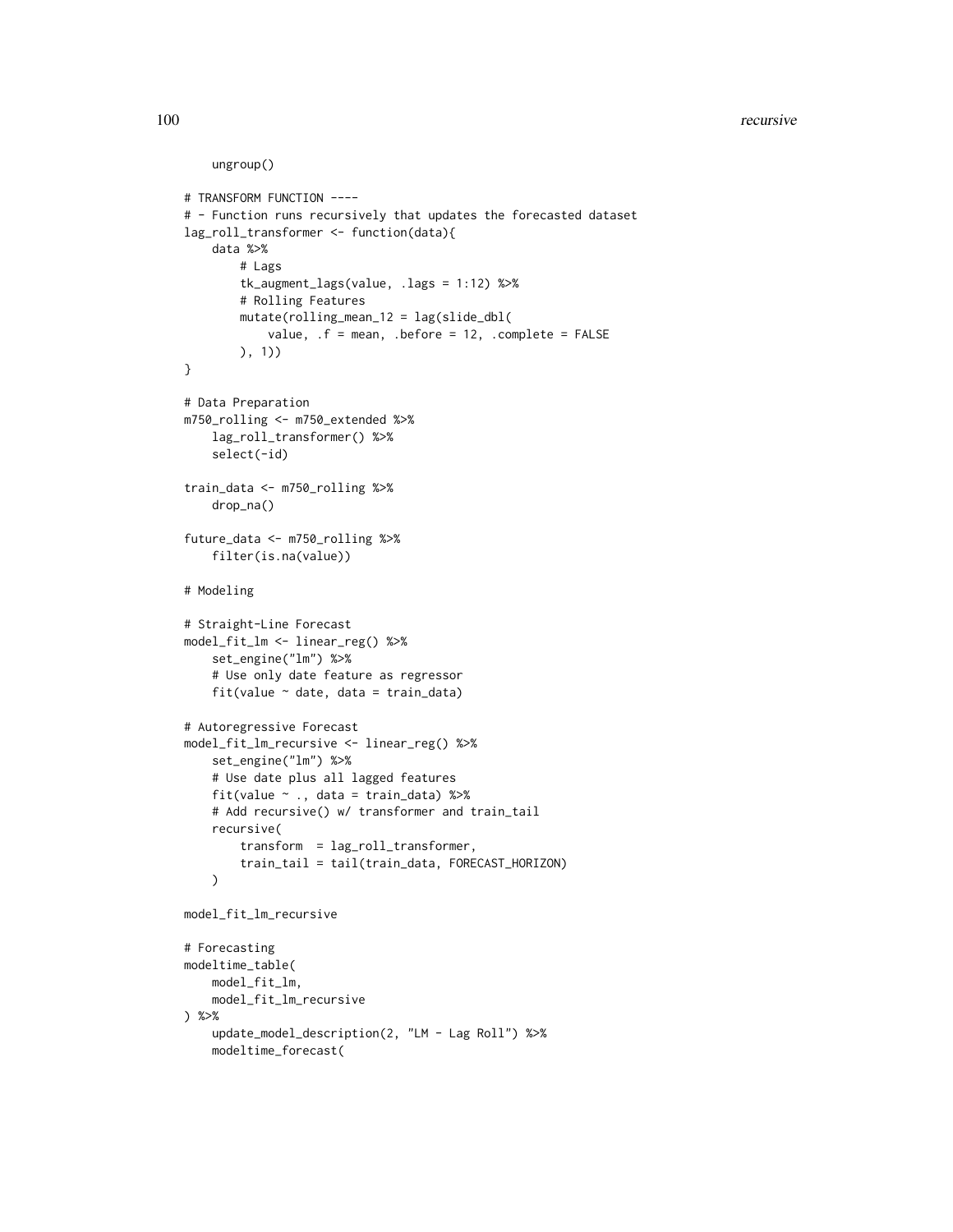#### recursive the contract of the contract of the contract of the contract of the contract of the contract of the contract of the contract of the contract of the contract of the contract of the contract of the contract of the

```
new_data = future_data,
        actual_data = m750
    ) %>%
   plot_modeltime_forecast(
        .interactive = FALSE,
        .conf_interval_show = FALSE
    )
# MULTIPLE TIME SERIES (PANEL DATA) -----
m4_monthly
FORECAST_HORIZON <- 24
m4_extended <- m4_monthly %>%
    group_by(id) %>%
    future_frame(
        .length_out = FORECAST_HORIZON,
        .bind_data = TRUE
    ) %>%
    ungroup()
# TRANSFORM FUNCTION ----
# - NOTE - We create lags by group
lag_transformer_grouped <- function(data){
    data %>%
        group_by(id) %>%
        tk_augment_lags(value, .lags = 1:FORECAST_HORIZON) %>%
        ungroup()
}
m4_lags <- m4_extended %>%
    lag_transformer_grouped()
train_data <- m4_lags %>%
    drop_na()
future_data <- m4_lags %>%
    filter(is.na(value))
# Modeling Autoregressive Panel Data
model_fit_lm_recursive <- linear_reg() %>%
    set_engine("lm") %>%
    fit(value ~ ., data = train_data) %>%
    recursive(
       id = "id", # We add an id = "id" to specify the groups
        transform = lag_transformer_grouped,
        # We use panel_tail() to grab tail by groups
        train_tail = panel_tail(train_data, id, FORECAST_HORIZON)
   \lambdamodeltime_table(
    model_fit_lm_recursive
```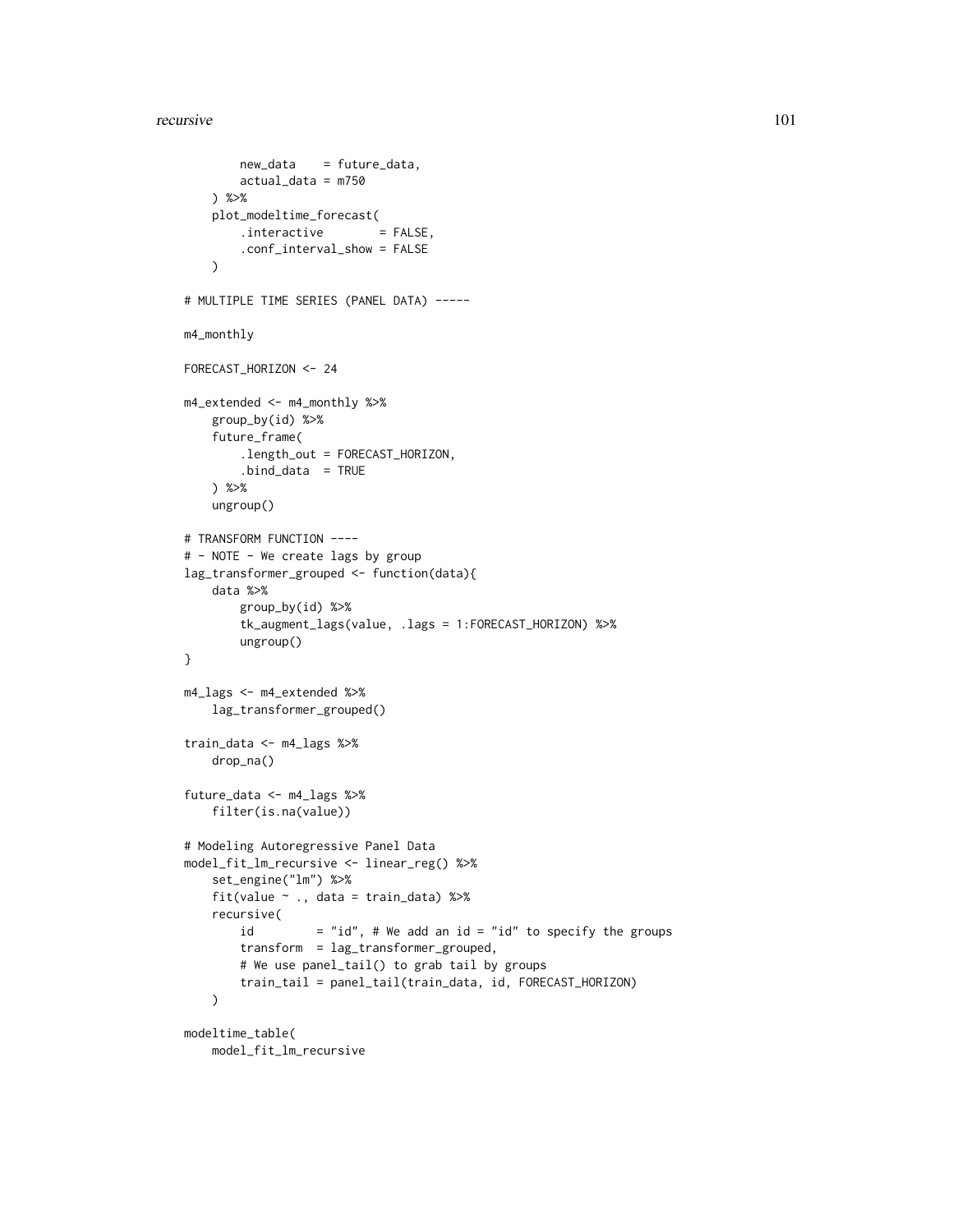```
) %>%
    modeltime_forecast(
        new_data = future_data,
        actual_data = m4_monthly,
        keep_data = TRUE
   ) %>%
   group_by(id) %>%
   plot_modeltime_forecast(
        .interactive = FALSE,
        .conf_interval_show = FALSE
   \lambda
```
seasonal\_reg *General Interface for Multiple Seasonality Regression Models (TBATS, STLM)*

### Description

seasonal\_reg() is a way to generate a *specification* of an Seasonal Decomposition model before fitting and allows the model to be created using different packages. Currently the only package is forecast.

### Usage

```
seasonal_reg(
 mode = "regression",
  seasonal_period_1 = NULL,
  seasonal_period_2 = NULL,
  seasonal_period_3 = NULL
\lambda
```
### Arguments

mode A single character string for the type of model. The only possible value for this model is "regression".

seasonal\_period\_1

(required) The primary seasonal frequency. Uses "auto" by default. A character phrase of "auto" or time-based phrase of "2 weeks" can be used if a date or datetime variable is provided. See Fit Details below.

seasonal\_period\_2

(optional) A second seasonal frequency. Is NULL by default. A character phrase of "auto" or time-based phrase of "2 weeks" can be used if a date or date-time variable is provided. See Fit Details below.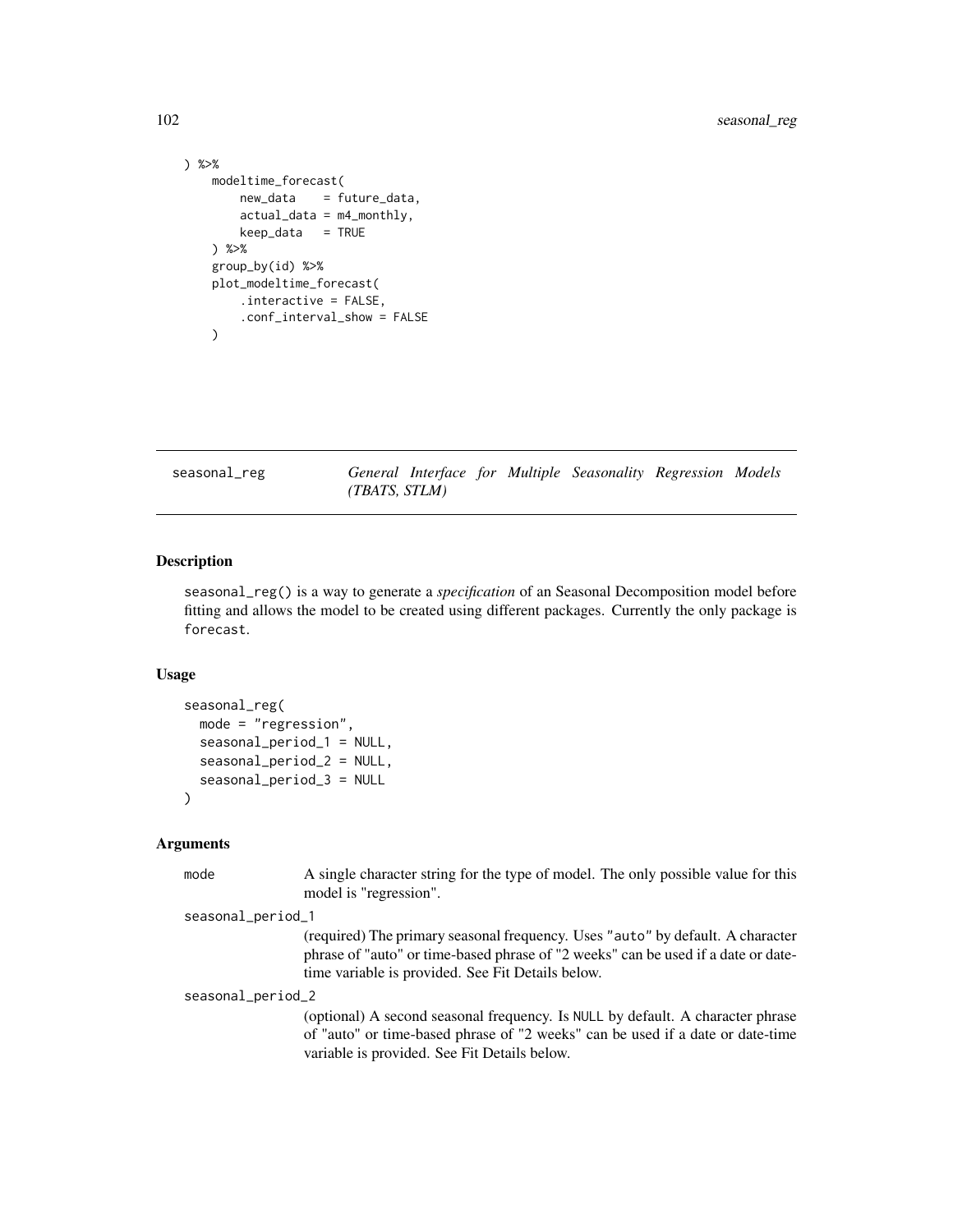seasonal\_period\_3

(optional) A third seasonal frequency. Is NULL by default. A character phrase of "auto" or time-based phrase of "2 weeks" can be used if a date or date-time variable is provided. See Fit Details below.

### Details

The data given to the function are not saved and are only used to determine the *mode* of the model. For seasonal\_reg(), the mode will always be "regression".

The model can be created using the fit() function using the following *engines*:

- "tbats" Connects to forecast::tbats()
- "stlm\_ets" Connects to forecast::stlm(), method = "ets"
- "stlm\_arima" Connects to forecast::stlm(), method = "arima"

#### Engine Details

The standardized parameter names in modeltime can be mapped to their original names in each engine:

| modeltime                                                                                             | forecast::stlm | forecast::thats |
|-------------------------------------------------------------------------------------------------------|----------------|-----------------|
| seasonal_period_1, seasonal_period_2, seasonal_period_3 msts(seasonal.periods) msts(seasonal.periods) |                |                 |

Other options can be set using set\_engine().

The engines use forecast::stlm().

Function Parameters:

```
## function (y, s.window = 7 + 4 \times \text{seq}(6), robust = FALSE, method = c("ets",
## "arima"), modelfunction = NULL, model = NULL, etsmodel = "ZZN", lambda = NULL,
## biasadj = FALSE, xreg = NULL, allow.multiplicative.trend = FALSE, x = y,
## ...)
```
#### tbats

- Method: Uses method = "tbats", which by default is auto-TBATS.
- Xregs: Univariate. Cannot accept Exogenous Regressors (xregs). Xregs are ignored.

#### stlm\_ets

- Method: Uses method = "stlm\_ets", which by default is auto-ETS.
- Xregs: Univariate. Cannot accept Exogenous Regressors (xregs). Xregs are ignored.

#### stlm\_arima

- Method: Uses method = "stlm\_arima", which by default is auto-ARIMA.
- Xregs: Multivariate. Can accept Exogenous Regressors (xregs).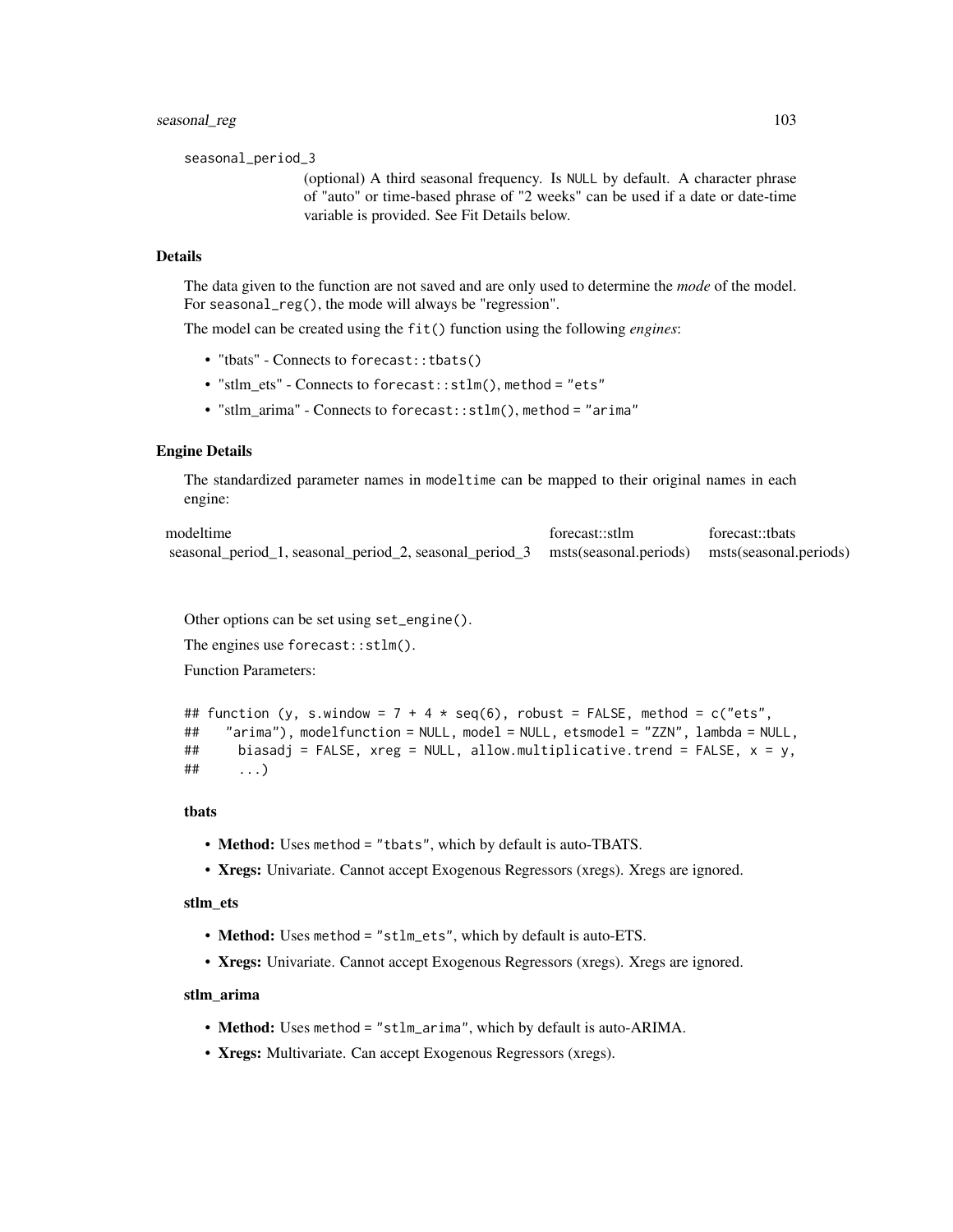### Fit Details

#### Date and Date-Time Variable

It's a requirement to have a date or date-time variable as a predictor. The fit() interface accepts date and date-time features and handles them internally.

• fit( $y \sim$  date)

### *Seasonal Period Specification*

The period can be non-seasonal (seasonal\_period = 1 or "none") or yearly seasonal (e.g. For monthly time stamps, seasonal\_period = 12, seasonal\_period = "12 months", or seasonal\_period = "yearly"). There are 3 ways to specify:

- 1. seasonal\_period = "auto": A seasonal period is selected based on the periodicity of the data (e.g. 12 if monthly)
- 2. seasonal\_period = 12: A numeric frequency. For example, 12 is common for monthly data
- 3. seasonal\_period = "1 year": A time-based phrase. For example, "1 year" would convert to 12 for monthly data.

### Univariate (No xregs, Exogenous Regressors):

For univariate analysis, you must include a date or date-time feature. Simply use:

- Formula Interface (recommended):  $fit(y \sim date)$  will ignore xreg's.
- XY Interface:  $fit\_xy(x = data[, "date"]$ ,  $y = data*y)$  will ignore xreg's.

#### Multivariate (xregs, Exogenous Regressors)

- The tbats engine *cannot* accept Xregs.
- The stlm\_ets engine *cannot* accept Xregs.
- The stlm\_arima engine *can* accept Xregs

The xreg parameter is populated using the  $fit()$  or  $fit_{xy()}$  function:

- Only factor, ordered factor, and numeric data will be used as xregs.
- Date and Date-time variables are not used as xregs
- character data should be converted to factor.

*Xreg Example:* Suppose you have 3 features:

- 1. y (target)
- 2. date (time stamp),
- 3. month.lbl (labeled month as a ordered factor).

The month. 1b1 is an exogenous regressor that can be passed to the seasonal  $\text{reg}()$  using  $\text{fit}()$ :

- fit(y ~ date + month.lbl) will pass month.lbl on as an exogenous regressor.
- fit\_xy(data[,c("date", "month.lbl")], y = data\$y) will pass x, where x is a data frame containing month.lbl and the date feature. Only month.lbl will be used as an exogenous regressor.

Note that date or date-time class values are excluded from xreg.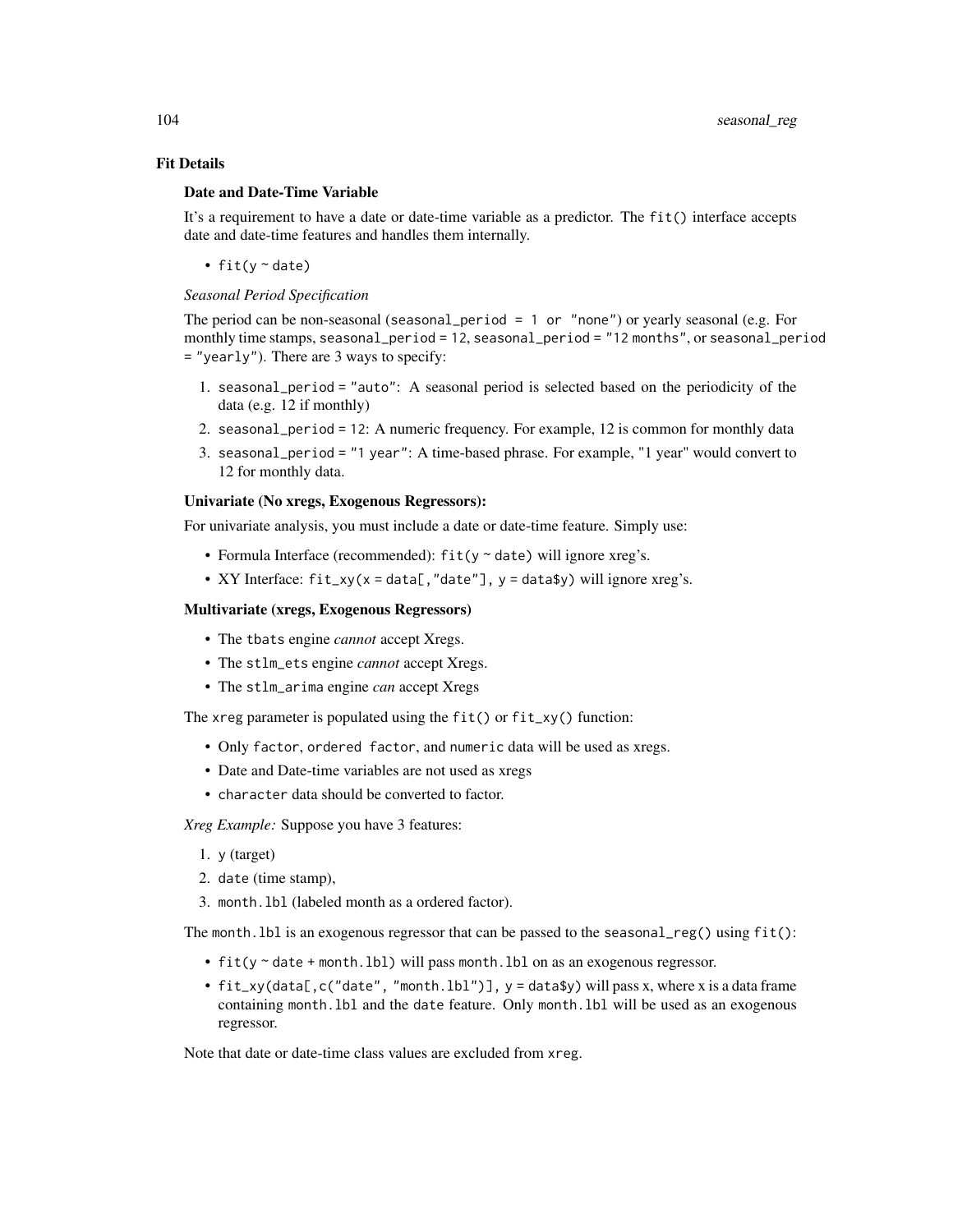### See Also

[fit.model\\_spec\(\)](#page-0-0), [set\\_engine\(\)](#page-0-0)

### Examples

```
library(dplyr)
library(parsnip)
library(rsample)
library(timetk)
library(modeltime)
# Data
taylor_30_min
# Split Data 80/20
splits <- initial_time_split(taylor_30_min, prop = 0.8)
# ---- STLM ETS ----
# Model Spec
model_spec <- seasonal_reg() %>%
    set_engine("stlm_ets")
# Fit Spec
model_fit <- model_spec %>%
    fit(log(value) ~<sub>o</sub> date, data = training(splits))model_fit
# ---- STLM ARIMA ----
# Model Spec
model_spec <- seasonal_reg() %>%
    set_engine("stlm_arima")
# Fit Spec
model_fit <- model_spec %>%
    fit(log(value) ~<sub>o</sub> date, data = training(splits))model_fit
```
summarize\_accuracy\_metrics *Summarize Accuracy Metrics*

### Description

This is an internal function used by modeltime\_accuracy().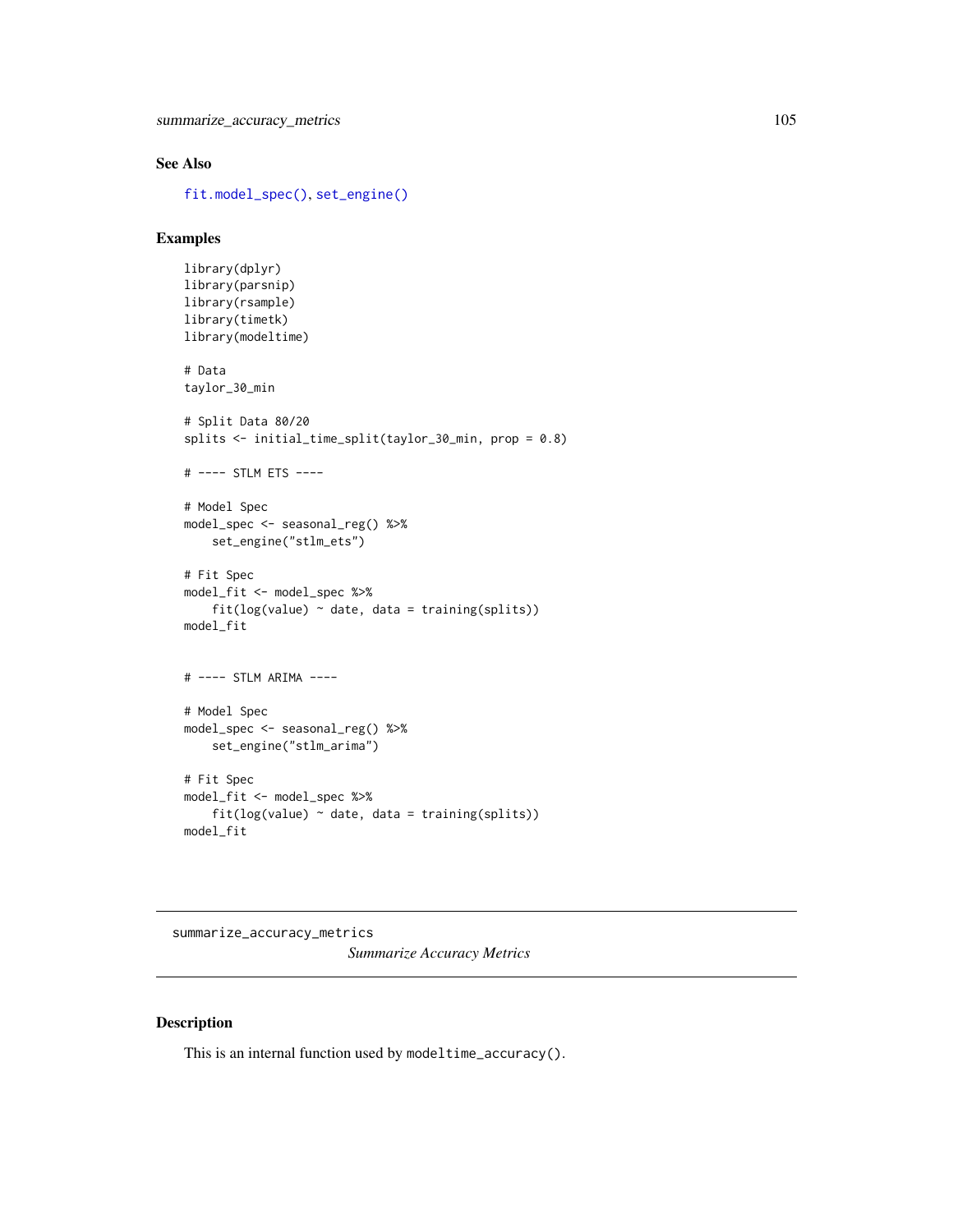### Usage

```
summarize_accuracy_metrics(data, truth, estimate, metric_set)
```
# Arguments

| data       | A data, frame containing the truth and estimate columns.                                                   |
|------------|------------------------------------------------------------------------------------------------------------|
| truth      | The column identifier for the true results (that is numeric).                                              |
| estimate   | The column identifier for the predicted results (that is also numeric).                                    |
| metric_set | A yardstick::metric_set() that is used to summarize one or more forecast<br>accuracy (regression) metrics. |

### Examples

```
library(tibble)
library(dplyr)
predictions_tbl <- tibble(
    group = c("model 1", "model 1", "model 1",
              "model 2", "model 2", "model 2"),
    truth = c(1, 2, 3,1, 2, 3),
    estimate = c(1.2, 2.0, 2.5,
                 0.9, 1.9, 3.3)
)
predictions_tbl %>%
   group_by(group) %>%
   summarize_accuracy_metrics(
       truth, estimate,
        metric_set = default_forecast_accuracy_metric_set()
   )
```
table\_modeltime\_accuracy *Interactive Accuracy Tables*

### Description

Converts results from [modeltime\\_accuracy\(\)](#page-44-0) into either interactive (reactable) or static (gt) tables.

### Usage

```
table_modeltime_accuracy(
  .data,
  .round_digits = 2,
```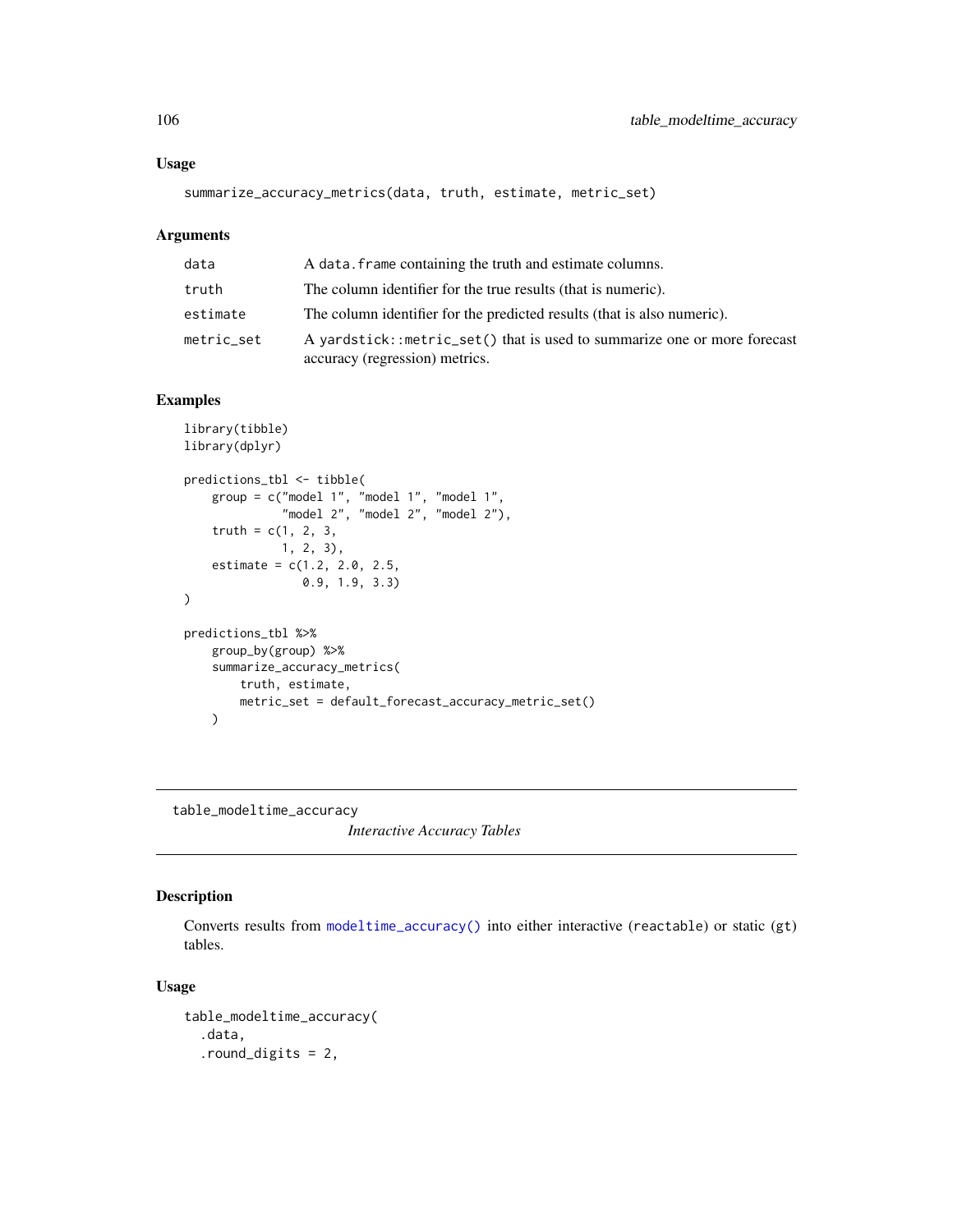```
.sortable = TRUE,
  .show_sortable = TRUE,
  .searchable = TRUE,
  .filterable = FALSE,
  .expand_groups = TRUE,
  .title = "Accuracy Table",
  .interactive = TRUE,
  ...
\lambda
```
#### Arguments

| .data         | A tibble that is the output of modeltime_accuracy()                                                                |
|---------------|--------------------------------------------------------------------------------------------------------------------|
| .round_digits | Rounds accuracy metrics to a specified number of digits. If NULL, rounding is<br>not performed.                    |
| .sortable     | Allows sorting by columns. Only applied to reactable tables. Passed to<br>reactable(sortable).                     |
|               | . show_sortable Shows sorting. Only applied to reactable tables. Passed to reactable (showSortable).               |
| .searchable   | Adds search input. Only applied to reactable tables. Passed to reactable (searchable).                             |
| .filterable   | Adds filters to table columns. Only applied to reactable tables. Passed to<br>reactable(filterable).               |
|               | expand_groups Expands groups dropdowns. Only applied to reactable tables. Passed to<br>reactable(defaultExpanded). |
| title.        | A title for static (gt) tables.                                                                                    |
| .interactive  | Return interactive or static tables. If TRUE, returns reactable table. If FALSE,<br>returns static gt table.       |
| $\cdots$      | Additional arguments passed to reactable::reactable() or $gt:gt:(de-$<br>pending on . interactive selection).      |

# Details

### Groups

The function respects dplyr::group\_by() groups and thus scales with multiple groups.

### Reactable Output

A reactable() table is an interactive format that enables live searching and sorting. When .interactive = TRUE, a call is made to [reactable::reactable\(\)](#page-0-0).

table\_modeltime\_accuracy() includes several common options like toggles for sorting and searching. Additional arguments can be passed to reactable:: reactable() via ....

# GT Output

A gt table is an HTML-based table that is "static" (e.g. non-searchable, non-sortable). It's commonly used in PDF and Word documents that does not support interactive content.

When . interactive = FALSE, a call is made to  $gt$  ::gt(). Arguments can be passed via ....

Table customization is implemented using a piping workflow (%>%). For more information, refer to the [GT Documentation.](https://gt.rstudio.com/index.html)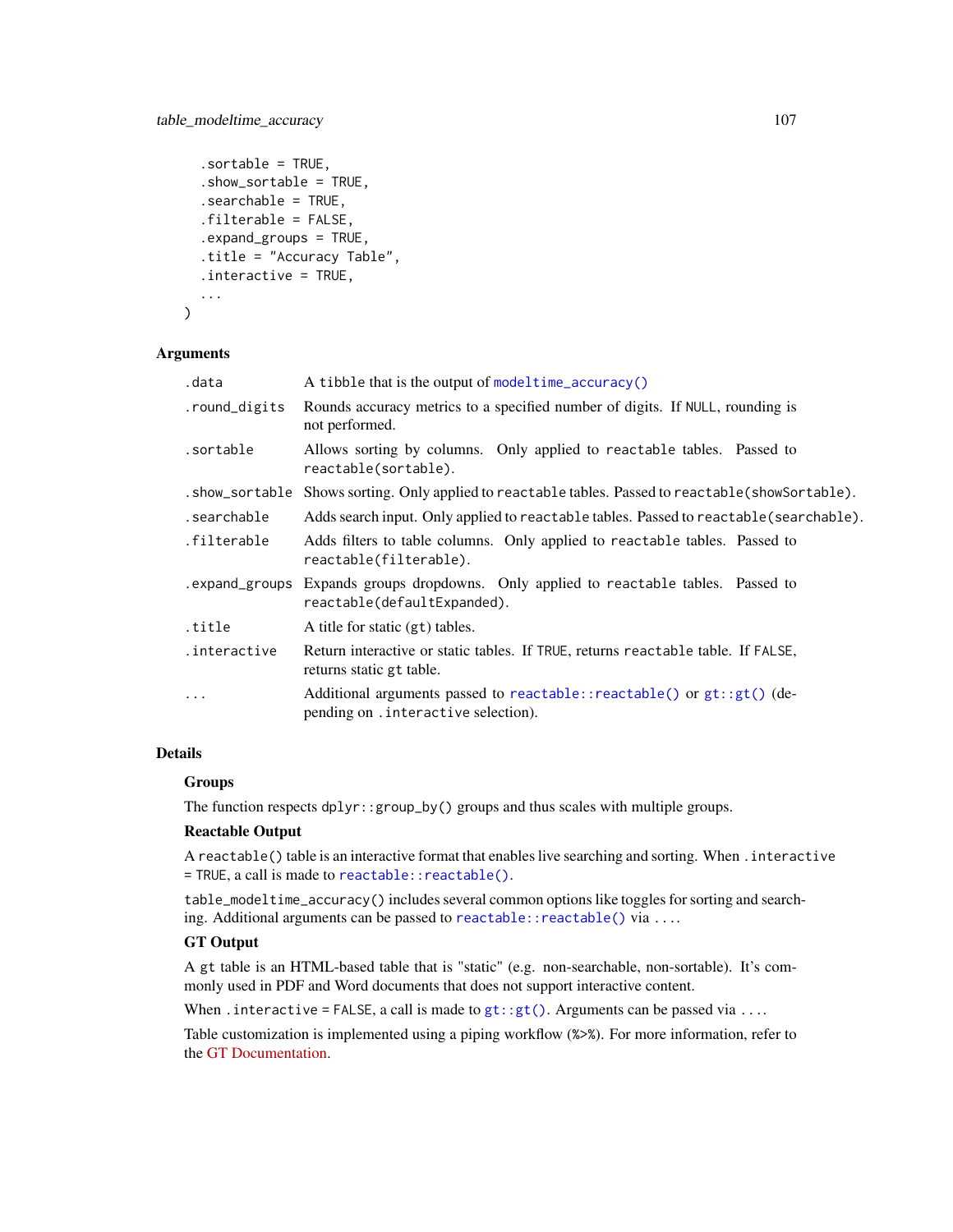### Value

A static gt table or an interactive reactable table containing the accuracy information.

#### Examples

```
library(tidyverse)
library(lubridate)
library(timetk)
library(parsnip)
library(rsample)
library(modeltime)
# Data
m750 \leq m4 monthly %>% filter(id == "M750")
# Split Data 80/20
splits <- initial_time_split(m750, prop = 0.9)
# --- MODELS ---
# Model 1: prophet ----
model_fit_prophet <- prophet_reg() %>%
    set_engine(engine = "prophet") %>%
    fit(value ~ date, data = training(splits))# ---- MODELTIME TABLE ----
models_tbl <- modeltime_table(
    model_fit_prophet
)
# ---- ACCURACY ----
models_tbl %>%
   modeltime_calibrate(new_data = testing(splits)) %>%
   modeltime_accuracy() %>%
    table_modeltime_accuracy()
```
temporal\_hierarchy *General Interface for Temporal Hierarchical Forecasting (THIEF) Models*

### Description

temporal\_hierarchy() is a way to generate a *specification* of an Temporal Hierarchical Forecasting model before fitting and allows the model to be created using different packages. Currently the only package is thief. Note this function requires the thief package to be installed.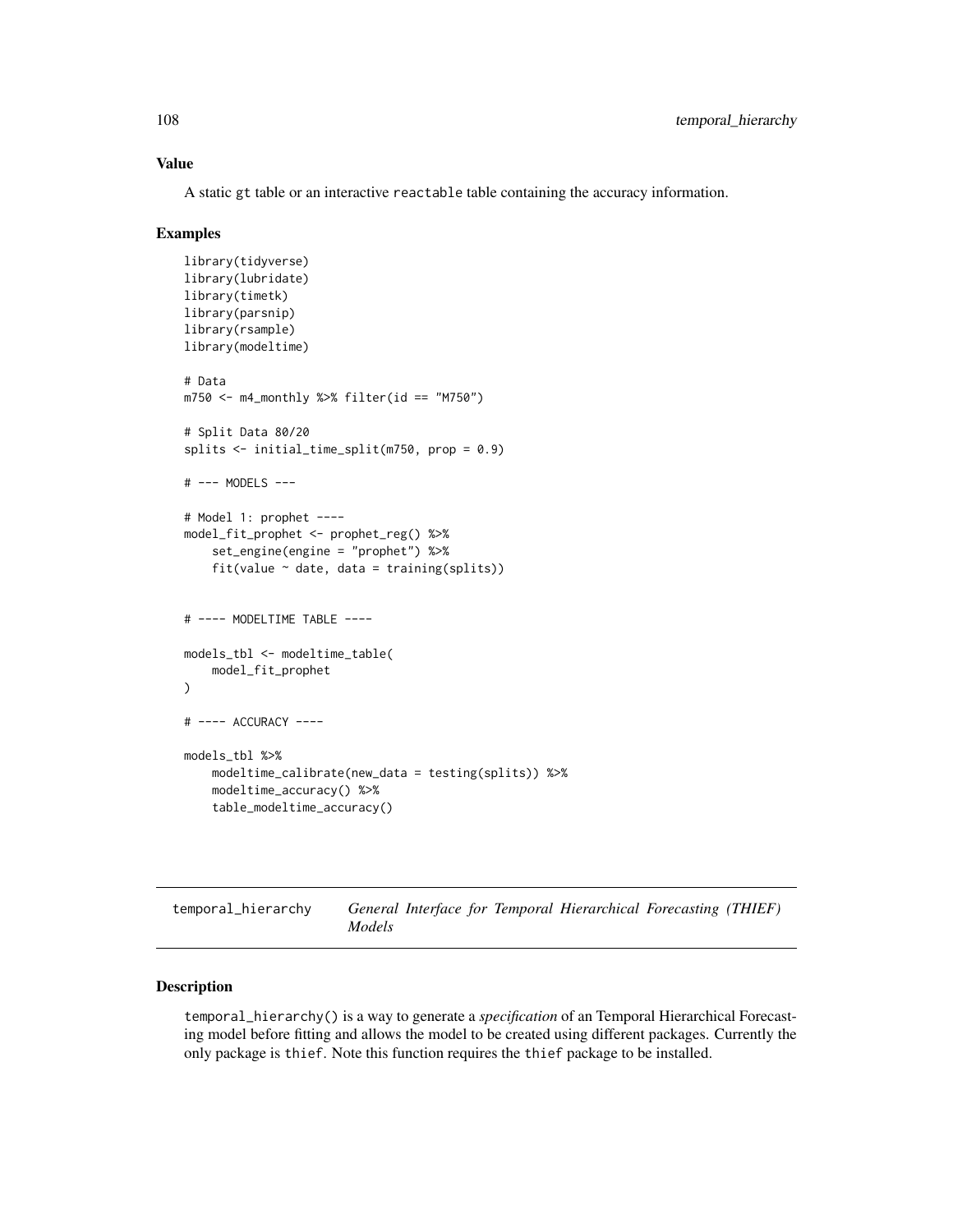# temporal\_hierarchy 109

#### Usage

```
temporal_hierarchy(
 mode = "regression",
  seasonal_period = NULL,
  combination_method = NULL,
  use_model = NULL
\lambda
```
## Arguments

mode A single character string for the type of model. The only possible value for this model is "regression".

seasonal\_period

A seasonal frequency. Uses "auto" by default. A character phrase of "auto" or time-based phrase of "2 weeks" can be used if a date or date-time variable is provided. See Fit Details below.

combination\_method

Combination method of temporal hierarchies, taking one of the following values:

- "struc" Structural scaling: weights from temporal hierarchy
- "mse" Variance scaling: weights from in-sample MSE
- "ols" Unscaled OLS combination weights
- "bu" Bottom-up combination i.e., all aggregate forecasts are ignored.
- "shr" GLS using a shrinkage (to block diagonal) estimate of residuals
- "sam" GLS using sample covariance matrix of residuals

use\_model Model used for forecasting each aggregation level:

- "ets" exponential smoothing
- "arima" arima
- "theta" theta
- "naive" random walk forecasts
- "snaive" seasonal naive forecasts, based on the last year of observed data

#### Details

Models can be created using the following *engines*:

• "thief" (default) - Connects to thief::thief()

## Engine Details

The standardized parameter names in modeltime can be mapped to their original names in each engine:

| modeltime               | thief::thief() |
|-------------------------|----------------|
| combination method comb |                |
| use model               | usemodel       |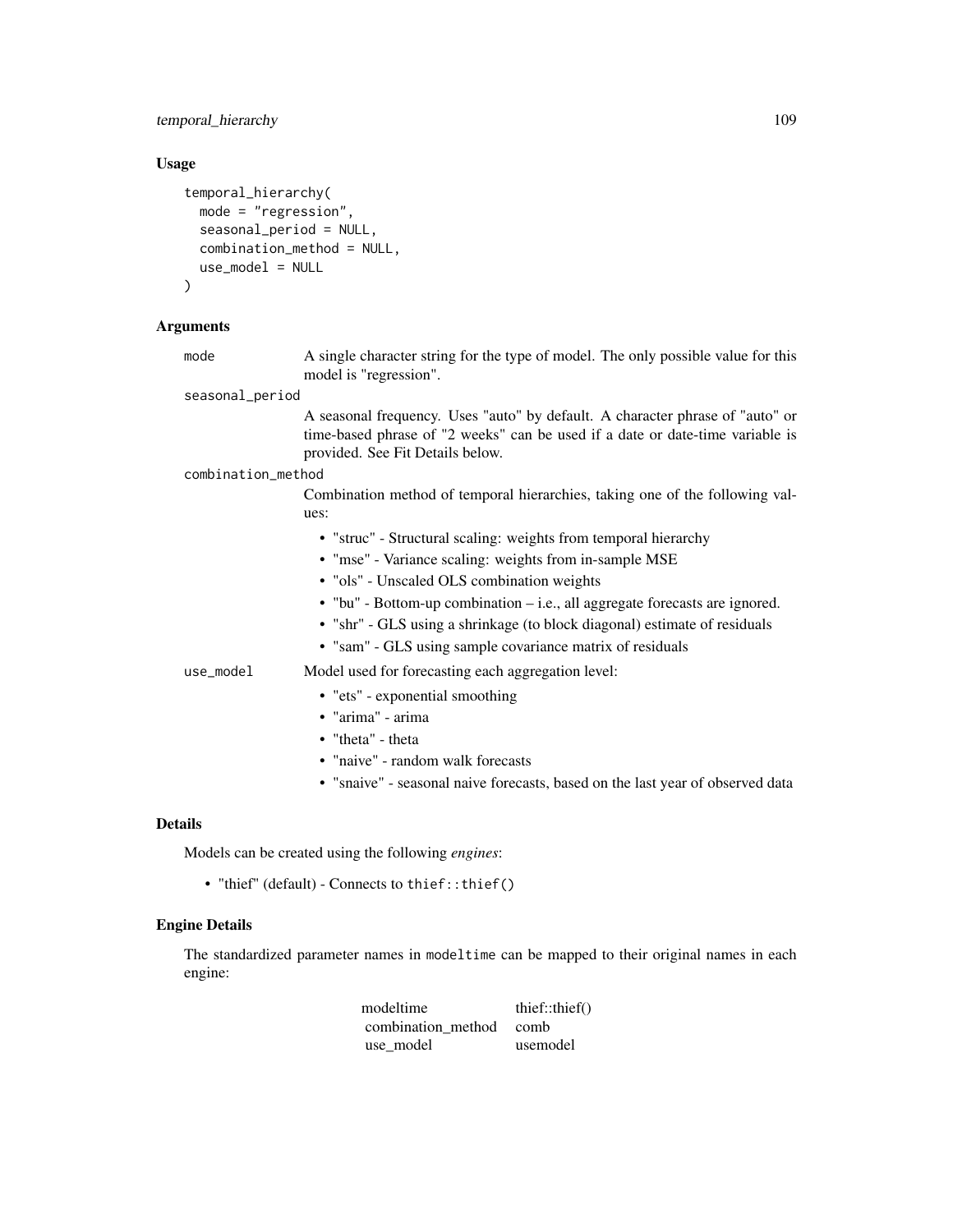Other options can be set using set\_engine().

# thief (default engine)

The engine uses thief::thief().

Function Parameters:

```
## function (y, m = frequency(y), h = m \times 2, comb = c("struc", "mse", "ols",
## "bu", "shr", "sam"), usemodel = c("ets", "arima", "theta", "naive",
## "snaive"), forecastfunction = NULL, aggregatelist = NULL, ...)
```
Other options and argument can be set using set\_engine().

Parameter Notes:

• xreg - This model is not set up to use exogenous regressors. Only univariate models will be fit.

## Fit Details

## Date and Date-Time Variable

It's a requirement to have a date or date-time variable as a predictor. The fit() interface accepts date and date-time features and handles them internally.

• fit( $y \sim$  date)

## Univariate:

For univariate analysis, you must include a date or date-time feature. Simply use:

- Formula Interface (recommended):  $fit(y \sim date)$  will ignore xreg's.
- XY Interface:  $fit\_xy(x = data[, "date"], y = data$y) will ignore xreg's.$

# Multivariate (xregs, Exogenous Regressors)

This model is not set up for use with exogenous regressors.

## References

- For forecasting with temporal hierarchies see: Athanasopoulos G., Hyndman R.J., Kourentzes N., Petropoulos F. (2017) Forecasting with Temporal Hierarchies. *European Journal of Operational research*, 262(1), 60-74.
- For combination operators see: Kourentzes N., Barrow B.K., Crone S.F. (2014) Neural network ensemble operators for time series forecasting. *Expert Systems with Applications*, 41(9), 4235-4244.

## See Also

```
fit.model_spec(), set_engine()
```
<span id="page-109-0"></span>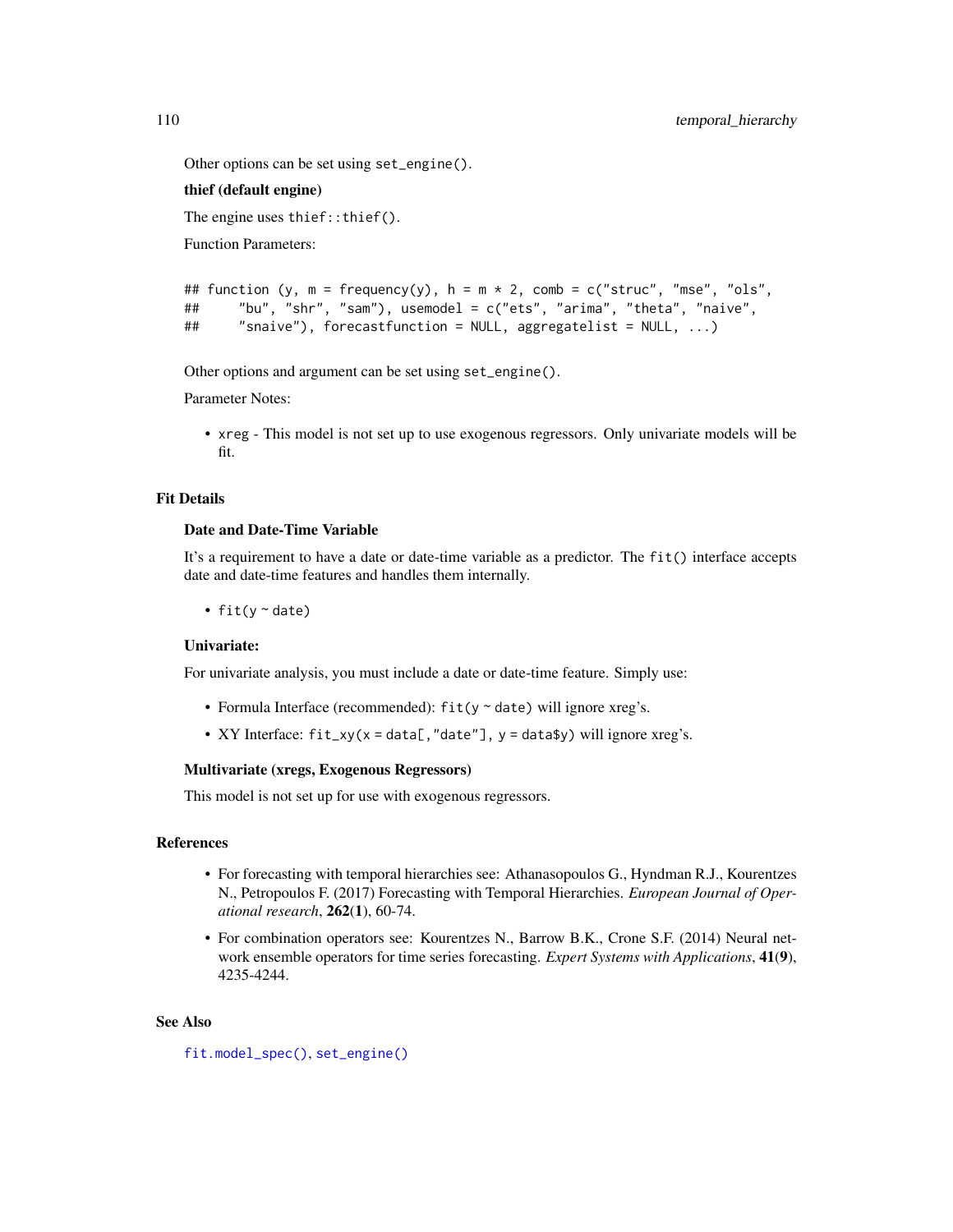# <span id="page-110-0"></span>Examples

```
library(dplyr)
library(parsnip)
library(rsample)
library(timetk)
library(modeltime)
library(thief)
# Data
m750 \leq m4 monthly %>% filter(id == "M750")
m750
# Split Data 80/20
splits <- initial_time_split(m750, prop = 0.8)
# ---- HIERARCHICAL ----
# Model Spec - The default parameters are all set
# to "auto" if none are provided
model_spec <- temporal_hierarchy() %>%
    set_engine("thief")
# Fit Spec
model_fit <- model_spec %>%
    fit(log(value) ~<i>date</i>, data = training(splits))model_fit
```
temporal\_hierarchy\_params

*Tuning Parameters for TEMPORAL HIERARCHICAL Models*

## Description

Tuning Parameters for TEMPORAL HIERARCHICAL Models

#### Usage

```
combination_method()
```

```
use_model()
```
# Details

The main parameters for Temporal Hierarchical models are:

- combination\_method: Combination method of temporal hierarchies.
- use\_model: Model used for forecasting each aggregation level.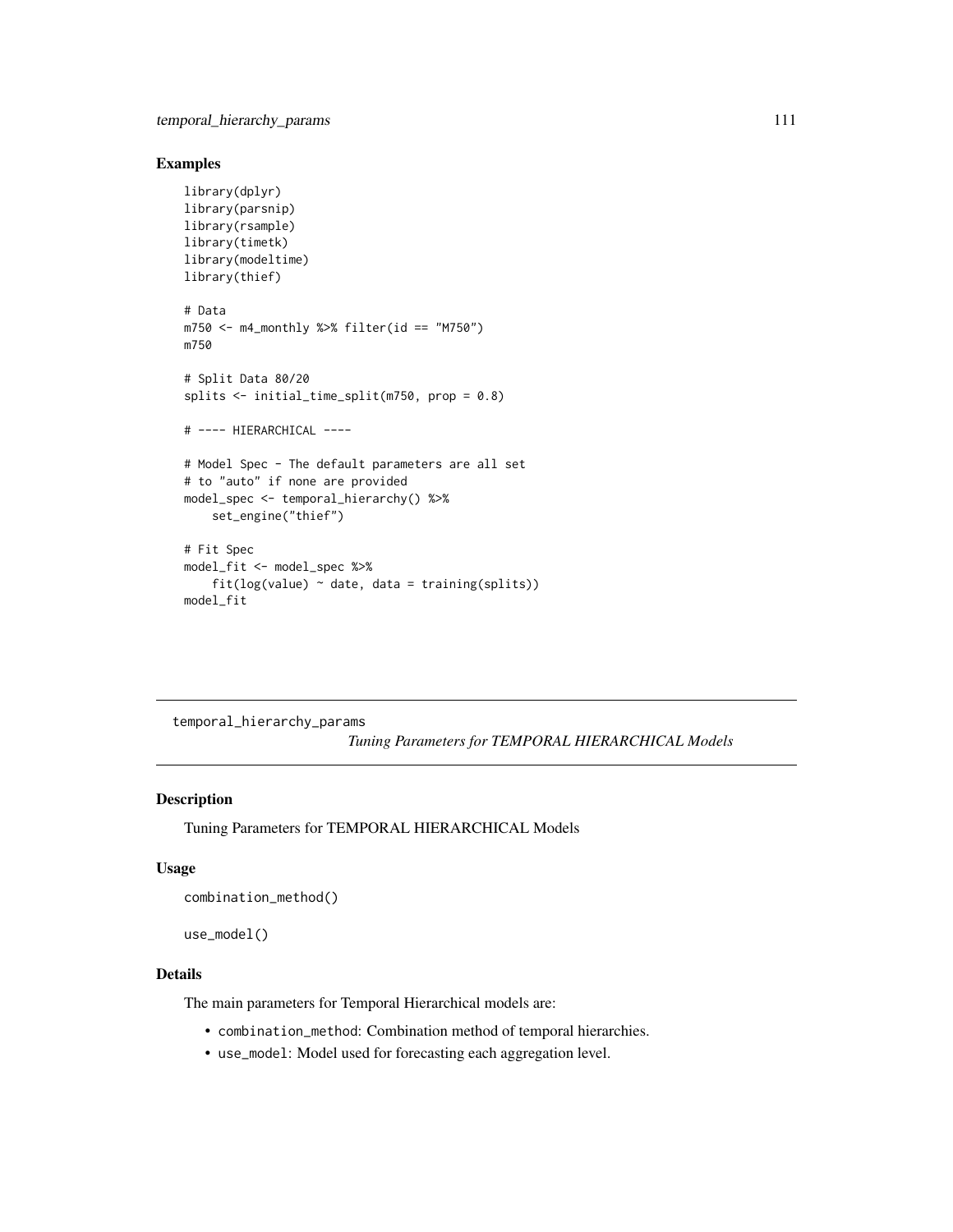### Examples

combination\_method()

```
use_model()
```
time\_series\_params *Tuning Parameters for Time Series (ts-class) Models*

### Description

Tuning Parameters for Time Series (ts-class) Models

## Usage

```
seasonal_period(values = c("none", "daily", "weekly", "yearly"))
```
## **Arguments**

values A time-based phrase

## Details

Time series models (e.g. Arima() and ets()) use [stats::ts\(\)](#page-0-0) or [forecast::msts\(\)](#page-0-0) to apply seasonality. We can do the same process using the following general time series parameter:

• period: The periodic nature of the seasonality.

It's usually best practice to *not* tune this parameter, but rather set to obvious values based on the seasonality of the data:

- Daily Seasonality: Often used with hourly data (e.g. 24 hourly timestamps per day)
- Weekly Seasonality: Often used with daily data (e.g. 7 daily timestamps per week)
- Yearly Seasonalty: Often used with weekly, monthly, and quarterly data (e.g. 12 monthly observations per year).

However, in the event that users want to experiment with period tuning, you can do so with seasonal\_period().

# Examples

seasonal\_period()

<span id="page-111-0"></span>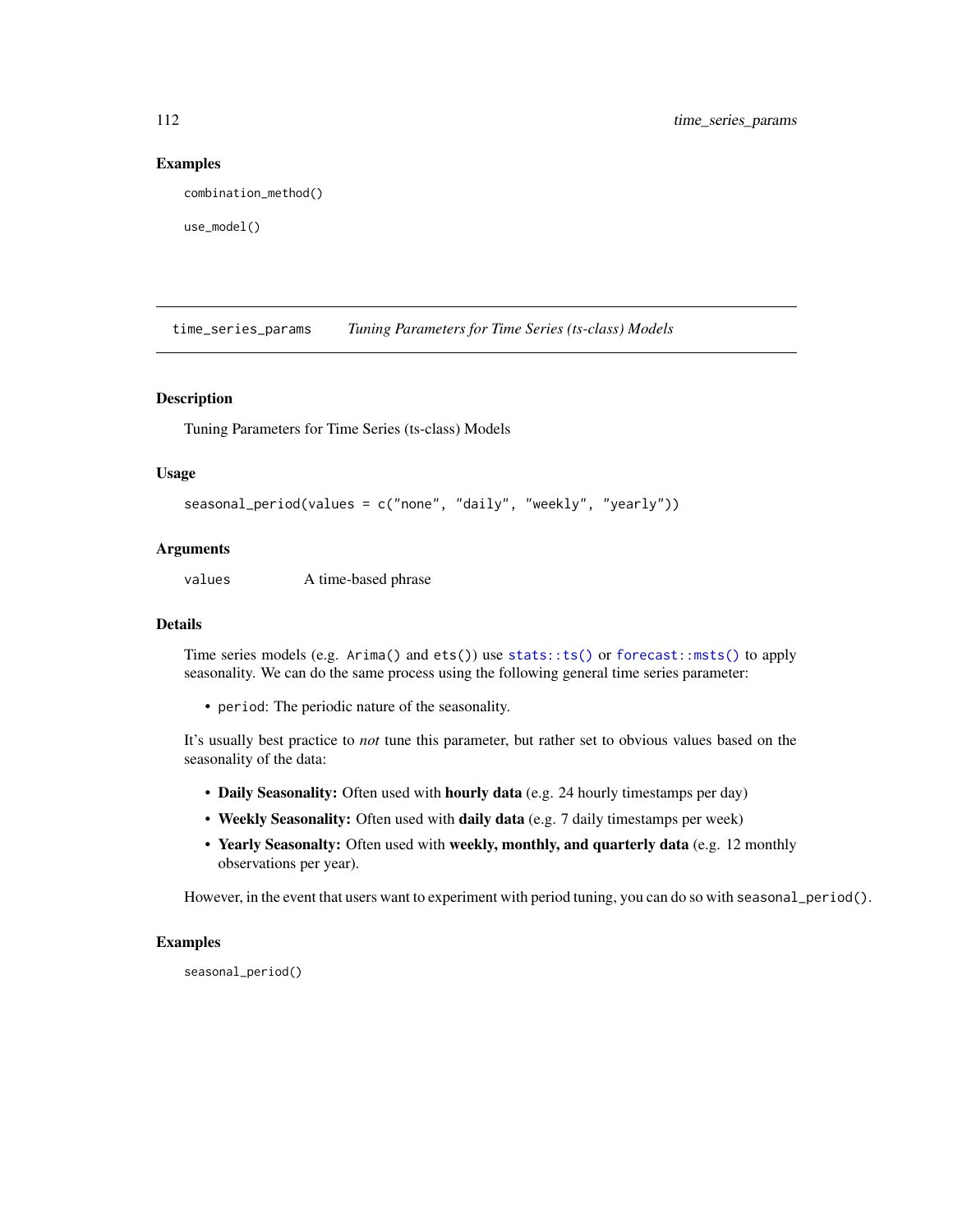<span id="page-112-1"></span><span id="page-112-0"></span>update\_modeltime\_model

*Update the model by model id in a Modeltime Table*

## Description

Update the model by model id in a Modeltime Table

# Usage

```
update_modeltime_model(object, .model_id, .new_model)
```
## Arguments

| object     | A Modeltime Table                                             |
|------------|---------------------------------------------------------------|
| .model id  | A numeric value matching the model id that you want to update |
| .new_model | A fitted workflow, model_fit, or mdl_time_ensmble object      |

# See Also

- [combine\\_modeltime\\_tables\(\)](#page-22-0): Combine 2 or more Modeltime Tables together
- [add\\_modeltime\\_model\(\)](#page-9-0): Adds a new row with a new model to a Modeltime Table
- [update\\_modeltime\\_description\(\)](#page-113-0): Updates a description for a model inside a Modeltime Table
- [update\\_modeltime\\_model\(\)](#page-112-0): Updates a model inside a Modeltime Table
- [pull\\_modeltime\\_model\(\)](#page-80-0): Extracts a model from a Modeltime Table

## Examples

```
library(tidymodels)
```

```
model_fit_ets <- exp_smoothing() %>%
    set_engine("ets") %>%
    fit(value ~ date, training(m750_splits))
m750_models %>%
    update_modeltime_model(1, model_fit_ets)
```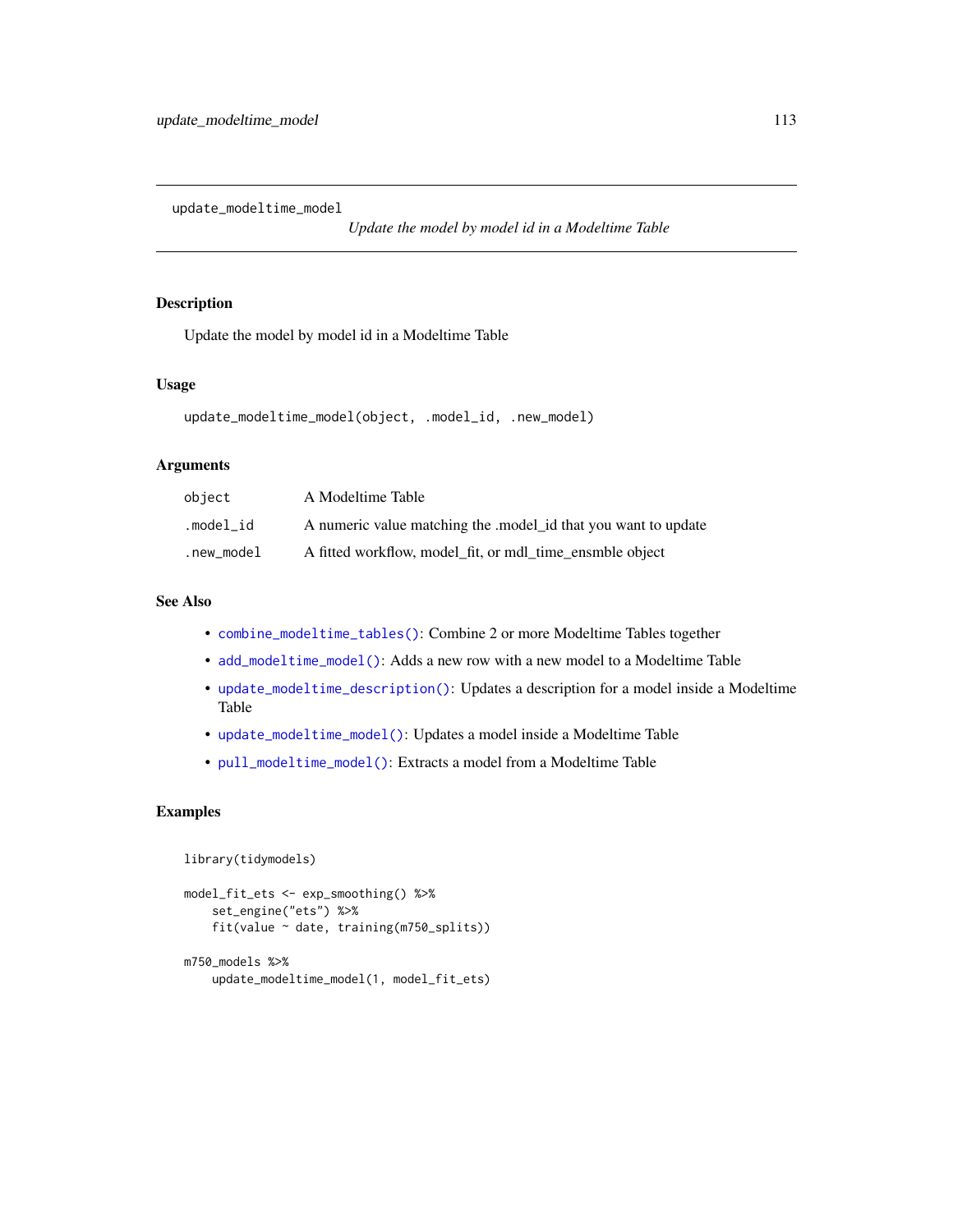```
update_model_description
```
*Update the model description by model id in a Modeltime Table*

# <span id="page-113-0"></span>Description

The update\_model\_description() and update\_modeltime\_description() functions are synonyms.

### Usage

```
update_model_description(object, .model_id, .new_model_desc)
```

```
update_modeltime_description(object, .model_id, .new_model_desc)
```
# Arguments

| object          | A Modeltime Table                                              |
|-----------------|----------------------------------------------------------------|
| .model id       | A numeric value matching the .model_id that you want to update |
| .new_model_desc |                                                                |
|                 | Text describing the new model description                      |

# See Also

- [combine\\_modeltime\\_tables\(\)](#page-22-0): Combine 2 or more Modeltime Tables together
- [add\\_modeltime\\_model\(\)](#page-9-0): Adds a new row with a new model to a Modeltime Table
- [update\\_modeltime\\_description\(\)](#page-113-0): Updates a description for a model inside a Modeltime Table
- [update\\_modeltime\\_model\(\)](#page-112-0): Updates a model inside a Modeltime Table
- [pull\\_modeltime\\_model\(\)](#page-80-0): Extracts a model from a Modeltime Table

## Examples

```
m750_models %>%
   update_modeltime_description(2, "PROPHET - No Regressors")
```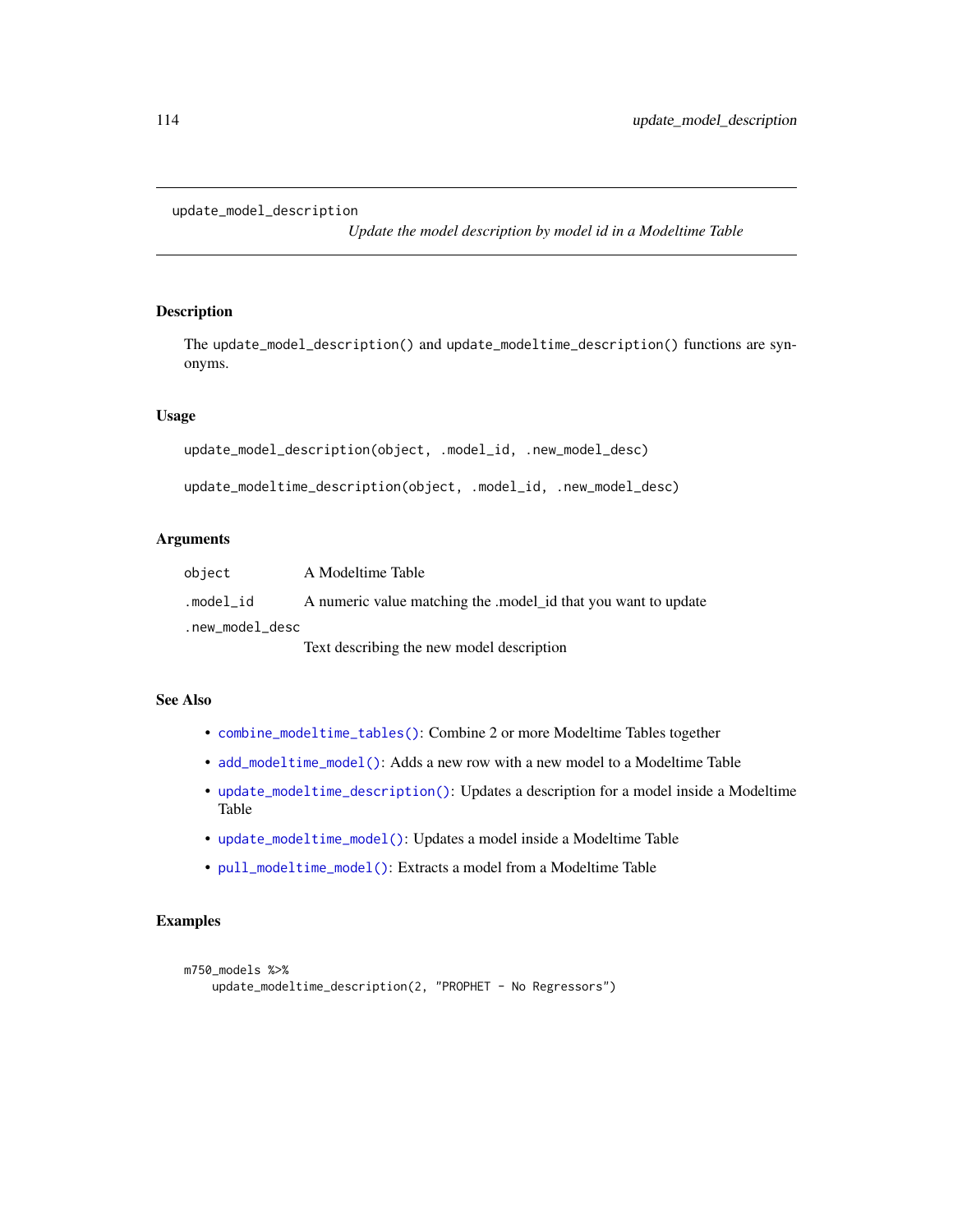<span id="page-114-0"></span>

#### Description

window\_reg() is a way to generate a *specification* of a window model before fitting and allows the model to be created using different backends.

#### Usage

window\_reg(mode = "regression", id = NULL, window\_size = NULL)

### Arguments

| mode        | A single character string for the type of model. The only possible value for this<br>model is "regression".               |
|-------------|---------------------------------------------------------------------------------------------------------------------------|
| id          | An optional quoted column name (e.g. "id") for identifying multiple time series<br>(i.e. panel data).                     |
| window_size | A window to apply the window function. By default, the window uses the full<br>data set, which is rarely the best choice. |

## Details

A time series window regression is derived using window\_reg(). The model can be created using the fit() function using the following *engines*:

• "window\_function" (default) - Performs a Window Forecast applying a window\_function (engine parameter) to a window of size defined by window\_size

#### Engine Details

#### function (default engine)

The engine uses [window\\_function\\_fit\\_impl\(\)](#page-0-0). A time series window function applies a window\_function to a window of the data (last N observations).

- The function can return a scalar (single value) or multiple values that are repeated for each window
- Common use cases:
	- Moving Average Forecasts: Forecast forward a 20-day average
	- Weighted Average Forecasts: Exponentially weighting the most recent observations
	- Median Forecasts: Forecasting forward a 20-day median
	- Repeating Forecasts: Simulating a Seasonal Naive Forecast by broadcasting the last 12 observations of a monthly dataset into the future

The key engine parameter is the window\_function. A function / formula:

• If a function, e.g. mean, the function is used with any additional arguments, ... in set\_engine().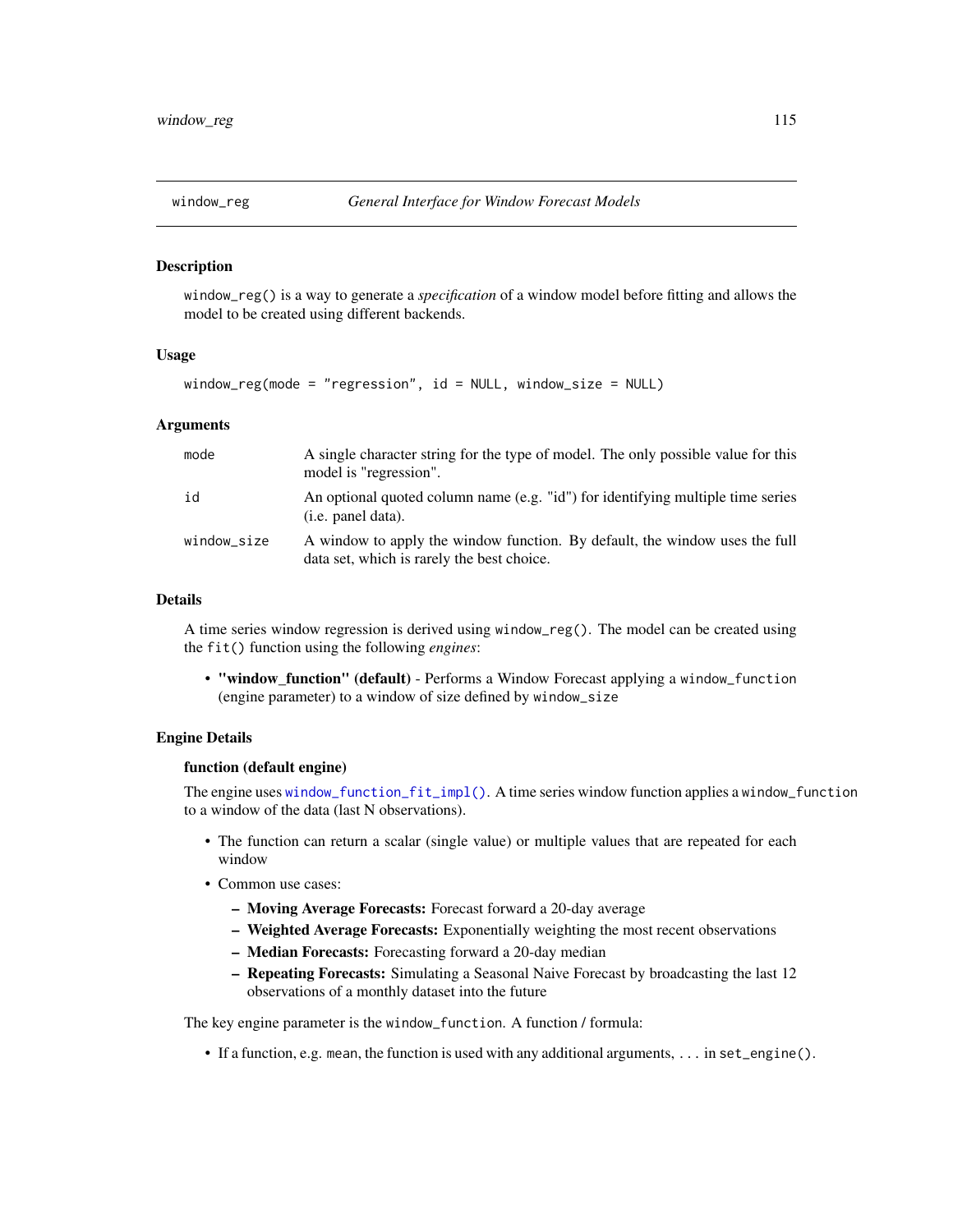• If a formula, e.g.  $\sim$  mean(., na.rm = TRUE), it is converted to a function.

This syntax allows you to create very compact anonymous functions.

## Fit Details

### Date and Date-Time Variable

It's a requirement to have a date or date-time variable as a predictor. The fit() interface accepts date and date-time features and handles them internally.

• fit( $y \sim$  date)

#### ID features (Multiple Time Series, Panel Data)

The id parameter is populated using the  $fit()$  or  $fit$ <sub>-</sub>xy() function:

*ID Example:* Suppose you have 3 features:

- 1. y (target)
- 2. date (time stamp),
- 3. series\_id (a unique identifer that identifies each time series in your data).

The series\_id can be passed to the window\_reg() using fit():

- window\_reg(id = "series\_id") specifes that the series\_id column should be used to identify each time series.
- fit(y ~ date + series\_id) will pass series\_id on to the underlying functions.

#### Window Function Specification (window\_function)

You can specify a function / formula using purrr syntax.

- If a function, e.g. mean, the function is used with any additional arguments, ... in set\_engine().
- If a formula, e.g.  $\sim$  mean(., na.rm = TRUE), it is converted to a function.

This syntax allows you to create very compact anonymous functions.

#### Window Size Specification (window\_size)

The period can be non-seasonal (window\_size = 1 or "none") or yearly seasonal (e.g. For monthly time stamps, window\_size = 12, window\_size = "12 months", or window\_size = "yearly"). There are 3 ways to specify:

- 1. window\_size = "all": A seasonal period is selected based on the periodicity of the data (e.g. 12 if monthly)
- 2. window\_size = 12: A numeric frequency. For example, 12 is common for monthly data
- 3. window\_size = "1 year": A time-based phrase. For example, "1 year" would convert to 12 for monthly data.

#### External Regressors (Xregs)

These models are univariate. No xregs are used in the modeling process.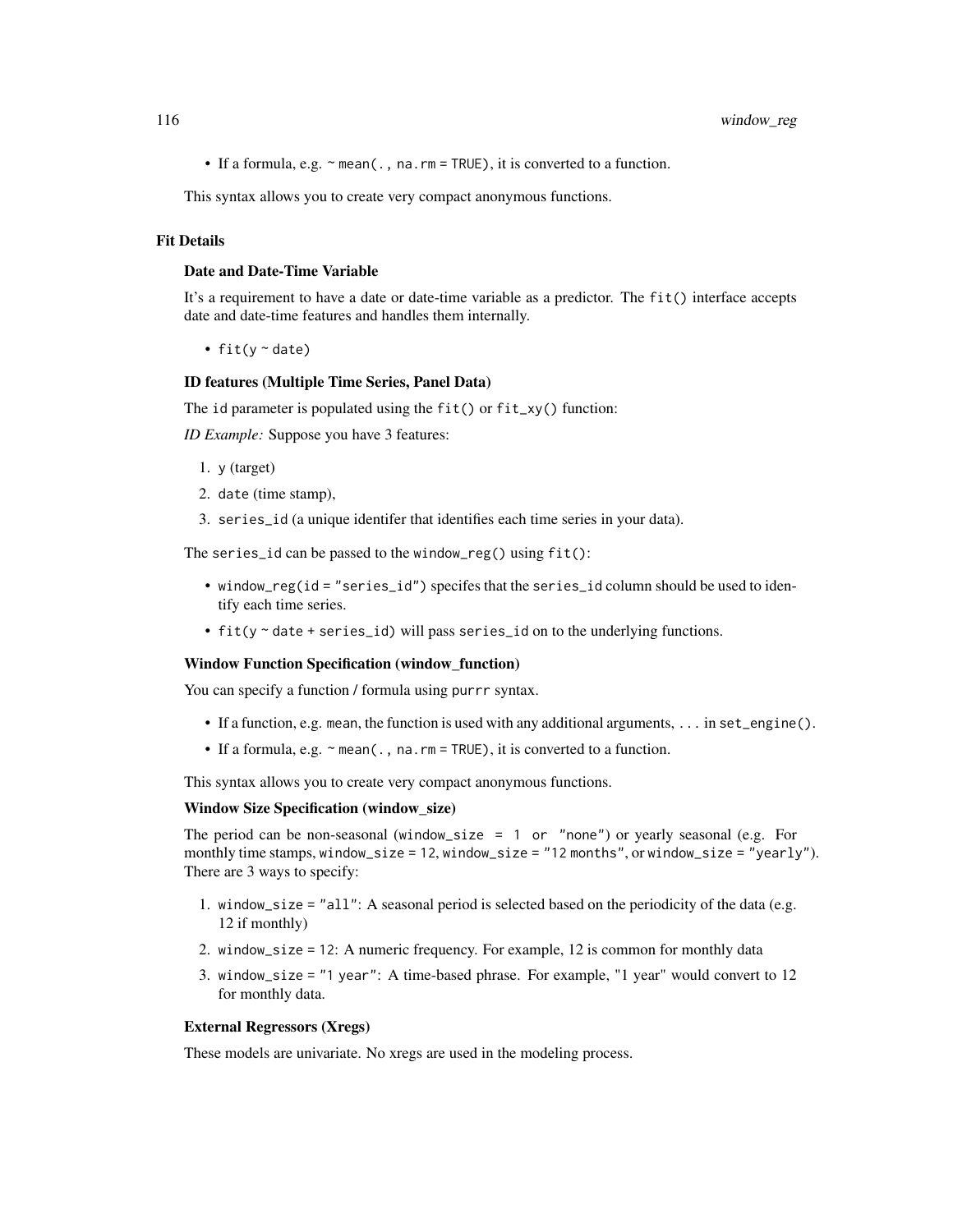# <span id="page-116-0"></span>window\_reg 117

# See Also

[fit.model\\_spec\(\)](#page-0-0), [set\\_engine\(\)](#page-0-0)

# Examples

```
library(dplyr)
library(parsnip)
library(rsample)
library(timetk)
library(modeltime)
# Data
m750 <- m4_monthly %>% filter(id == "M750")
m750
# Split Data 80/20
splits <- initial_time_split(m750, prop = 0.8)
# ---- WINDOW FUNCTION -----
# Used to make:
# - Mean/Median forecasts
# - Simple repeating forecasts
# Median Forecast ----
# Model Spec
model_spec <- window_reg(
       window\_size = 12
   ) %>%
   # Extra parameters passed as: set_engine(...)
    set_engine(
       engine = "window_function",
       window_function = median,
       na.rm = TRUE\lambda# Fit Spec
model_fit <- model_spec %>%
    fit(log(value) \sim date, data = training(splits))
model_fit
# Predict
# - The 12-month median repeats going forward
predict(model_fit, testing(splits))
# ---- PANEL FORECAST - WINDOW FUNCTION ----
# Weighted Average Forecast
model_spec <- window_reg(
        # Specify the ID column for Panel Data
```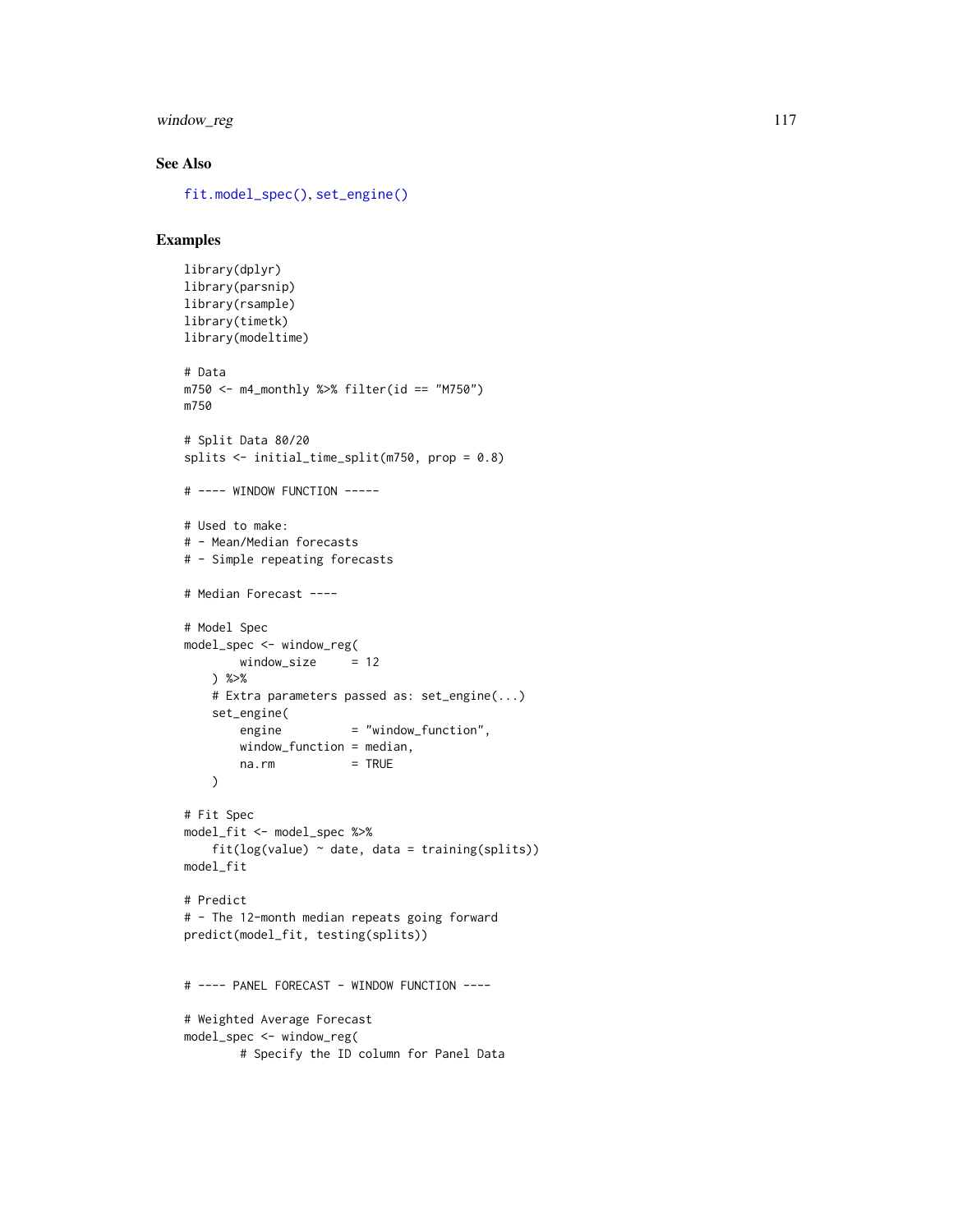```
id = "id",window_size = 12
   ) %>%
   set_engine(
       engine = "window_function",
       # Create a Weighted Average
       window_function = \sim sum(tail(.x, 3) * c(0.1, 0.3, 0.6)),
   \lambda# Fit Spec
model_fit <- model_spec %>%
   fit(log(value) ~<i>date + id, data = training(splits))model_fit
# Predict: The weighted average (scalar) repeats going forward
predict(model_fit, testing(splits))
# ---- BROADCASTING PANELS (REPEATING) ----
# Simulating a Seasonal Naive Forecast by
# broadcasted model the last 12 observations into the future
model_spec <- window_reg(
       id = "id",window_size = Inf
   ) %>%
   set_engine(
       engine = "window_function",
       window_function = \sim tail(.x, 12),
   )# Fit Spec
model_fit <- model_spec %>%
   fit(log(value) \sim date + id, data = training(splits))
model_fit
# Predict: The sequence is broadcasted (repeated) during prediction
predict(model_fit, testing(splits))
```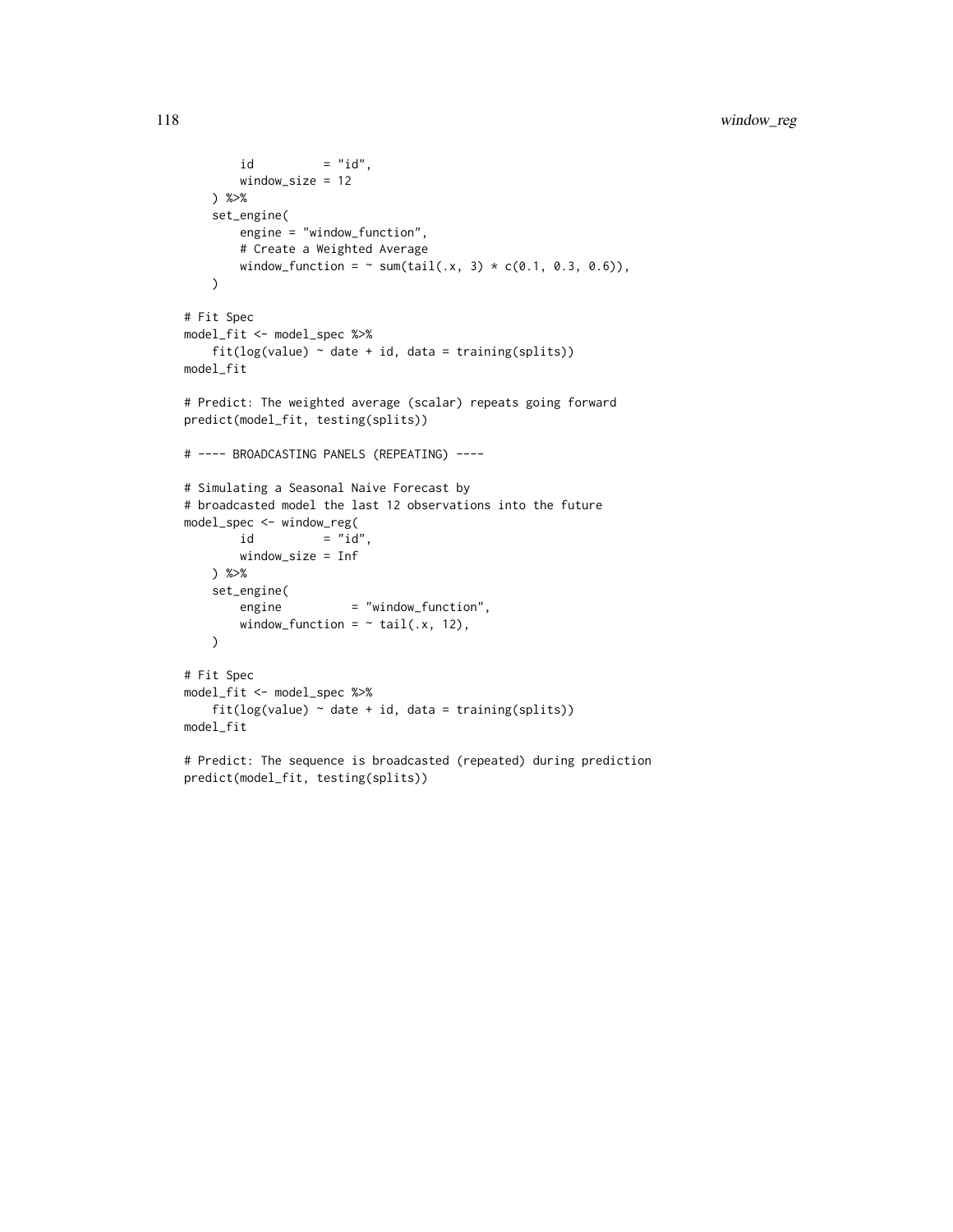# **Index**

∗ datasets m750, [40](#page-39-0) m750\_models, [41](#page-40-0) m750\_splits, [41](#page-40-0) m750\_training\_resamples, [42](#page-41-0) adam\_params, [3](#page-2-0) adam\_reg, [5](#page-4-0) add\_modeltime\_model, [10](#page-9-1) add\_modeltime\_model(), *[11](#page-10-0)*, *[23](#page-22-1)*, *[81](#page-80-1)*, *[113,](#page-112-1) [114](#page-113-1)* arima\_boost, [11](#page-10-0) arima\_params, [17](#page-16-0) arima\_reg, [18](#page-17-0) as\_modeltime\_table *(*modeltime\_table*)*, [64](#page-63-0) bake\_xreg\_recipe *(*recipe\_helpers*)*, [97](#page-96-0) changepoint\_num *(*prophet\_params*)*, [90](#page-89-0) changepoint\_range *(*prophet\_params*)*, [90](#page-89-0) combination\_method *(*temporal\_hierarchy\_params*)*, [111](#page-110-0) combine\_modeltime\_tables, [23](#page-22-1) combine\_modeltime\_tables(), *[11](#page-10-0)*, *[23](#page-22-1)*, *[81](#page-80-1)*, *[113,](#page-112-1) [114](#page-113-1)* control\_fit\_workflowset *(*control\_modeltime*)*, [24](#page-23-0) control\_fit\_workflowset(), *[50](#page-49-0)* control\_modeltime, [24](#page-23-0) control\_nested\_fit *(*control\_modeltime*)*, [24](#page-23-0) control\_nested\_fit(), *[55,](#page-54-0) [56](#page-55-0)* control\_nested\_forecast *(*control\_modeltime*)*, [24](#page-23-0) control\_nested\_forecast(), *[56](#page-55-0)* control\_nested\_refit *(*control\_modeltime*)*, [24](#page-23-0) control\_nested\_refit(), *[58](#page-57-0)* control\_refit *(*control\_modeltime*)*, [24](#page-23-0)

control\_refit(), *[59](#page-58-0)* create\_model\_grid, [26](#page-25-0) create\_xreg\_recipe, [28](#page-27-0) damping *(*exp\_smoothing\_params*)*, [35](#page-34-0) damping\_smooth *(*exp\_smoothing\_params*)*, [35](#page-34-0) default\_forecast\_accuracy\_metric\_set *(*metric\_sets*)*, [44](#page-43-0) default\_forecast\_accuracy\_metric\_set(), *[46](#page-45-0)* dials::epochs(), *[70](#page-69-0)* dials::grid\_regular(), *[27](#page-26-0)* dials::hidden\_units(), *[70](#page-69-0)* dials::penalty(), *[70](#page-69-0)* distribution *(*adam\_params*)*, [3](#page-2-0) error *(*exp\_smoothing\_params*)*, [35](#page-34-0) exp\_smoothing, [29](#page-28-0) exp\_smoothing\_params, [35](#page-34-0) extend\_timeseries *(*prep\_nested*)*, [82](#page-81-0) extend\_timeseries(), *[56](#page-55-0)* extended\_forecast\_accuracy\_metric\_set *(*metric\_sets*)*, [44](#page-43-0) extract\_nested\_best\_model\_report *(*log\_extractors*)*, [39](#page-38-0) extract\_nested\_best\_model\_report(), *[58](#page-57-0)* extract\_nested\_error\_report *(*log\_extractors*)*, [39](#page-38-0) extract\_nested\_error\_report(), *[55](#page-54-0)*, *[57](#page-56-0)* extract\_nested\_future\_forecast *(*log\_extractors*)*, [39](#page-38-0) extract\_nested\_future\_forecast(), *[57](#page-56-0)* extract\_nested\_modeltime\_table *(*log\_extractors*)*, [39](#page-38-0) extract\_nested\_test\_accuracy *(*log\_extractors*)*, [39](#page-38-0) extract\_nested\_test\_accuracy(), *[55](#page-54-0)* extract\_nested\_test\_forecast *(*log\_extractors*)*, [39](#page-38-0)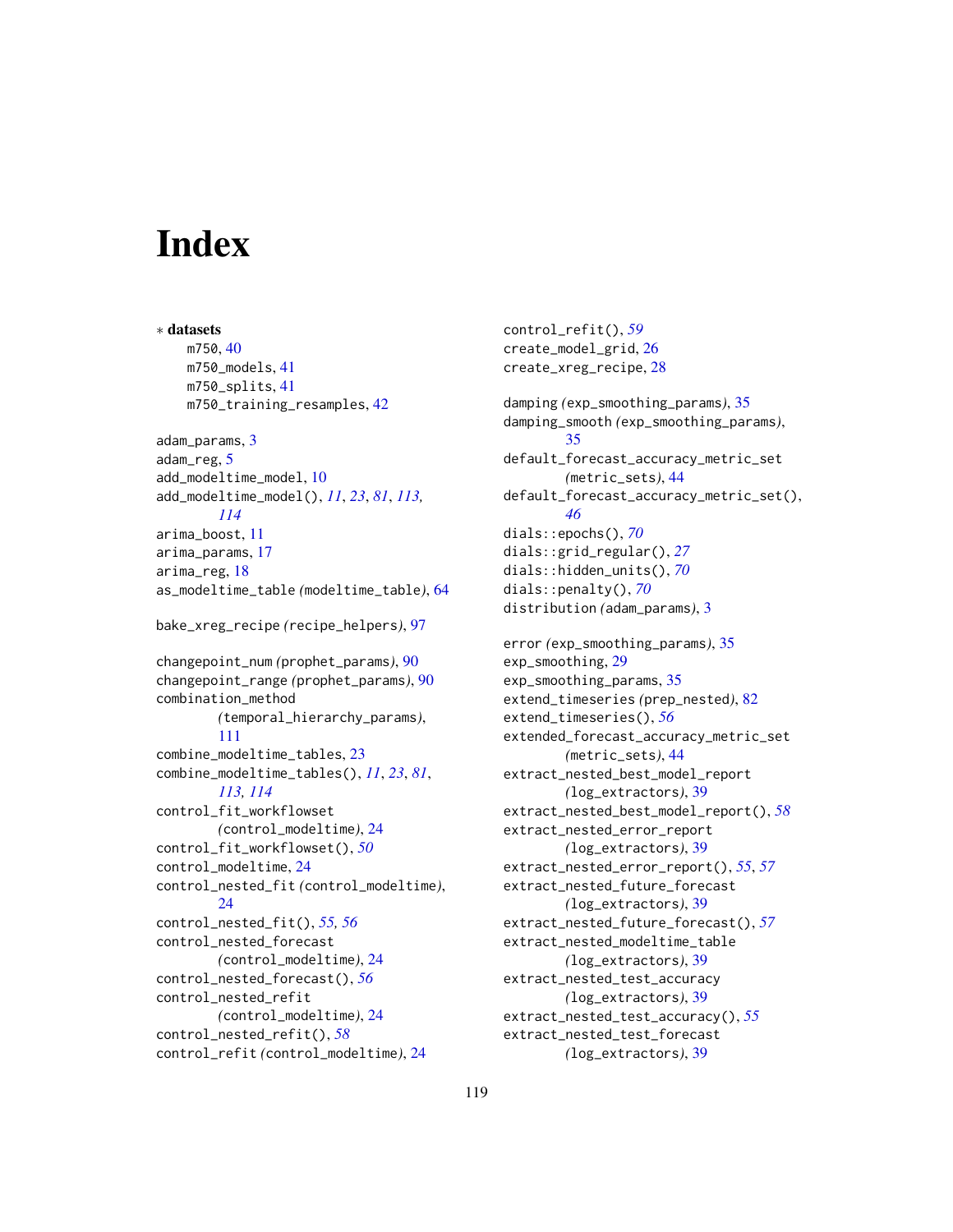```
extract_nested_test_forecast(), 55, 57,
        58
extract_nested_test_split
        (log_extractors), 39
extract_nested_test_split(), 83
extract_nested_train_split
        (log_extractors), 39
extract_nested_train_split(), 83
fit.model_spec(), 9, 16, 22, 33, 47, 67, 73,
        89, 95, 105, 110, 117
fit.workflow(), 47
forecast::Arima(), 13, 19, 20
forecast::auto.arima(), 8, 13, 19, 20
forecast::croston(), 30, 31
forecast::ets(), 30, 31
forecast::msts(), 112
forecast::nnetar(), 71, 72
forecast::thetaf(), 30, 32
get_arima_description, 37
get_model_description, 38
get_tbats_description, 39
growth (prophet_params), 90
gt::gt(), 107
information_criteria (adam_params), 3
juice_xreg_recipe (recipe_helpers), 97
log_extractors, 39
m750, 40
m750_models, 41
m750_splits, 41
m750_training_resamples, 42
maape, 43
maape(), 44
maape_vec, 43
mae(), 44, 46
mape(), 44, 46
mase(), 44, 46
metric_set(), 44
metric_sets, 44
modeltime_accuracy, 45
modeltime_accuracy(), 44, 48, 106, 107
modeltime_calibrate, 47
modeltime_calibrate(), 23, 52, 53
```

```
modeltime_fit_workflowset, 49
```
modeltime\_fit\_workflowset(), *[24](#page-23-0)*, *[27](#page-26-0)*

modeltime\_forecast, [51](#page-50-0) modeltime\_forecast(), *[48](#page-47-0)*, *[77](#page-76-0)* modeltime\_nested\_fit, [55](#page-54-0) modeltime\_nested\_fit(), *[24](#page-23-0)* modeltime\_nested\_forecast, [56](#page-55-0) modeltime\_nested\_forecast(), *[24](#page-23-0)* modeltime\_nested\_refit, [57](#page-56-0) modeltime\_nested\_refit(), *[24](#page-23-0)* modeltime\_nested\_select\_best, [58](#page-57-0) modeltime\_refit, [59](#page-58-0) modeltime\_refit(), *[23,](#page-22-1) [24](#page-23-0)*, *[52](#page-51-0)* modeltime\_residuals, [60](#page-59-0) modeltime\_residuals(), *[80](#page-79-0)* modeltime\_residuals\_test, [62](#page-61-0) modeltime\_table, [64](#page-63-0) modeltime\_table(), *[47](#page-46-0)* naive\_fit\_impl(), *[66](#page-65-0)* naive\_reg, [66](#page-65-0) nest\_timeseries *(*prep\_nested*)*, [82](#page-81-0) nest\_timeseries(), *[56](#page-55-0)* new\_modeltime\_bridge, [68](#page-67-0) nnetar\_params, [69](#page-68-0) nnetar\_reg, [70](#page-69-0) non\_seasonal\_ar *(*arima\_params*)*, [17](#page-16-0) non\_seasonal\_ar(), *[70](#page-69-0)* non\_seasonal\_differences *(*arima\_params*)*, [17](#page-16-0) non\_seasonal\_ma *(*arima\_params*)*, [17](#page-16-0) num\_networks *(*nnetar\_params*)*, [69](#page-68-0) outliers\_treatment *(*adam\_params*)*, [3](#page-2-0) panel\_tail, [74](#page-73-0) panel\_tail(), *[99](#page-98-0)* parallel\_start, [75](#page-74-0) parallel\_start(), *[25](#page-24-0)* parallel\_stop *(*parallel\_start*)*, [75](#page-74-0) parse\_index, [76](#page-75-0) parse\_index\_from\_data *(*parse\_index*)*, [76](#page-75-0) parse\_period\_from\_index *(*parse\_index*)*, [76](#page-75-0) plot\_acf\_diagnostics(), *[79,](#page-78-0) [80](#page-79-0)* plot\_modeltime\_forecast, [77](#page-76-0) plot\_modeltime\_forecast(), *[52](#page-51-0)* plot\_modeltime\_residuals, [79](#page-78-0) plot\_seasonal\_diagnostics(), *[79,](#page-78-0) [80](#page-79-0)* plot\_time\_series(), *[77](#page-76-0)*, *[79,](#page-78-0) [80](#page-79-0)*

pluck\_modeltime\_model, [81](#page-80-1)